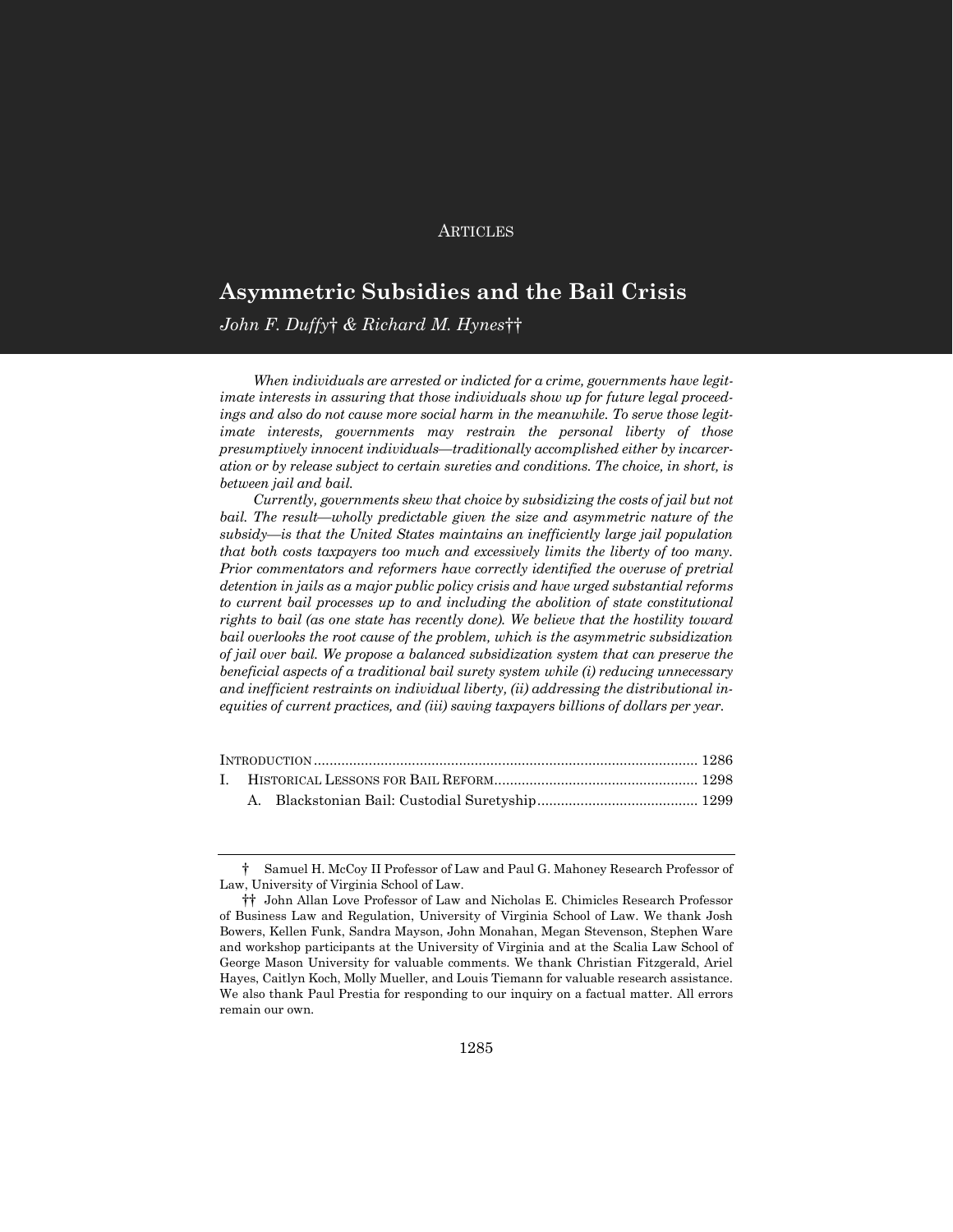| 1286           | The University of Chicago Law Review                                        | [88:6] |  |  |
|----------------|-----------------------------------------------------------------------------|--------|--|--|
| B.             |                                                                             |        |  |  |
|                | $\mathbf{1}$ .                                                              |        |  |  |
|                | Unbundling incarceration: "Liberty of the yard." 1306<br>2.                 |        |  |  |
|                | 3.<br>Ending asymmetric subsidies: Forcing creditors to pay 1309            |        |  |  |
| H.             |                                                                             |        |  |  |
| А.             | Cash Bail and the Shift to Financial Suretyship  1313                       |        |  |  |
| B.             |                                                                             |        |  |  |
| C.             | Embryonic Development of Symmetric Subsidies 1320                           |        |  |  |
|                |                                                                             |        |  |  |
| А.             | Setting the Maximum Bail Price at the Cost of Jail  1325                    |        |  |  |
|                | 1.                                                                          |        |  |  |
|                | 2.                                                                          |        |  |  |
|                | Considering bids from differing bail agents.  1327<br>3.                    |        |  |  |
|                | "Cream skimming" is a solution, not a problem 1329<br>4.                    |        |  |  |
| B.             |                                                                             |        |  |  |
| C.             |                                                                             |        |  |  |
|                | 1.                                                                          |        |  |  |
|                | $\overline{2}$ .                                                            |        |  |  |
| D.             |                                                                             |        |  |  |
|                | 1.                                                                          |        |  |  |
|                | $\overline{2}$ .                                                            |        |  |  |
|                | 3.                                                                          |        |  |  |
| Е.             | Soliciting and Considering Bids for Surety Services 1343                    |        |  |  |
| F.             |                                                                             |        |  |  |
|                |                                                                             |        |  |  |
| $\mathbf{A}$ . | Bail as a Fundamental Private Check on Government  1347                     |        |  |  |
| B.             |                                                                             |        |  |  |
|                | 1.                                                                          |        |  |  |
|                | New technologies and the crucible of competition.  1355<br>$\overline{2}$ . |        |  |  |
|                |                                                                             |        |  |  |

## <span id="page-1-0"></span>INTRODUCTION

The last several years have seen "a truly astounding" and "unprecedented" outpouring of scholarship and commentary decrying the large number of individuals held in pretrial detention, measuring the negative social consequences of such detention, and debating what to do about it.<sup>1</sup> As multiple prior

<sup>1</sup> Kellen Funk, *The Present Crisis in American Bail*, 128 YALE L.J.F. 1098, 1113 (2019). For just a sample of the more prominent articles, see Russell M. Gold, *Jail as Injunction*, 107 GEO. L.J. 501, 544–52 (2019); Lauryn P. Gouldin, *Defining Flight Risk*, 85 U. CHI. L. REV. 677, 737–38 (2018); Sandra G. Mayson, *Dangerous Defendants*, 127 YALE L.J. 490, 506–08, 557–66 (2018); Megan T. Stevenson, *Distortion of Justice: How the Inability*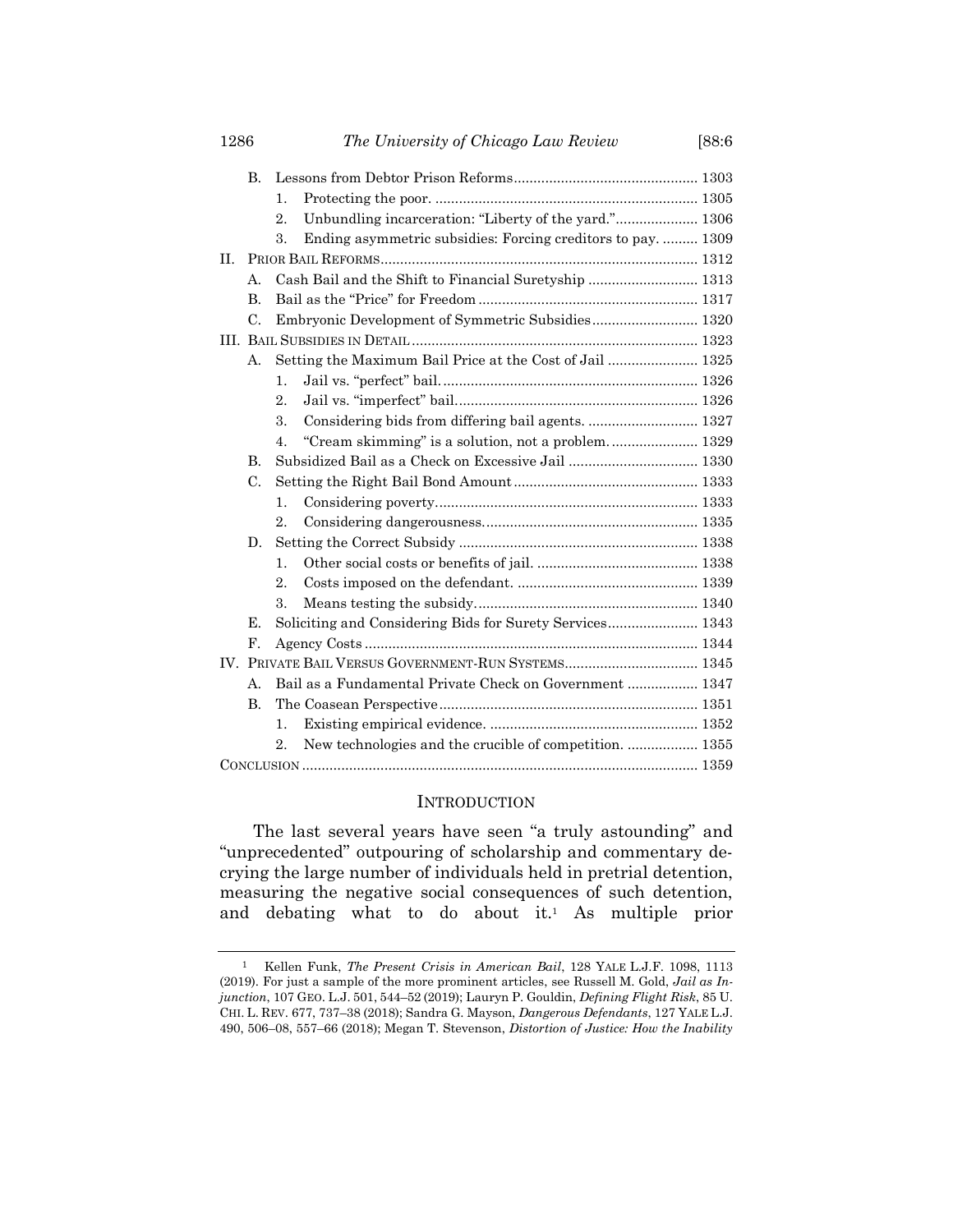<span id="page-2-0"></span>commentators have documented, approximately a half-million individuals are held in pretrial detention on any given day.<sup>2</sup> A majority—perhaps even a large majority—of those individuals remain incarcerated even though the courts have found them not dangerous enough to require continued incarceration and, accordingly, have set bail bond amounts and conditions providing sufficient sureties to justify their release.<sup>3</sup> In short, hundreds of thousands of presumptively innocent<sup>4</sup> people sit in jail every day because they both lack sufficient assets to post bonds themselves and are too poor to afford the fees of private bail sureties who could post bonds. Moreover, because pretrial detentions typically last only a portion of a year, the annual number of individuals detained pretrial easily reaches into the millions.<sup>5</sup> It is thus not

2 *See* Wiseman, *supra* note [1,](#page-1-0) at 1346 (relying on data from 2011 and concluding that "roughly half a million people in the United States are in jail awaiting the resolution of the charges against them at any given time"); Yang, *supra* note [1,](#page-1-0) at 1401 (citing 2014 data to estimate that "almost half a million" people are in pretrial detention); Wendy Sawyer & Peter Wagner, *Mass Incarceration: The Whole Pie 2020*, PRISON POL'Y INITIATIVE (Mar. 24, 2020), https://perma.cc/9924-HEM9 (estimating that over 555,000 people are in pretrial detention).

*to Pay Bail Affects Case Outcomes*, 34 J.L. ECON. & ORG. 511, 530–38 (2018); Paul Heaton, Sandra Mayson & Megan Stevenson, *The Downstream Consequences of Misdemeanor Pretrial Detention*, 69 STAN. L. REV. 711, 769–72, 780–86 (2017); Jocelyn Simonson, *Bail Nullification*, 115 MICH. L. REV. 585, 594–95, 599–600, 607–11 (2017); Crystal S. Yang, *Toward an Optimal Bail System*, 92 N.Y.U. L. REV. 1399, 1417–29, 1472–92 (2017); Samuel R. Wiseman, *Pretrial Detention and the Right to be Monitored*, 123 YALE L.J. 1344, 1353– 80 (2014); Laura I. Appleman, *Justice in the Shadowlands: Pretrial Detention, Punishment, & the Sixth Amendment*, 69 WASH. & LEE L. REV. 1297, 1318–21, 1361–67 (2012); Shima Baradaran Baughman, *Costs of Pretrial Detention*, 97 B.U. L. REV. 1, 4–7 (2017). The literature also includes substantial contributions from various public policy centers, including well-researched reports from the Hamilton Project of the Brookings Institution and the Justice Policy Institute. *See generally* PATRICK LIU, RYAN NUNN & JAY SHAMBAUGH, BROOKINGS INST., THE ECONOMICS OF BAIL AND PRETRIAL DETENTION (2018); JUST. POL'Y INST., BAIL FAIL: WHY THE U.S. SHOULD END THE PRACTICE OF USING MONEY FOR BAIL (2012).

<sup>3</sup> *See* Yang, *supra* note [1](#page-1-0), at 1401 (concluding that "the majority of defendants are detained before trial because they cannot afford to pay relatively small amounts of bail"). An article by Professors Emily Leslie and Nolan G. Pope, *The Unintended Impact of Pretrial Detention on Case Outcomes: Evidence from New York City Arraignments*, 60 J.L. & ECON. 529, 536 tbl.1, 544 (2017), reports data from New York City showing that 93% of felony defendants and 95% of misdemeanor defendants in pretrial detention are "held on bail, which means that they failed to put up the amount of money set by the arraignment judge."

<sup>4</sup> *See* Coffin v. United States, 156 U.S. 432, 453 (1895) (describing the "presumption of innocence in favor of the accused" as "the undoubted law, axiomatic and elementary," and as lying "at the foundation of the administration of our criminal law").

<sup>5</sup> *See* Sawyer & Wagner, *supra* not[e 2](#page-2-0), at n.2 (estimating that "at least 4.9 million unique individuals were arrested and booked into jails in 2017"). Professor Lauryn Gouldin relies on 2016 data to estimate that "11 million people move through" U.S. jails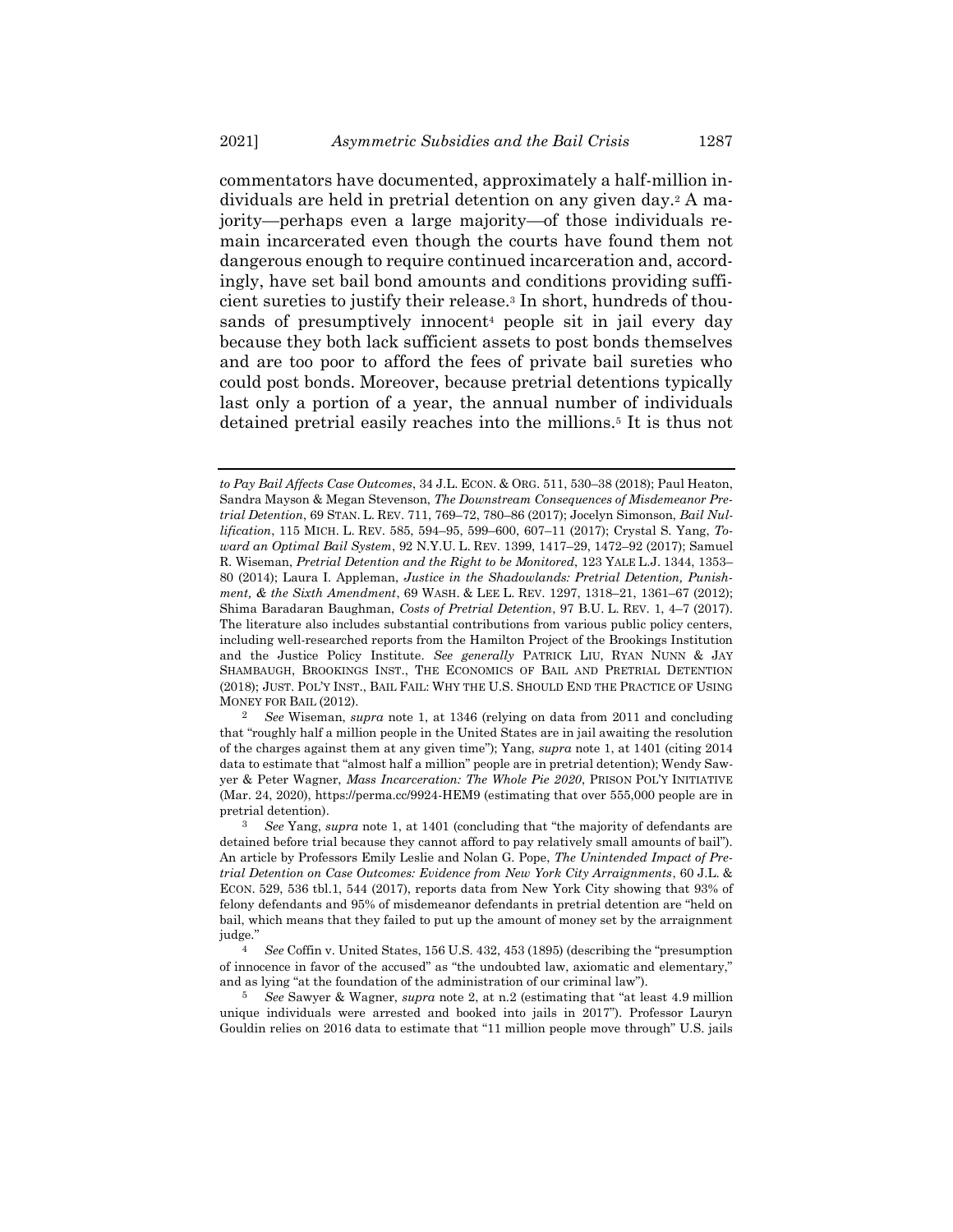hyperbole to estimate that our criminal justice "system casually detains millions of people each year on bonds they cannot pay."<sup>6</sup>

Not surprisingly, incarcerating hundreds of thousands of nondangerous, presumptively innocent individuals on a daily basis imposes huge costs—in terms of both the financial expenditures by governments and the harder-to-measure (but nonetheless very real) social costs. Direct expenditures by federal, state, and local governments on all pretrial detentions have been reasonably estimated at \$38 million per day, or nearly \$14 billion per year.<sup>7</sup> If even half of those in detention are there because of a financial inability to post a bail bond, governments are spending \$7 billion to detain bailable, nondangerous defendants. Moreover, such direct governmental expenditures are only one component of the complete social costs, which may be many billions of dollars higher.<sup>8</sup>

<span id="page-3-0"></span>The high costs of pretrial detention, coupled with the seemingly unfair and inefficient practice of jailing nondangerous defendants merely because they are too poor to post bail, have drawn intense criticism. The country's system of pretrial detention has been described as being in "shambles"<sup>9</sup> and as a "broken system" that imposes "staggering costs" on both defendants and taxpayers and that is filled with "inequities and inefficiencies."<sup>10</sup>

per year, Gouldin, *supra* note [1,](#page-1-0) at 678, though this figure likely does not count unique individuals.

<sup>6</sup> Sandra G. Mayson, *Detention by Any Other Name*, 69 DUKE L.J. 1643, 1645 & n.9 (2020). The statement is reasonable so long as "millions" is construed to mean only about two million. Professor Mayson's data suggests a range between 1.7 and 2.8 million (5.3 million unique individuals arrested and jailed, at least temporarily, with 32%–53% being detained in jail due to an inability to post bond).

PRETRIAL JUST. INST., PRETRIAL JUSTICE: HOW MUCH DOES IT COST? 2 (2017). That estimate is derived by multiplying a conservative estimate of the number of pretrial detainees (450,000) with a reasonable estimate for the cost per day of pretrial detention for one detainee (\$85). The estimate has been widely cited in the popular and academic literature. *See, e.g.*, Heaton et al., *supra* not[e 1,](#page-1-0) at 781 n.227; Dorothy Weldon, Note, *More Appealing: Reforming Bail Review in State Courts*, 118 COLUM. L. REV. 2401, 2442 n.271 (2018); Note, *Bail Reform and Risk Assessment: The Cautionary Tale of Federal Sentencing*, 131 HARV. L. REV. 1125, 1128 n.32 (2018); Yang, *supra* not[e 1,](#page-1-0) at 1401 n.3; Nick Wing, *Our Money Bail System Costs U.S. Taxpayers \$38 Million a Day*, HUFFINGTON POST (Jan. 24, 2017), https://perma.cc/K7TH-WZJZ.

<sup>8</sup> *See, e.g.*, Ben Gifford, *Prison Crime and the Economics of Incarceration*, 71 STAN. L. REV. 71, 90, 93, 129 (2019) (finding the total social costs of incarceration, accounting for the costs of prison crime, to be approximately two to three times the direct governmental expenditures on incarceration); *see also infra* note [176](#page-39-0) (discussing the sources of such additional social costs).

<sup>9</sup> Appleman, *supra* note [1,](#page-1-0) at 1369.

<sup>10</sup> Gouldin, *supra* not[e 1,](#page-1-0) at 677, 679.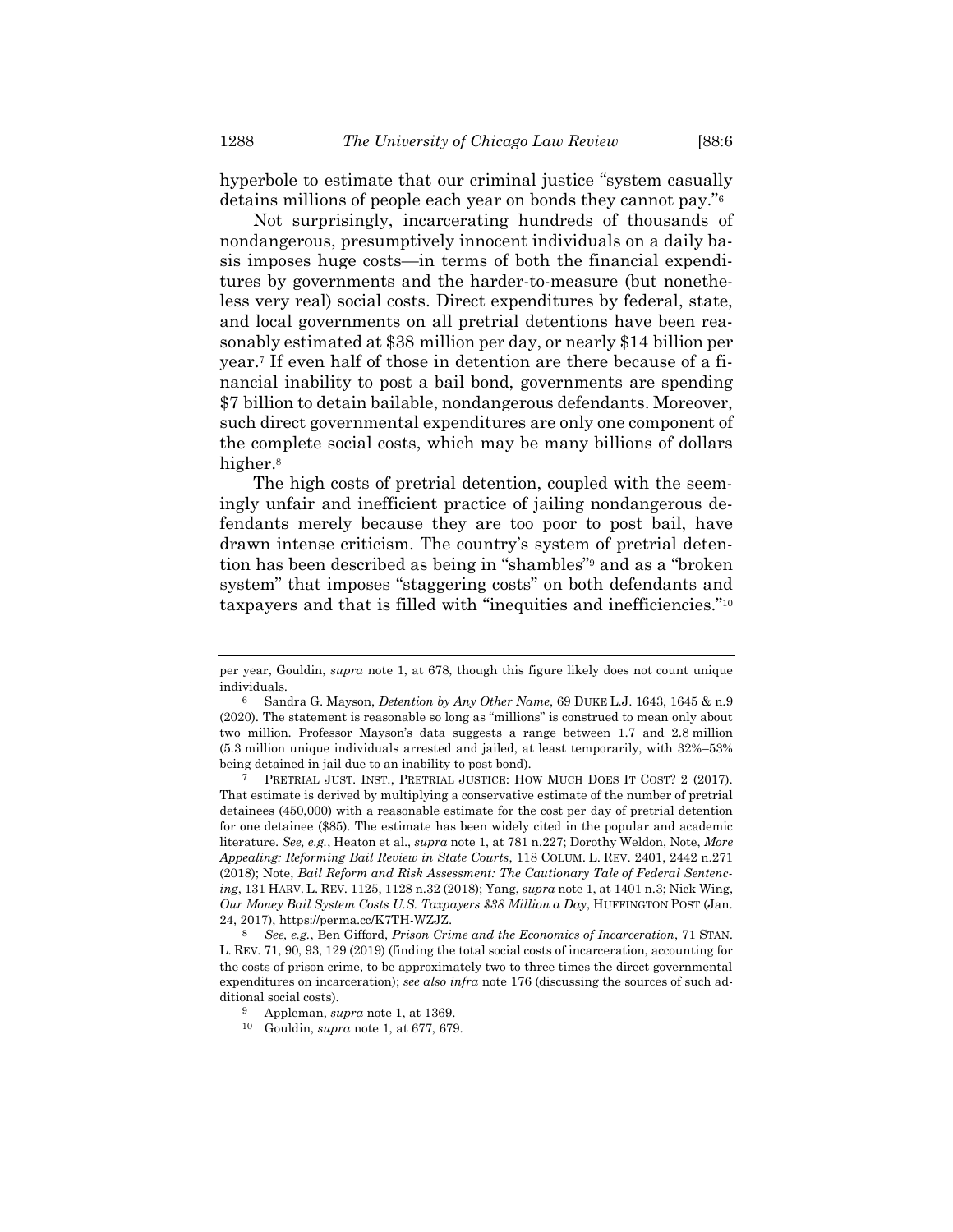Among the practices of the pretrial detention system, bail has been singled out for a special degree of scorn by top scholars. To Professor Sandra Mayson, "money bail" is "a system that conditions liberty on wealth" and is "both unjust and inefficient."<sup>11</sup> Professor Russell Gold views "money bail systems" as "fundamentally flawed" because they "detain too many people who are not dangerous and grant liberty to defendants who are."<sup>12</sup> Professor Crystal Yang describes current bail practices as "largely ignor[ing] private and social costs"—harsh words from a law and economics scholar—and, even worse, as "potentially generating massive losses to social welfare."<sup>13</sup> Professor Samuel Wiseman simply condemns bail as "an archaic institution" that "consistently results in detention for poverty."<sup>14</sup>

To modern scholars, the path forward in reforming the nation's pretrial detention practices is to shift from the so-called wealth-based system of private bail to a "risk-based" system.<sup>15</sup> Importantly, such risk-based systems involve government agents assisted by new technologies—judges or magistrates armed with computerized risk-assessment tools and judicial or executive branch agents deploying electronic monitoring tools such as GPS ankle bracelets or cell phone tracking technology. Such scholarship is not mere idle academic chatter. A broad range of public policy centers and think tanks have taken up the cause, and several states have fundamentally changed (or are in the process of changing) their laws on pretrial detention. Most dramatically, New Jersey recently repealed its state constitutional provision guaranteeing the right of defendants to "be bailable by sufficient sureties"<sup>16</sup>—language tracing back to the seventeenth century and surviving in more than twenty state constitutions17—and

<sup>11</sup> Mayson, *supra* note [1,](#page-1-0) at 492.

<sup>12</sup> Gold, *supra* not[e 1,](#page-1-0) at 527.

<sup>13</sup> Yang, *supra* not[e 1,](#page-1-0) at 1404, 1492.

<sup>14</sup> Wiseman, *supra* not[e 1,](#page-1-0) at 1350, 1352.

<sup>15</sup> John Logan Koepke & David G. Robinson, *Danger Ahead: Risk Assessment and the Future of Bail Reform*, 93 WASH. L. REV. 1725, 1746 (2018) (describing the "central goal" of recent reform efforts as being "to end the wealth-based system, and move pretrial justice systems toward a risk-based model"); *see also* Mayson, *supra* note [1,](#page-1-0) at 508 (describing the recent reform movement as trying to "shift[ ] the entire pretrial paradigm from a cashbased to a risk-based model"); *id.* at 492 (stating that the "core reform goal is to untether pretrial detention from wealth and tie it directly to risk").

<sup>16</sup> N.J. CONST., art. I, ¶ 11 (amended 2017).

<sup>17</sup> The language dates back to Pennsylvania's 1682 colonial constitution, which guaranteed that, with certain limited exceptions, "all Prisoners shall be Bailable by Sufficient Sureties." June Carbone, *Seeing Through the Emperor's New Clothes: Rediscovery of Basic Principles in the Administration of Bail*, 34 SYRACUSE L. REV. 517, 531 (1983) (quoting 5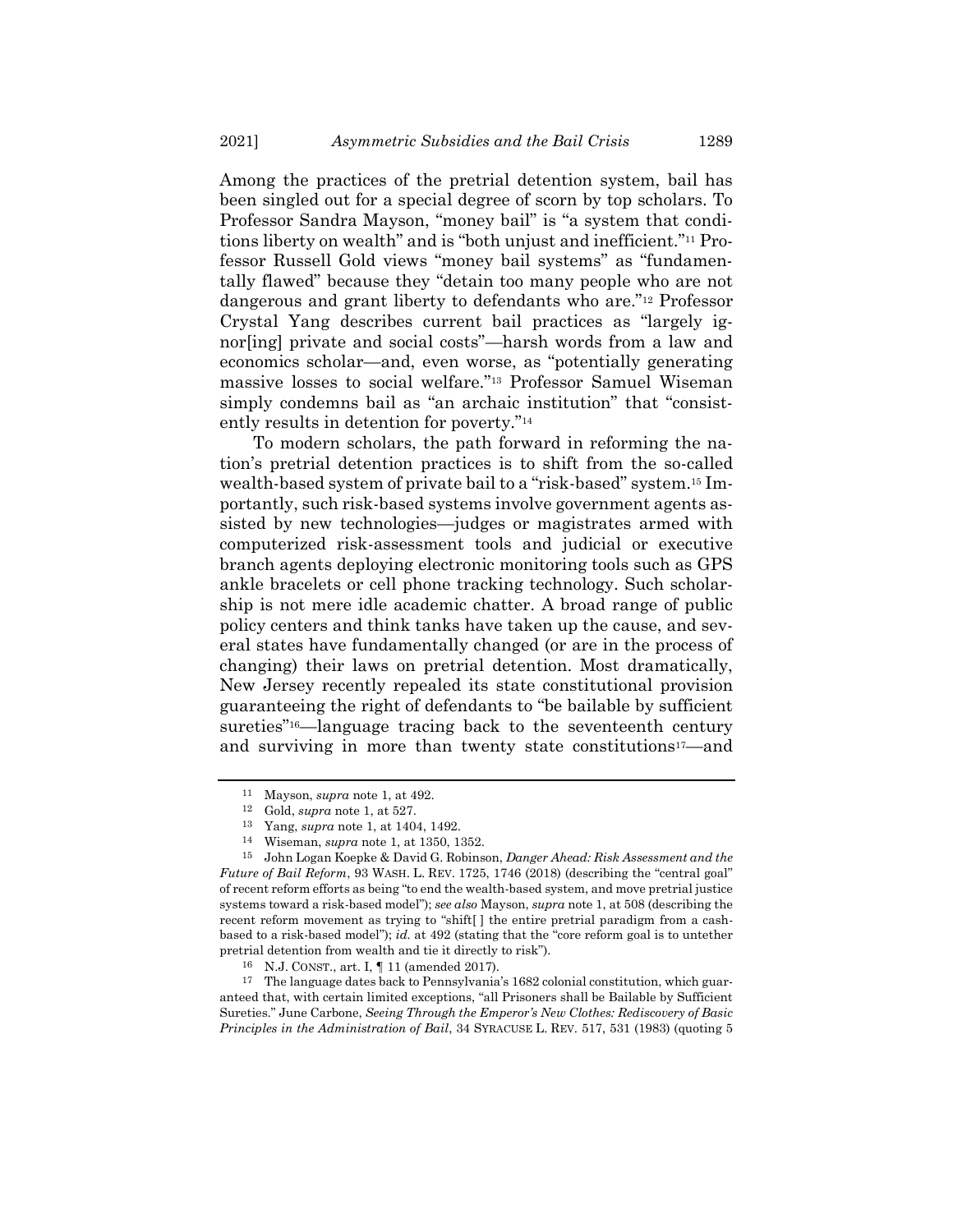replaced that guarantee with language permitting the abolition of private bail in favor of a governmentally run system of pretrial risk assessment and monitoring.<sup>18</sup>

This Article departs from prior scholarship by focusing not merely on the current bail system (with its concededly troubling aspects) but on the entire system of governmental funding for pretrial restraints on liberty. Focusing on the current bail system in isolation misses the root of the problem. Bail, after all, is a good thing. Bail gets people released from jail. Indeed, a large number of state constitutions expressly guarantee a right to bail, and the practice is recognized in the Bill of Rights.<sup>19</sup>

Bail is not the problem. The problem is that, out of the range of pretrial restraints on liberty, our society subsidizes the full cost (or nearly so) of the most restrictive option—jail—and leaves the bail or surety option open only to those who can afford it or who have friends or relatives willing to subsidize it. Stated another way, current practice puts the power of the public fisc on the side of restraining the personal liberty of presumptively innocent individuals to the maximum extent possible. It should then be absolutely unsurprising that our country has such an excessively large pretrial jail population. Consistent with basic economic principles, the country is getting a lot more of what it is heavily funding.

To address that problem, this Article proposes a symmetric subsidization system in which, at least for the poor, the government would subsidize the costs of bail sureties up to the expected costs of jail. Such a change has many advantages. First of all, it is far less radical than the abolition of a previously cherished

AMERICAN CHARTERS 3061 (F. Thorpe ed. 1909)). It was incorporated in Pennsylvania's Revolutionary Constitution and thereafter served as a "model for almost every state constitution adopted after 1776." *Id.* at 532. It remains unchanged in the current Pennsylvania Constitution. *See* PA. CONST. art. I, § 14; *see also* Matthew J. Hegreness, *America's Fundamental and Vanishing Right to Bail*, 55 ARIZ. L. REV. 909, 920, 939, 966 (2013) (also tracing the "sufficient sureties" language to the Pennsylvania charter of 1682 and counting, at that time, twenty-four state constitutions that continued to guarantee the right with that or similar language).

<sup>18</sup> *See* N.J. CONST., art. 1, ¶ 11 (providing merely that defendants will be "*eligible* for pretrial release" and stating the circumstances in which such pretrial release "may be denied" (emphasis added)); *see also* State v. Robinson, 229 N.J. 44, 52 (2017) (noting that "*[b]efore this year*, New Jersey had long guaranteed defendants the right to bail" (emphasis added)). Following the constitutional change, New Jersey "replaced [its] prior heavy reliance on monetary bail" with a largely governmentally run system that "calls for an objective evaluation of each defendant's risk level and consideration of conditions of release that pretrial services officers will monitor." *Id.* at 54.

<sup>19</sup> U.S. CONST. amend. VIII (stating that "[e]xcessive bail shall not be required").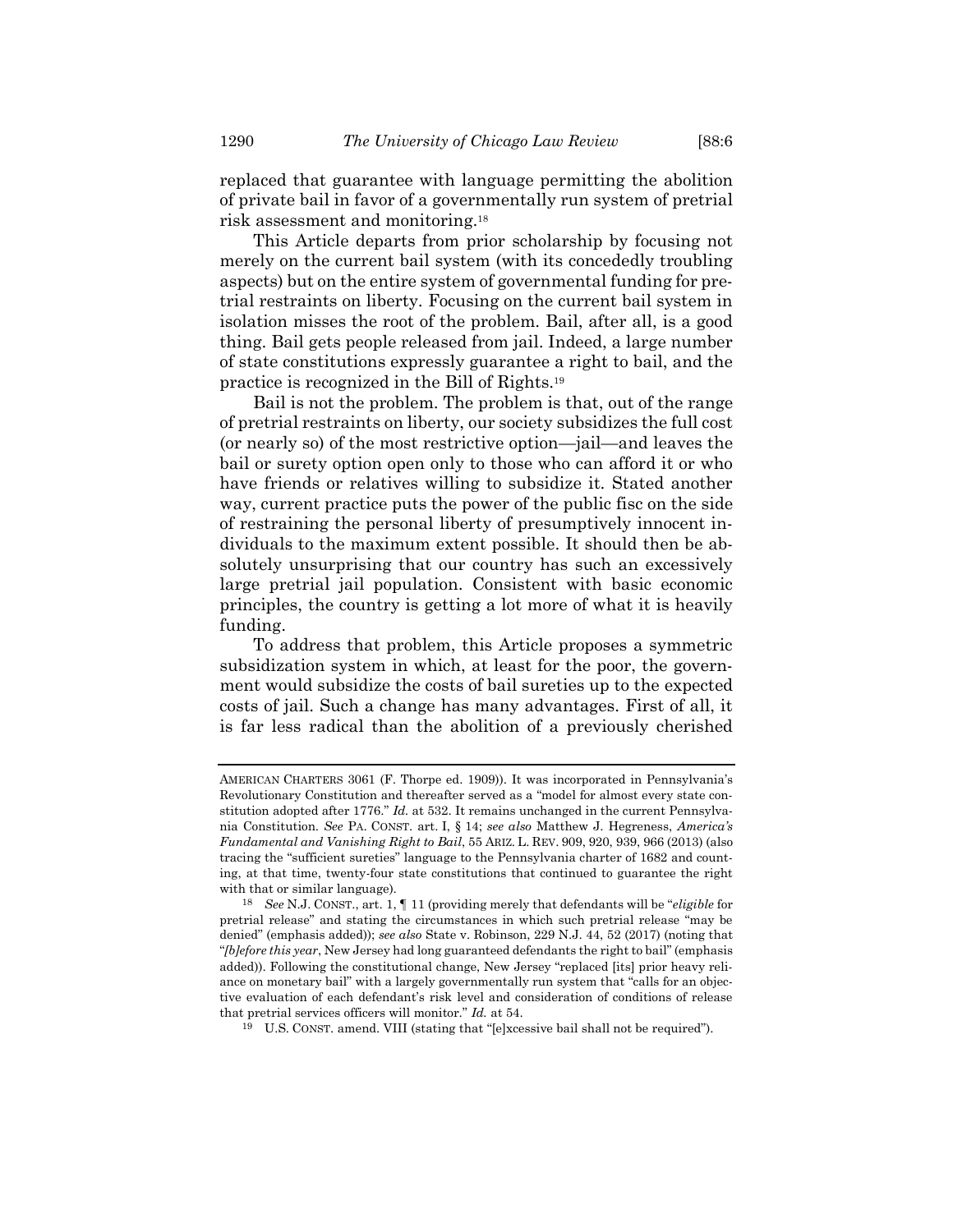constitutional right to bail (as New Jersey has done). It also respects the tradition of bail as a check by private actors against potential abuse by governmental actors. And it makes sense economically, as it will likely lower the social costs of the pretrial detention system while saving the government money.

We pause here to address explicitly what, to a modern reader, may seem like four stumbling blocks to our thesis. First, it may seem utterly wrong to complain about an asymmetry between jail and bail because the two are not at all similar. Indeed, it may seem that jail and bail are closer to opposites than substitutes, with jail being confinement and bail being the "price" placed on pretrial freedom.<sup>20</sup> That view, however, is deeply ahistorical.

<span id="page-6-3"></span><span id="page-6-0"></span>For centuries, bail was thought of as a system of custodial suretyship that was a substitute for jail. As William Blackstone explained it, bailed prisoners "instead of going to gaol" (pronounced "jail") are maintained in the "friendly custody" of their "sureties."<sup>21</sup> As another eighteenth-century treatise put it, bail allows a defendant to have "Gaolers of his own choosing," and "the end of the Law" is for bail agents to "put [bailed defendants] as much under the Power of the Court as if he had been in Custody of the proper Officer."<sup>22</sup> Even earlier, the seventeenth-century jurist Matthew Hale took the same view, writing that "he that is bailed, is in supposition of law still in custody, and the parties that take him to bail are in law his keepers."<sup>23</sup> Such sources have

<span id="page-6-2"></span><span id="page-6-1"></span><sup>20</sup> So common is the modern view of bail being a price of freedom that it occurs in multiple titles in the relevant literature. *See, e.g.*, Lydia D. Johnson, *The Politics of the Bail System: What's the Price for Freedom?*, 17 SCHOLAR: ST. MARY'S L. REV. ON RACE & SOC. JUST. 171, 171 (2015); HUM. RTS. WATCH, THE PRICE OF FREEDOM: BAIL AND PRETRIAL DETENTION OF LOW INCOME NONFELONY DEFENDANTS IN NEW YORK CITY 1 (2010), https://perma.cc/6QQV-CEY5. Describing bail as a way to "purchase" freedom can be traced back to academic work in the early twentieth century. ARTHUR LAWTON BEELEY, THE BAIL SYSTEM IN CHICAGO 157 (1927) (describing the plight of those unable to post bail as "too poor to purchase [their] freedom pending trial"). By the 1970s, the phraseology had even entered into the U.S. Reports, with the Supreme Court describing bail as the "premium price for [a defendant's] pretrial freedom." Schilb v. Kuebel, 404 U.S. 357, 366 (1971). In differing forms and language, viewing bail being a way to pay a price for freedom or liberty is ubiquitous in the modern literature. *See, e.g.*, Darryl K. Brown, *The Case for a Trial Fee: What Money Can Buy in Criminal Process*, 107 CALIF. L. REV. 1415, 1416 (2019) (describing "money bail" as allowing "defendants [to] pay both private bail bond firms and local governments for pretrial liberty").

<sup>21</sup> 4 WILLIAM BLACKSTONE, COMMENTARIES \*294.

<sup>22</sup> 2 WILLIAM HAWKINS, A TREATISE OF THE PLEAS OF THE CROWN 115–16 (reprt. 1978).

<sup>23</sup> 2 MATTHEW HALE, THE HISTORY OF THE PLEAS OF THE CROWN 124 (London E. & R. Nutt & R. Gosling 1736).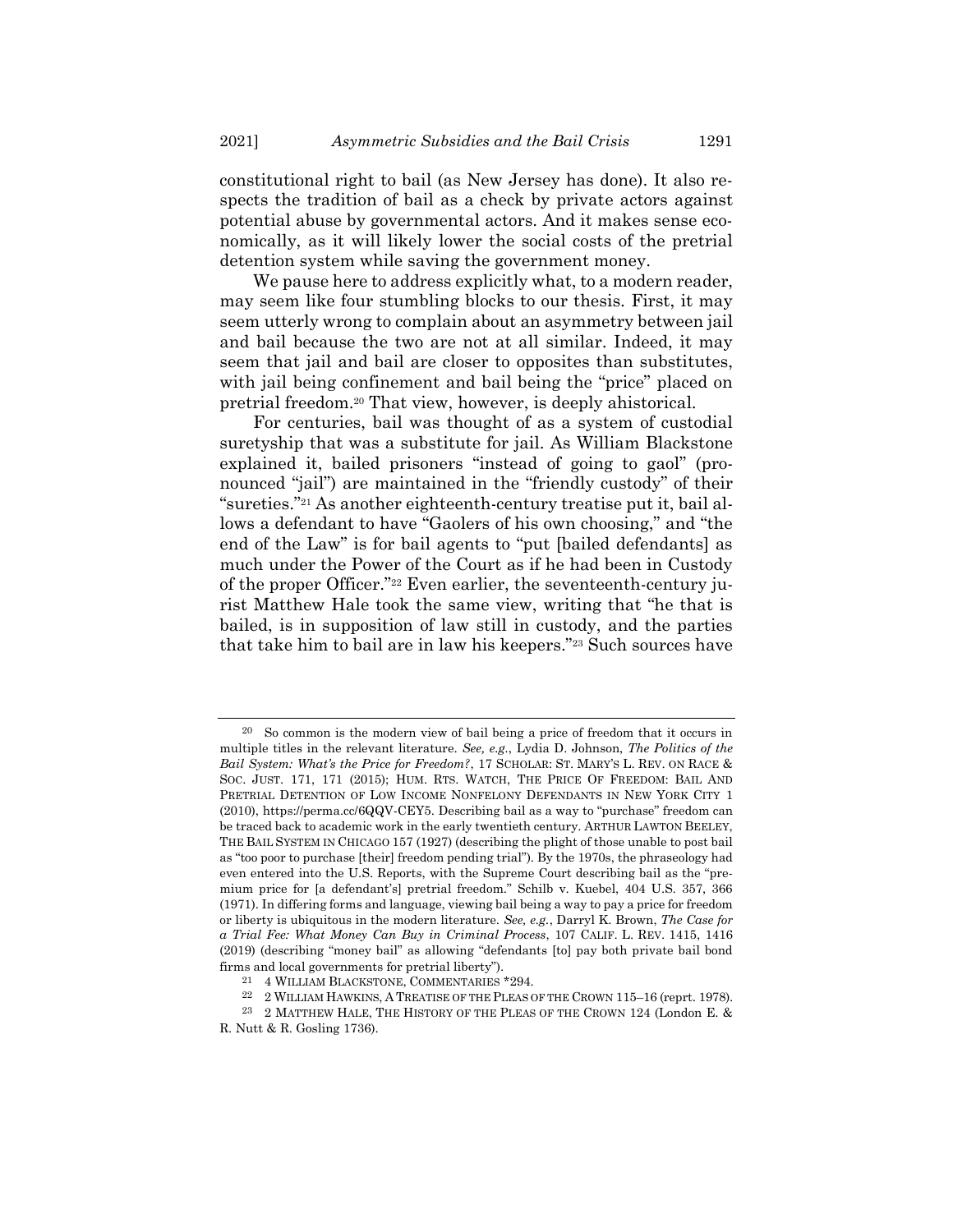been continuously cited by U.S. courts into the current era,<sup>24</sup> and they clearly demonstrate, as Justice Ruth Bader Ginsburg explained, that the common law distinction between pretrial incarceration and bail is "a distinction between methods of retaining control over a defendant's person, not one between seizure and its opposite."<sup>25</sup>

Paradoxically, the more bail is viewed traditionally—as the "friendly custody" by a jailer of the defendant's own choosing the more the dramatic difference in funding for the two forms of pretrial custody (nearly 100% for jail and 0% for bail) seems fundamentally wrong and in need of a new approach. The key to appreciating the case for symmetrically funding jail and bail is to recognize that, in subsidizing a defendant's bail, the government is not buying the defendant's freedom—it could give that to the defendant for free. Rather, it is buying a surety who will evaluate the riskiness of release, take some responsibility for the defendant, and pay a potentially hefty price (the bail bond amount) if the defendant flees. And sureties cost money.<sup>26</sup>

Second, some readers might object to our proposal because they view it as eliminating economic incentives that, under the current conventional wisdom, are fundamental to bail. The "long tradition" of bail in this country might be thought to be based on the idea that defendants are required "to post some form of collateral in order to incentivize them to appear at a trial."<sup>27</sup> That

<sup>24</sup> *See* Castillo v. United States, 816 F.3d 1300, 1304–05 (11th Cir. 2016) (first citing 4 BLACKSTONE, *supra* not[e 21,](#page-6-0) at \*294; then citing 2 HALE, *supra* not[e 23,](#page-6-1) at 124; and then citing 2 HAWKINS, *supra* not[e 22,](#page-6-2) at 88 (3d ed. 1739)); Williams v. Dart, 967 F.3d 625, 634– 35 (7th Cir. 2020) (first citing 3 BLACKSTONE, *supra* note [21,](#page-6-0) at \*290; then citing 4 BLACKSTONE, *supra* note [21,](#page-6-0) at \*300; then citing 1 HALE, *supra* not[e 23,](#page-6-1) at 583–86, 589– 90; and then citing 2 HALE, *supra* note [23,](#page-6-1) at 77, 81, 95, 121).

<sup>25</sup> Albright v. Oliver, 510 U.S. 266, 278 (1994) (Ginsburg, J., concurring).

<sup>26</sup> *See Understanding Surety Bond Costs*, NNA SURETY, https://perma.cc/L246- KMRL (quoting surety costs "between 1% and 15% of the bond amount" depending on applicant's "credit health").

<sup>27</sup> Wiseman, *supra* note [1](#page-1-0), at 1352. Similarly, Yang asserts that "the practice of money bail is premised on the idea that, by requiring defendants to post money, defendants have an increased incentive to abide by release conditions, such as appearing at trial." Yang, *supra* not[e 1](#page-1-0), at 1472. Yang's assertion may be more accurate because it is describing "money bail"—a practice that is very much at odds with the traditional approach of bail and that did not flourish until the twentieth century. But even when such an incentive story is limited to the modern practice of money bail, it is often inaccurate. Many defendants—especially poor defendants—do not post money bail themselves but instead use the services of a bail bond agent, who typically collects a nonrefundable fee for becoming a surety on the bond. Precisely because the bail bondsman's fee is nonrefundable, the payment by the defendant "is a 'sunk cost' [that] should not affect the likelihood of the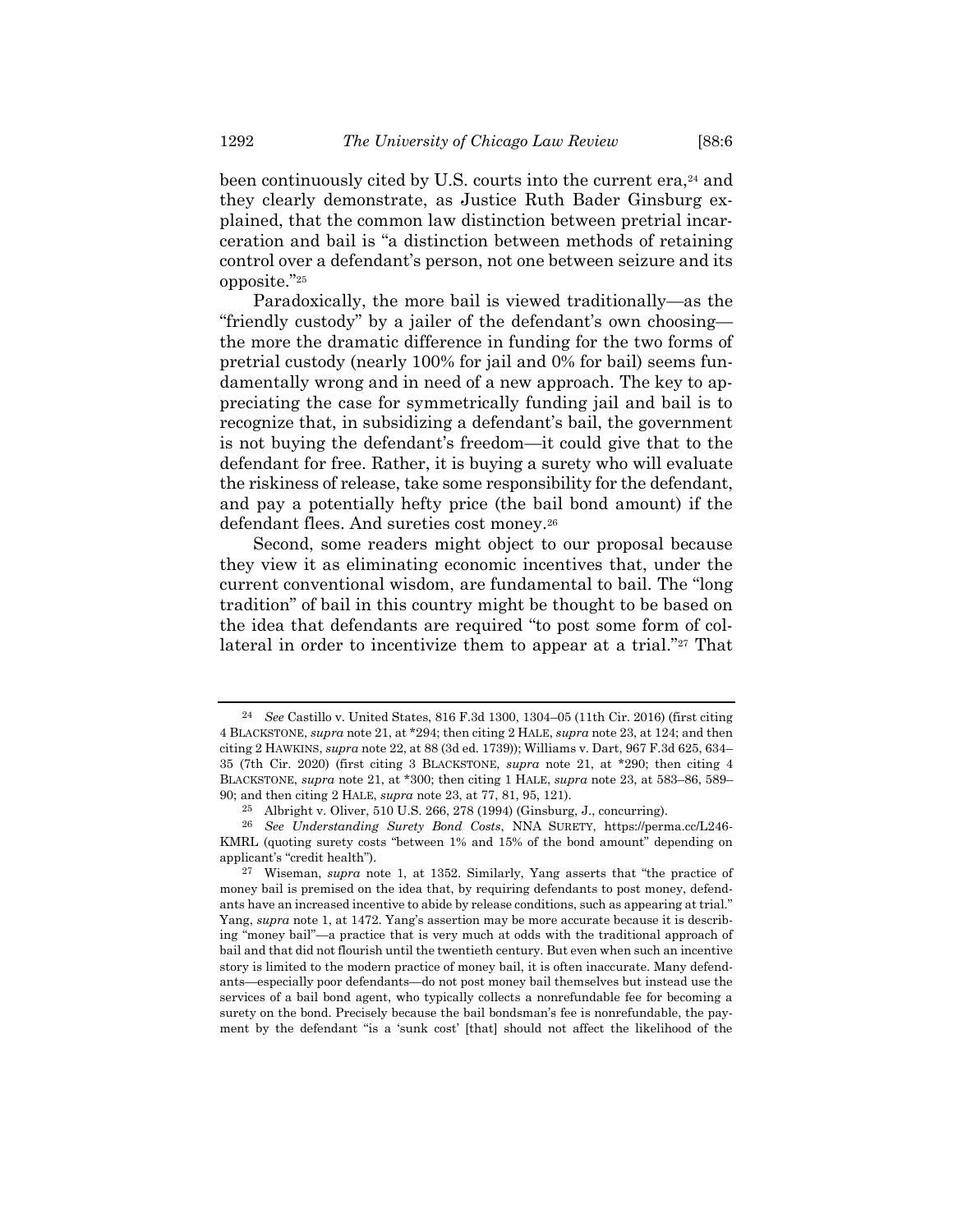view of bail is, however, absolutely wrong as a matter of history. The traditional law of bail emphatically barred defendants from shouldering the financial risk of loss due to nonappearance.<sup>28</sup> Rather, the defendant had to have sureties, and the sting of loss due to the defendant's nonappearance had to operate always on the sureties, not on the defendant (who was barred even from contracting to indemnify the sureties for any loss). Thus, under the traditional approach, bail was *not* designed to be a wealth-based system, as defendants could not pay for their own bail. Our proposal for subsidizing bail sureties requires merely (i) reinvigorating the traditional view of bail as a surety relationship and (ii) adding the slight tweak of having the government subsidize the surety to the same extent that it is willing to subsidize the "surety" of a jail.

The third stumbling block to modern readers is likely confusion about how subsidizing bail sureties would work and how it differs from reducing bail amounts to more affordable levels. In fact, the basics of the system are easy to explain. Consider a truly destitute defendant for whom a court has set the bail bond amount at \$10,000 (approximately the current median amount required).<sup>29</sup> Lowering that bail amount to \$1,000 or \$500 may do little to help the very poor, as multiple studies show that very poor defendants often remain in jail despite bail being set as low as a few hundred dollars.<sup>30</sup>

By contrast, under a bail system that is subsidized symmetrically vis-à-vis jail, the government would calculate the total expected costs of pretrial jail for such a defendant—a low estimate would be \$2,00031—and then be willing to pay that amount to any bail agent willing to become the surety on a \$10,000 bail bond (i.e., willing to shoulder the financial risk of potentially paying \$10,000 if the defendant flees or otherwise violates the terms of release). If multiple bail agents are willing to post the bond based on the government's opening offer for a subsidy (here, estimated

defendant's appearance." Ian Ayres & Joel Waldfogel, *A Market Test for Race Discrimination in Bail Setting*, 46 STAN. L. REV. 987, 989–90 (1994).

<sup>28</sup> *See infra* Part II.A.

<sup>29</sup> *See* Gold, *supra* note [1,](#page-1-0) at 504 (estimating the median bail amount at \$10,000); LIU ET AL., *supra* note [1,](#page-1-0) at 7 (estimating the median bail amount at \$11,700 for felony defendants in urban jurisdictions).

<sup>30</sup> *See, e.g.*, Yang *supra* not[e 1,](#page-1-0) at 1401 & n.6.

<sup>31</sup> Forty days is a low estimate for the number of days that defendants spend in detention prior to trial, and \$50 per day is a low estimate of the costs of jail. *See supra* note [7.](#page-3-0)  Forty days times the \$50-per-day cost is \$2,000.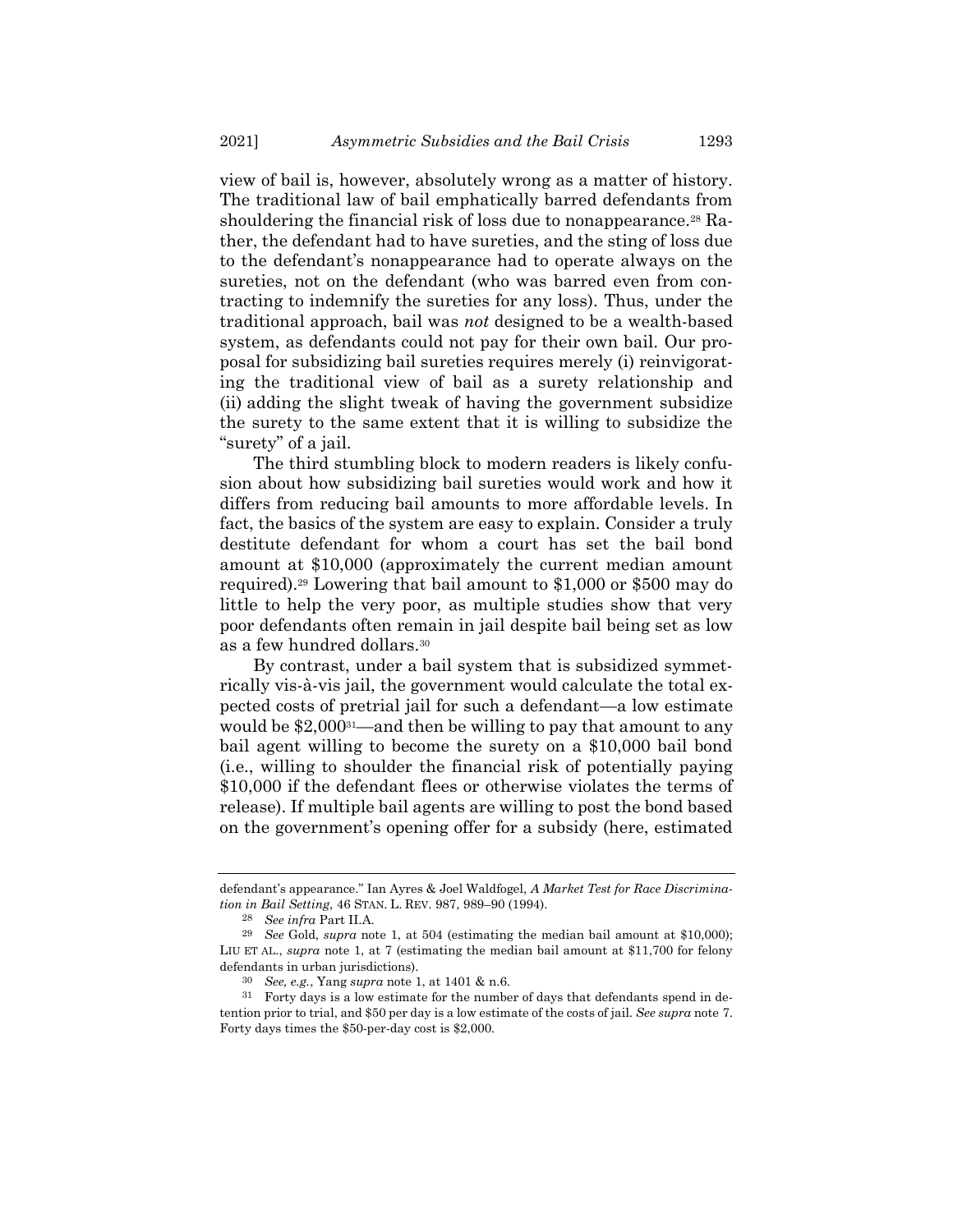at \$2,000), the government would select the bail agent willing to charge the least. If competitive bidding drives the price substantially below \$2,000 (and that seems likely because, for defendants with average flight risks, bail agents are often willing to charge a fee of about 10% of the bond amount), the subsidized bail system would save the government money over what it would have paid to jail the defendant.

Fourth, some may misread our proposal as a subsidy for the long-scorned commercial bail bond industry. Our argument requires competition among bail sureties, but it does not require *commercial* bail sureties. Nonprofit bail funds and other charitable organizations could compete against one another to provide surety services, just as many nonprofits vigorously compete to provide educational or medical services.<sup>32</sup> A government might reasonably exclude commercial sureties if the government believed that those commercial entities had demonstrated records of abusive practices. Or a government could subsidize bail generally and allow competitive forces to winnow which types of firms are best at being good sureties. Provided that the government provides subsidies and permits competition between firms, this Article takes no particular position on whether the government should limit its subsidies to sureties with particular types of institutional organizations.

Part III of this Article provides more details about the design of a bail subsidy system, including discussion about why the cost of incarceration provides an appropriate benchmark for the maximum size of the subsidy. For now, it is sufficient to note that, under a wide variety of reasonable assumptions, bail subsidies are highly likely to result in the release of many impecunious defendants who otherwise could not afford bail. Of course, not every defendant will be released under a subsidized bail system. Defendants charged with very serious crimes and deemed high flight risks by sureties may very well stay in jail, but that is as it should be. Society should pay the high costs of jail in circumstances where it is sensible to do so—but only in those circumstances.

This Article proceeds in four parts. Part I covers two important historical lessons. The first—that bail, traditionally viewed, is a form of ongoing custody, albeit one more "friendly" than jail—has already been mentioned. Reviving the traditional

<sup>32</sup> *See* Henry B. Hansmann, *The Role of Nonprofit Enterprise*, 89 YALE L.J. 835 (1980) (arguing that nonprofits are more appropriate for some markets).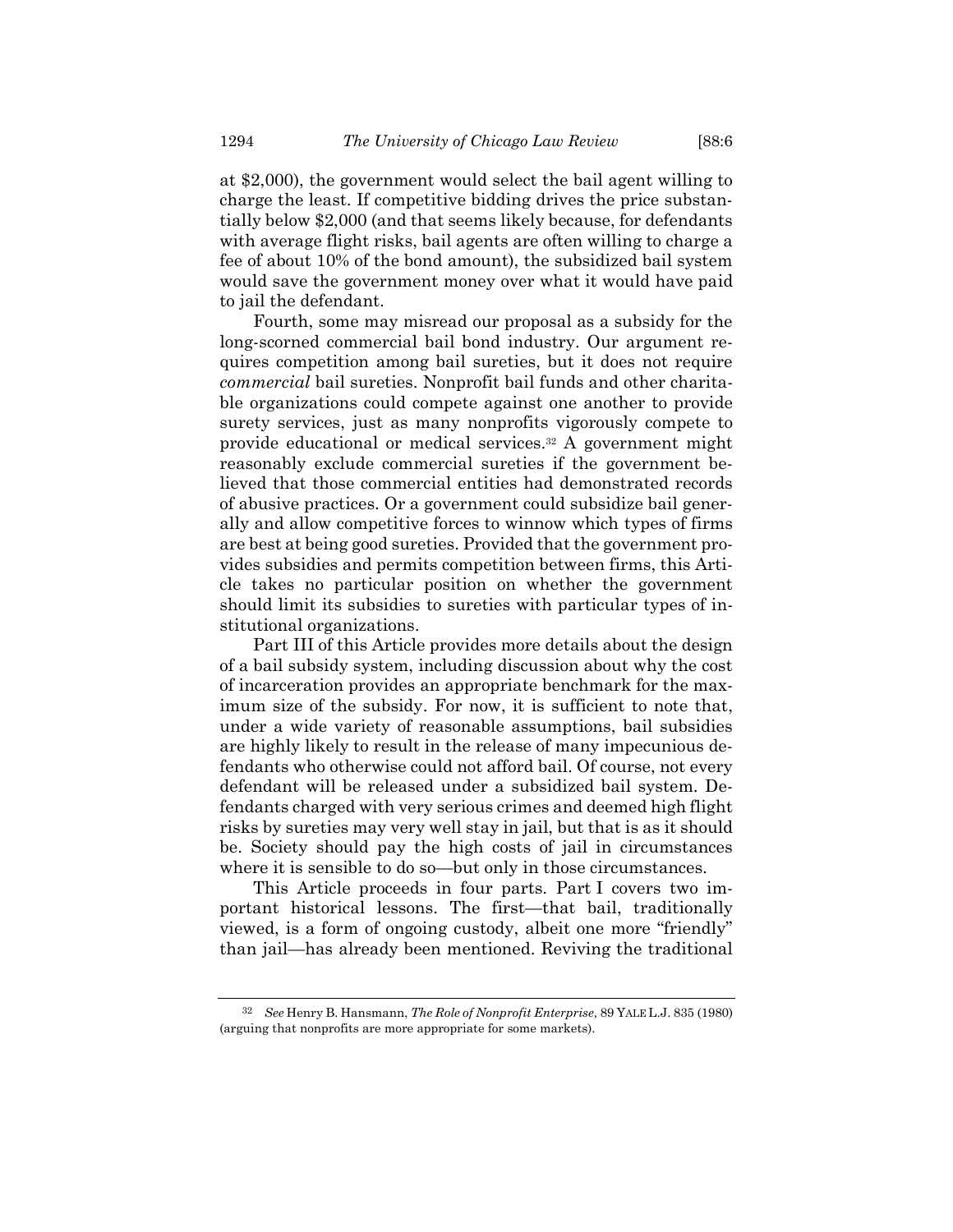understanding of bail is an essential step in justifying bail subsidies and ending the modern bail crisis.

A second important lesson covered in Part I comes from the history of the debtor prison reform movement. An analogy to debtors' prisons has been drawn by both academic and political critics of the current pretrial detention system including, among others, former Governor Chris Christie, who prominently invoked the analogy when leading the abolition of New Jersey's constitutional guarantee of bail.<sup>33</sup> Prior academic literature, however, has done little to explore this valuable analogy. As Part I shows, debtors' prisons thrived in the eighteenth and early nineteenth centuries because the government was paying for the prisons. Reformers successfully reduced debtor prison populations by equalizing the government funding for debtor incarceration and debtor liberty (zero for each). The broad lesson from that experience is that reformers should follow the money: if they perceive too much incarceration and too little liberty, reformers should make sure that the public fisc is not asymmetrically funding the former over the latter.

Part II covers the record of prior reforms, which should give pause to all scholars (including us) who seek to improve the system. "Cash bail"—a "new approach" in the first half of the twentieth century but now very much in the crosshairs of the current reformers—was designed to "reflect changed social conditions" and was based on "a humanitarian interest in those accused persons who found themselves in foreign jurisdictions without helpful friends."<sup>34</sup> Yet that innovation made it easier to characterize bail as a way for the wealthy to purchase their freedom and likely weakened the policy case for the bail system. Other innovations have also had negative consequences or have simply been far less effective than had been hoped.

The current round of reforms has similar potential for unintended consequences. For example, it is not difficult to discern how New Jersey's abolition of a right to bail—a right described by the Supreme Court as an essential bulwark to secure an accused's

<sup>33</sup> Editorial, *Gov. Christie Takes on the Bail Bondsmen*, N.Y. TIMES (Aug. 14, 2014), https://perma.cc/B382-2ZDA.

<sup>34</sup> Note, *Indemnification Contracts in the Law of Bail*, 35 VA. L. REV. 496, 503– 04 (1949).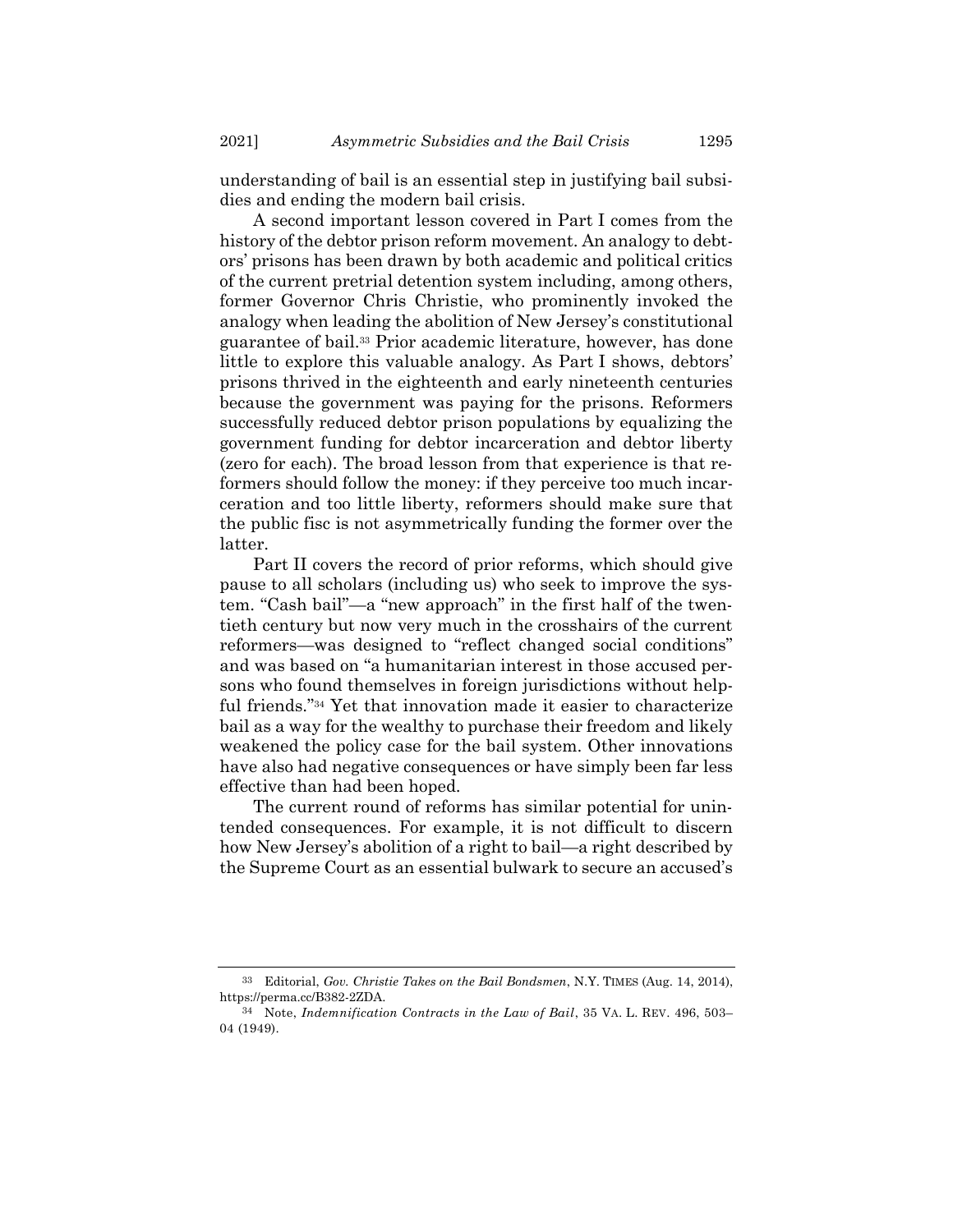"presumption of innocence"35—could eventually have quite negative consequences for criminal defendants, even if that reform was enacted with the opposite intention. Still, among the modern reforms, we identify some reforms that point the way toward subsidized bail.

As previously mentioned, Part III provides details of how a subsidized bail system would work. It addresses important issues including whether a government should be willing to subsidize bail more than jail or vice versa and whether bail subsidies should be means tested. While these issues are important, the overarching thrust of this portion of the Article is that bail subsidies could be implemented in a number of reasonable ways, each of which is likely to be more economically efficient and socially desirable than the current asymmetric system of extensive funding for jail but not for bail.

Part IV provides a detailed legal and economic comparison between our proposal of subsidizing private bail sureties and reforms like New Jersey's that have government officers and agents alone deciding which defendants to release and monitoring them after release. That approach, frequently called a "pretrial services" approach, seems to be favored by prior reform-minded scholars, public policy advocates, and lawmakers. The choice between our proposed system and the pretrial service model is not one between a wealth-based and a risk-based system. It is instead a choice between a system with some private checks on governmental action and a system dominated by governmental actors. In analyzing that choice, we diverge from other commentators in two fundamental ways.

First, from a legal perspective, we defend the basic conceptual notion underlying bail—which, at its core, does not rest on some misguided principle that the rich should be able to buy their way out of jail. No court or commentator has ever defended the system on such grounds. Bail instead rests on the far more reasonable notions that (i) private sureties can help to ensure the performance of obligations and (ii) private actors generally can serve as a check against governmental overreach. Sureties are widely used in public and private law settings. Bail—or, more accurately, the entire system associated with bail—is merely one example of such a surety system. Reformers who seek the

<sup>35</sup> Stack v. Boyle, 342 U.S. 1, 4 (1951) ("Unless this right to bail before trial is preserved, the presumption of innocence, secured only after centuries of struggle, would lose its meaning.").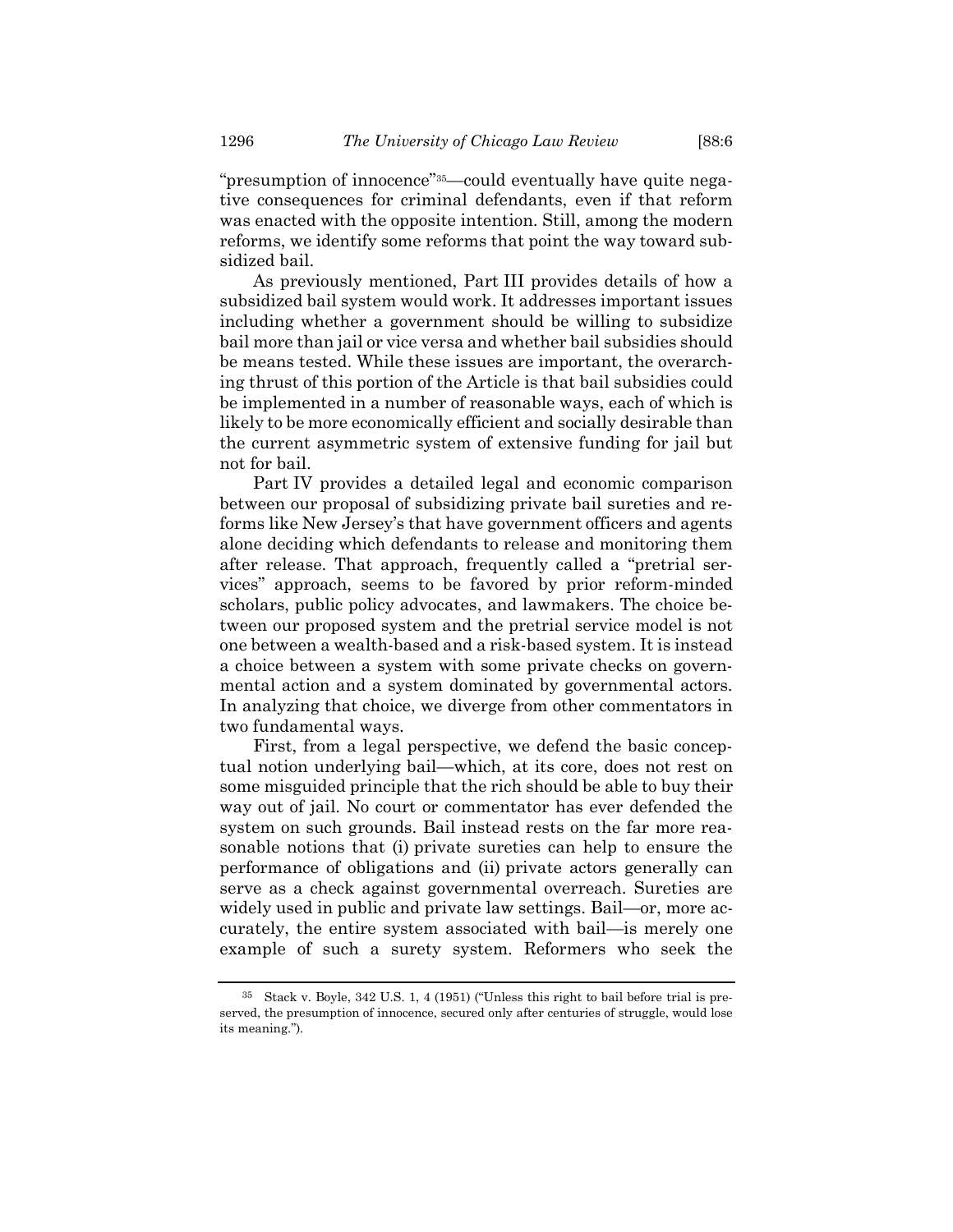abolition of bail rights (successfully, in the case of New Jersey) are, in our view, motivated by a legitimate goal—eliminating excessive pretrial incarceration of the poor—but they fail to appreciate the value of a properly constructed private surety system as a check on governmental decisions. Such a surety system has explicit textual recognition in a majority of state constitutions for good reason; it should not be lightly cast aside.

Second, from an economic perspective, we see the choice between subsidized bail and government-run pretrial services as a Coasean "make-or-buy" decision.<sup>36</sup> The government needs certain services—evaluating the riskiness of defendants, possibly monitoring them, and ensuring that they show up for trial. It can either make those services internally or buy them from outside entities such as bail agents. From that perspective, one of the widely acknowledged truths in the debate over pretrial detention—the extraordinary effect that the "rapid advance" in electronic and computer technologies is having in the field<sup>37</sup>—cuts strongly in favor of our proposal.

Even now, society's options for pretrial restrictions on liberty are not limited to jail, bail, or unconditional release. Rather, pretrial liberty restrictions exist on a spectrum ranging from jail (complete detention) to so-called unconditional release (release subject only to the single restriction on liberty that the defendant must appear for certain court dates). Between those two poles lies an increasingly diverse set of middle-ground options, including (i) home detention enforced by electronic ankle bracelets, (ii) restricted release permitting substantial freedom but still including some restrictions enforced by ankle bracelets or by GPS-enabled smartphone technology, (iii) bail (conditional release with sureties), and (iv) combinations of various elements of those options. Moreover, innovations in modern software, including artificial intelligence and machine learning algorithms, increasingly allow computerized predictions concerning risks of flight and dangerousness that are more accurate and, quite possibly, less discriminatory than the guesstimates made in the past. Our proposal allows private innovation to continue flourishing in this middle ground. The alternative cedes the field to governmental actors including judges, magistrates, and bureaucrats in the criminal justice system—who, one might reasonably worry, could be less

<sup>36</sup> *See generally* Steven Tadelis, *Complexity, Flexibility, and the Make-or-Buy Decision*, 92 AM. ECON. REV. 433 (2002).

<sup>37</sup> Wiseman, *supra* not[e 1,](#page-1-0) at 1347.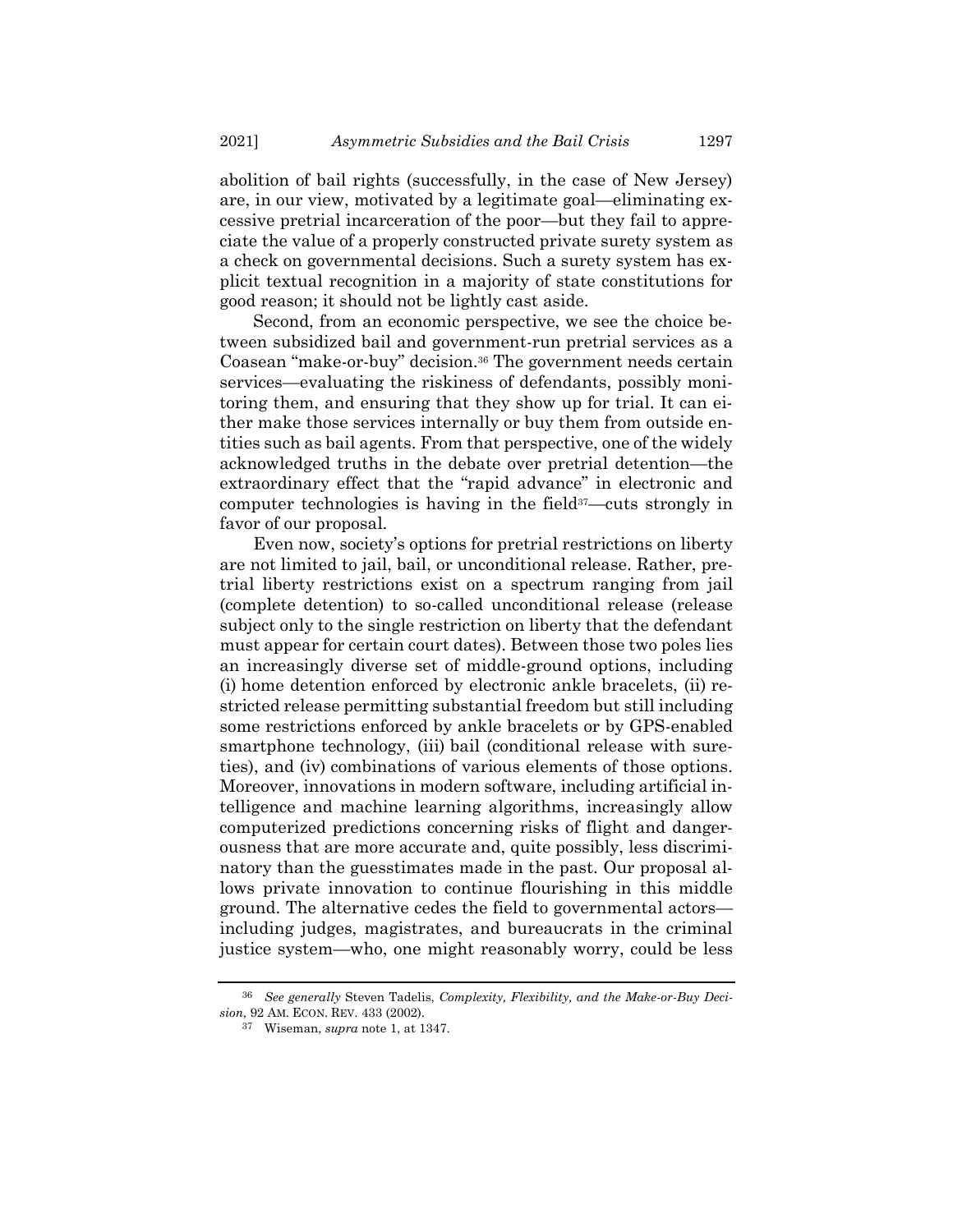receptive to new technology and innovation than private actors in an open and competitive marketplace would be.

Our focus on asymmetric subsidies also provides a general framework for evaluating all options in this middle ground whether such options are governmentally or privately provided. Curiously, while governments usually fund jail in its entirety, they tend to be much stingier in subsidizing the middle-ground options. For example, many governments permit pretrial release with electronic ankle bracelets but require defendants to pay for the bracelets. The predictable result is that impecunious defendants are left incarcerated. To us, such a practice suffers from the same skewed subsidies that afflict the bail system: society foots the bill for the most draconian pretrial restriction on liberty (jail) but provides little or no subsidies for lesser restrictions on liberty. The result is predictable. Society gets much more of the heavily subsidized option—incarceration. Our proposal—which calls for an equalization of subsidies—provides the correct approach for analyzing the government's general stance toward its financing of all pretrial restraints on liberty.

## I. HISTORICAL LESSONS FOR BAIL REFORM

Any reformer trying to change the present should start with understanding the past. That's especially true where the target of reform is a centuries-old legal institution so cherished in the past that it was enshrined in multiple constitutions. It's even more important in the case of bail, where the very meaning of the word has changed with time.

This Article draws lessons from the history of both bail and debtor prison reforms. First, as detailed in Part I.A below, the traditional view—the one held by Blackstone but old even in his era—was that bail is a particular kind of surety system, a custodial suretyship more "friendly" than the four walls of a jail. That view persisted in the late nineteenth century, with the Supreme Court in 1873 describing bail as "a continuance of the original imprisonment."<sup>38</sup>

Paradoxically, recovering that traditional meaning of bail, which might seem unfavorable to defendants, is a good first step toward reform that is extremely favorable to defendants. After all, if governments massively, and often completely, subsidize the custody system known as jail, why then is it not just as

<sup>38</sup> Taylor v. Taintor, 83 U.S. (16 Wall.) 366, 371 (1873).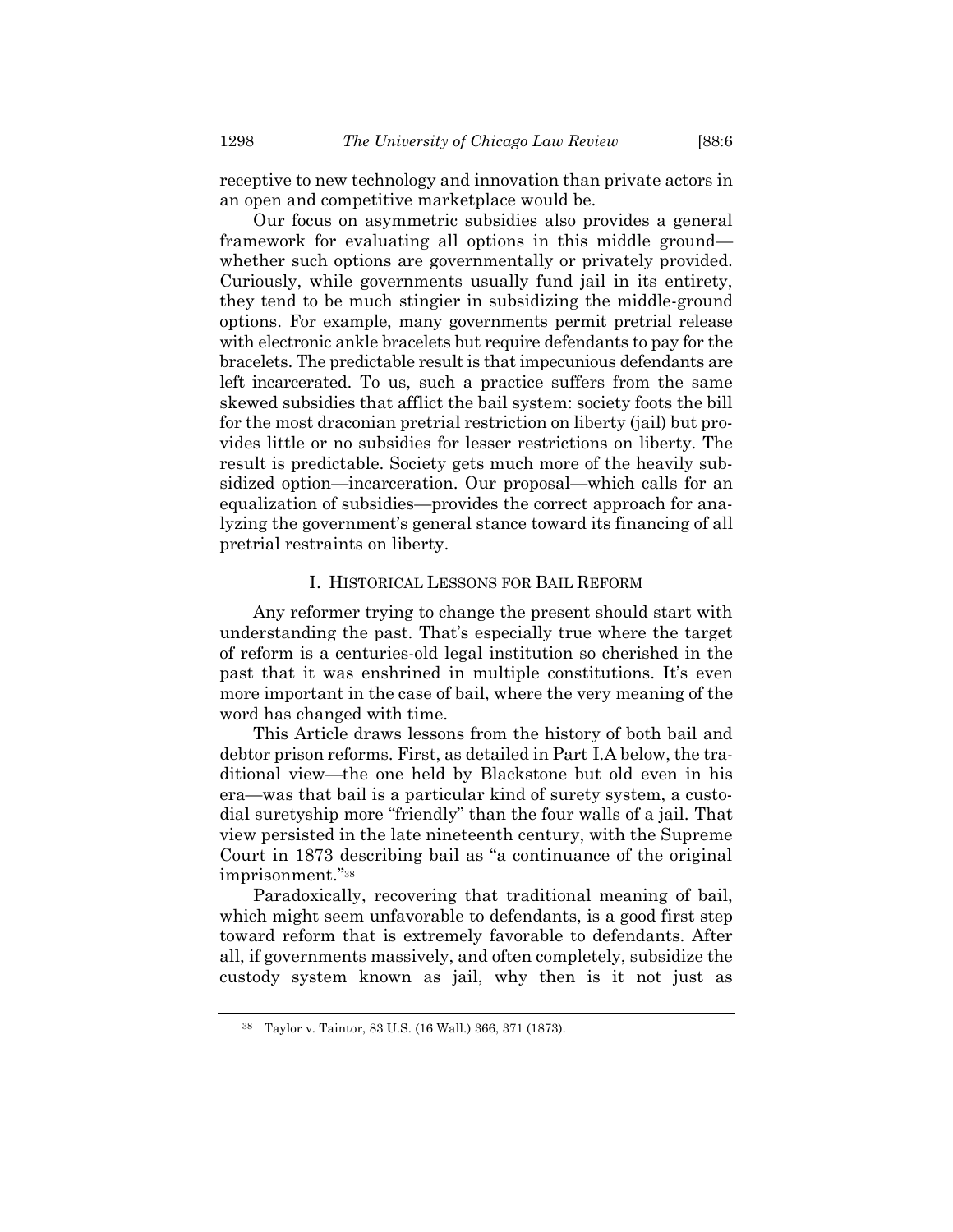reasonable—indeed, more reasonable—for governments to subsidize the less costly and more socially desirable custody system known as bail?

That's not the only payoff from history. Modern political and legal commentary has frequently analogized the current bail system to debtors' prisons. That analogy is an apt one, but the modern scholarship has not delved deeply enough into the historical record to recognize that, as detailed in Part I.B below, the debtor prison–reform movement holds important lessons for modern bail reform.

## A. Blackstonian Bail: Custodial Suretyship

<span id="page-14-0"></span>Blackstone described "the nature of bail" as "a delivery, or bailment, of a person to his sureties, upon their giving (together with himself) sufficient security for his appearance."<sup>39</sup> That description expressly denominates the bail agents as sureties, and it also describes the release of the prisoner from jail not as freedom but as a delivery of the prisoner into the possession of the sureties. Blackstone viewed "delivery" as synonymous with "bailment," which even today denotes taking "possession" of the bailed item.<sup>40</sup> The prisoner, after his bailment to his sureties, was then "supposed to continue in their friendly custody, instead of going to gaol."<sup>41</sup>

As that last passage suggests, Blackstone did not view jail as much different than bail, both of which he described not only in terms of custody but also in terms of suretyship. Unlike bail, jail is not a surety system in a strict legal sense. Jail is just four walls. Nevertheless, Blackstone viewed those walls as the ultimate sureties. In describing the charges "of a very enormous nature" in which bail was unavailable (e.g., murder), Blackstone explained that, in such cases, "the public is entitled to demand nothing less than the highest security that can be given; viz. the body of the

<sup>39</sup> 4 BLACKSTONE, *supra* note [21,](#page-6-0) at \*294. Centuries before Blackstone's era, the bail sureties may have been subjected to the criminal punishments due to the prisoner—"body for body"—if the prisoner did not appear for trial. A. ESMEIN, A HISTORY OF CONTINENTAL CRIMINAL PROCEDURE 69 & n.1 (1913). Yet, under English law long-established even two hundred years ago, bail sureties in criminal cases were "not liable as in civil cases to stand in the place of their principal, in the event of his non-appearance." CHARLES PETERSDORFF, A PRACTICAL TREATISE ON THE LAW OF BAIL IN CIVIL AND CRIMINAL PROCEEDINGS 510 (London, J. Butterworth 1824).

<sup>40</sup> *See Bailment*, BLACK'S LAW DICTIONARY (11th ed. 2019) (describing "bailment" of property as "a change in possession but not in title").

<sup>41</sup> 4 BLACKSTONE, *supra* not[e 21,](#page-6-0) at \*294.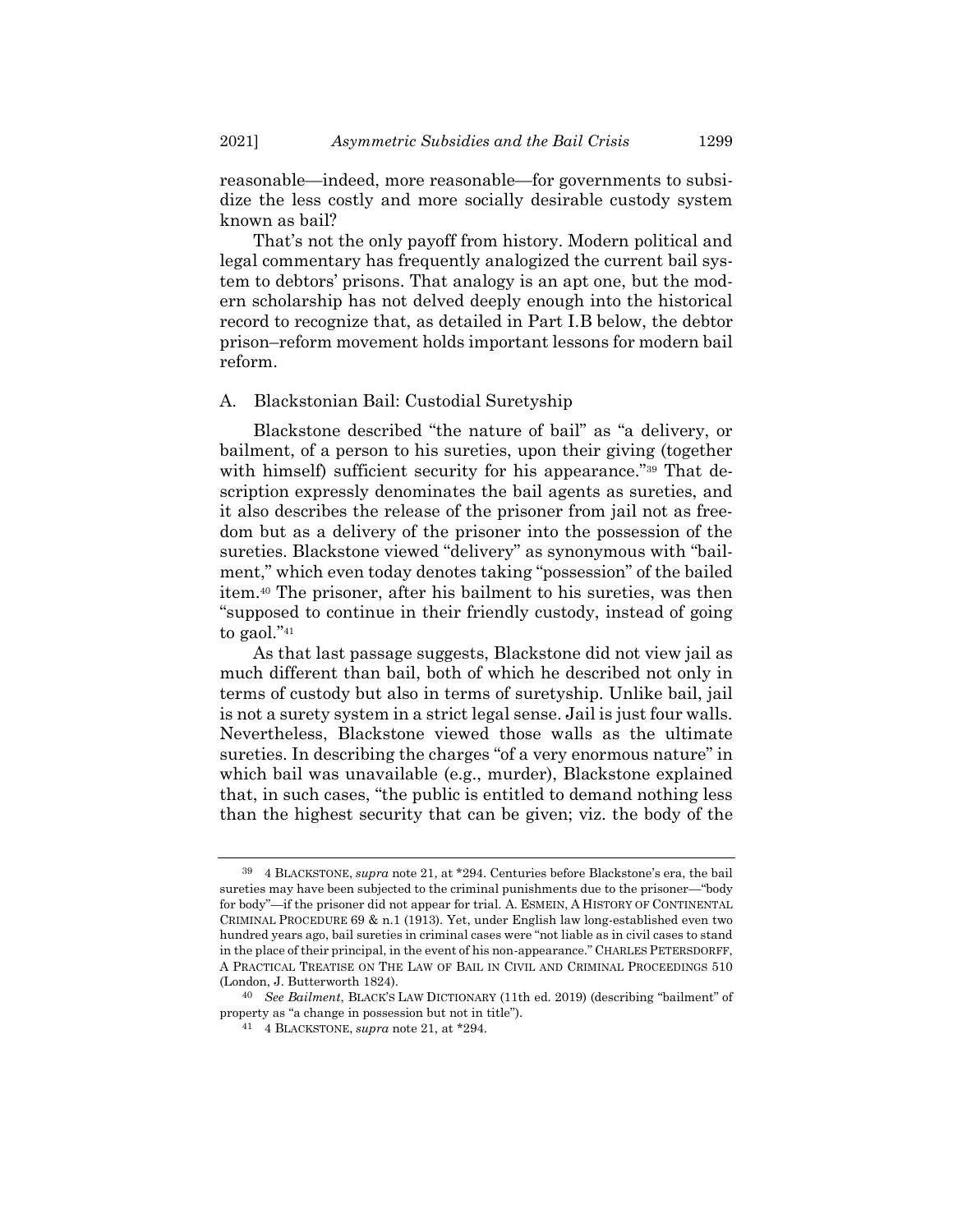accused," and so the accused was permitted to "have no other sureties but the four walls of the prison."<sup>42</sup>

Blackstone was not alone in his views. Earlier in the eighteenth century, the treatise writer William Hawkins (whom Blackstone cited) described the practice of bail as allowing a defendant to select "Gaolers of his own choosing," and, like Blackstone, he saw bail and jail as close substitutes, with bail sureties being responsible for putting a bailed defendant "as much under the Power of the Court as if he had been in the Custody of the proper Officer."<sup>43</sup> Similarly, the seventeenth-century jurist Matthew Hale described a bailed defendant as being "still in custody, and the parties that take him to bail are in law his keepers."<sup>44</sup> As pithily summarized by an early twentieth-century commentator, a defendant bailed under the traditional view could accurately say: "I am out on bail; I am still in jail."<sup>45</sup>

<span id="page-15-0"></span>The concept of custodial suretyship was so important to the traditional notion of bail that it was even reflected in ordinary language. Two centuries ago, the noun "bail" itself referred to the human sureties themselves—i.e., "[t]he person or persons who procure the release of a prisoner from the custody of the officer arresting him . . . by becoming surety for his appearance in court"—as much or more than to the inanimate "security given for the release."<sup>46</sup> Such meaning lasted throughout the nineteenth century. The first edition of *Black's Law Dictionary*, published in 1891, gave only one definition for the term "bail" in its noun form: "The sureties who procure the release of a person under arrest, by becoming responsible for his appearance at the time and place designated."<sup>47</sup> The alternative meaning of "bail" as referring to the money or securities provided upon release was mentioned only in passing in the second paragraph of the definition for the verb form

<sup>42</sup> *Id.* at \*295.

<sup>43</sup> 2 HAWKINS, *supra* note [22,](#page-6-2) at 115; *see also* William F. Duker, *The Right to Bail: A Historical Inquiry*, 42 ALB. L. REV. 33, 61 & n.152 (1977) (tracking Hawkins in describing a bail surety as "a jailer of one's own choosing").

<sup>44</sup> 2 HALE, *supra* not[e 23,](#page-6-1) at 124.

<sup>45</sup> James V. Hayes, *Contracts to Indemnify Bail in Criminal Cases*, 6 FORDHAM L. REV. 387, 395 (1937).

<sup>46</sup> *Bail*, WEBSTER'S DICTIONARY (1828) (respectively, the first and second meanings listed). Webster cited language in Blackstone's Commentaries—"[e]xcessive bail ought not to be required"—as a usage example for the second meaning. That language dated back to the 1689 English Bill of Rights, and similar language was later incorporated into the Eighth Amendment. U.S. CONST. amend. VIII.

<sup>47</sup> *Bail*, BLACK'S LAW DICTIONARY (1st ed. 1891).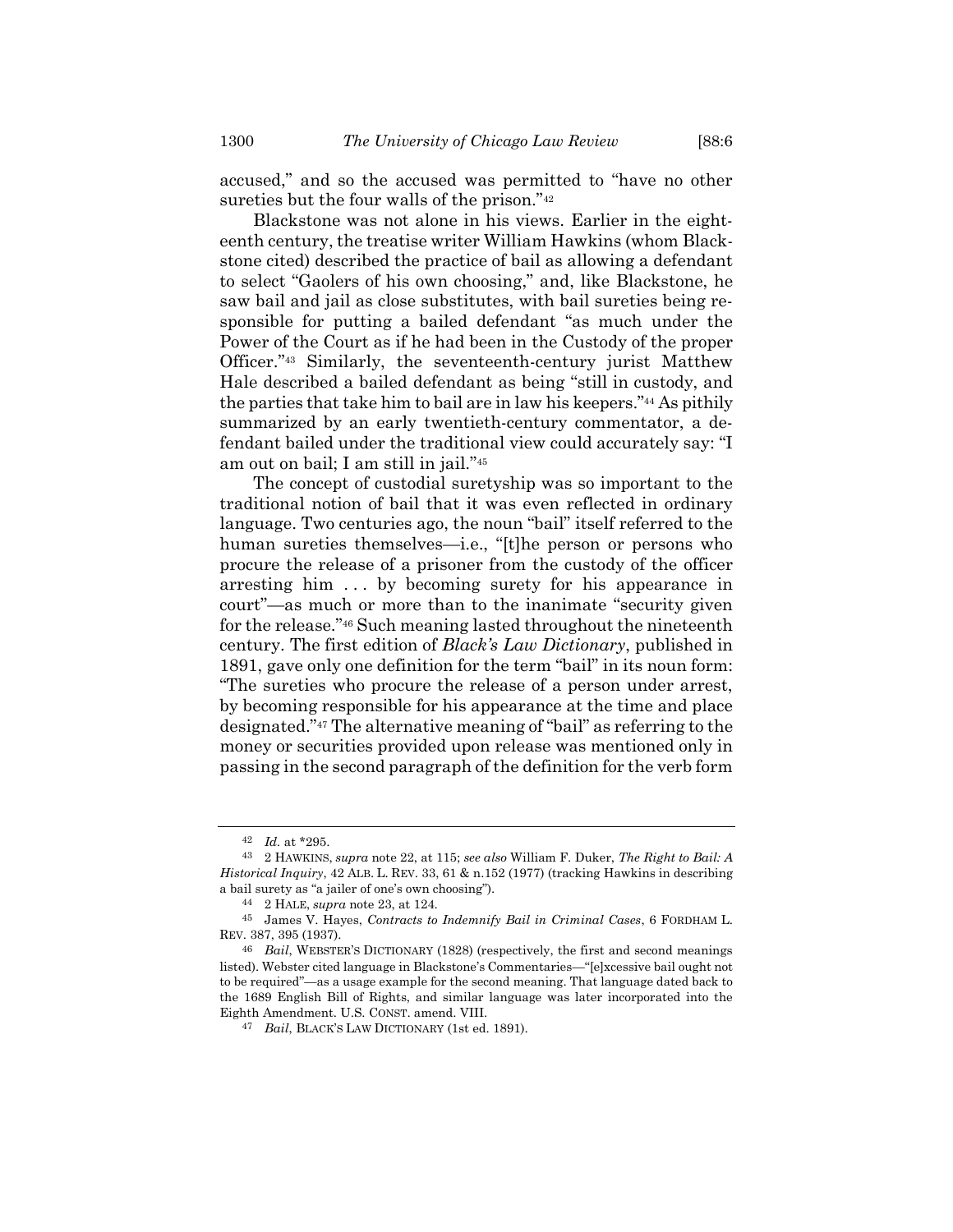of "bail."<sup>48</sup> As late as 1893, the noun "bail" in general parlance referred more commonly to persons (those "act[ing] as surety for a person under arrest") than to things ("[t]he security or guarantee given").<sup>49</sup>

All of this was much more than mere semantics. It had practical importance. Precisely because bail was so closely identified with jail, "the bail" (i.e., the sureties) had continuing legal powers over a released defendant. In the words of an 1824 treatise, "the bail" held an "unrestricted authority over the person of the defendant," including the power to "seize his person at any time (as on a Sunday), or at any place, to carry him to a justice to find new sureties."<sup>50</sup>

That Blackstonian concept of bail was imported into the United States. In defining "bail," John Bouvier's 1839 legal dictionary—generally recognized as the first U.S. legal dictionary51—parroted the above-quoted passages from Blackstone nearly word for word, right down to describing the practice of bail as placing prisoners into the "friendly custody" of their "sureties."<sup>52</sup> The Supreme Court also embraced this notion of bail—and its implications—as is best shown by the 1873 case *Taylor v. Taintor*. 53

*Taylor* arose out of a bail bond executed by William Taylor as surety to have a defendant released from a Connecticut jail. After release, the defendant traveled to New York, was arrested, and

<sup>48</sup> *See id.* (defining "bail" as a verb to mean "[t]o set at liberty a person arrested or imprisoned, on security being taken for his appearance on a day and a place certain, *which security is called 'bail.'"*) (emphasis added)).

<sup>49</sup> 1 ISAAC K. FUNK, A STANDARD DICTIONARY OF THE ENGLISH LANGUAGE 154 (New York, Funk & Wagnalls 1893) (respectively, the first and second definitions of "bail" as a noun). Funk's 1893 dictionary lists meanings based on frequency of usage. *See id.* at xi (noting that "the most common meaning has been given first"). Other dictionaries do not necessarily take that approach. *See* Thomas R. Lee & Stephen C. Mouritsen, *Judging Ordinary Meaning*, 127 YALE L.J. 788, 808–09, 808 n.89 (2018) (discussing the "sense-ranking fallacy" of assuming, without checking, that all dictionaries list meanings based on frequency of usage).

<sup>50</sup> PETERSDORFF, *supra* not[e 39,](#page-14-0) at 514–15; *see also Ex p* Gibbons (1747) 26 Eng. Rep. 153, 153; 1 Atk. Rep. 238, 238 (similar). The reference to arrests on Sundays is significant because English law traditionally limited Sunday arrests to cases where "treason, felony or breach of the peace." Rollin M. Perkins, *The Law of Arrest*, 25 IOWA L. REV. 201, 247 & n.306 (1940). Thus, bail sureties had powers arguably broader than government officers.

<sup>51</sup> *See* Sarah Yates, Black's Law Dictionary*: The Making of an American Standard*, 103 LAW LIBR. J. 175, 178 (2011) (recognizing Bouvier's dictionary as "the first American law dictionary").

<sup>52</sup> 1 JOHN BOUVIER, A LAW DICTIONARY 113 (Philadelphia, T. & J.W. Johnson, 1st ed. 1839) (entry for "bail").

<sup>53</sup> 83 U.S. (16 Wall.) 366 (1873).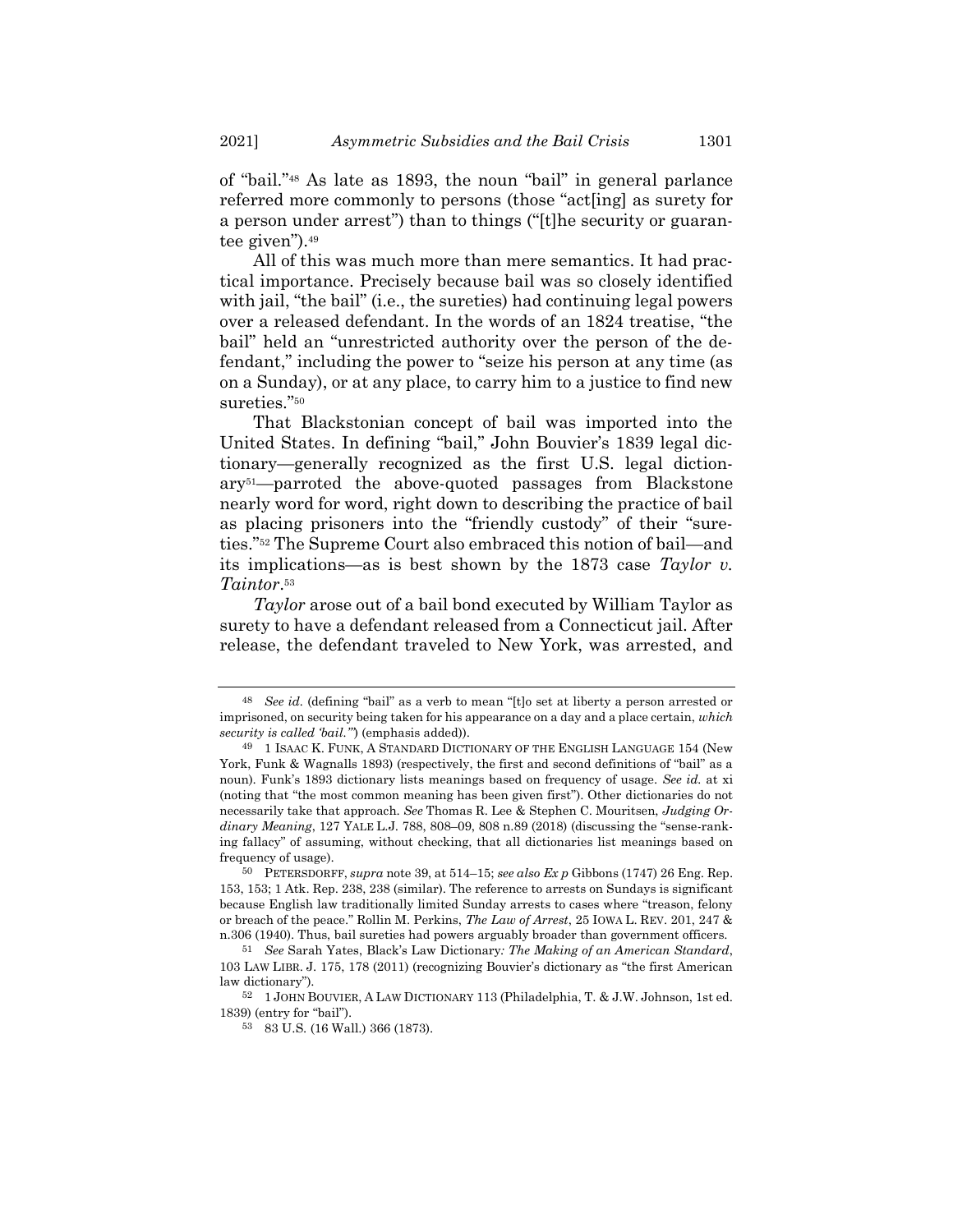was extradited to Maine, where he was tried, convicted, and imprisoned for a crime committed prior to the execution of the bail bond in Connecticut.<sup>54</sup> When the defendant failed to appear for his trial in Connecticut (because he was imprisoned in Maine), the Connecticut state treasurer sued Taylor to recover on the bail bond.

Under settled law, the Supreme Court noted, "the bail" (again referring to the surety—Taylor—who secured the defendant's release) could be relieved of the bond obligation if the defendant's appearance for trial had been "rendered impossible."<sup>55</sup> Taylor argued that his situation fell into that category, but the Court disagreed. The Court reasoned that impossibility was not a defense where the circumstances for the defendant's nonappearance were "created by the obligor."<sup>56</sup> The bail's custodial control over the defendant was determinative on that point.

"When bail is given," the defendant—or "the principal," as the Court wrote—"is regarded as delivered to the custody of his sureties" and "[t]heir dominion is a continuance of the original imprisonment."<sup>57</sup> To emphasize the point, the Court quoted colorful language from an early eighteenth-century English case declaring that "[t]he bail have their principal on a string, and may pull the string whenever they please, and render him in their discharge."<sup>58</sup> Because Taylor had such custodial powers, the Court viewed the nonappearance at the Connecticut trial as his fault for the "imprudent" decision to allow the defendant to "go beyond the limits of the State within which he is to answer," which led to the defendant's absence at trial.<sup>59</sup>

Such a traditional notion of bail as a custodial suretyship has a double relevance to the thesis of this paper. First, precisely because bail and jail can be viewed as close substitutes, with bail a "friendlier" option than jail, society should not prefer jail to bail. Bail should be the rule, with jail limited to those exceptional situations where, as Blackstone said, "the public is entitled to demand nothing less than the highest security that can be given,"

<sup>54</sup> *See* Taintor v. Taylor, 36 Conn. 242, 244 (1869) (noting that the Maine crime was committed "before the giving of [Taylor's] bail bond").

<sup>55</sup> *Taylor*, 83 U.S. at 369.

<sup>56</sup> *Id.* at 370.

<sup>57</sup> *Id.* at 371.

<sup>58</sup> *Id.* at 371–72 (quoting Anonymous (1704) 87 Eng. Rep. 982, 982; 6 Mod. 231, 231).

<sup>59</sup> *Id.* at 372. The Court noted that if Connecticut had extradited the defendant to Maine, then the state would be responsible for the defendant's absence, and the surety "would have been released" from his bond. *Id.* at 373.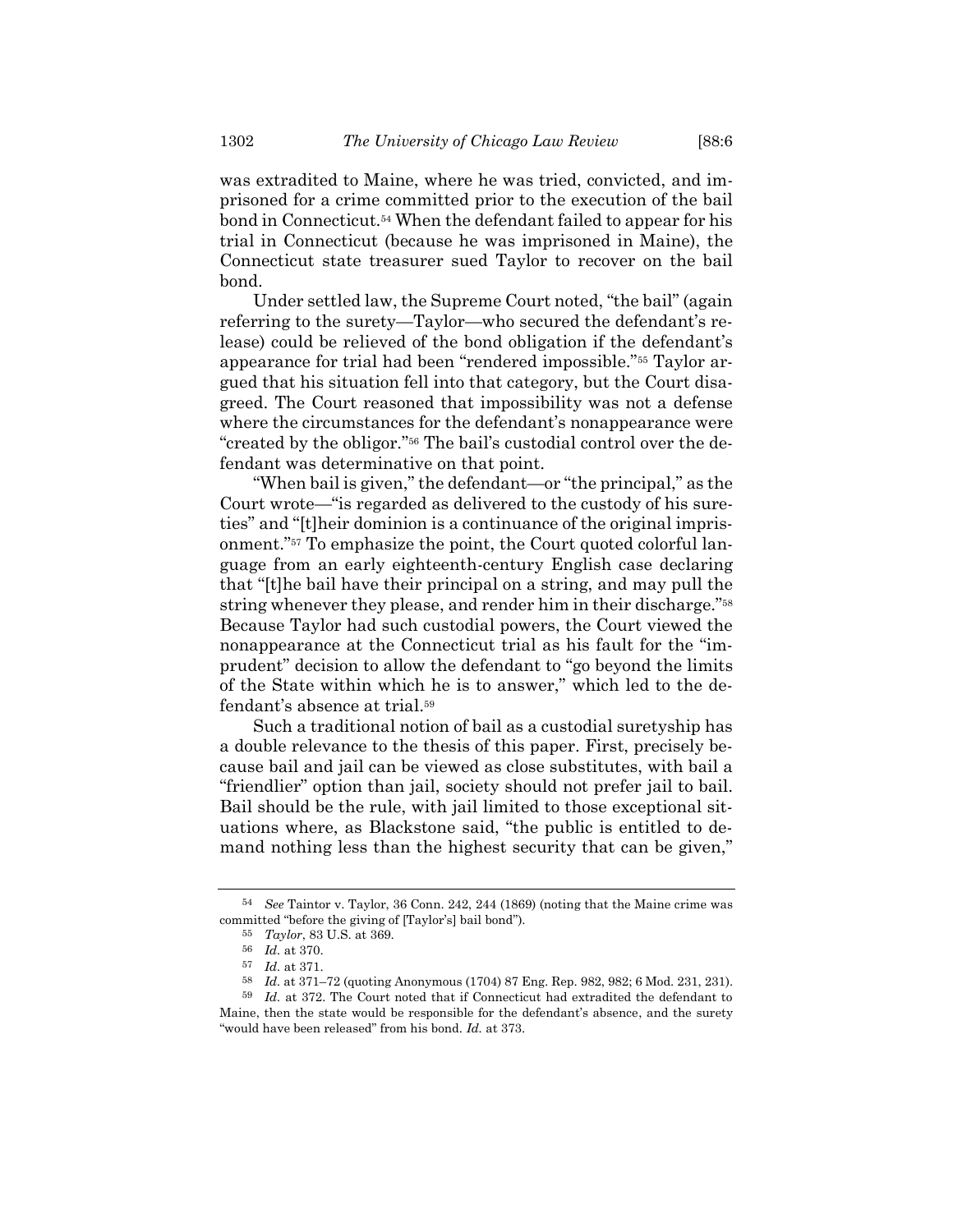and "no other sureties but the four walls of the prison" will suffice.<sup>60</sup> That view is both deeply traditional and highly sensible.

The Blackstonian view of bail has another implication that is even more relevant to our thesis and also distinguishes our thesis from prior scholarship. If jail and bail are both custodial surety systems, society should not provide vast subsidies to the former and not the latter. Differential subsidies for jail and bail cannot be justified on the theory that jail, unlike bail, is a form of custody, which is inherently a governmental function and thus should be paid for by the government. The two should be viewed as close substitutes for each other with, in most cases, the same shared goal of assuring the defendant's appearance at trial.

Our argument against differential subsidies is more consistent with the practices of Blackstone's era than modern readers might think. While the government of that time did not subsidize bail, it also did not subsidize jail. In the seventeenth and eighteenth centuries, English jailers charged their detainees fees for their own incarceration.<sup>61</sup> So firm was that "defendant-pays" policy that individuals too poor to pay their jail fees could be held by their jailers even after they were *acquitted* of the charges that justified the initial detention. <sup>62</sup> It was not until 1774—five years after the publication of Blackstone's *Commentaries*—that Parliament began partially subsidizing jail by barring the continued detention of anyone acquitted of charges and paying jailers compensation for any fees lost from freeing the acquitted.<sup>63</sup> General abolition of jail fees, and accompanying public funding for jails, came later.<sup>64</sup> In sum, bail subsidies can be viewed as a return to a tradition of symmetry, appropriately adjusted given the reality of modern jail subsidies.

## B. Lessons from Debtor Prison Reforms

Political, legal, popular, and academic discourse has repeatedly drawn an analogy between debtors' prisons and incarceration resulting from an inability to post bail. As previously

<sup>60</sup> 4 BLACKSTONE, *supra* not[e 21,](#page-6-0) at \*295.

<sup>61</sup> *See* SIDNEY & BEATRICE WEBB, ENGLISH PRISONS UNDER LOCAL GOVERNMENT 5– 8 (1922).

<sup>62</sup> *Id.* at 6.

<sup>63</sup> *See id.* at 38.

<sup>64</sup> *See* George Fisher, *The Birth of the Prison Retold*, 104 YALE L.J. 1235, 1259 & n.106, 1263 (1995) (noting that abolition of jailer fees came a few years later with the work of the magistrate Thomas Butterworth Bayley).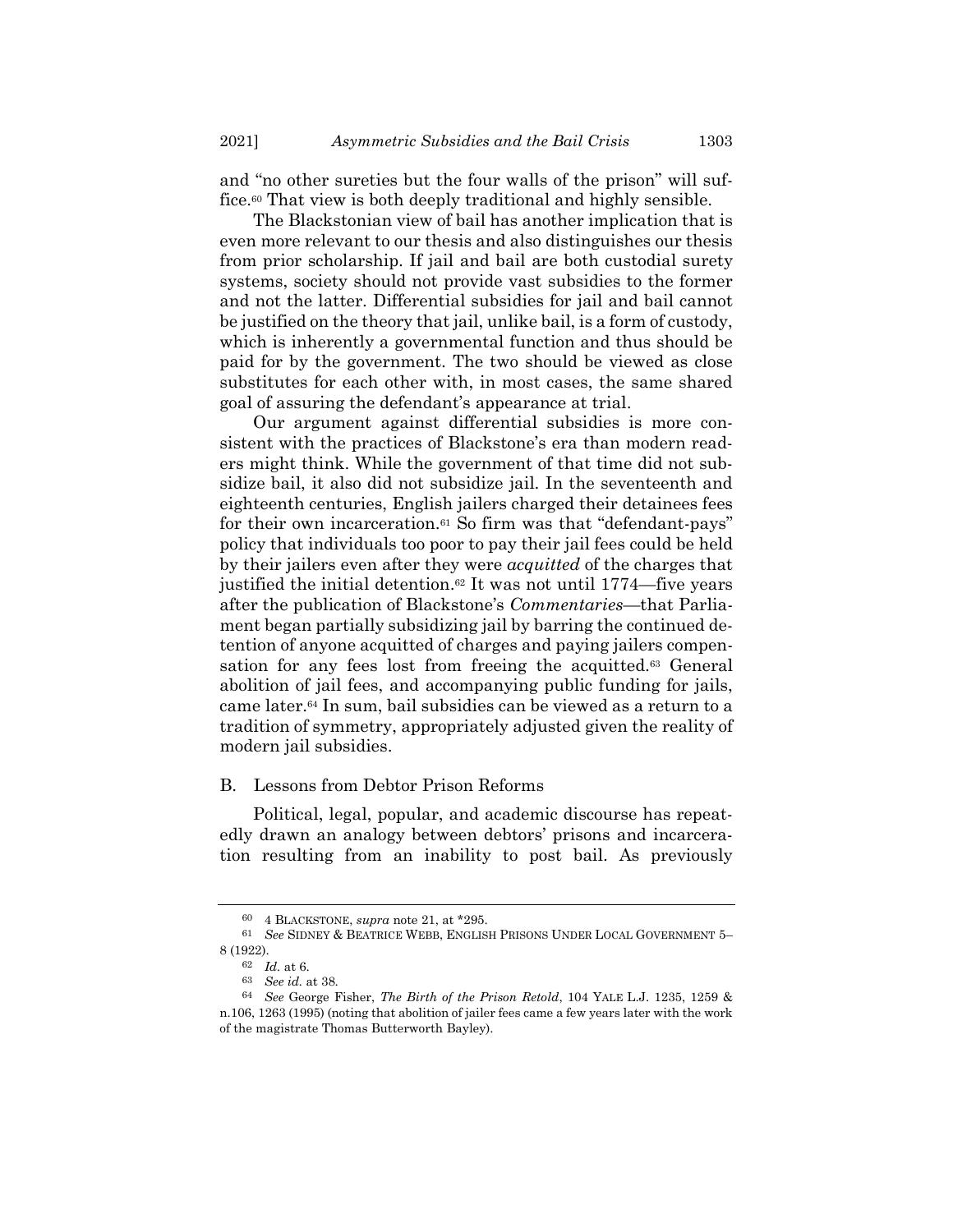mentioned, former Governor Christie drew the analogy in supporting changes to New Jersey constitutional and statutory law.<sup>65</sup> Similarly, Senator Bernie Sanders, in a 2018 interview, described the bail system in the United States as "outrageous . . . bring[ing] us almost back to Charles Dickens's era of the debtor jails where people were in jail because they were poor."<sup>66</sup> The analogy has also been drawn by Senator Cory Booker,<sup>67</sup> the ACLU and other public interest litigators,<sup>68</sup> and several newspaper editorials.<sup>69</sup> It has even entered the academic literature on the subject.<sup>70</sup>

<span id="page-19-0"></span>The analogy is, of course, imperfect. The solution ultimately applied in the field of debtors' prisons—the abolition of all incarceration in the field—is not even being proposed in the field of pretrial incarceration. Nevertheless, the analogy is sufficiently good that it is worth filling a significant gap in the prior literature, which has done little more than make the analogy at a high level of generality. Even Professor Neil Sobol, who does the best job of integrating the history of debtors' prisons into the modern literature on incarceration, limits himself to what he

<sup>65</sup> *See* Phil Gregory, *Praising Bipartisan Effort, Christie Signs N.J. Bail Overhaul*, WHYY PBS (Aug. 11, 2014), https://perma.cc/M8E2-6GMA (quoting Christie as saying that "non-violent offenders who do not deserve to sit in what has become the equivalent of debtors' prison because they can't afford to post the bail").

<sup>66</sup> Lauren Gambino & Ben Jacobs, *Bernie Sanders' Cash Bail Bill Seeks to End "Modern Day Debtors' Prisons"*, THE GUARDIAN (July 25, 2018), https://perma.cc/97EJ-3BZJ; *see also Sanders Introduces Bill to End Money Bail*, BERNIE SANDERS, U.S. SENATOR FOR VT. (July 25, 2018), https://perma.cc/J9VZ-BWGX (describing the jailing of people who "cannot afford cash bail" as "a 'debtor prison' system").

<sup>67</sup> *See* Morgan Simon, *Candidate Forum with Biden, Sanders, Trump, Warren Bears Bad News for Private Prison & Bail Bond Industries*, FORBES (Oct. 29, 2019), https://perma.cc/398N-YQ2C (quoting Booker's analogy between bail and debtors' prisons).

<sup>68</sup> Danny Wicentowski, *Taking On Cash-Bail Policies, Missouri Supreme Court Aims to End Debtors' Prisons*, RIVERFRONT TIMES (Jan. 31, 2019), https://perma.cc/Y6VA-LXDS (describing litigation by the ACLU and another public interest group challenging the "cash-bail system" as "creat[ing] unconstitutional systems of debtor's prisons"); ACLU OF NEB., UNEQUAL JUSTICE: BAIL AND MODERN DAY DEBTORS' PRISONS IN NEBRASKA 4 (2016), https://perma.cc/EZC3-PHB4; Lorelei Laird, *Court Systems Rethink the Use of Financial Bail, Which Some Say Penalizes the Poor*, A.B.A. J. (Apr. 1, 2016), https://perma.cc/M7TF-QVL6 (reporting on another public interest litigator who describes bail practices as leading to "debtors' prisons").

<sup>69</sup> *See, e.g.*, John Lantigua, Opinion, *Florida Jails Serving as Debtors' Prison*, TALLAHASSEE DEMOCRAT (Sept. 4, 2017), https://perma.cc/YJ6B-YE9E; Bruce Murphy, Opinion, *The Wisconsin Budget's Private Bail Bond System Spells the Return of Debtors' Prison*, ISTHMUS (June 13, 2013), https://perma.cc/N5EW-3CVL.

<sup>70</sup> *See, e.g.*, Appleman, *supra* note [1,](#page-1-0) at 1316–17 (arguing that recent practices have "transform[ed] pretrial detention into a modern-day debtor's prison"); Neil L. Sobol, *Charging the Poor: Criminal Justice Debt and Modern-Day Debtors' Prisons*, 75 MD. L. REV. 486, 502 (2016) (listing the costs and fees associated with bail as one reason that current incarceration practices can result in de facto modern-day debtors' prisons).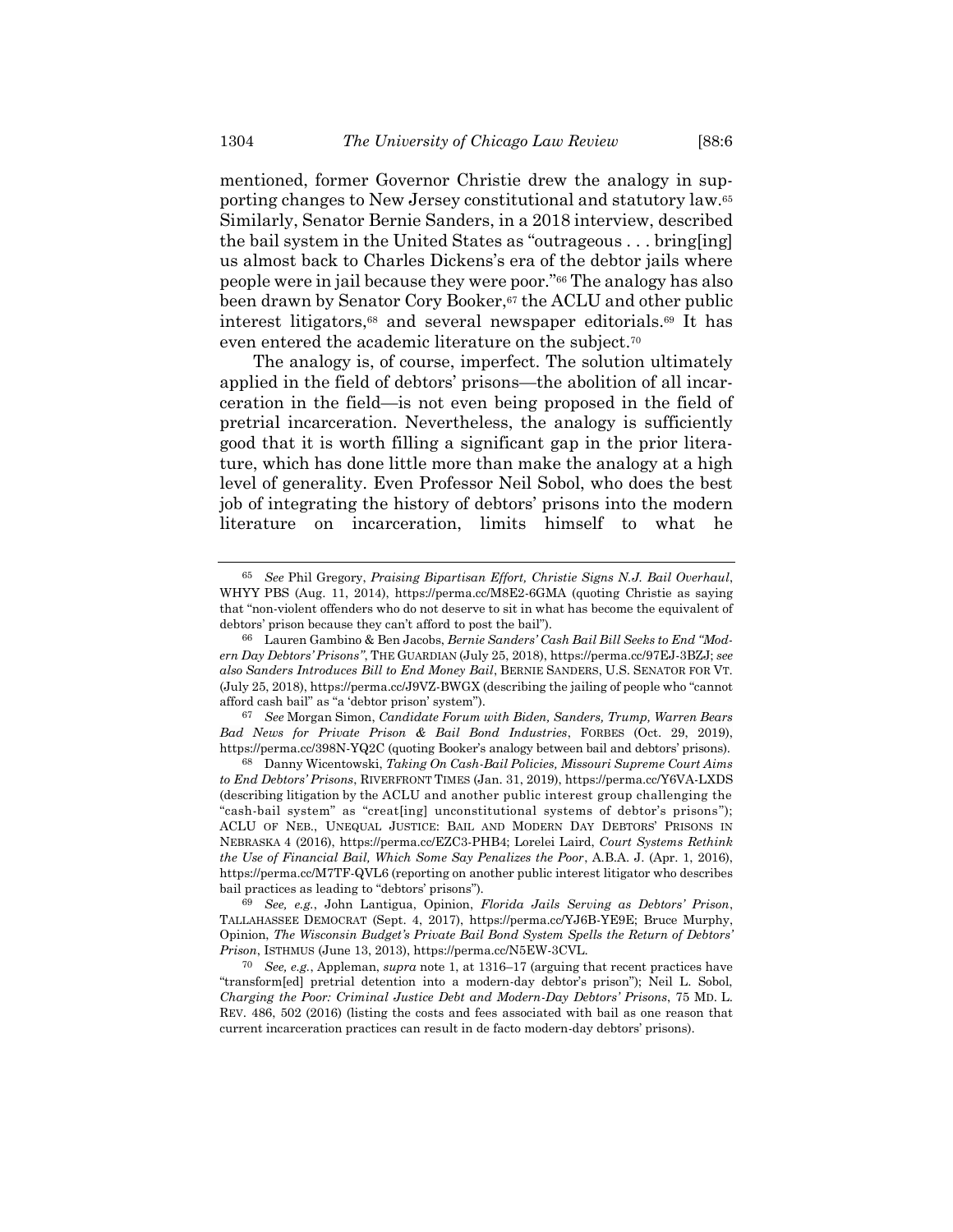acknowledges to be a "short" discussion of the U.S. history of debtor prison reforms.<sup>71</sup>

Reconnecting the academic literature on bail to civil law topics such as debtor prison reform is especially appropriate because much of the law on bail developed within the old processes of imprisonment for civil liabilities. Blackstone, for example, introduced the concept of bail in his third volume, devoted to "Private Wrongs."<sup>72</sup> Instead of serving process, plaintiffs in Blackstone's era (and for a long time thereafter) could have defendants arrested even before obtaining a judgment, and defendants needed bail to secure their release while awaiting the civil trial.<sup>73</sup> In reintroducing bail in his fourth volume, on "Public Wrongs," Blackstone merely referred back to his discussion in the preceding book as having "shewn" the "nature of bail."<sup>74</sup> Given the close historical connection between bail and the processes of incarceration for civil liabilities, debtor prison reforms are likely to be instructive. Three lessons are particularly relevant.

<span id="page-20-1"></span><span id="page-20-0"></span>1. Protecting the poor.

Odd as it may sound, the law governing debtors' prisons included substantial protections for the poorest of the poor. As far back as the eighteenth century, most states granted debtors release from prison if they were not charged with fraud and they either took an oath of poverty or assigned all of their estates to their creditors.<sup>75</sup> As the law of Virginia was explained by Thomas Jefferson (who knew a lot about debt), debtors who "ma[de] faithful delivery of their whole effects, are released from confinement, and their persons for ever discharged from restraint

<sup>71</sup> Sobol, *supra* note [70,](#page-19-0) at 494–98.

<sup>72</sup> 3 BLACKSTONE, *supra* not[e 21,](#page-6-0) at \*287–92.

<sup>73</sup> *See* Richard Ford, *Imprisonment for Debt*, 25 MICH. L. REV. 24, 28–29, 34–39 (1926) (describing civil arrest in the 1920s); Eugene J. Morris & Hilton M. Wiener, *Civil Arrest: A Medieval Anachronism*, 43 BROOK. L. REV. 383, 387–90 (1977) (describing laws that allowed civil arrest for torts, such as fraud, as late as the 1970s).

<sup>74</sup> 4 BLACKSTONE, *supra* note [21,](#page-6-0) at \*294. In his discussion of bail in criminal cases, Blackstone devoted most of his discussion not to the nature of bail (which had been covered in his book on private wrongs) but instead to the bail issue, unique to criminal law, of which offenses were not bailable. *See id.* at \*295–97.

<sup>75</sup> *See* PRISON DISCIPLINE SOC'Y, FIFTH ANNUAL REPORT OF THE BOARD OF MANAGERS OF THE PRISON DISCIPLINE SOCIETY 40–46 (Boston, Perkins & Marvin 1830) (summarizing the laws of nine mid-Atlantic and New England states, all of which granted discharge from debtors' prison via an oath or assignment). For a proposal to adapt this oath of poverty to modern bankruptcy, see Richard M. Hynes & Nathaniel Pattison, *A Modern Poor Debtor's Oath*, 108 VA. L. REV. (forthcoming 2022).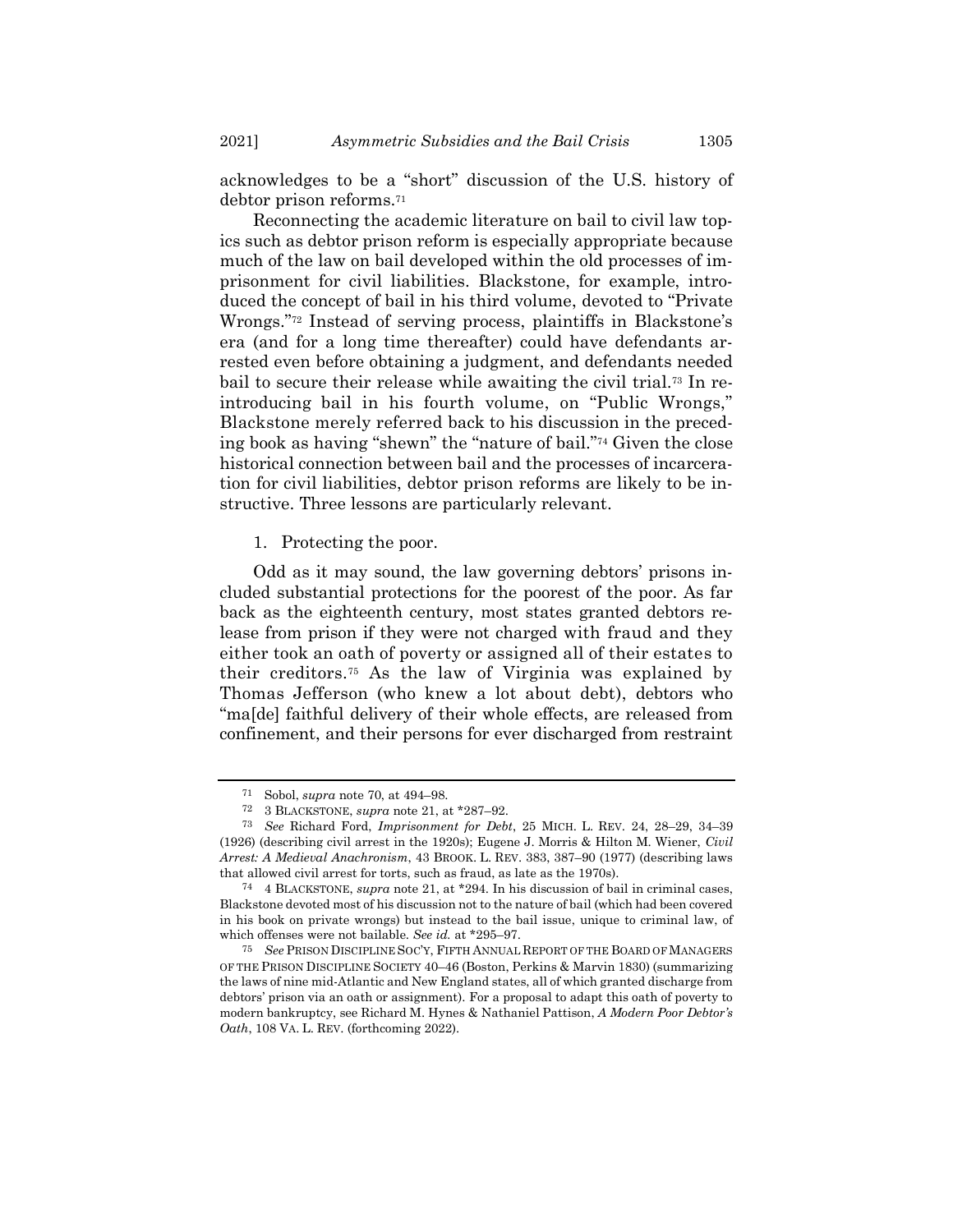from such previous debts."<sup>76</sup> While that price for freedom would have been dear to the wealthy, it was cheap to the poor and free to the destitute.

Recent political and legal commentators are therefore quite wrong in asserting that current pretrial incarceration practice is *as bad as* the old law governing debtors' prison. It's not; it's worse. Even legal systems willing to imprison individuals on the basis of mere civil liabilities were still generally unwilling to waste resources imprisoning the very poor based merely on their poverty.

One last point deserves emphasis: while most state rules protecting the poor from debtors' prison were statutory, both Pennsylvania and Vermont included the rule directly in their state constitutions of the Revolutionary era.<sup>77</sup> In each constitution, the relevant section contained only two sentences. The first limited imprisonment for debt: "The person of a debtor, where there is not a strong presumption of fraud, shall not be continued in prison, after delivering up, *bona fide*, all his estate real and personal, for the use of his creditors."<sup>78</sup> The second contained the state's constitutional guarantee of bail: "All prisoners shall be bailable by sufficient sureties, unless for capital offences, when the proof is evident or presumption great."<sup>79</sup> Those two constitutional guarantees appearing in the same clause is not an accident. Both are united by a common purpose of limiting unjustifiable incarceration.

## 2. Unbundling incarceration: "Liberty of the yard."

A common recommendation of modern law and economics scholarship on regulatory reform is that policymakers should at least consider disaggregating, or "unbundling," previously united elements in goods, services, regulations, and even legal institutions. In the last half century, such unbundling was implemented in energy<sup>80</sup> and telecommunications<sup>81</sup> regulation. Articles in

<sup>76</sup> THOMAS JEFFERSON, NOTES ON THE STATE OF VIRGINIA 133 (William Peden ed., Univ. of N.C. Press 1954) (1787).

<sup>77</sup> PA. CONST., art. II, § 28 (1776); VT. CONST., ch. 2, § XXV (1777).

<sup>78</sup> PA. CONST., art. II, § 28 (1776); VT. CONST., ch. 2, § XXV (1777).

<sup>79</sup> PA. CONST., art. II, § 28 (1776); *see also* VT. CONST., ch 2, § XXV (1777).

<sup>80</sup> United Distrib. Cos. v. FERC, 88 F.3d 1105, 1126 (D.C. Cir. 1996) (describing regulations that required "mandatory unbundling of [natural gas] pipelines' sales and transportation services").

<sup>81</sup> *See* AT&T Corp. v. Iowa Utils. Bd., 525 U.S. 366, 370–74 (1999) (recounting the statutory and regulatory "unbundling" of telecommunications); *see also* Jerry A. Hausman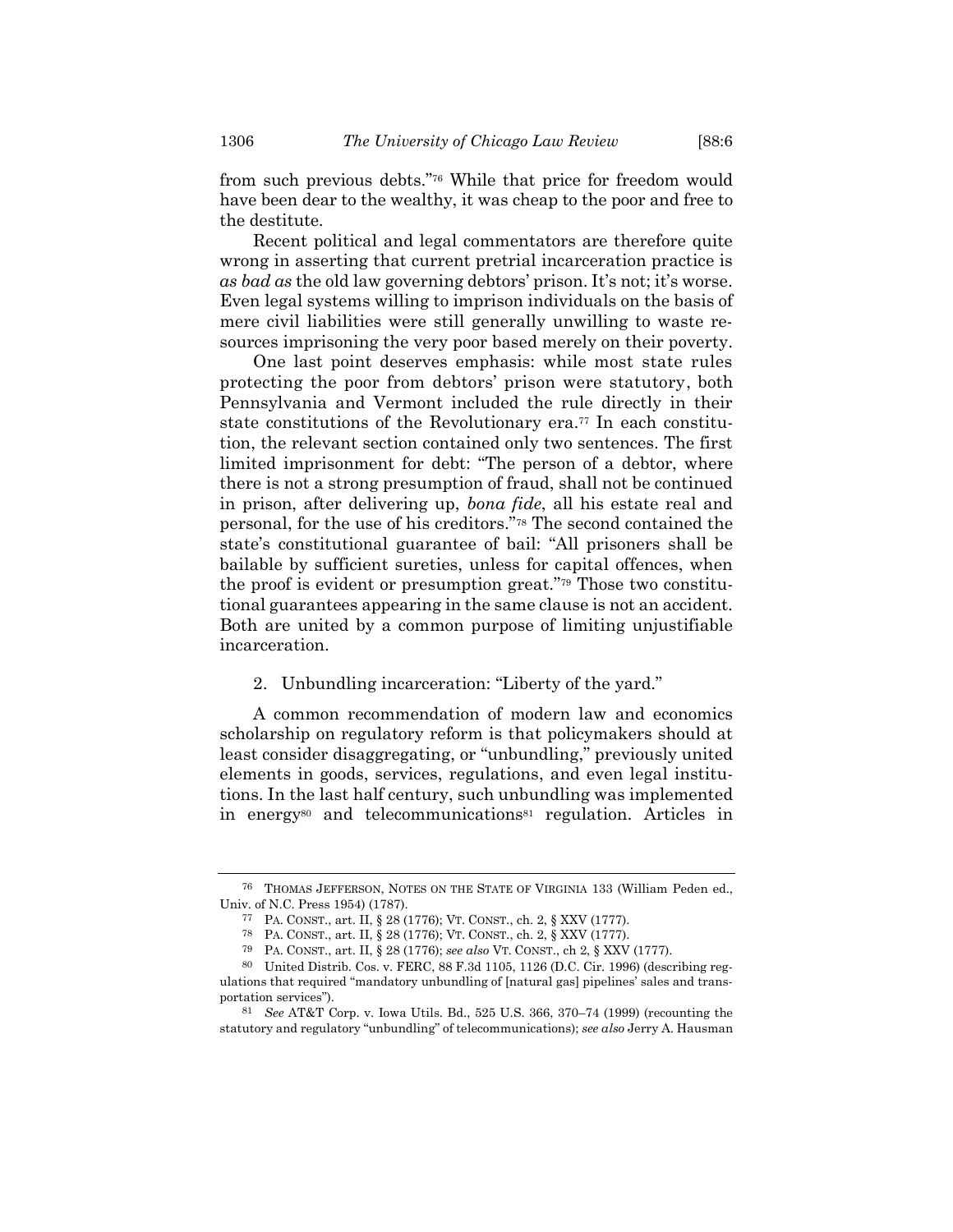prominent law journals have suggested unbundling as a new approach to, or tool for analyzing, legal and regulatory problems in a host of fields including property rights,<sup>82</sup> labor law,<sup>83</sup> constitutional analysis,<sup>84</sup> and criminal procedure.<sup>85</sup>

Unbundling is, of course, not a panacea, and sometimes regulatory regimes suffer from excess fragmentation rather than excessive unification.<sup>86</sup> Nevertheless, the vast unbundling literature demonstrates that policymakers should consider whether rights, markets, and legal institutions might benefit from greater disaggregation or unbundling. Here we believe that both the old and the new point toward unbundling pretrial incarceration. Let's start with the old.

While the phrase "debtors' prison" might evoke images of Dickensian dungeons filled with unspeakable privations, the actual conditions of U.S. debtors' prisons did not necessarily match those of the debtors' prisons of fiction. Keeping a debtor locked up twenty-four hours a day is not only socially costly but also counterproductive. Creditors seeking ultimate payment had little interest in preventing debtors from continuing to work to generate income for satisfying debts. Thus, at least by the nineteenth century, most jurisdictions allowed debtors the liberty or privilege of the jail "yard" or "limits," which were expansively defined to include acres of land, entire towns, or often even the whole of the county in which the jail was located.<sup>87</sup> Such areas "stood as an

<span id="page-22-0"></span><sup>&</sup>amp; J.G. Sidak, *A Consumer-Welfare Approach to the Mandatory Unbundling of Telecommunications Networks*, 109 YALE L.J. 417, 426–35 (1999).

<sup>82</sup> *See generally* Nicole Stelle Garnett, *Unbundling Homeownership: Regional Reforms from the Inside Out*, 119 YALE L.J. 1750 (2010) (reviewing LEE ANNE FENNELL, THE UNBOUNDED HOME: PROPERTY VALUES BEYOND PROPERTY LINES (2009)).

<sup>83</sup> *See generally* Benjamin I. Sachs, *The Unbundled Union: Politics Without Collective Bargaining*, 123 YALE L.J. 1 (2013).

<sup>84</sup> *See generally* Richard Primus, *Unbundling Constitutionality*, 80 U. CHI. L. REV. 1079 (2013); Christopher R. Berry & Jacob E. Gersen, *The Unbundled Executive*, 75 U. CHI. L. REV. 1385 (2008).

<sup>85</sup> *See generally* John Rappaport, *Unbundling Criminal Trial Rights*, 82 U. CHI. L. REV. 181 (2015).

<sup>86</sup> *See, e.g.*, Michael A. Heller, *The Tragedy of the Anticommons: Property in the Transition from Marx to Markets*, 111 HARV. L. REV. 621, 679–80 (1998).

<sup>87</sup> *See* Ford, *supra* not[e 73](#page-20-0), at 37 (describing the liberty of "the yard of the jail, which in legal contemplation is the county in which the jail stands"); Robert A. Feer, *Imprisonment for Debt in Massachusetts Before 1800*, 48 MISS. VALLEY HIST. REV. 252, 261 (1961) (noting that, as of 1785, the "liberty of the yard" allowed debtors in one Massachusetts prison to "roam about the center of the village" and that, by 1799, "the jail limits were extended to the ground within a quarter-mile of the prison in all directions"); PRISON DISCIPLINE SOC'Y, *supra* not[e 75,](#page-20-1) at 42 (describing an 1829 New Hampshire law extending the prison yard to the "boundaries of the town where the prison is"). While some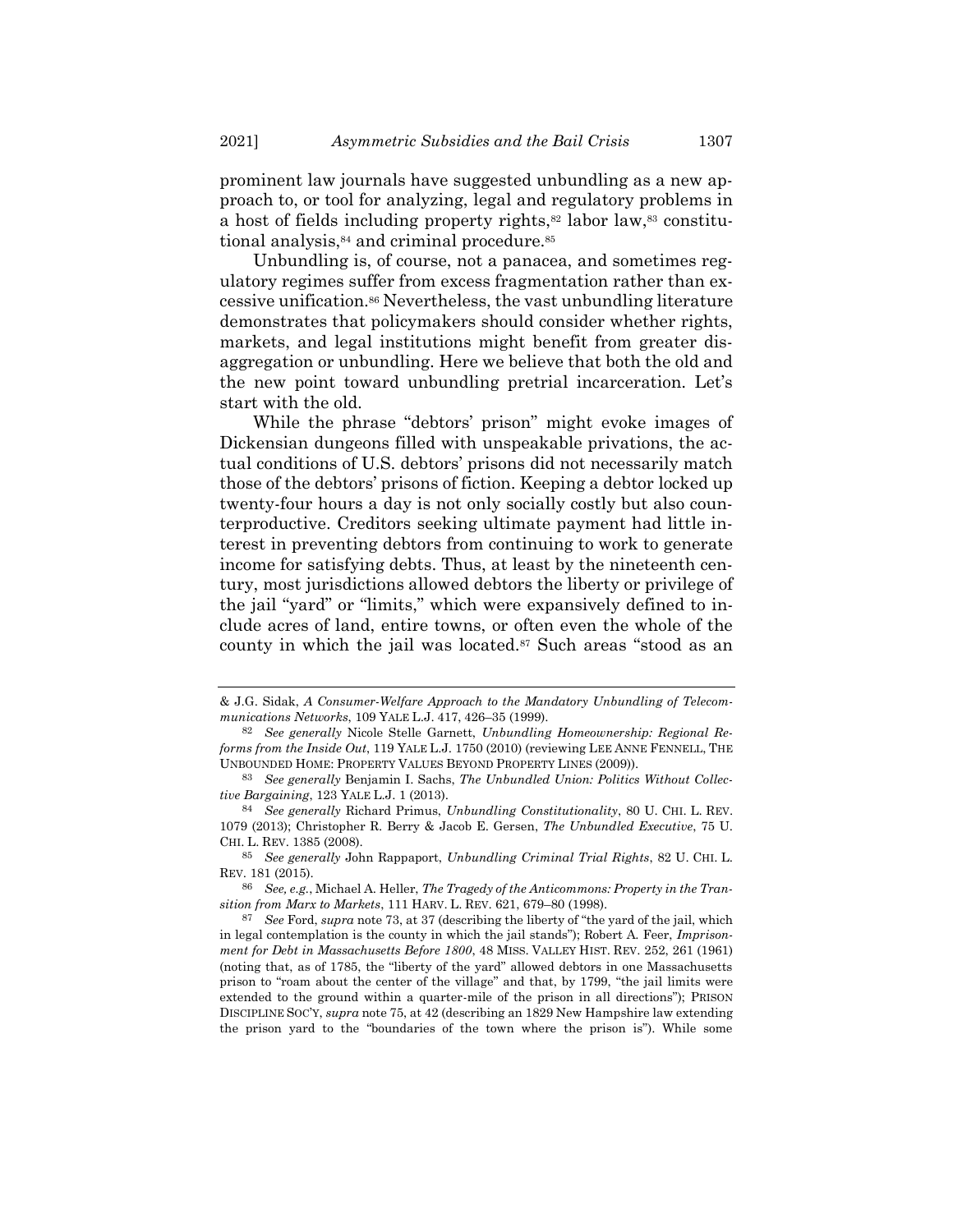<span id="page-23-0"></span>extension of the prison itself, but without the extreme constraints of bars and bolts."<sup>88</sup> A debtor with yard privileges could go about freely in such areas—and sometimes even further<sup>89</sup>—"follow[ing] his occupation by day" and "return[ing] to his prison 'apartment' at night."<sup>90</sup> In later years, a nightly return to confinement was not necessarily required.<sup>91</sup> Yard privileges were thus an example of what this Article's Introduction termed the "middle-ground" custodial options, in which some elements of custody are coupled with substantial liberty.

Again, the modern commentators drawing an analogy to debtors' prisons are missing the point that the current pretrial incarceration of nonviolent offenders in prisonlike jails may be significantly less enlightened than the law governing debtors' prisons, which unbundled incarceration and kept only minimal elements limiting liberty.

Now let's turn to the new. Modern technology makes such unbundled, middle-ground options even easier than two hundred years ago. A virtual jail "yard" can be expansively defined and easily monitored through ankle bracelets (an older, twentiethcentury technology) or through more modern, less expensive technologies that use GPS-enabled cell phones coupled with facial recognition software to monitor defendants automatically.<sup>92</sup> With such technologies, the jail "yard" into which a defendant could be bailed can be exceedingly broad, and yet meticulously tailored. Released defendants could be given the liberty of whole states or

jurisdictions required a bond to obtain the liberty of the yard, that requirement was not uniform. *See* Edwin T. Randall, *Imprisonment for Debt in America: Fact and Fiction*, 39 MISS. VALLEY HIST. REV. 89, 93 n.16 (1952) (noting that Connecticut sheriffs were required to grant liberty of the yard to all "who shall be in his custody, on civil process only").

<sup>88</sup> Gustav Peebles, *Washing Away the Sins of Debt: The Nineteenth-Century Eradication of the Debtors' Prison*, 55 COMP. STUD. SOC'Y & HIST. 701, 710–20 (2013) (noting that U.S. jurisdictions had expanded jail yards or "rules" to include whole towns and counties).

<sup>89</sup> Feer, *supra* note [87,](#page-22-0) at 261 (noting that "[s]ome prisoners who had the liberty of the yard found that the sheriff did not keep a close eye on them and that they could move about the town in which the prison was located and even go into adjoining towns with impunity").

<sup>90</sup> PETER J. COLEMAN, DEBTORS AND CREDITORS IN AMERICA: INSOLVENCY, IMPRISONMENT FOR DEBT, AND BANKRUPTCY, 1607 - 1900, at 41 (1974) (describing the practice in Massachusetts); *see also id.* at 87 (describing the same practice in Rhode Island).

<sup>91</sup> Harold R. Medina, *Shall New York Surrender Leadership in Procedural Reform?*, 29 COLUM. L. REV. 158, 168 (1929) (noting that a debtor who obtained jail-limits privileges could obtain "the freedom of the whole county in New York County, Kings County and elsewhere" for up to "six months").

<sup>92</sup> *See, e.g.*, U.S. Patent No. 10,008,099 (issued June 26, 2018).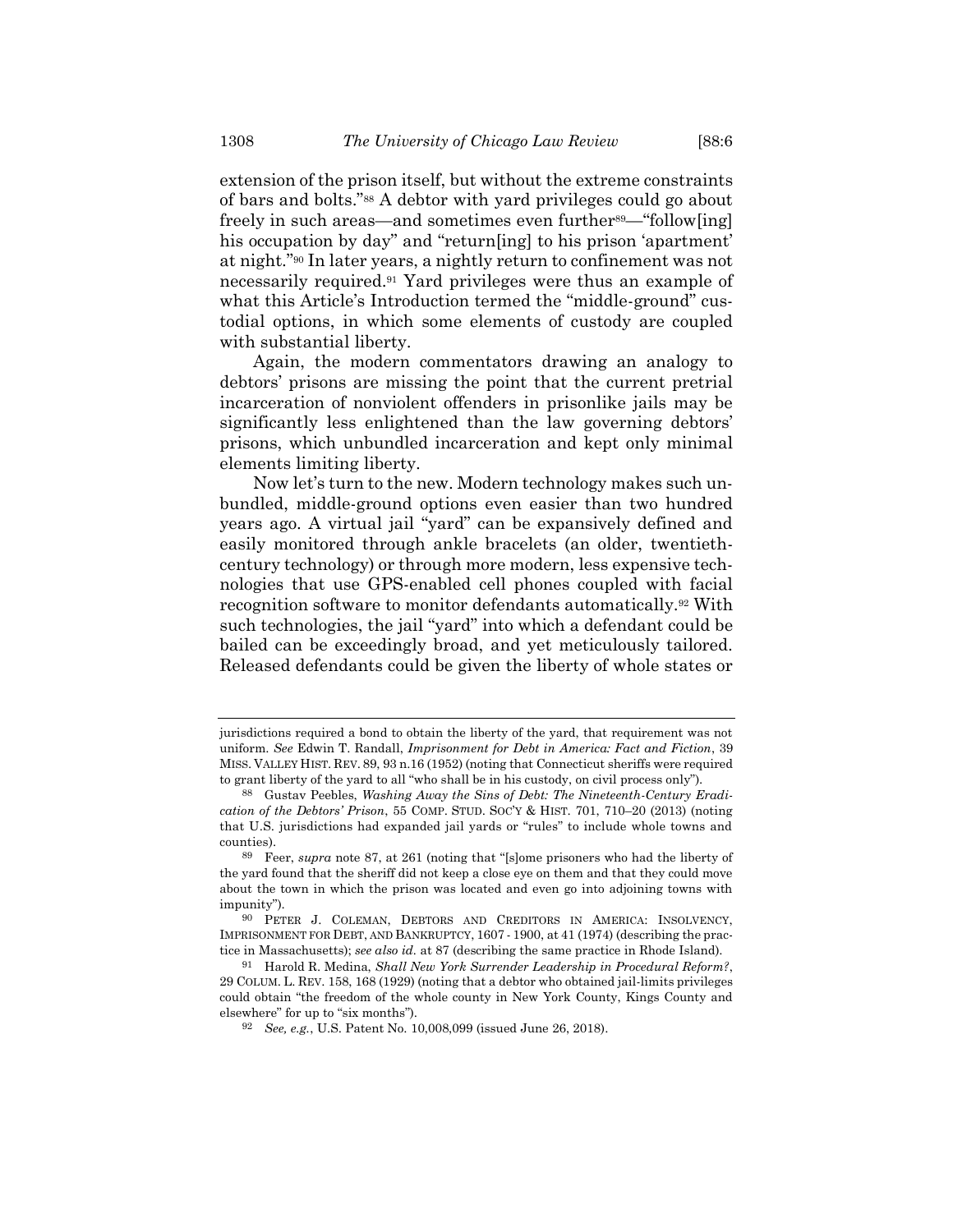even the whole country, excepting particular areas (such as international airports or the residences of alleged victims) that might increase flight risks or violate reasonable release conditions. Such modern technologies make it even easier to unbundle pretrial custody, keeping only the "friendly custody" of bail sureties who can maintain their principals on a virtual string at an extremely low cost.

3. Ending asymmetric subsidies: Forcing creditors to pay.

The history of debtor prison reform has one last and, we believe, most important lesson for bail reform: reformers should make sure that the public fisc is not subsidizing excessive restrictions on liberty.

One of the most important, and yet often overlooked, questions about debtors' prison is: Who paid? Today, the jails and prisons of our criminal justice system, even private prisons, are generally paid for by the government.<sup>93</sup> That was not necessarily the case for debtors' prisons, especially in some nineteenth-century jurisdictions.

<span id="page-24-0"></span>While debtors themselves were sometimes responsible for their "food, fuel, and clothing," which was "supplied from their own resources, the generosity of family or friends, begging, or the beneficence of a local relief society,"<sup>94</sup> governments in the late eighteenth century still paid for the capital costs of the jail and for the labor of the jailers. That subsidy favored incarceration because the state was not then supporting (as it does today) noncustodial mechanisms to enforce debt repayment (e.g., by maintaining a registry of secured credit claims on personal property). Moreover, because creditors were not charged even the maintenance costs associated with keeping debtors in prison, the creditor's invocation of incarceration imposed substantial externalities on those friends, relatives, and charities that helped maintain the imprisoned.

Reformers in the nineteenth century discovered one powerful tool for curbing debtors' prisons—forcing creditors to pay the costs of incarceration. In varying forms, that reform was applied in

<sup>93</sup> *See infra* Part III.D.3 (discussing the exceptions to this rule).

<sup>94</sup> BRUCE H. MANN, REPUBLIC OF DEBTORS: BANKRUPTCY IN THE AGE OF AMERICAN INDEPENDENCE 87 (2002) (describing conditions around the time of the Founding).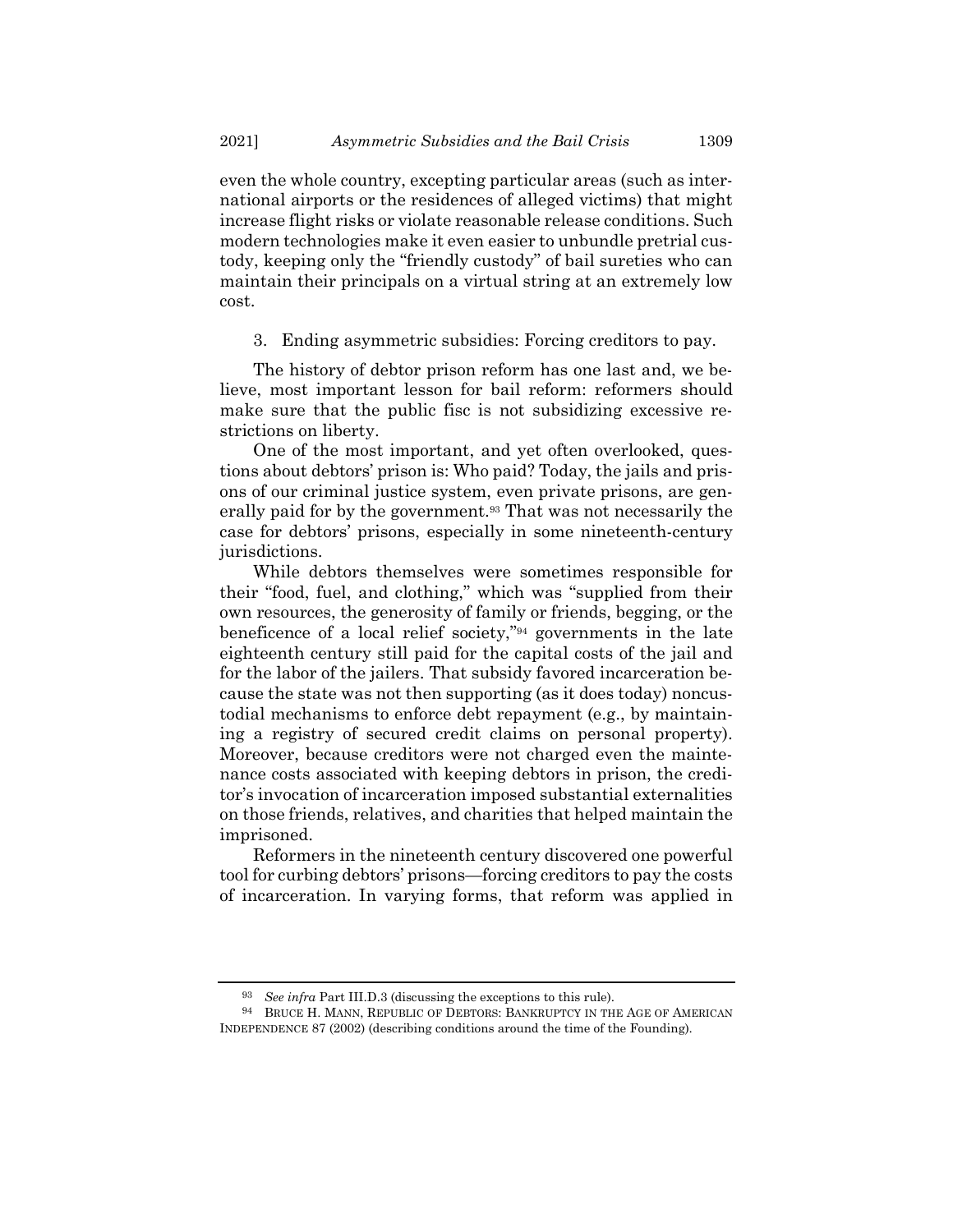Delaware,<sup>95</sup> Pennsylvania,<sup>96</sup> Massachusetts,<sup>97</sup> Rhode Island,<sup>98</sup> Ohio,<sup>99</sup> Tennessee,<sup>100</sup> and Virginia.<sup>101</sup> Overseas, such a "creditorpays" system was implemented in Scotland, although not in England (even though English reformers pointed out that the upkeep of the debtor-prisoners often costs more than the outstanding debt for which they were imprisoned).<sup>102</sup>

Some laws went even further in making sure that the creditors bore the full social cost of incarceration. Under the early nineteenth-century law of Delaware, if a debtor's incarceration would make his "family . . . become a public charge," the creditor had to "make provision for the support of such prisoner *and family*" or else the prisoner would be freed.<sup>103</sup> Such a law provides precedent for a key objective of modern reformers, who legitimately argue that government should consider the larger social costs of pretrial detention in formulating incarceration policies.<sup>104</sup>

99 Gill v. Miner, 13 Ohio St. 182, 197–98 (1862) (noting Ohio laws requiring creditors to pay jail fees "weekly in advance" and holding that, where a creditor has "resorted to the extreme remedy of imprisonment" to collect a debt, the jailer has the right to discharge the debtor if the creditor failed to pay the lawful jail fees).

100 Gale v. Snapp, 9 Tenn. (1 Yer.) 85, 86 (1825) (noting that, under an 1817 law, creditors were bound every fifteen days to "pay the jailor the prison fees for the preceding fifteen days" or else the jailer could discharge the prisoner). The discussion in *Gale* shows that a 1796 statute required the jailer to feed the prisoner and that only in 1817 were creditors required to reimburse jailers.

<sup>95</sup> PRISON DISCIPLINE SOC'Y, *supra* note [75,](#page-20-1) at 45.

<sup>96</sup> *Id.* at 46 (noting a Pennsylvania law providing that, for debtors unable to support themselves, creditors had to give debtors an allowance of twenty cents per day for their upkeep and that debtors could be released if the creditors did not pay the allowance).

<sup>&</sup>lt;sup>97</sup> *Id.* at 43 (noting a Massachusetts law allowing towns to recover the costs of supporting poor prisoners from creditors).

<sup>98</sup> *Id.* at 44 (noting a Rhode Island law providing that debtors executing an oath attesting to their inability to pay a debt could be maintained in prison only if the creditors paid \$1 per week in advance to the jailer).

<sup>101</sup> Zimmerman v. Buzzard's Adm'rs, 4 Va. (2 Va. Cas.) 406, 406–07 (1824) (describing an 1823 Virginia law that made creditors responsible for paying jail fees of imprisoned creditors).

<sup>102</sup> G.R. Rubin, *Law, Poverty and Imprisonment for Debt, 1869-1914*, *in* LAW, ECONOMY AND SOCIETY, 1750–1914: ESSAYS IN THE HISTORY OF ENGLISH LAW 241, 251– 52, 252 n.22 (G.R. Rubin & David Sugarman eds., 1984). Scotland's nineteenth-century curtailment of government subsidies for debtors' prisons might explain why Scotland was able to abolish debtors' prisons in 1880, ninety years before their final abolition in England. Without government subsidies, incarceration likely became a less attractive option for creditors looking to collect on debts.

<sup>103</sup> PRISON DISCIPLE SOC'Y, *supra* note [75,](#page-20-1) at 45 (emphasis added). Discharge from debtors' prison did not extinguish the debts. Subsequently obtained property would still be attached, but the debtor was exempt from any further threat of imprisonment based on such debts. *Id.*

<sup>104</sup> *See, e.g.*, Yang, *supra* note [1,](#page-1-0) at 1404.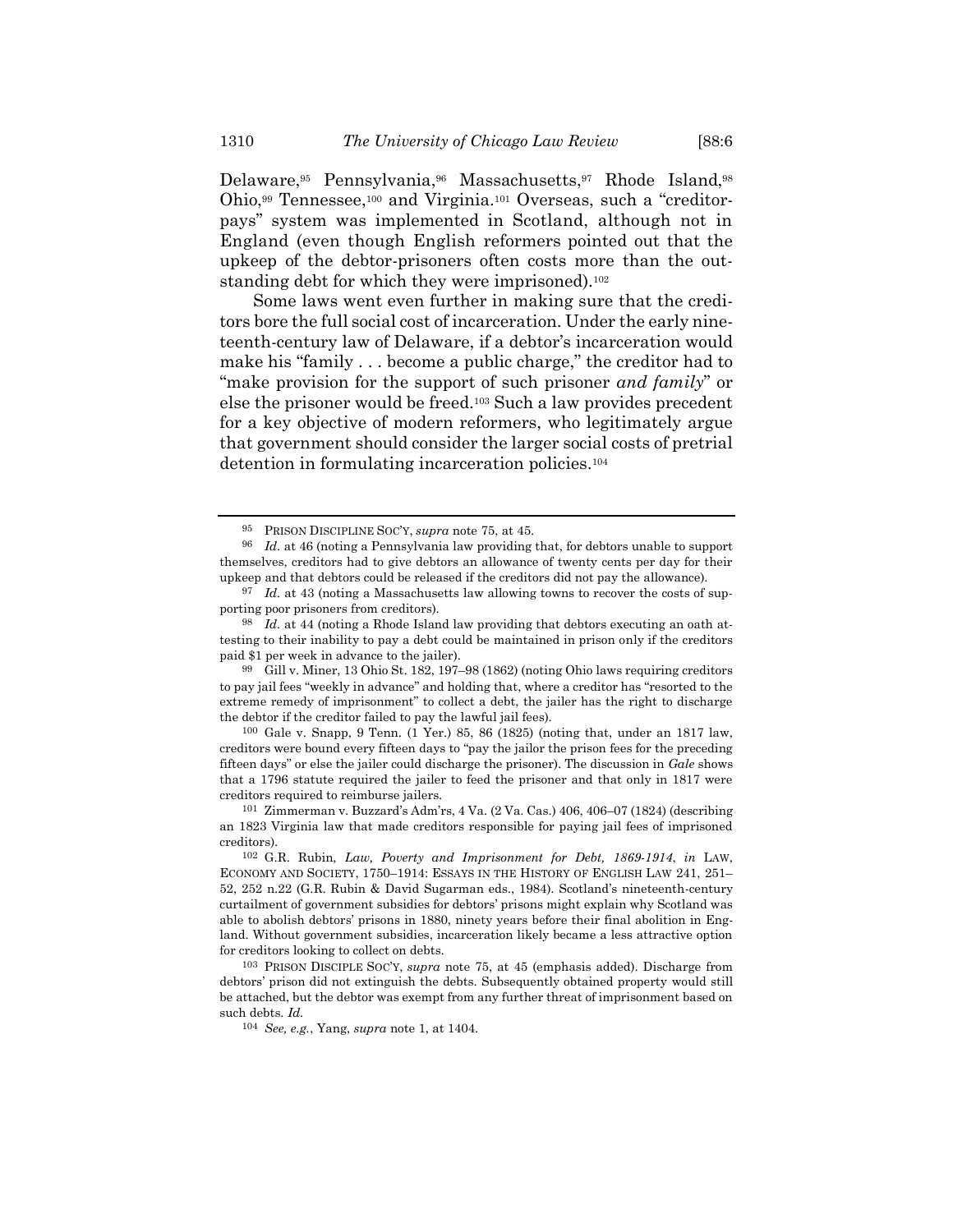Eliminating government subsidies for debtors' prisons appears to have been a very successful reform. Indeed, in the early nineteenth century, some debtors' prisons in Massachusetts saw their population "diminished [by] one half" after the enactment of a law "requiring the creditor to pay the board of the debtor."<sup>105</sup> The economic reason for that success is straightforward. As one commentator from the early twentieth century noted, the thenexisting Michigan law requiring creditors to pay jail fees meant that creditors had to make "a further investment in a bad debt with only a gambling chance of ever recovering anything."<sup>106</sup> Such an investment was so unattractive that the "ordinary [legal] practitioner" found "little advantage" in seeking to imprison a client's debtors.<sup>107</sup>

The appropriate theoretical lesson to be drawn from this history is that governments should not asymmetrically subsidize incarceration over alternatives that preserve more liberty. In the field of debtors' prisons, the government achieved that goal by withdrawing all subsidies from incarceration.

In the field of pretrial detention, the government cannot eliminate all subsidies for incarceration (some defendants should be jailed), but it can at least eliminate the asymmetric subsidy between jail and its more "friendly" cousin, bail. Indeed, if society were to favor subsidizing one over the other, the favored option should almost certainly be bail and not, as is currently the case, jail.

<sup>105</sup> PRISON DISCIPLINE SOC'Y, FOURTH ANNUAL REPORT OF THE BOARD OF MANAGERS OF THE PRISON DISCIPLINE SOCIETY 17 (Boston, Perkins & Marvin 1829); *see also* Matthew J. Baker, Metin Cosgel & Thomas J. Miceli, *Debtors' Prisons in America: An Economic Analysis*, 84 J. ECON. BEHAV. & ORG. 216, 220 (2012) (recognizing that one nineteenthcentury jurisdiction noted a "roughly one-third" drop in the number of imprisoned debtors once the law held "the creditor responsible for jailing fees"); COLEMAN, *supra* not[e 90,](#page-23-0) at 86 (discussing a 1718 Rhode Island law requiring creditors "to pay sixpence a day in jail fees and to supply debtors with sufficient work to support themselves"); *id*. at 251 (noting that Massachusetts and Connecticut also obliged creditors "to pay jail fees and support costs"). Not every state imposed such costs on creditors. *See* MANN, *supra* not[e 94,](#page-24-0) at 80– 81 (noting that the states differed in their "statutory mechanisms for freeing imprisoned debtors" and recognizing differences as to "who was responsible for maintaining [debtors] in prison").

<sup>106</sup> Ford, *supra* not[e 73](#page-20-0), at 47. Michigan's law also provided that if a creditor stopped paying, the debt judgment would be deemed "satisfied." *Id.*

<sup>107</sup> *Id.* Even into the twentieth century, however, England continued to pay for debtors' prisons even where custody cost more than the debt. *See* Stephen J. Ware, *A 20th Century Debate About Imprisonment for Debt*, 54 AM. J. LEGAL HIST. 351, 369 (2014).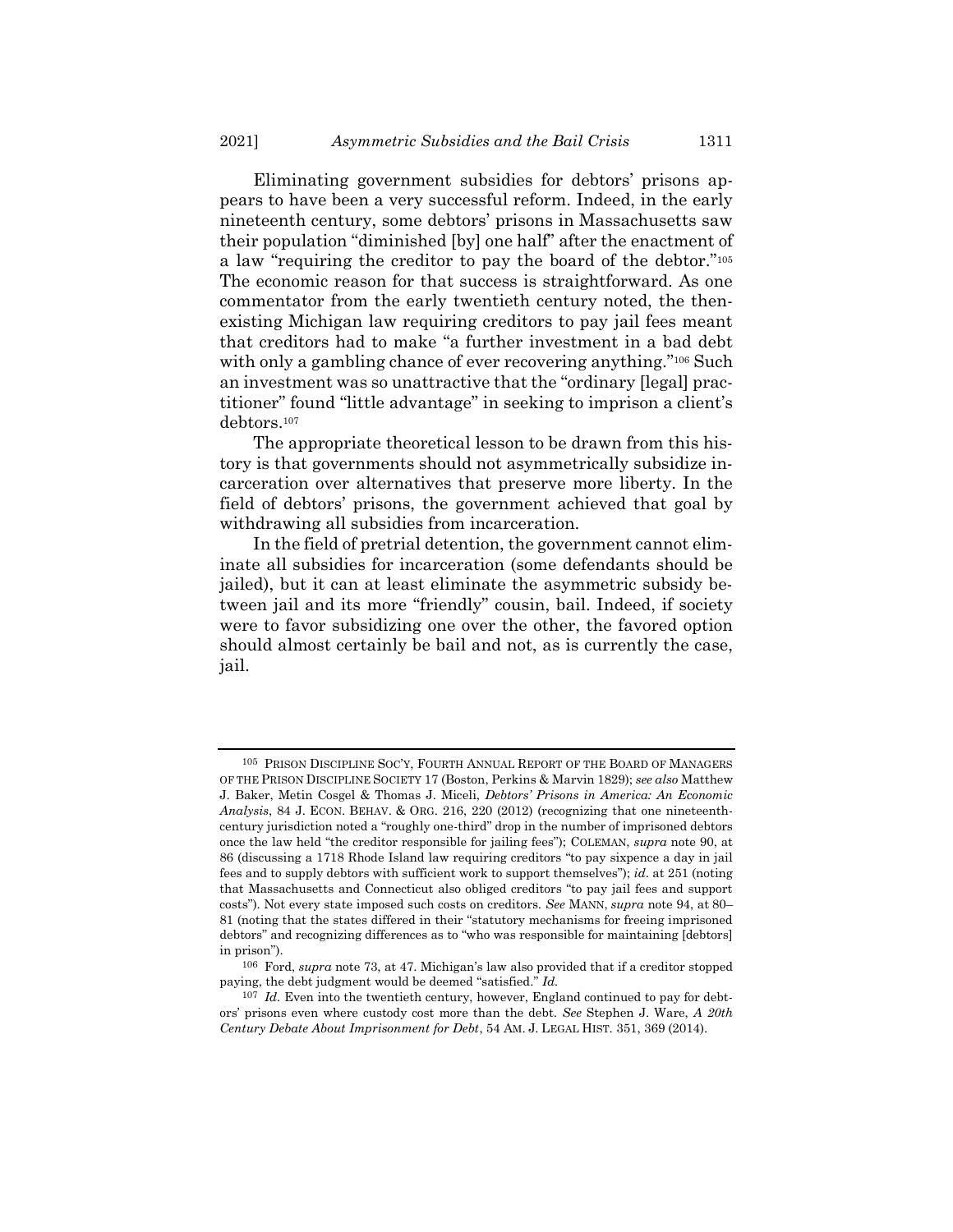#### II. PRIOR BAIL REFORMS

The bail system has undergone extensive changes during the last century and a half, and many current proposals for reform are in fact very old. For example, a 1927 academic study of the then-existing bail system in Chicago made recommendations such as (i) "a general reduction in the amount of bail," (ii) "extended use of the recognizance without sureties," and (iii) the judicial employment of various "expert[ ]" services "to facilitate an intelligent exercise of the [courts'] wide discretionary powers" concerning pretrial detention and release.<sup>108</sup> All of these remain standard suggestions among modern reformers, although the expert services recommended now might use artificial (not human) intelligence.

Yet the history of reform is not one of constancy in the face of repeated suggestions for the same reforms. Most significantly, the twentieth century saw a transformation from the older notion of bail as custodial suretyship toward a notion of bail as simply a price that defendants must pay for their freedom. As recounted in Parts II.A and II.B below, two Supreme Court decisions—decided fifty-nine years apart and quite transparent about the ongoing changes in bail—provide good windows into distinct eras during the overall transformation. Each era had its Cassandra—an unheeded jurist who warned about the negative consequences of the changes supported by the reformers of the day.

The history here is intended to demonstrate two points. First, current reformers' characterization of bail as a wealth-based or resource-based system is clearly not the traditional conception of bail. At best, and to the extent the current practices can be viewed as selling pretrial freedom, those practices developed only in the twentieth century. A second lesson is that good intentions are not enough to produce good legal reforms. The reformers of earlier eras believed that their reforms would make pretrial release easier to obtain and more accessible to the poor, but they may have made matters worse.

Part II.C outlines some of the new reforms currently being introduced in our era and highlights two of them, each of which addresses what in our view is the crucial issue: the funding of measures granting pretrial release. Each of those contains at least the glimmerings of what Part III of this Article proposes in detail: subsidization for bail sureties.

<sup>108</sup> BEELEY, *supra* not[e 20,](#page-6-3) at 167.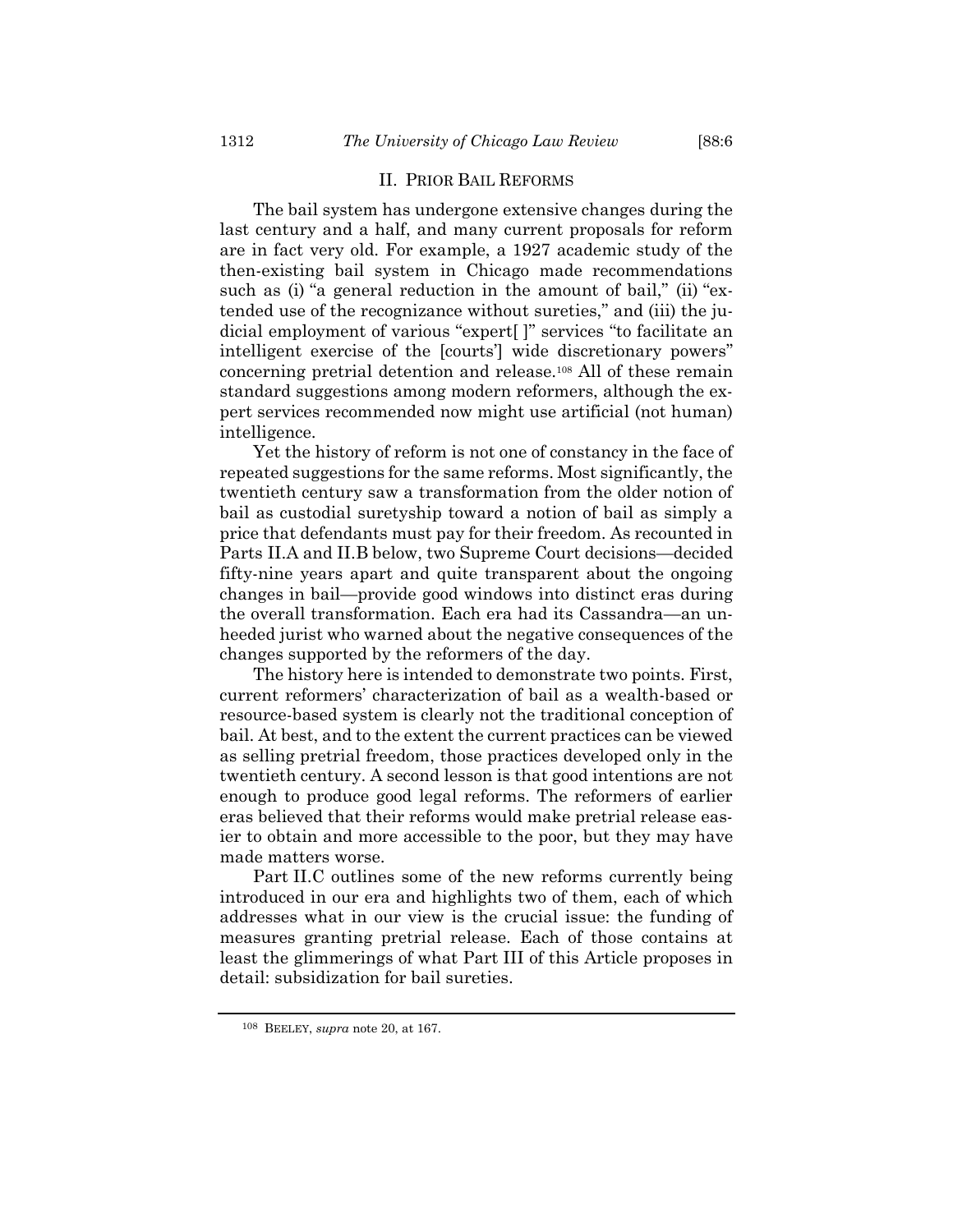#### A. Cash Bail and the Shift to Financial Suretyship

In the late nineteenth and early twentieth centuries, the traditional custodial nature of bail was dramatically de-emphasized. The intellectual flashpoint illustrating the change was the rather technical matter concerning whether a defendant's contract to indemnify a bail for any losses due to his nonappearance was void as contrary to public policy. The traditional rule had been that such indemnity agreements were void. As an 1855 English decision explained, an indemnity agreement was void because "it would be in effect giving the security of one person only, instead of two."<sup>109</sup>

In 1884, that very passage was quoted by the Supreme Court to explain why it refused to imply a right of action by bail sureties against their principal (i.e., the defendant) to recover losses on a forfeited bail bond, even though sureties generally do have such implied rights.<sup>110</sup> The traditional rule meant that sureties retained incentives to perform their sorting and monitoring functions (deciding which defendants were trustworthy enough for release and keeping track of them after release). As a contemporaneous English case explained, a bail surety protected by an indemnity agreement would have "no interest in taking care that the condition of the recognisance is performed."<sup>111</sup> Even as late as 1891, the federal circuit court for the Southern District of New York invoked similar reasoning in refusing to accept as bail two sureties whom the defendant agreed to indemnify.<sup>112</sup> "Bail," the court reasoned (referring to the human sureties), "become in law the custodians of the prisoner for the court," and the "court looks to their vigilance to secure the attendance and prevent the absconding of the [defendant]."<sup>113</sup> The indemnity agreement undermined that purpose because "[w]hen persons offering themselves as bail have entered into a contract of indemnity with the accused, they have endeavored to relieve themselves of responsibility for him."<sup>114</sup>

<sup>109</sup> Jones v. Orchard (1855) 139 Eng. Rep. 900, 904; 16 C.B. 614, 624.

<sup>110</sup> United States v. Ryder, 110 U.S. 729, 735 (1884) (quoting *Orchard*, 139 Eng. Rep. at 904).

<sup>111</sup> Herman v. Jeuchner [1885] 15 QBD 561, 563; *see also* Earl C. Arnold, *Indemnity Contracts and the Statute of Frauds*, 9 MINN. L. REV. 401, 409–10 (1924) (collecting cases on the public policy objections against agreements to indemnify bail sureties).

<sup>112</sup> United States v. Simmons, 47 F. 575, 577 (C.C.S.D.N.Y. 1891).

<sup>113</sup> *Id.* at 577.

<sup>114</sup> *Id.*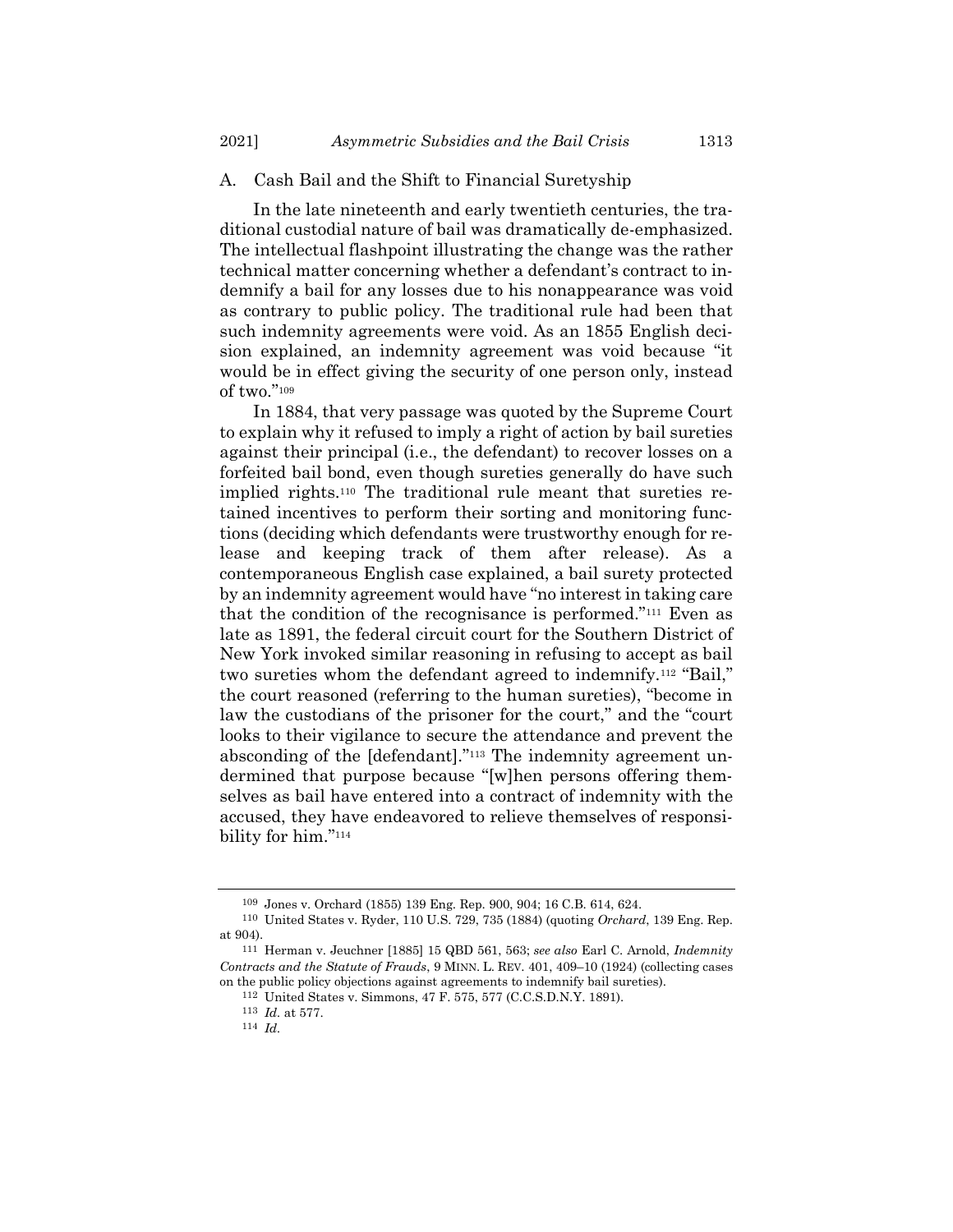That traditional rule made less sense once defendants could dispense with sureties by posting purely cash bail. A watershed was the New York case *Maloney v. Nelson*, <sup>115</sup> which permitted enforcement of an indemnity contract between two bail sureties.<sup>116</sup> The indemnity agreement was offered by one bail surety to induce another to become the second surety<sup>117</sup> for a prisoner who later absconded. The second surety sued to collect the agreed-upon indemnity and prevailed in the lower courts.

While reversing on procedural grounds, the New York Court of Appeals commented in dicta that "the claim that the [indemnity] contract . . . was void, as against public policy, does not impress us as being a good defense, at least in this state."<sup>118</sup> After the second surety again prevailed at trial in enforcing the indemnity agreement, the intermediate appellate court supplied more reasoning. The validity of such contracts, the court reasoned, could be "inferred" from the legislature's allowance of bail not only "by sureties in the old manner, but also by the deposit of money by the accused."<sup>119</sup> That comparatively new method of bail—by "deposit of money by the accused"—demonstrated that the bail system "need not depend upon the personal responsibility of the surety."<sup>120</sup>

Two points are worth noting here. The first is the effect of New York's cash bail statute. While that statute dated back to 1850,<sup>121</sup> the use of cash bail was nonetheless not common in the last decade of the nineteenth century. Neighboring jurisdictions had only recently authorized the practice (e.g., Massachusetts in 1881) or would not do so until several years later (New Jersey in 1898;<sup>122</sup> Connecticut in 1909;<sup>123</sup> and Pennsylvania in 1919124). Moreover, in the underlying criminal litigation that gave rise to *Maloney*, the court did not permit bail by cash deposit but instead demanded not just one but two sureties. Even the appellate court in *Maloney* itself recognized cash bail as fundamentally new, a

<sup>115</sup> 39 N.E. 82 (N.Y. 1894), *on remand*, 12 A.D. 545 (N.Y. App. Div. 1896).

<sup>116</sup> *See Maloney*, 39 N.E. at 83.

 $117$  The trial court in the criminal case demanded two bail sureties, which was not uncommon at the time. *See Maloney*, 12 A.D. at 546 (noting that "it was necessary to procure another surety" to secure the criminal defendant's release).

<sup>118</sup> *Maloney*, 39 N.E. at 84.

<sup>119</sup> *Maloney*, 12 A.D. at 548–49.

<sup>120</sup> *Id.*

<sup>121</sup> N.Y. CRIM. PROC. LAW pt. 4, tit. 11, ch. 1, art. 5, § 648 (1850).

<sup>122</sup> 1898 N.J. Laws 875.

<sup>123</sup> 1909 Conn. Pub. Acts 1006.

<sup>124</sup> 1919 Pa. Laws 102, § 2.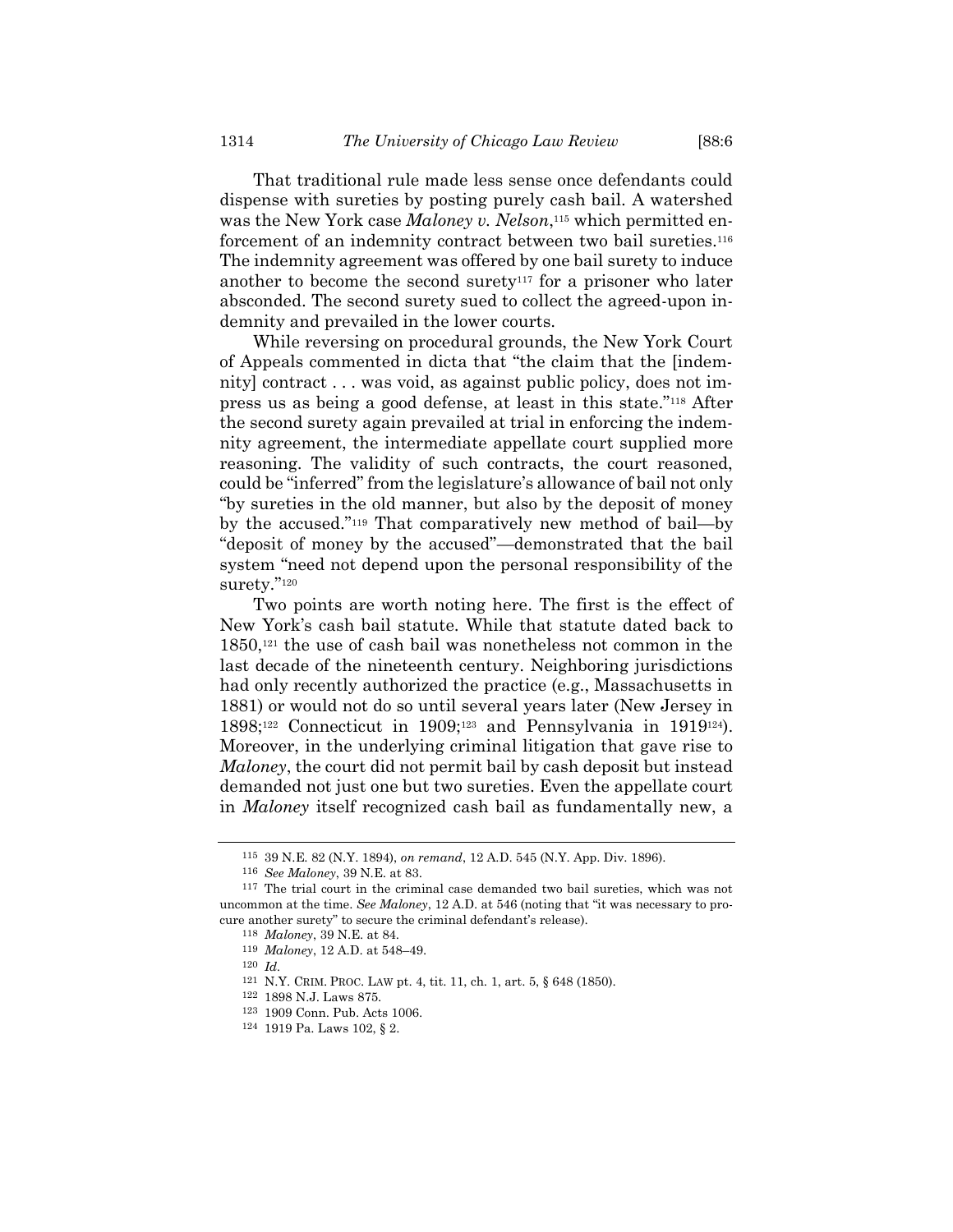change from the "old manner" of bail "by sureties."<sup>125</sup> Yet the mere existence of New York's statute gave the courts a justification for holding indemnity agreements enforceable in that state.

The second point to note here is the tremendous significance of the seemingly technical issue of indemnification. Even in jurisdictions with legislative authorization for cash bail, courts still had to be willing to accept it rather than by sureties of the "old manner." As the underlying case in *Maloney* shows, some courts were not so willing. Indemnification agreements gave defendants a convenient way to turn a traditional bail relationship into a de facto cash bail. Defendants could simply agree to indemnify their sureties—even giving them collateral up-front if necessary—for any potential losses due to their position as sureties. The sureties would then, as English courts correctly surmised, become indifferent to whether the defendant appeared at trial. The sureties became mere window dressing, and defendants could put themselves into the same position economically as if they had deposited money with the court through a cash bail system.

The controversy over bail indemnification ultimately reached the Supreme Court in 1912. In an opinion by Justice Oliver Wendell Holmes, Jr., the Court in *Leary v. United States*<sup>126</sup> sided with New York's approach.<sup>127</sup> *Leary* grew out of a massive criminal fraud involving U.S. contracts. Leary posted a bail bond for one defendant in the criminal case, and the bond was forfeited when the defendant absconded. Leary had been promised indemnity from railroad stocks held in trust by a third party, and she sought to collect that indemnity. The United States, however, also had a claim of ownership to the stocks, and it argued (inter alia) that Leary's claim was invalid because the indemnity agreement was void as against public policy.

Justice Holmes dispatched the public policy argument with his typical panache and historical insight. The government's position, succinctly summarized by Justice Holmes, was that the bail contemplated by federal statutory law was "common-law bail and that nothing should be done to diminish the interest of the bail in producing the body of his principal."<sup>128</sup> Yet the very nature of bail had changed, Justice Holmes thought, with the "distinction

<sup>125</sup> *Maloney*, 12 A.D. at 549.

<sup>126</sup> 224 U.S. 567 (1912).

<sup>127</sup> *Id.* at 576.

<sup>128</sup> *Id.* at 575.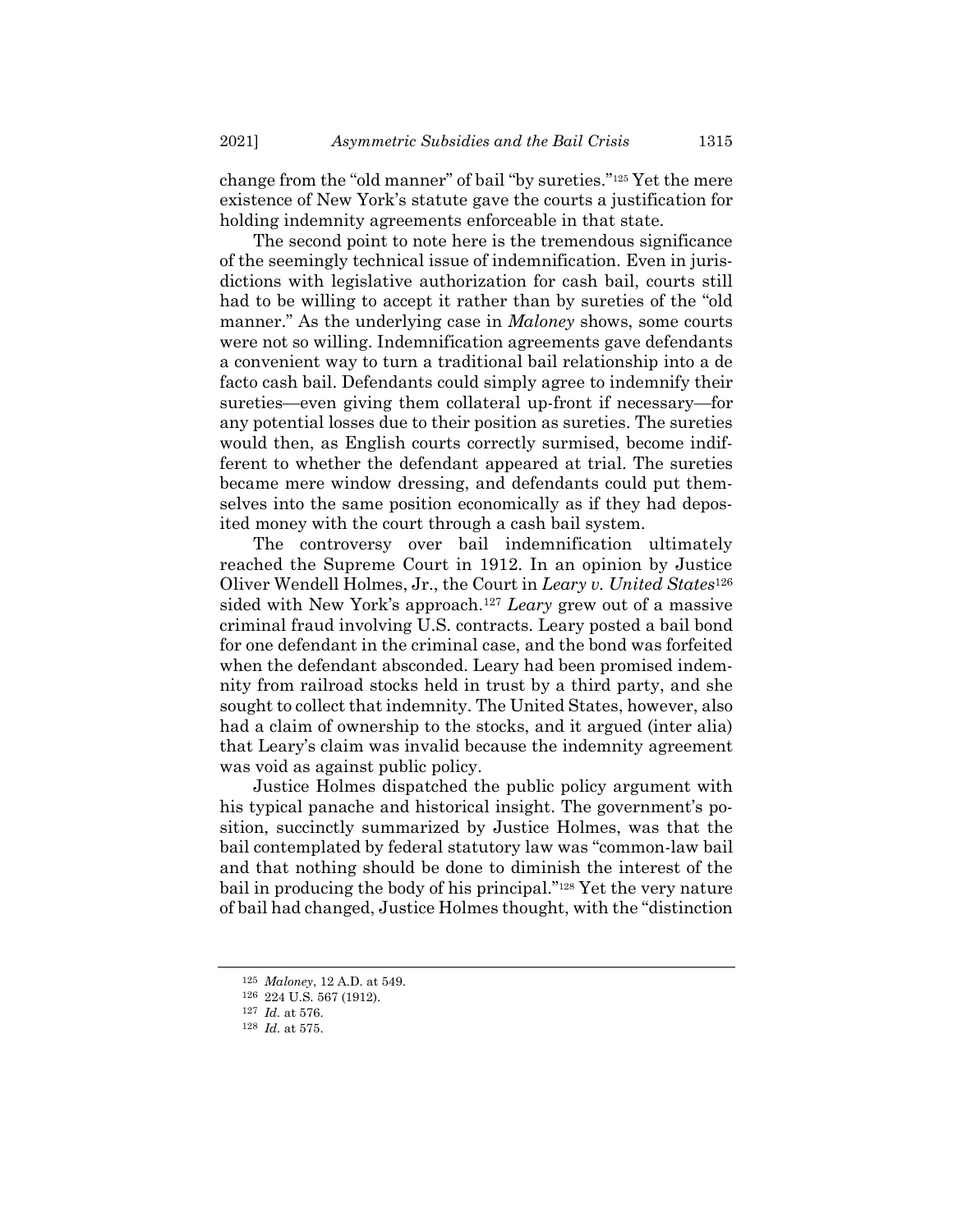between bail and suretyship [being] pretty nearly forgotten."<sup>129</sup> To Justice Holmes, the obligation to assure the defendant's appearance in court was "impersonal and wholly pecuniary."<sup>130</sup> The bond "sum was the measure of the interest on anybody's part [in the defendant's appearance], and it did not matter to the Government what person ultimately felt the loss so long as it had the obligation it was content to take."<sup>131</sup> For good measure, Justice Holmes cited New York's *Maloney* decision and described it as "founded in good sense."<sup>132</sup>

Such a conception of bail radically de-emphasized the role of sureties in deciding whether defendants were trustworthy enough to be released and in monitoring them after release. Commentators in the first half of the twentieth century understood the significance of the shift. Looking back on earlier cases, one 1937 law review article recognized that, under that "old notion of bail" where a prisoner would be released only "to one who will have a personal and property interest in producing him for trial and thus be his jailer," an indemnity agreement was sensibly declared contrary to public policy since it "eliminat[ed the bail's] interest in producing the prisoner."<sup>133</sup> Under the modern notion "where a prisoner may secure his release by means of a mere cash or property deposit," the opposite was true because "the state has made clear that it is its policy not to rely on any supposed jailer but on the mere cash and property itself."<sup>134</sup>

The change even had an effect in the language used in describing bail. As previously mentioned, the most common meaning of the noun "bail" at the end of the nineteenth century was not things but people—bail meant the human sureties who took charge of the defendant. Half a century later, a legal commentator recognized that the very word "bail" had undergone "a verbal metamorphosis" as it even then meant "the bond which is given and no longer [ ] the sureties (persons) who are bound."<sup>135</sup>

The shift was controversial. Some observers welcomed the change on the grounds that "altered social conditions" inevitably

<sup>129</sup> *Id.* 130 *Id.*

<sup>131</sup> *Leary*, 224 U.S. at 575–76.

<sup>132</sup> *Id.* at 576.

<sup>133</sup> Hayes, *supra* note [45,](#page-15-0) at 404.

<sup>134</sup> *Id.* The author of that article decried the change in the law and presciently predicted that the change could lead to a system in which bail was viewed as a way in which the rich were able to buy their way out of jail. *Id.* at 406–07.

<sup>135</sup> George F. Longsdorf, *Is Bail a Rich Man's Privilege?*, 7 F.R.D. 309, 310 (1947).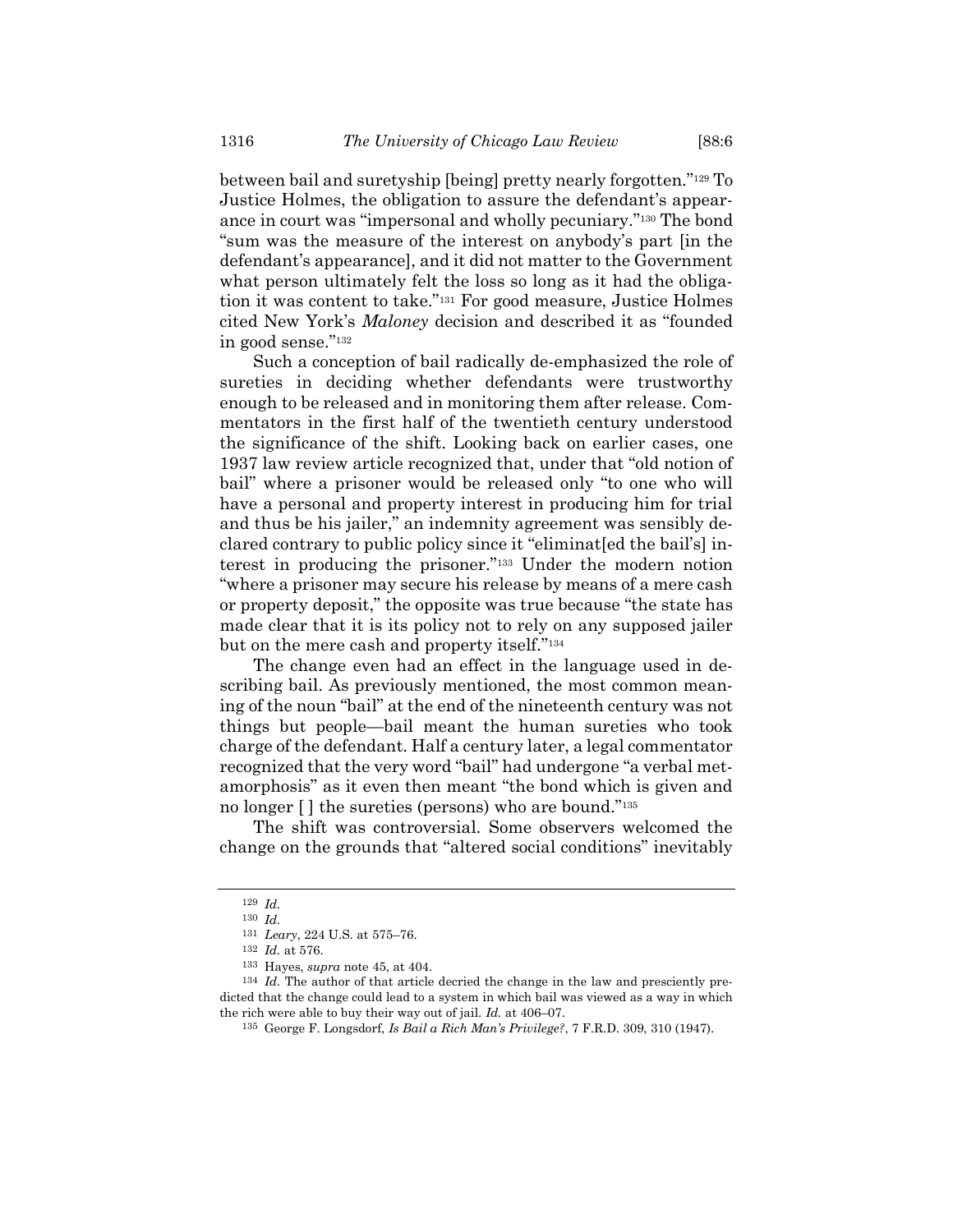"made bail impersonal." <sup>136</sup> Another recommended that judges should be *more willing* to accept "cash . . . as security" in releasing defendants.<sup>137</sup> Yet going against the trend were doubters warning that "[n]ot everything new is better," and that "[p]erhaps our forefathers were wiser in their generation than we are in ours" given the absence of evidence demonstrating the "older" system "worked any great injustice."<sup>138</sup>

Among judicial opinions, the best dissent from the dominant trend came from West Virginia Supreme Court Justice Ira Robinson, who openly worried that the new approach would allow rich defendants to "buy [their] freedom from answering the law"—a result "never contemplated" in the law on bail.<sup>139</sup> Justice Robinson argued that the traditional system allowed "[t]he poorest man, if honest, [to] find bail."<sup>140</sup> Even if that assessment was unduly optimistic, Justice Robinson sounds prescient in warning that the new approach was "open[ing] the door to barter freedom from the law for money."<sup>141</sup> Yet that dissent was generally unheeded. Justice Holmes's views carried the era.

### B. Bail as the "Price" for Freedom

In Justice Holmes's time, the distinction between bail and suretyship had been lost. Today, even the analogy between bail and suretyship seems to be largely forgotten, with bail now being viewed as a "price" for pretrial freedom.

Hints of the change could be seen even in the decade immediately following Justice Holmes's opinion in *Leary*. For example, a 1927 academic study described defendants' inability to obtain release from pretrial detention as due to their being "too poor to purchase [their] freedom pending trial."<sup>142</sup> That perspective on bail—i.e., viewing the system as a way to purchase pretrial freedom—lent itself naturally to reform recommendations such as "reducing the amount of the bond" and granting release on "personal recognizance."<sup>143</sup> In other words, if bail is viewed as a price for freedom and society believes too many defendants are being

<sup>136</sup> Note, *Current Legislation: Criminal Bail Bonds*, 21 COLUM. L. REV. 592, 594 (1921).

<sup>137</sup> BEELEY, *supra* not[e 20,](#page-6-3) at 167.

<sup>138</sup> Hayes, *supra* note [45,](#page-15-0) at 406–07.

<sup>139</sup> Carr v. Davis, 64 W. Va. 522, 535 (1908) (Robinson, J., dissenting).

<sup>140</sup> *Id.*

<sup>141</sup> *Id.*

<sup>142</sup> BEELEY, *supra* not[e 20,](#page-6-3) at 157.

<sup>143</sup> *Id.* at 46.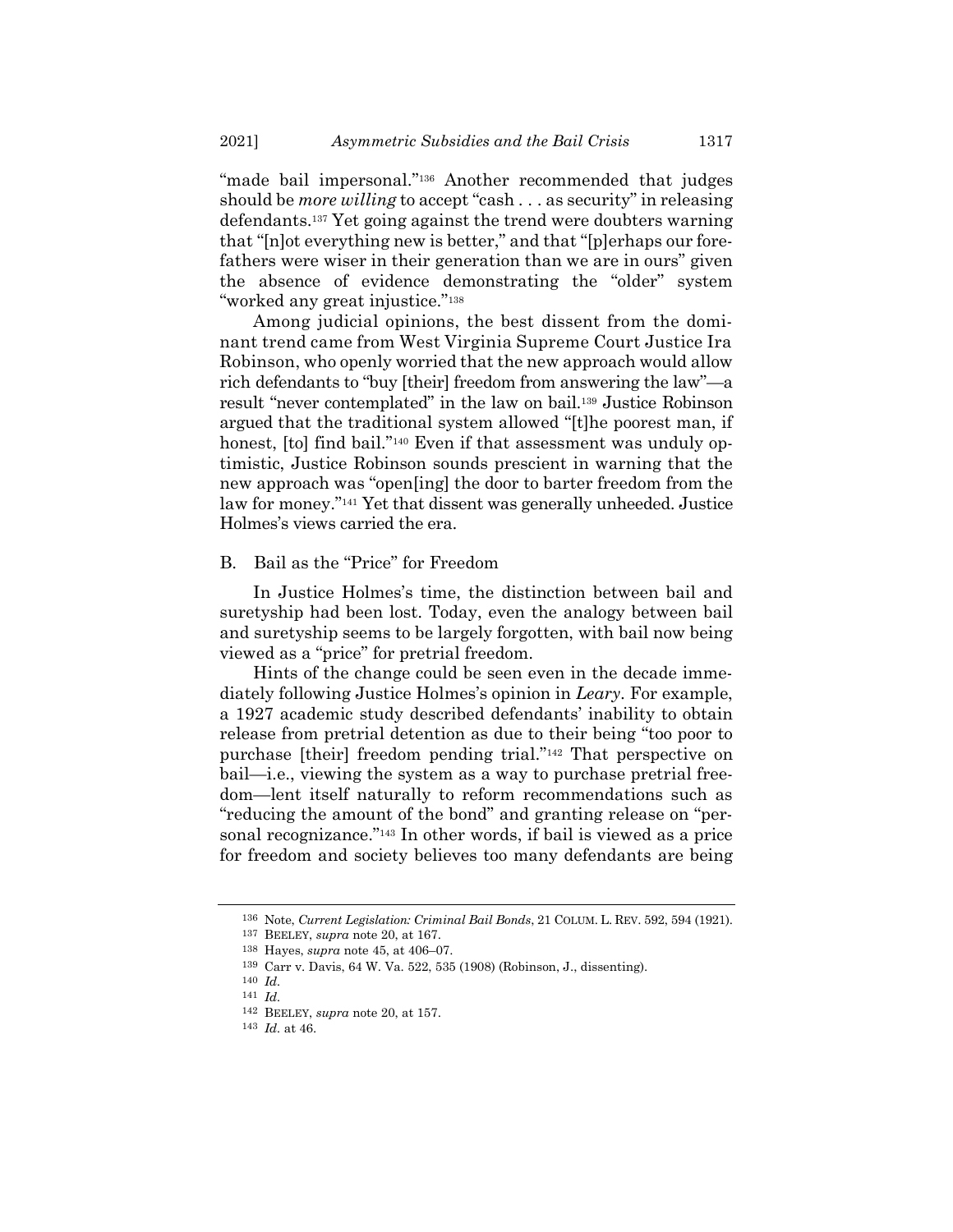incarcerated before trial, the most natural solution is to lower the price of freedom, or even to set it at zero (release on personal recognizance).

The view of bail as a way to purchase freedom was ultimately reflected in the 1971 Supreme Court decision *Schilb v. Kuebel*, 144 which explicitly described bail as the "price for [the defendant's] pretrial freedom." <sup>145</sup> The *Schilb* case arose as a constitutional challenge to an Illinois bail reform law that (i) eliminated private sureties for bail and instead (ii) required any defendant seeking pretrial freedom to execute a bond for the full bail amount, with that bond secured by depositing in cash 10% of the total bond amount with the clerk of the court.<sup>146</sup> Defendants who appeared for trial received a refund of 90% of the cash deposit, with the other 10% of the cash (1% of the bond amount) being retained by the court, purportedly to cover administrative costs.

The plaintiff in the case, who had appeared for his trial for certain traffic offenses and therefore received 90% of his case deposit back, sued the state for the return of the other 10% (on his own behalf and, to make the suit worthwhile, on behalf of the class of those similarly situated). The case reached the Supreme Court on the basis of the plaintiff's federal due process and equal protection challenges to the system, but a 6–3 Court majority rejected those challenges.

Writing for the Court, Justice Harry Blackmun's opinion began by noting the "paradoxical" nature of the challenge to the new system.<sup>147</sup> The plaintiff's bail had been set at \$750 (about \$5,400 in 2020 dollars).<sup>148</sup> He was released after depositing \$75, and after his appearance at trial, he received back all but \$7.50 (about \$54 in current dollars). The plaintiff was better off under the new system, Justice Blackmun explained, because under the old system bail bond agents typically charged a fee equal to 10% of the bond amount, and so the "premium price for his pretrial freedom" would have been an "irretrievable" \$75.<sup>149</sup> Under the new system, "the cost of Schilb's pretrial freedom . . . was only \$7.50."<sup>150</sup> Justice

<sup>144</sup> 404 U.S. 357 (1971).

<sup>145</sup> *Id.* at 366.

<sup>146</sup> *See id.* at 360–62.

<sup>147</sup> *Id.* at 366.

<sup>148</sup> *See id.* The Department of Labor's "inflation calculator" converts \$750 from 1969 (the time of the plaintiff's arrest) into \$5,401.45 in 2020 dollars. *See CPI Inflation Calculator*, BUREAU OF LAB. STAT., https://perma.cc/4LKT-3F5X.

<sup>149</sup> *Schilb*, 404 U.S. at 366.

<sup>150</sup> *Id.*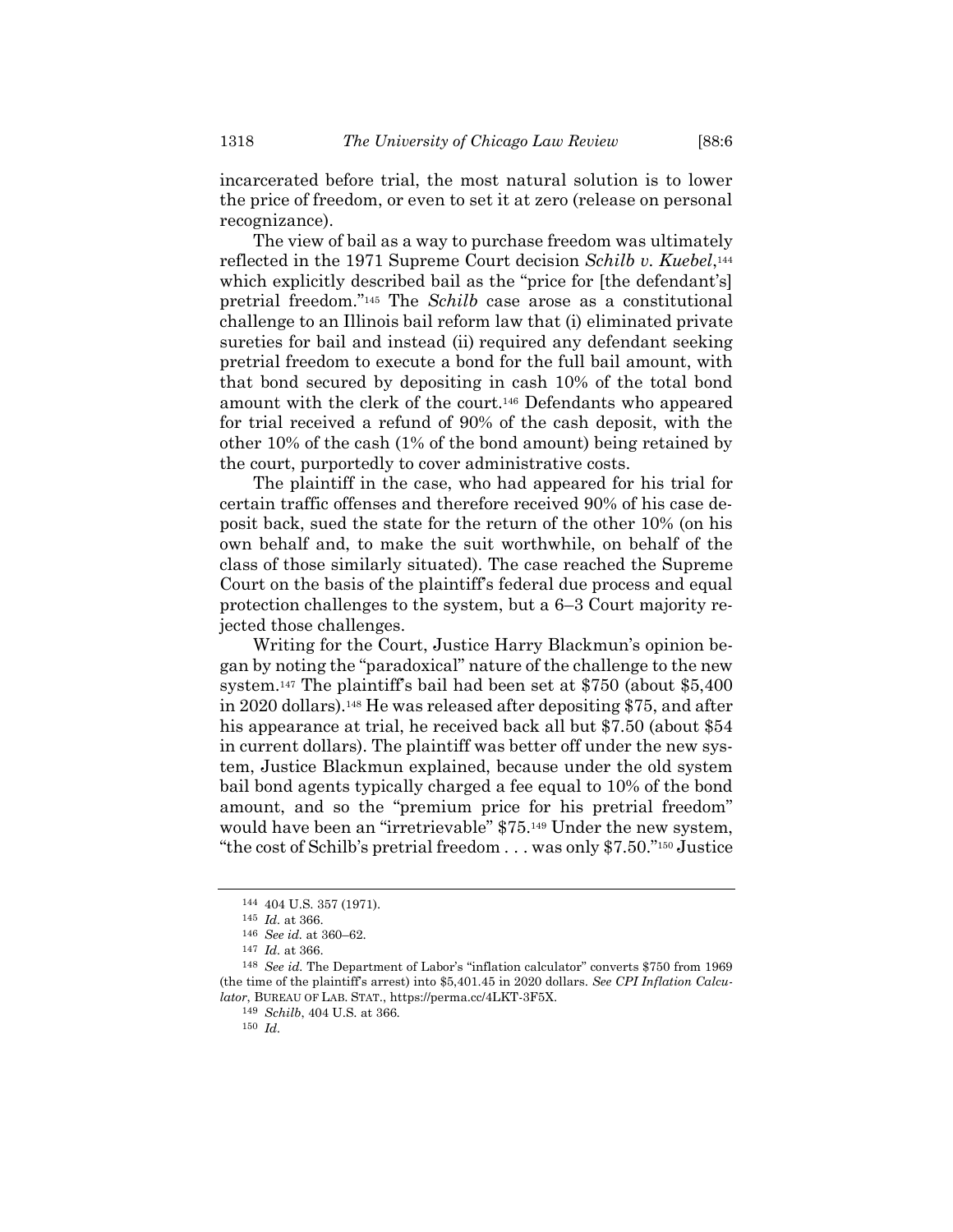Blackmun thus characterized Schilb's position as being that "the legislation must be struck down because it does not reform enough."<sup>151</sup> Obviously, from that perspective, the plaintiff's challenges were doomed.

For purposes of this Article, the Court's conception of bail is more important than the outcome in the case. To the Court, bail was all about a price for freedom, and if judges did not respond to the reform by raising total bail amounts (a significant assumption), then the Illinois system was likely beneficial on net to criminal defendants by reducing the cost of pretrial freedom.

That perspective also explains another feature of the opinion: the extreme hostility to "the professional bail bondsman system," which the Court described as being "in full and odorous bloom in Illinois," "with all its abuses" prior to the reform.<sup>152</sup> Eliminating that "offensive situation" had been "[o]ne of the stated purposes" of the Illinois reform,<sup>153</sup> and the Court obviously thought the extermination of bail bond agents was highly desirable. Demonizing bail bondsmen was deeply consistent with the changed notion of bail. Bail bondsmen are, of course, the most common sureties of the modern bail system, but, as bail came to be viewed merely as a price placed upon pretrial freedom, the surety aspect of the older system was viewed not merely as outdated but as downright "offensive."

For Illinois's reform, Justice William Douglas played the role of Cassandra. He too had no love for the "commercial bail bondsman," whom he described as "ha[ving] long been an anathema to the criminal defendant seeking to exercise his right to pretrial release"<sup>154</sup> (an odd claim, since defendants seek out bail agents to arrange release from detention imposed by courts). But Justice Douglas's dislike of bail agents did not prevent him from seeing the ominous change in the Illinois reform: the government's withholding of 10% of the cash deposit (1% of the bond amount) applied even to "acquitted defendants."<sup>155</sup>

Though Illinois defended the imposition of the fee on the grounds that it was necessary to administer the new system, Justice Douglas saw that such an expense, once it is being charged by the government, becomes "as much an element of the

<sup>151</sup> *Id.*

<sup>152</sup> *Id.* at 359.

<sup>153</sup> *Id.* at 360.

<sup>154</sup> *Schilb*, 404 U.S. at 373 (Douglas, J., dissenting).

<sup>155</sup> *Id*. at 378.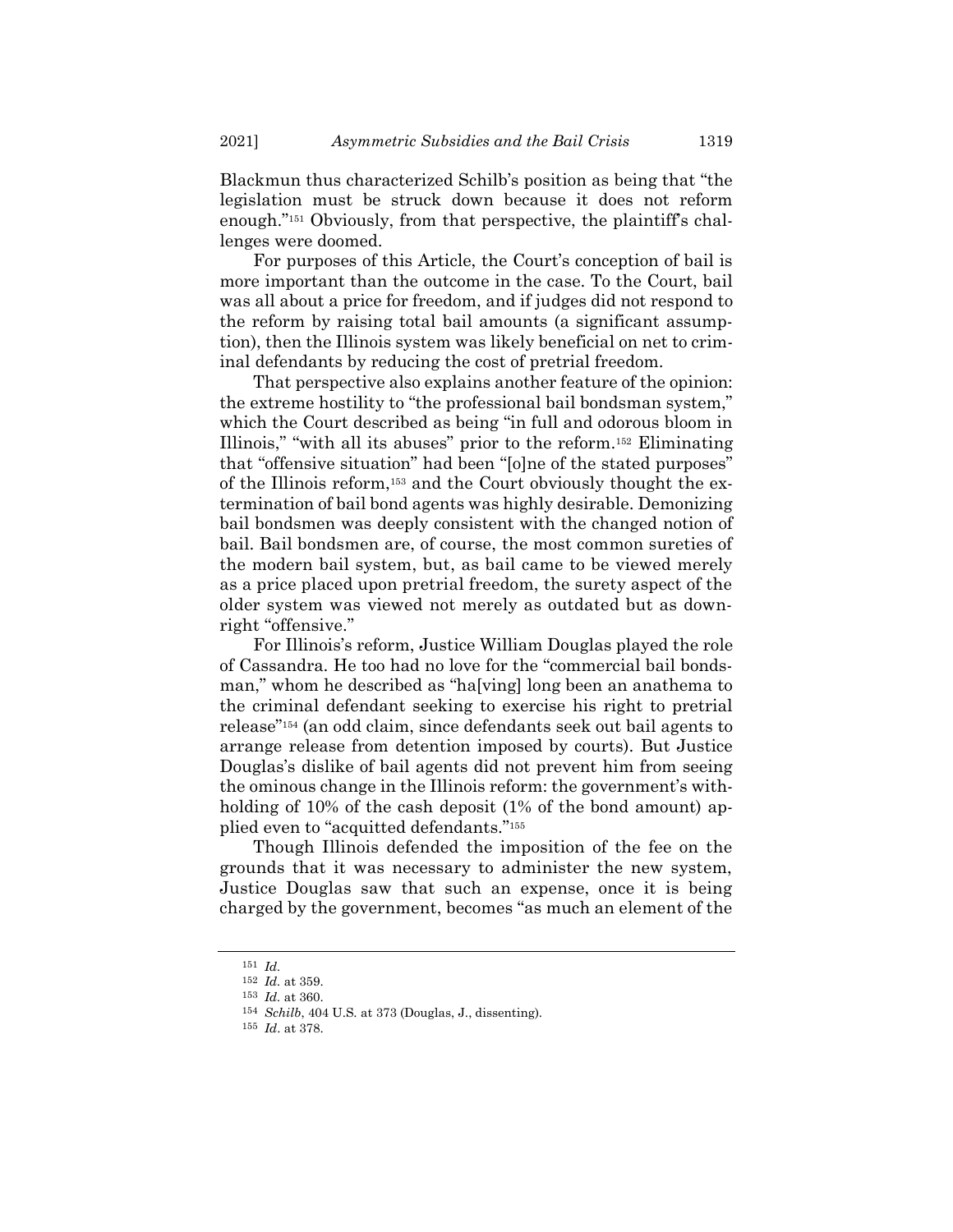costs of conducting criminal cases as the prosecutor's salary, the fee for docketing an appeal, or the per diem paid to jurors."<sup>156</sup> In Justice Douglas's view, imposing on *acquitted* defendants any of those costs—any of the government's costs of running the criminal justice system—violated "the most rudimentary concept of due process."<sup>157</sup>

Justice Douglas's views went unheeded, and the Illinois system remains in place today.<sup>158</sup> From the perspective of this Article, the Illinois reform—though undoubtedly motivated by good intentions—was another step in the wrong direction. Illinois's system now overtly charges defendants for their freedom. Previously, Illinois may have been asymmetrically subsidizing jail over bail, but at least it was not charging a toll for leaving jail—i.e., affirmatively raising government revenue from criminal defendants, guilty and innocent alike.

## C. Embryonic Development of Symmetric Subsidies

In contrast to Sections A and B, this part of the Article details two positive developments in the law of bail—ones that are particularly useful for setting the stage for Part III of the Article, which presents a proposed bail subsidy system in detail.

The first development came recently in the Arizona Supreme Court decision *Hiskett v. Lambert*, <sup>159</sup> which involved what this Article's Introduction described as the increasingly diverse middle ground between jail and unconditional release.<sup>160</sup> The trial court in the case initially exercised one of the middle-ground options: it allowed release of the defendant conditioned on his "wear[ing] a GPS monitoring device . . . and [being] responsible for all costs associated with it."<sup>161</sup> These costs were substantial—\$150 down and about \$400 per month.<sup>162</sup>

After paying for the device for about four months, the defendant claimed that he could no longer afford to do so and asked the court to shift the costs to the county. The relevant statute

<sup>156</sup> *Id.*

<sup>157</sup> *Id.* at 377.

<sup>158</sup> New Illinois legislation enacted in 2021 has scheduled the abolition of the current bail system for around January 1, 2023. SAFE-T Act, Pub. Act 101-0652, § 110-1.5 (Feb. 22, 2021) (amending 730 ILCS 5/3-14-1). The future Illinois system authorized in the new legislation is a variation on New Jersey's approach, discussed in Part IV, *infra*.

<sup>159</sup> 451 P.3d 408 (Ariz. 2019).

<sup>160</sup> *See id.* at 412–13.

<sup>161</sup> *Id.* at 410.

<sup>162</sup> *Id.*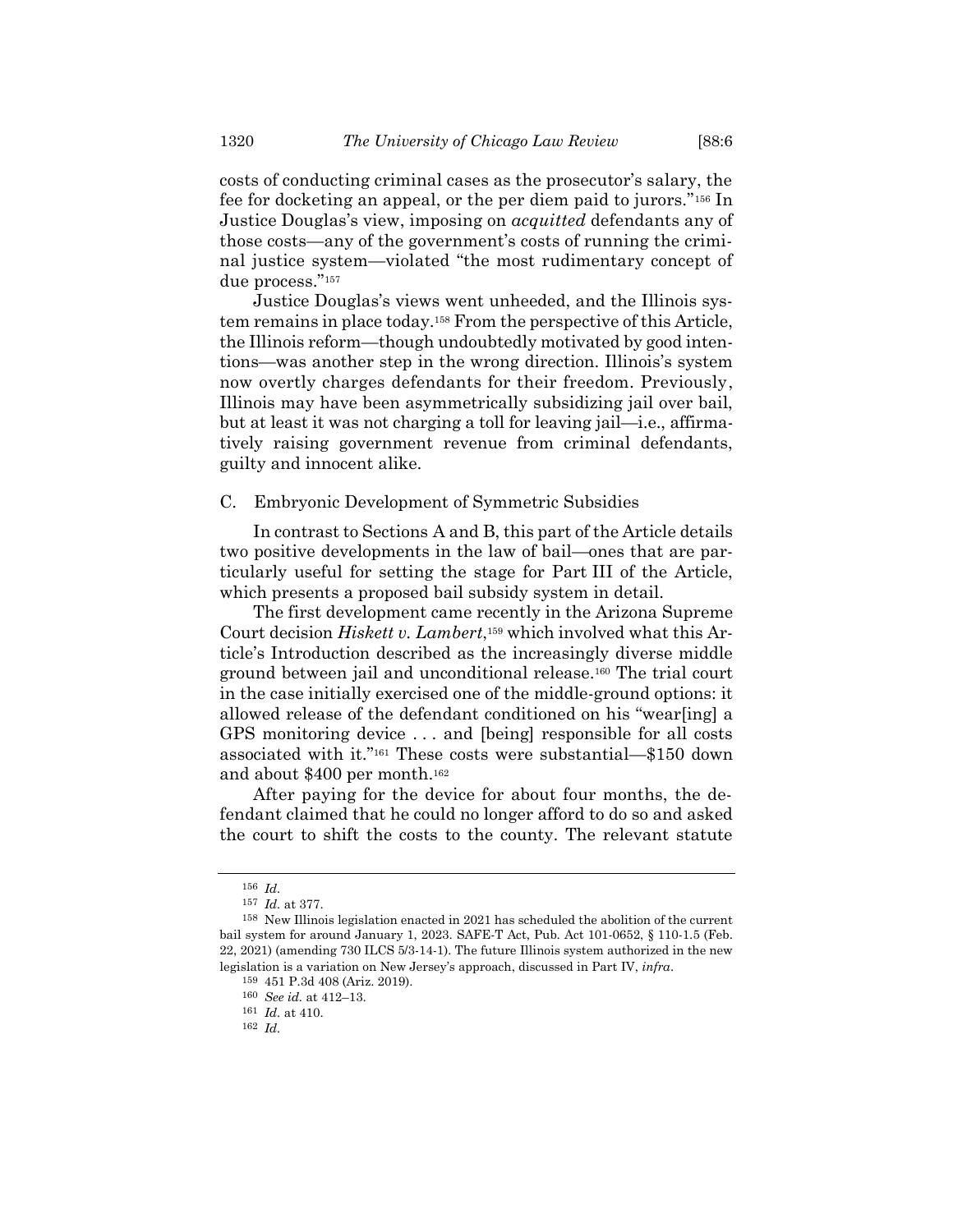authorized release with electronic monitoring where that technology was "available," but it was silent as to who should pay for the monitoring. Because the county was unable or unwilling to pay the costs, the trial court held that electronic monitoring was unavailable. The court then asked the defendant to post a bail bond to remain out of jail. When the defendant failed to do so, he was incarcerated.

The Arizona Supreme Court reversed. In deciding that the county should pay the monitoring costs, the court relied on an earlier case that prohibited a lower court from imposing DNA testing fees upon a convicted felon. Quoting its earlier reasoning that "if the legislature wanted convicted felons to pay the cost of mandatory DNA testing, 'we presume it would say so expressly as it has done so in other statutes,'" the court ruled that "the same reasoning applies here—and with greater force—where Petitioner is accused of certain crimes but has not yet been tried, much less convicted."<sup>163</sup>

As a matter of policy, we think the court reached the right result. Two other points are noteworthy, with the first being the lack of opposition to the outcome. The county took no position in the matter, and Arizona's attorney general argued that the county should bear the costs and that other counties were already doing so.<sup>164</sup> A second point is a mere question posed by the procedural history of the case: If monitoring had been unavailable and the trial court had required a bail bond as security, why should the government not subsidize that middle-ground option too? As the facts of the case demonstrate, bail and monitoring are substitutes. If the government is subsidizing one, the case for subsidizing both is strong.

A second embryonic form of subsidized bail comes not from a new court decision or governmental policy but from private innovation that, in part, already demonstrates an emerging reality of subsidized bail. In the last several years, a number of charitable organizations have been started to post bail for defendants, with the most notable of these new organizations being the Bail Project.<sup>165</sup> These charities have adopted simple, innovative strategies to get defendants to appear for court dates (e.g., providing phone

<sup>&</sup>lt;sup>163</sup> *Id.* at 412. The court left open whether a separate statute might authorize imposing pretrial monitoring fees retroactively on those who are ultimately convicted at trial. *Id.* at 412 n.4.

<sup>164</sup> *Hiskett*, 451 P.3d at 412–13, 413 n.5.

<sup>165</sup> *See, e.g.*, BAIL PROJECT, https://perma.cc/6BQD-SWT4.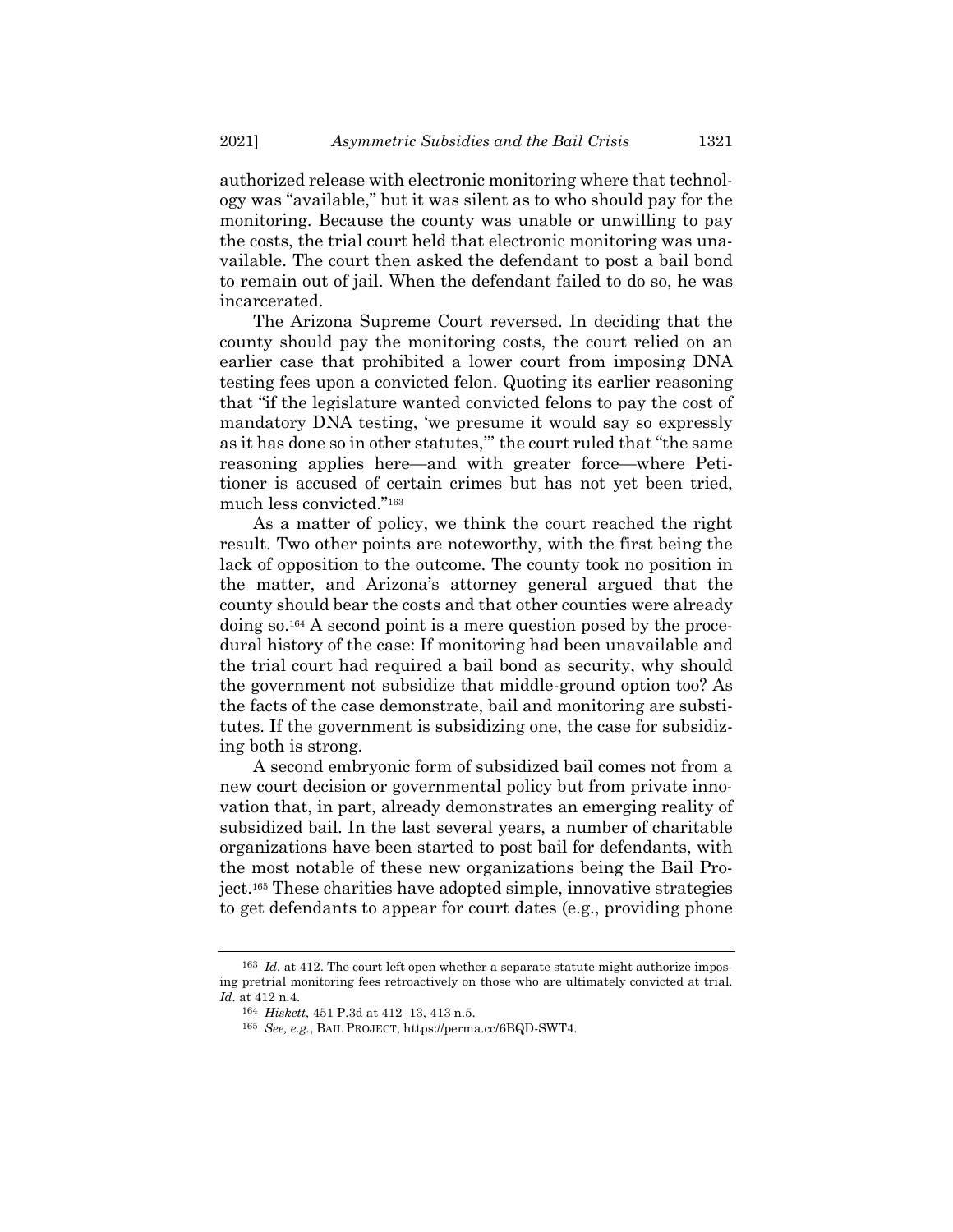reminders and transportation to court), and they have achieved excellent results in performing that task (which is the traditional task of bail sureties).<sup>166</sup>

Two points are worth noting. First, some of these charities *are* currently a form of government-subsidized bail, albeit only partially so. The Bail Project and others are organized as 501(c)(3) organizations so that their donors can deduct donations from taxable income.<sup>167</sup> For donations from donors sufficiently wealthy to itemize their taxes, the implicit "tax subsidy" caused by the deductibility of the donations may be 40% or more.<sup>168</sup> Indeed, at least one city, New York, has gone a step further and actually contributed tax dollars to help establish and run a bail fund. In that instance, the city funds are used only for administrative costs; the actual money used to post bail comes from donations.<sup>169</sup> Still, such precedents show that the ideas in this Article are near to reality today and, perhaps with the theoretical basis detailed herein, could be reality tomorrow.

Second, while the leading academic article on these innovative funds is entitled *Bail Nullification*, <sup>170</sup> the funds might be better viewed as a form of "bail rejuvenation." The funds do precisely what bail sureties should do (and traditionally did do): they screen defendants to make sure they are good risks,<sup>171</sup> they maintain contact to help assure court appearances, <sup>172</sup> and they are closely tied to the defendants' communities.<sup>173</sup> As Professor Jocelyn Simonson has recognized, such bail funds "hark[ ] back to the

173 *See id.* at 604 (noting the origin of the funds in local communities).

<sup>166</sup> *See* Simonson, *supra* not[e 1,](#page-1-0) at 603 (noting such strategies); *id.* at 607 (noting 90%– 95% appearance rates).

<sup>167</sup> *See, e.g.*, *FAQ*, BAIL PROJECT, https://perma.cc/73JS-EB7N; *Donate*, CHI. CMTY. BOND FUND, https://perma.cc/JK7L-CWJ4.

<sup>168</sup> For high-earning taxpayers in New York City, the implicit tax subsidy could approach 50% given that the top federal, state, and city tax rates are, respectively, 37%, 8.82%, and 3.876%. *See* SMARTASSET, https://perma.cc/Z2U3-W3LU.

<sup>169</sup> *See* Teresa Matthew, *Why New York City Created Its Own Fund to Bail People Out of Jail*, BLOOMBERG CITYLAB (Dec. 1, 2017), https://perma.cc/4QY5-VCMN (noting that the "\$1 million from the city council pays for overhead costs like staff and rent" of the Liberty Fund, while the fund "relies on money from a private donor for the bail costs"); *see also An Overview*, LIBERTY FUND, https://perma.cc/87LZ-SNHA (describing the funds as "New York City's first city-wide charitable bail fund, founded in partnership with [a named private philanthropist]"). To be clear, our subsidization method, as detailed in Part III below, envisions not direct government funding of particular bail organizations but instead a competitive bidding process open to all bail sureties.

<sup>170</sup> Simonson, *supra* not[e 1.](#page-1-0)

<sup>171</sup> *See id.* at 603 (noting the different decision-making processes of the funds).

<sup>172</sup> *See id.* (discussing the involvement of the funds in assuring appearances).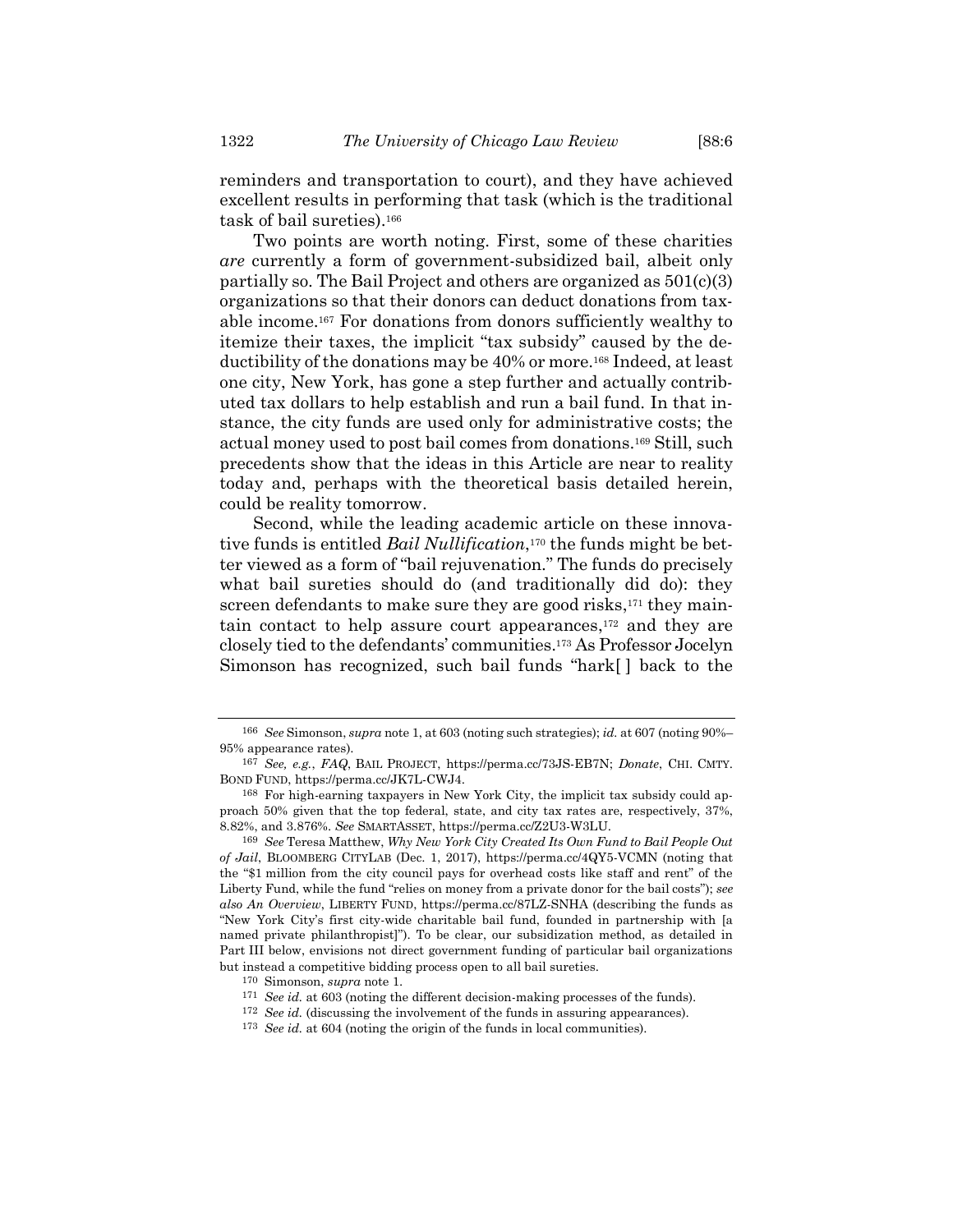origins of bail."<sup>174</sup> They could be improved in one way: subsidization drawn from the immense resources currently being (wastefully) devoted to jail. To that process of subsidization, we now turn.

## III. BAIL SUBSIDIES IN DETAIL

This Article's overarching thesis is that society should not asymmetrically fund jail over bail and, as a corollary, that the unavoidability of public support for jail (which is sometimes necessary) justifies public subsidies for bail sureties. This part of the Article focuses on precisely how such a bail subsidy system would work. The overarching goal is to construct a system capable of harnessing competition between bail agents to prevent excessive incarceration.

The first question is: What is the maximum price that the government should be willing to pay for bail as a substitute for jail? Even under the assumption that bail has no net social benefits vis-à-vis jail (including no benefits *even to bailed defendants*), that question yields a surprisingly high answer: the government should be willing to pay a price for bail—i.e., to subsidize bail up to the expected cost for jail. In other words, if the government were soliciting bids to serve as bail sureties for individual defendants, the maximum price that the government would be willing to pay would be the cost of jail. Of course, competition among bidders should drive that amount downward if, as real-world data suggest, bail is typically much less expensive than jail.

Part III.A below explains this basic result and shows why, if it sets the amount of the bail bond correctly, the government can remain indifferent among various bail technologies and strategies and simply solicit bids for surety services and then purchase the services from the lowest bidder. Part III.B extends the analysis to demonstrate that subsidized bail can provide an easily administered check against irrational government decisions to jail defendants when it would be less socially costly simply to release them.<sup>175</sup>

<sup>174</sup> *Id.* at 611.

<sup>175</sup> Many commentators have argued that governments are, in fact, jailing many impecunious defendants even when the social costs of releasing them would be lower than the costs of jailing them. *See* LIU ET AL., *supra* note [1,](#page-1-0) at 14 (comparing the decreased likelihood of crime pretrial and failure to appear with the costs to detainees and society and ultimately concluding that "28 percent fewer defendants could be detained pretrial without significant risk to the public, thereby generating substantial net social benefits");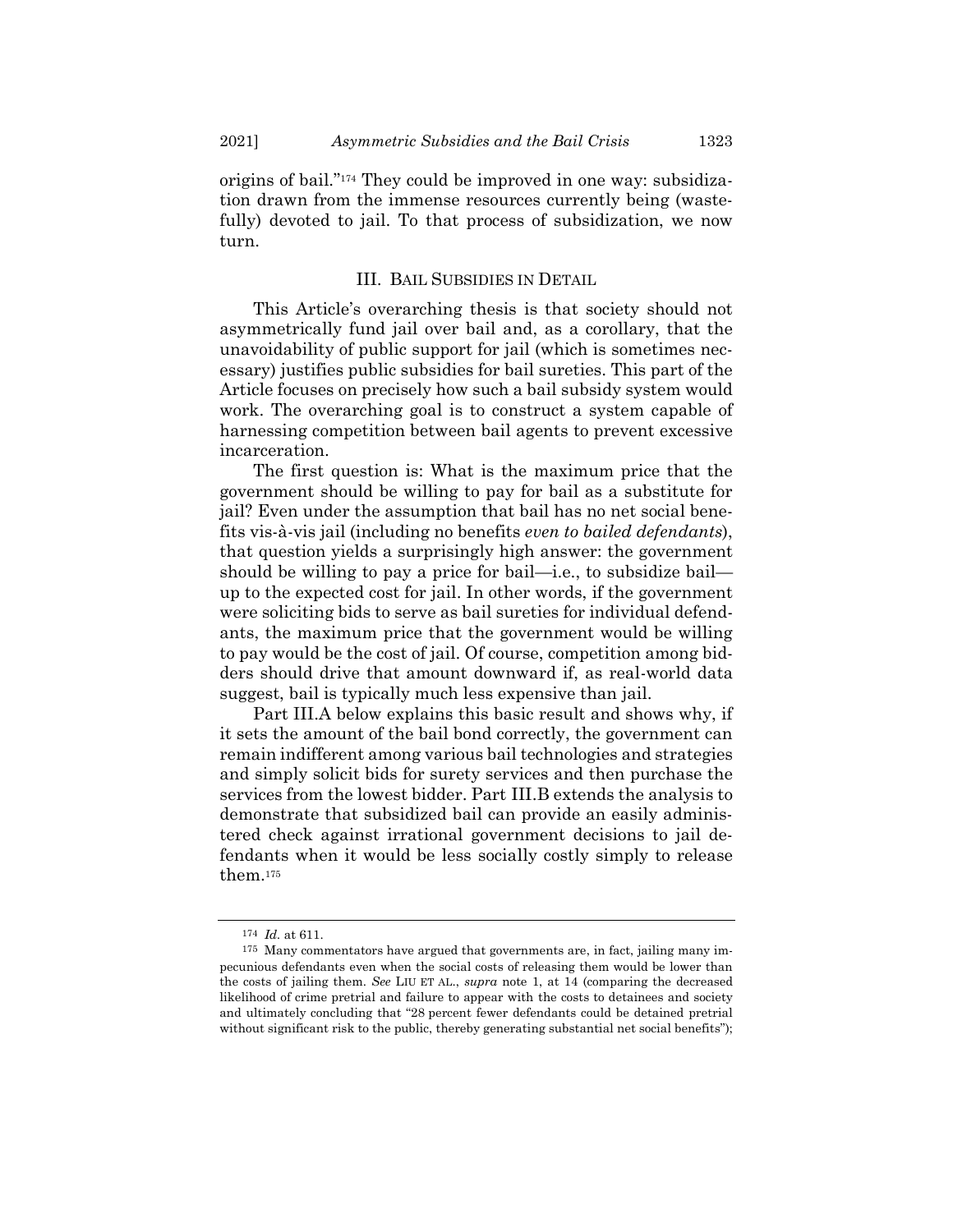Parts III.C and III.D provide a more general analysis of, respectively, the optimal bail bond amount and the maximum subsidy that the government should be willing to provide to a bail surety for accepting liability in that amount. In general, the bond amount should be set at the full social costs that will occur if the defendant violates the terms of release, not the risk that such a violation will occur. The bond amount should also not be discounted for impoverished defendants if bail subsidies exist.

<span id="page-39-0"></span>In setting the maximum subsidy, the government should *raise* the subsidy above its own costs for jail if, as a growing body of empirical research suggests, incarceration imposes social costs in addition to the mere cost of operating the jail. <sup>176</sup> The government may also want to *lower* its maximum allowable subsidy for wealthier defendants—i.e., means test the subsidy—although we argue that a government might rationally provide a full subsidy for all defendants who are ultimately acquitted at trial.

Part III.E discusses how the government should consider bids from potential sureties and, in particular, how the government should allow the defendant's preferences for particular bail agents to factor into determining the winner. Finally, Part III.F responds to an objection regarding how agency costs affect our proposal.

In reading the following sections, it is important to remember that the typical costs of jail are quite high—conservatively estimated in the range of \$50 to \$100 per day.<sup>177</sup> If pretrial detention lasts several weeks (as is common),<sup>178</sup> the total cost of jailing a defendant can easily run into the multiple thousands of dollars. If the government sets its maximum subsidy at that level, many

Yang, *supra* not[e 1,](#page-1-0) at 1436 (comparing private and social costs and benefits to conclude that "pre-trial detention may generate net welfare losses due to the over-detention of marginal defendants").

<sup>176</sup> *See, e.g.*, Heaton et al., *supra* note [1](#page-1-0), at 767 (finding that pretrial "detention increases the share of defendants charged with new misdemeanors by 9.7% as of eighteen months post-hearing" and increases the likelihood of new felony charges by 32.2% over the same period); Leslie & Pope, *supra* note [3](#page-2-0), at 550 (finding that "[p]retrial detention increases the probability of being rearrested within 2 years by 7.5 percentage points for the felony subsample and by 11.8 percentage points for the misdemeanor subsample").

<sup>177</sup> PRETRIAL JUST. INST., *supra* not[e 7,](#page-3-0) at 1–2 (concluding that pretrial detention costs "may be conservatively estimated at \$85 a day" if "fixed building expenses" are excluded, but also noting that the costs of detaining a person in New York Rikers Island jail have been estimated at "about \$460 per day").

<sup>178</sup> THOMAS H. COHEN & BRIAN A. REAVES, BUREAU OF JUST. STAT., SPECIAL REPORT: STATE COURT PROCESSING STATISTICS, 1990–2004, at 7 (2007) ("Released defendants waited a median of 127 days from time of arrest until adjudication, nearly 3 times as long as those who were detained (45 days).").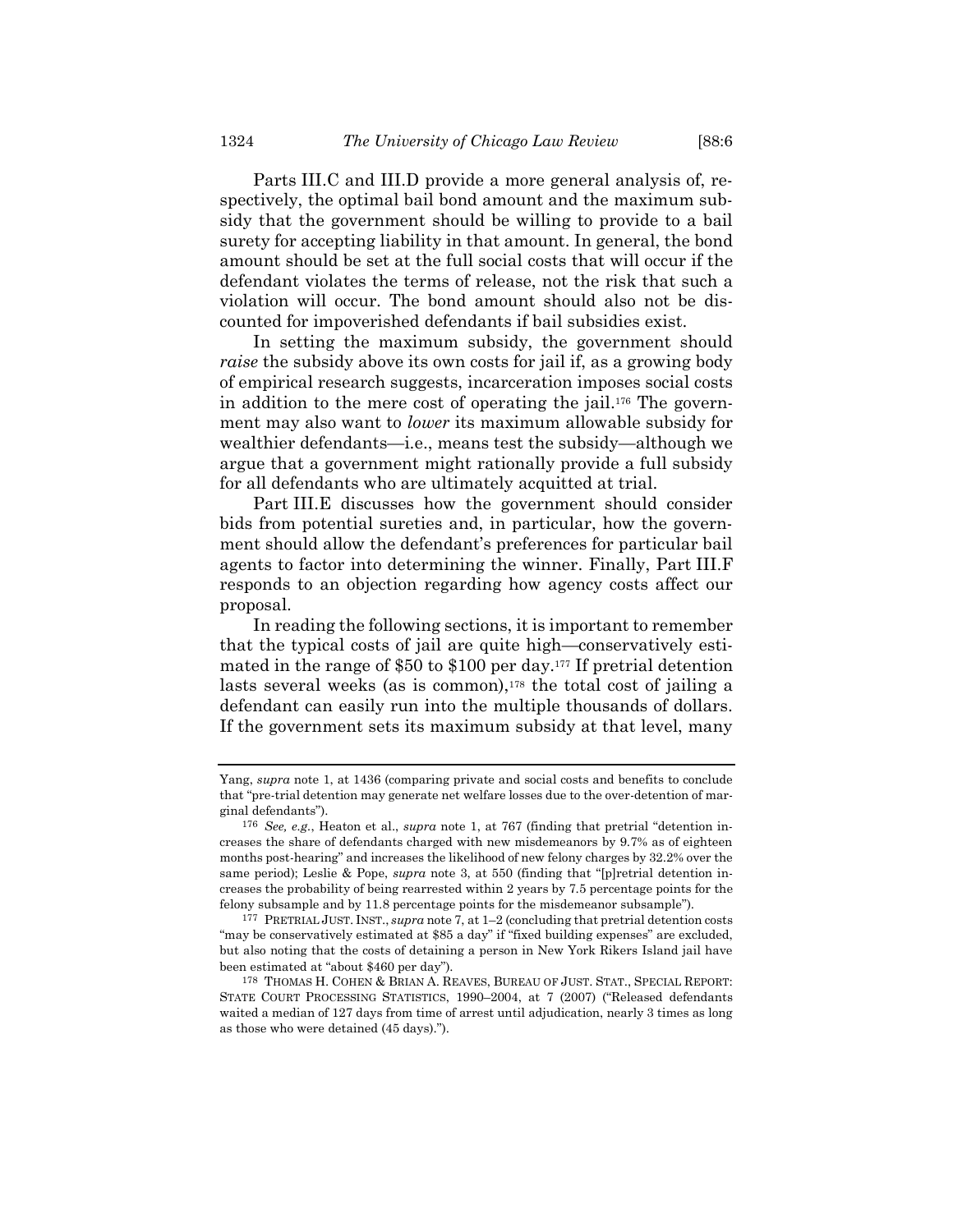poor defendants would likely get bail. Moreover, competitive bidding would often drive the price lower than the maximum that the government was willing to pay—saving the government money as compared to jail and releasing a large number of defendants who otherwise would remain incarcerated based only on their inability to pay for bail.

A. Setting the Maximum Bail Price at the Cost of Jail

To determine the maximum price that the government should be willing to pay for bail, we begin by assuming that the government has three pretrial options for defendants: (i) jail, (ii) bail, or (iii) release without restrictions (excepting the restriction that the defendant must appear at trial). Assume, for now, that the government bears all the social costs associated with release and jail and that those costs are the following:

*Release*: Releasing the defendant has no immediate cost, but 25% of defendants will fail to appear for trial. For each of those 25% of defendants, the government must spend \$10,000 to find and bring the defendant to trial.

*Jail*: Jailing a defendant costs \$2,000, on average, from arrest to trial (\$50 per day for 40 days) but eliminates the risk of nonappearance for trial.<sup>179</sup>

|         | A                                                         |                                              | C                                                                             |                                                                |                                                             |
|---------|-----------------------------------------------------------|----------------------------------------------|-------------------------------------------------------------------------------|----------------------------------------------------------------|-------------------------------------------------------------|
| Option  | Average Cost<br>of Precautions<br>to Ensure<br>Appearance | Rate of<br>Failure to<br>Appear<br>for Trial | Cost to Find and<br>Bring Defendant<br>to Trial After<br>Failure to<br>Appear | Average Cost<br>Due to Failures<br>to Appear<br>$= B \times C$ | <b>Average Cost</b><br>to Secure<br>Appearance<br>$= A + D$ |
| Release | \$0                                                       | 25%                                          | \$10,000                                                                      | \$2,500                                                        | \$2,500                                                     |
| Jail    | \$2,000                                                   | $0\%$                                        | \$10,000                                                                      | \$0                                                            | \$2,000                                                     |

TABLE 1: EXPECTED COST OF RELEASE VERSUS JAIL

Under these assumptions, and without bail as an option, a rational government will choose to jail defendants because the average cost of getting defendants to trial (last column of Table 1) is less using jail (\$2,000) than release (\$2,500).

Now assume that the government pays a bail surety as an alternative to jail. How much should it be willing to pay to the

<sup>179</sup> For simplicity, we do not include the (negligible) present-value adjustment to the jail costs.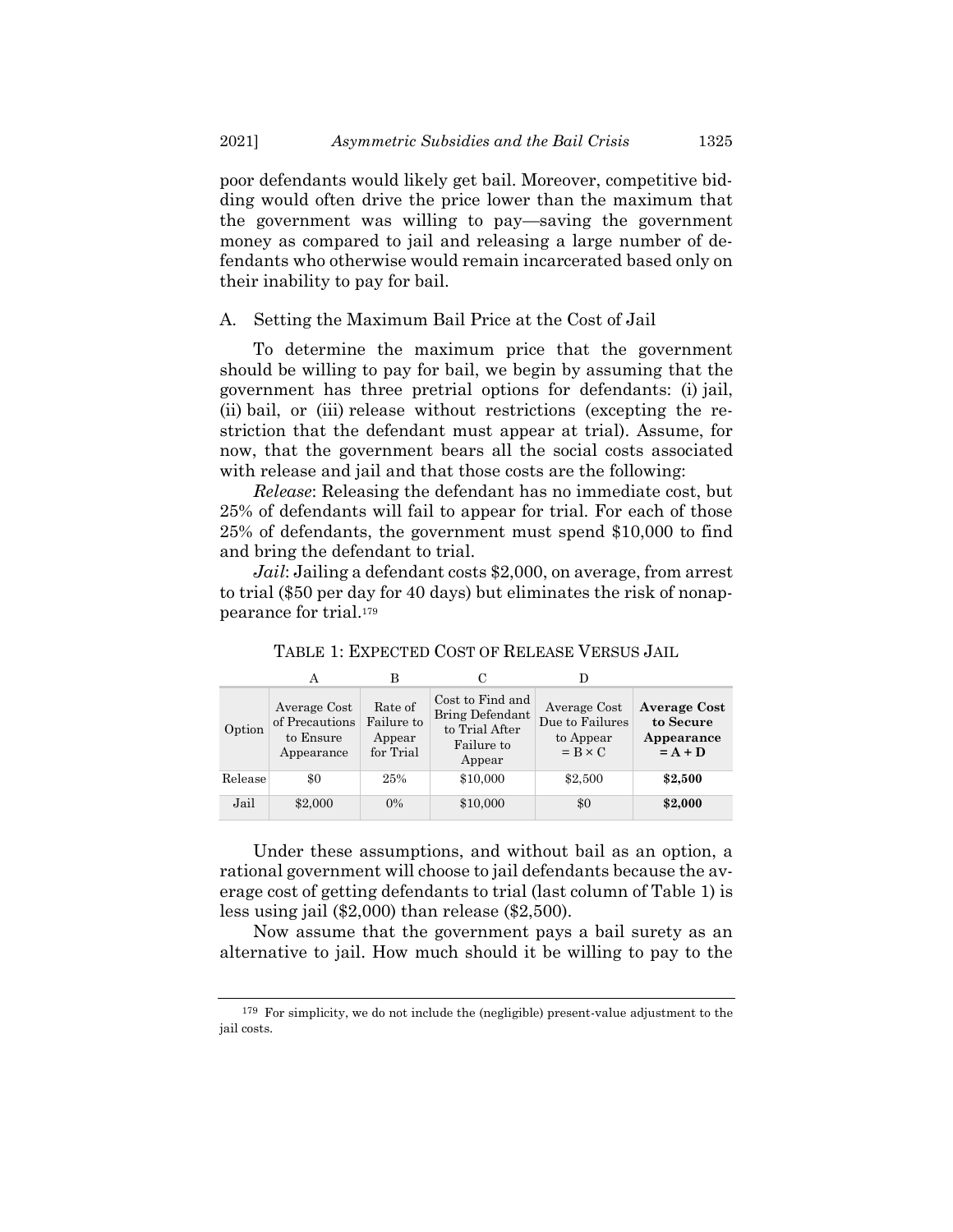surety? The first obvious answer is: "Certainly no more than \$2,000." That answer is clearly correct because the government can achieve its goal of bringing all defendants to trial for an average cost of \$2,000. But should the government be willing to pay even that much?

## 1. Jail vs. "perfect" bail.

Let's first consider the easy case where bail, like jail, leads to 100% of defendants appearing at trial (e.g., where the hypothetical bail surety can perfectly predict which defendants would appear for trial and offer bail only for them). It's easy to see then that the government should be willing to pay up to \$2,000 because bail is a perfect substitute for jail.

## 2. Jail vs. "imperfect" bail.

Now let's consider the much more realistic case of an "imperfect" bail system in which 15% of the bailed defendants fail to show up for trial, and the government must spend \$10,000 to locate and bring to trial each of those defendants. Should the government be willing to pay the bail surety up to \$2,000 even though bail is not nearly as good as jail at securing the defendant's appearance at trial?

Surprisingly, the answer is "yes"—given two crucial conditions: (i) the government sets the bail bond amount equal to \$10,000 (the cost to the government of recapturing an absconding defendant)<sup>180</sup> and (ii) the government collects the forfeited bond in every case of nonappearance.<sup>181</sup> To see this, consider the costs to the government of such an imperfect bail system that satisfies those two conditions:

<sup>180</sup> *See, e.g.*, Ayres & Waldfogel, *supra* note [27](#page-7-0), at 996 ("In essence, these bond dealers sell the state 'flight insurance.'").

<sup>181</sup> Although many jurisdictions now require bail agents to be backed by qualified insurance companies so that forfeitures are paid, bail critics have argued for nearly a century that governments often fail to collect forfeited bonds. *See, e.g.*, BEELEY, *supra* note [20,](#page-6-0) at 54. Some apparent collection failures may be due to grace periods that excuse forfeitures where sureties quickly deliver defendants to courts. *See* Mary A. Toborg, Anthony M.J. Yezer, Tamara Hatfield, Rebecca L. Fillinger, Katherine H. Shouldice & B. Lynn Carpenter, *Commercial Bail Bonding: How It Works*, NAT'L INST. OF JUST. 21 (1986), https://perma.cc/T5B3-T2FP. Governments could also maintain an expected recovery of \$10,000 by increasing the bond amount. For example, if governments collect only half of the time, they can set the bond at \$20,000. Finally, if governments are unable to perform a basic task like collecting forfeitures, we see little reason to entrust them with more complex tasks such as running pretrial services programs that are currently being proposed as replacements for bail. *See infra* Part IV.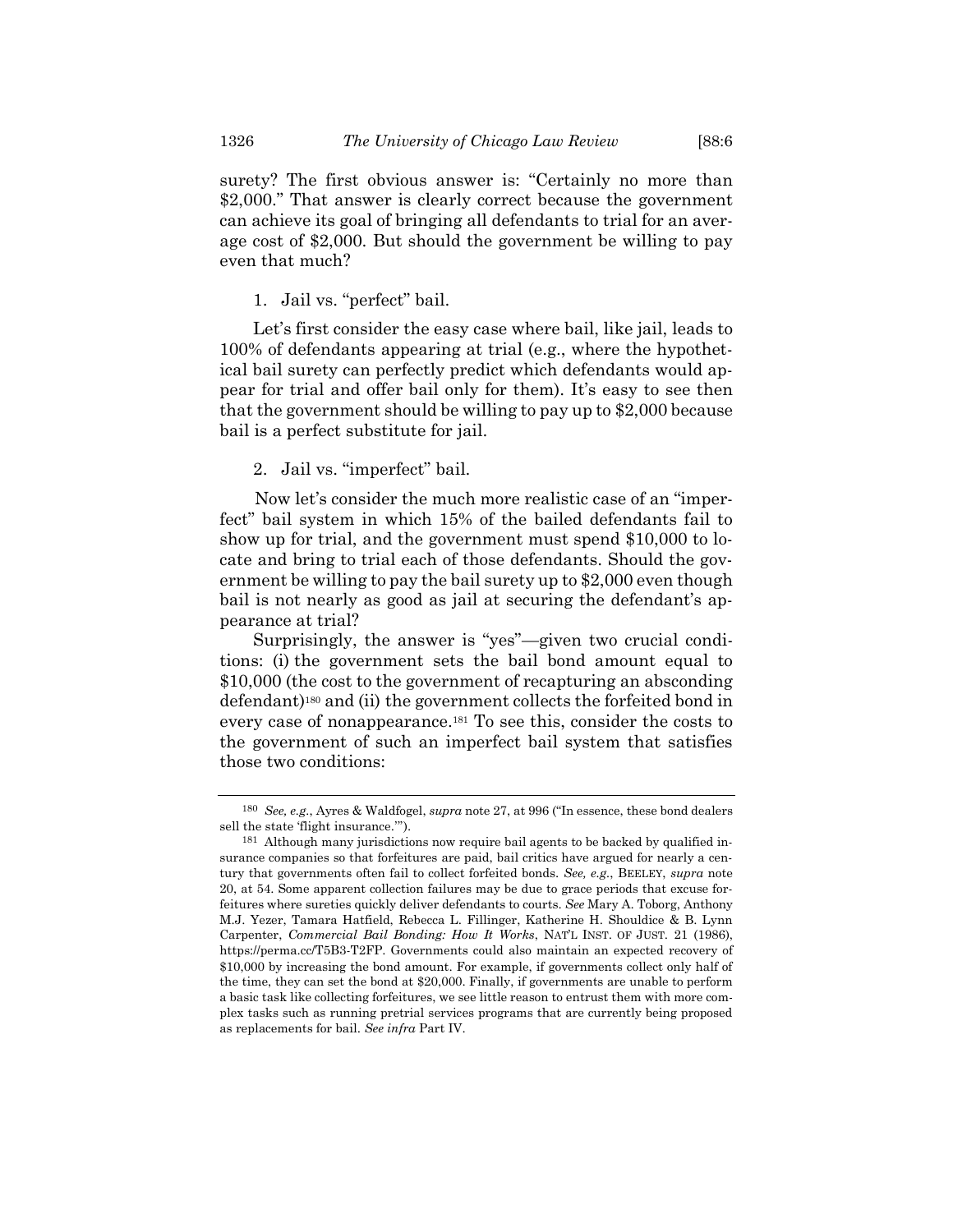| А                                      |                                              |                                                                               |                                                            |                                                                         |                                                               |
|----------------------------------------|----------------------------------------------|-------------------------------------------------------------------------------|------------------------------------------------------------|-------------------------------------------------------------------------|---------------------------------------------------------------|
| Initial<br>Cost of<br>Bail<br>Contract | Rate of<br>Failure to<br>Appear for<br>Trial | Cost to Find and<br>Bring Defendant<br>to Trial After<br>Failure to<br>Appear | Amount<br>Forfeited in<br>Cases of<br>Failure to<br>Appear | Average Cost<br>Due to<br>Failures to<br>Appear<br>$= B \times (C - D)$ | Average<br>Cost for<br>Defendant's<br>Appearance<br>$= A + E$ |
| \$2,000                                | 15%                                          | \$10,000                                                                      | \$10,000                                                   | \$0                                                                     | \$2,000                                                       |

TABLE 2: EXPECTED COST OF BAIL

Under these assumptions, the government should be willing to pay up to \$2,000 for the bail contract because the costs of nonappearance are canceled out by the bail agent's forfeitures to the government. Note also that an initial intuition—that the government should be willing to pay *less* for an imperfect bail system than for a perfect one—is not wrong. Though the government is paying \$2,000 in upfront costs on both the perfect and imperfect bail contracts, the perfect bail agent gets to keep all \$2,000 (because there are no forfeitures) while the imperfect bail agent keeps only an average of \$500 on each \$2,000 bail contract (because, on average, the imperfect bail agent forfeits 15% of \$10,000—or \$1,500—on each contract due to nonappearance). Thus, the government ultimately does pay less to imperfect bail agents, but, if the bond amount is set correctly, the government should be willing to pay the same amount up front.

#### 3. Considering bids from differing bail agents.

This insight—that the government should be willing to pay up to the full cost of jail (i.e., the full \$2,000) as the up-front cost of a bail contract, whether perfect or imperfect—is also a crucial point for understanding why a rational government can choose between bids from competing bail agents each of which may be using different technologies. Consider four competing bail agents, each of which is using a different technology to sort and monitor defendants: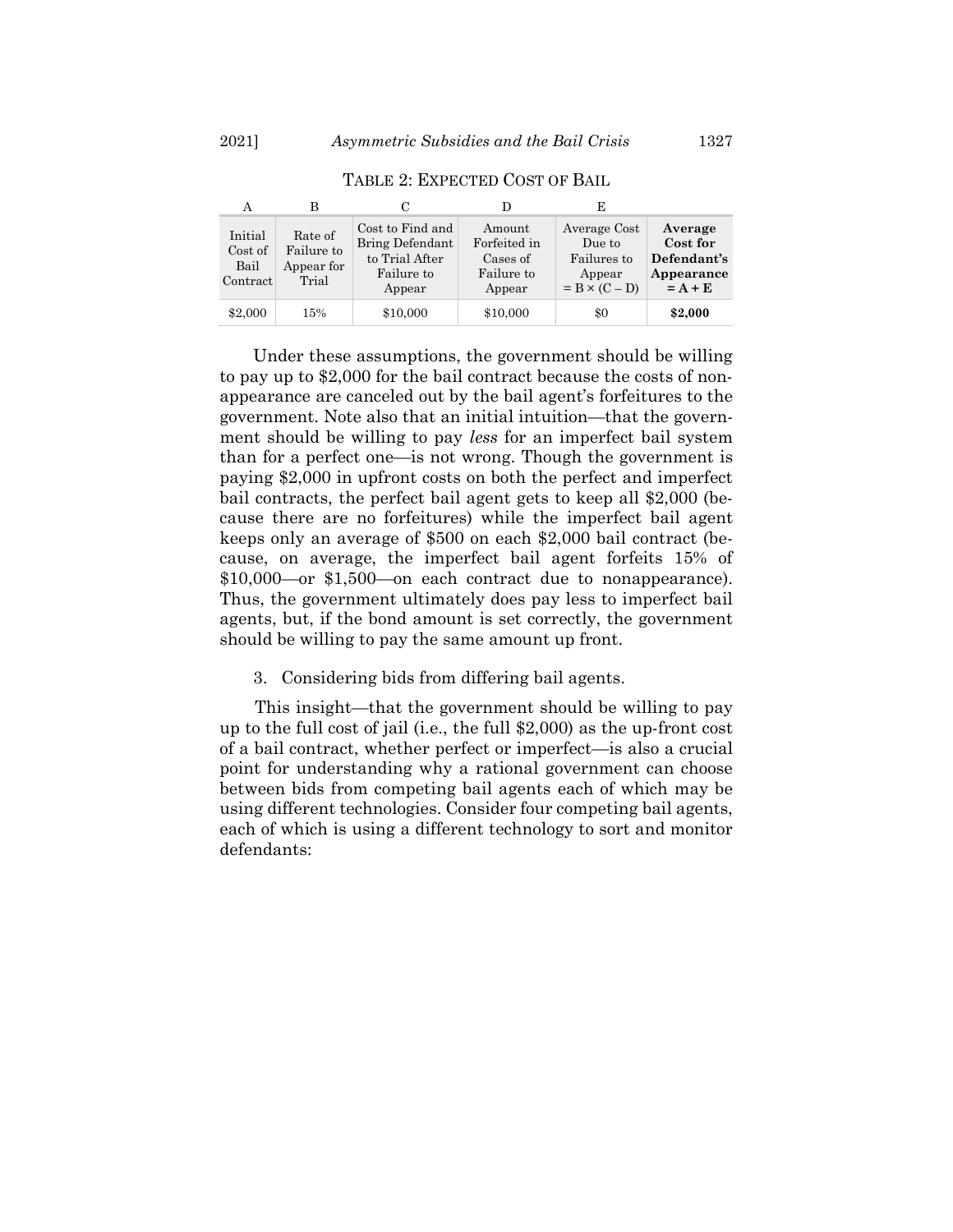|               | А                                      | в                                            | C                                                                                | D                                                          | E                                                                      |                                                               |
|---------------|----------------------------------------|----------------------------------------------|----------------------------------------------------------------------------------|------------------------------------------------------------|------------------------------------------------------------------------|---------------------------------------------------------------|
| Bail<br>Agent | Initial<br>Cost of<br>Bail<br>Contract | Rate of<br>Failure to<br>Appear<br>for Trial | Cost to Find<br>and Bring<br>Defendant to<br>Trial After<br>Failure to<br>Appear | Amount<br>Forfeited<br>in Cases of<br>Failure to<br>Appear | Average Cost<br>Due to<br>Failure to<br>Appear<br>$= B \times (C - D)$ | Average<br>Cost for<br>Defendant's<br>Appearance<br>$= A + E$ |
| Perfect       | \$2,000                                | 0%                                           | \$10,000                                                                         | \$10,000                                                   | \$0                                                                    | \$2,000                                                       |
| Very<br>Good  | \$2,000                                | 5%                                           | \$10,000                                                                         | \$10,000                                                   | \$0                                                                    | \$2,000                                                       |
| Good          | \$2,000                                | 10%                                          | \$10,000                                                                         | \$10,000                                                   | \$0                                                                    | \$2,000                                                       |
| Fair          | \$2,000                                | 15%                                          | \$10,000                                                                         | \$10,000                                                   | \$0                                                                    | \$2,000                                                       |

TABLE 3: EXPECTED COST OF DIFFERENT BAIL AGENTS

Because the bond amount is set to equal the government's costs for nonappearance, the government can be indifferent between the bond agents, announce that it will pay a price as high as \$2,000, and reward the contract to the lowest bidder.

Which bidder will prevail? Although the government is indifferent between the four hypothetical bidders, each bidder will realize different amounts of profit from a bail contract depending upon (i) the costs of the bidder's technology and (ii) the forfeitures it has to pay the government due to nonappearance. Thus, if the government were to start the bidding at \$2,000, the four bidders would calculate the following profits on a \$2,000 contract if each has the sorting and monitoring costs shown in column B:

TABLE 4: EXPECTED PROFIT FOR DIFFERENT BAIL AGENTS

|               | А                                         | в                                                                       | С                 | D                                                                     | E                                                                                  |                                                                        |
|---------------|-------------------------------------------|-------------------------------------------------------------------------|-------------------|-----------------------------------------------------------------------|------------------------------------------------------------------------------------|------------------------------------------------------------------------|
| Bail<br>Agent | Reservation<br>Price for Bail<br>Contract | Average Costs<br>for Technology<br>to Sort and<br>Monitor<br>Defendants | Rate of<br>Appear | Amount<br>Forfeited<br>Failure to in Cases of<br>Failure to<br>Appear | Average<br>Cost to Bail<br>Agent Due<br>to Failures<br>to Appear<br>$= C \times D$ | Bail<br>Agent's<br>Profit on a<br>\$2,000<br>Contract<br>$= A - B - E$ |
| Perfect       | \$2,000                                   | \$1,900                                                                 | $0\%$             | \$10,000                                                              | \$0                                                                                | \$100                                                                  |
| Very<br>Good  | \$2,000                                   | \$1,200                                                                 | 5%                | \$10,000                                                              | \$500                                                                              | \$300                                                                  |
| Good          | \$2,000                                   | \$500                                                                   | 10%               | \$10,000                                                              | \$1,000                                                                            | \$500                                                                  |
| Fair          | \$2,000                                   | \$300                                                                   | 15%               | \$10,000                                                              | \$1,500                                                                            | \$200                                                                  |

If the government starts the bidding at \$2,000, all four bail agents will be willing to accept such a contract. As the bidding progresses downward, the perfect bail agent is going to stop bidding at \$1,900 because its expensive technology means it would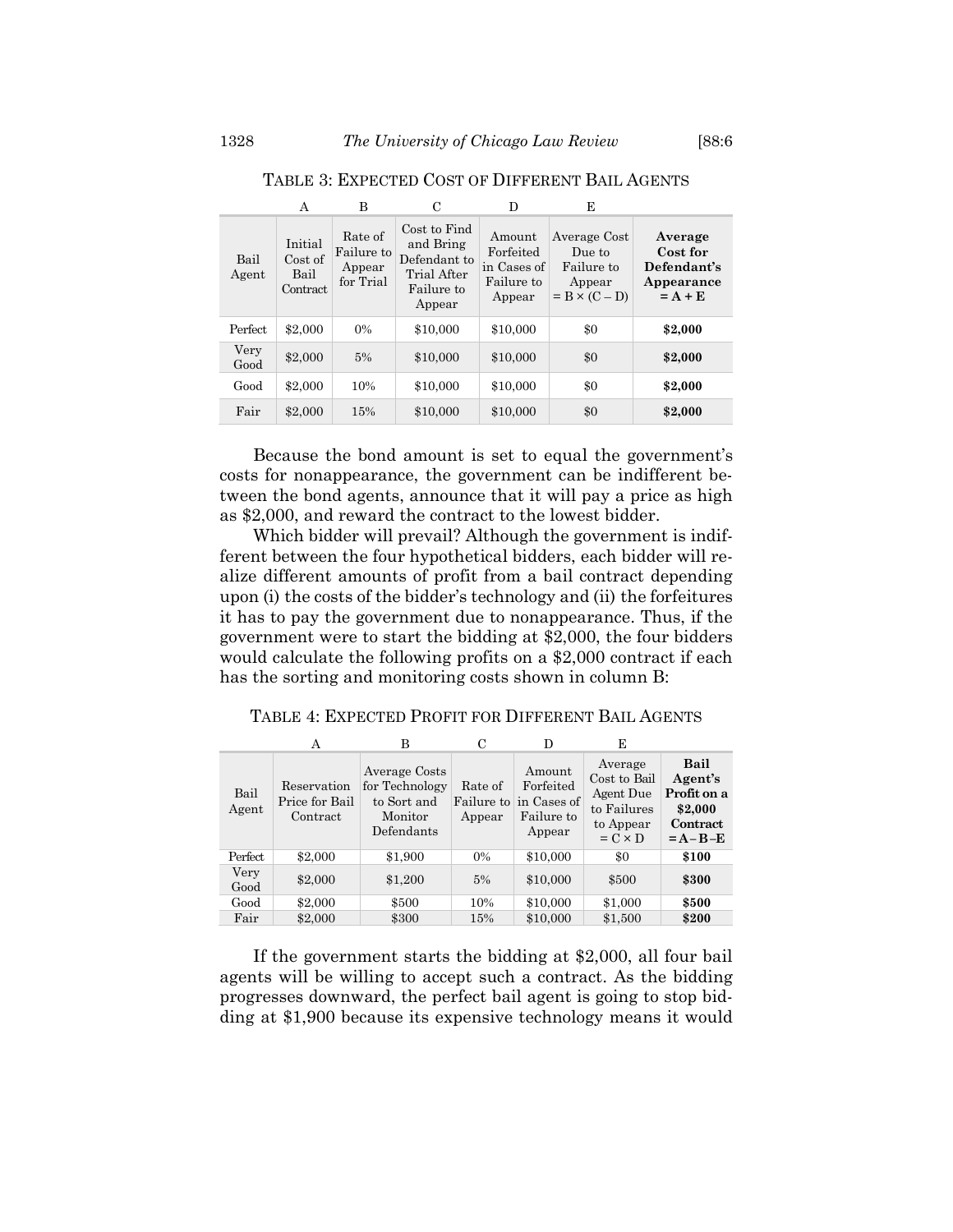lose money on any bid below \$1,900. The next bidder to drop out will be the agent with fair technology. Its costs are very low (\$300), but it has such a high average expected forfeiture on each contract (\$1,500) that it would lose money on any contract less than \$1,800. The final bidder to drop out will be the one with very good technology. It has low expected forfeitures (\$500) but relatively high technology costs (\$1,200). It will not bid on any contract less than \$1,700. The bail agent with good technology will win the bidding at some price incrementally below \$1,700—let's say \$1,699. The government will be better off by \$301 because the average cost for getting a defendant to trial will have dropped from \$2,000 (the cost of jail) to \$1,699 (the cost of bail). The bail agent will be better off because it will realize a \$199 profit. Society will be better off by the full \$500, which represents the decrease in real resources being expended, on average, to get each defendant to trial.

4. "Cream skimming" is a solution, not a problem.

One final note addresses the so-called cream-skimming effect, which can be a problem when private businesses compete with a governmental entity obligated to provide general service even where the private entities are unwilling to do so.

The basic intuition is that the private firms will serve the customers who are easiest to serve, and then the governmental entity will be left with especially high costs. One standard solution is to prohibit private firms from competing. A classic example is the U.S. Postal Service's statutory monopoly on private letter carriage, which was enacted "to prevent private mail services from 'cream-skimming' the most profitable mail services by undercutting the U.S. Postal Service on low cost, high-profit routes, thereby leaving the Service with less revenue to fulfill the requirement of providing service throughout the nation at uniform rates."<sup>182</sup> Such examples are common, and the problem can extend to situations where a regulated entity has a universal service obligation.<sup>183</sup>

Cream skimming may seem like a potential problem with bail, with private bail companies providing "friendly custody" to

<sup>182</sup> American Postal Workers Union v. U.S. Postal Serv., 891 F.2d 304, 310 (D.C. Cir. 1989), *rev'd on other grounds*, 498 U.S. 517 (1991).

<sup>183</sup> *See, e.g.*, Kleenwell Biohazard Waste v. Nelson, 48 F.3d 391, 399–401 (9th Cir. 1995) (upholding the validity of regulations designed to prevent "cream-skimming" by unregulated entities in the medical waste disposal industry).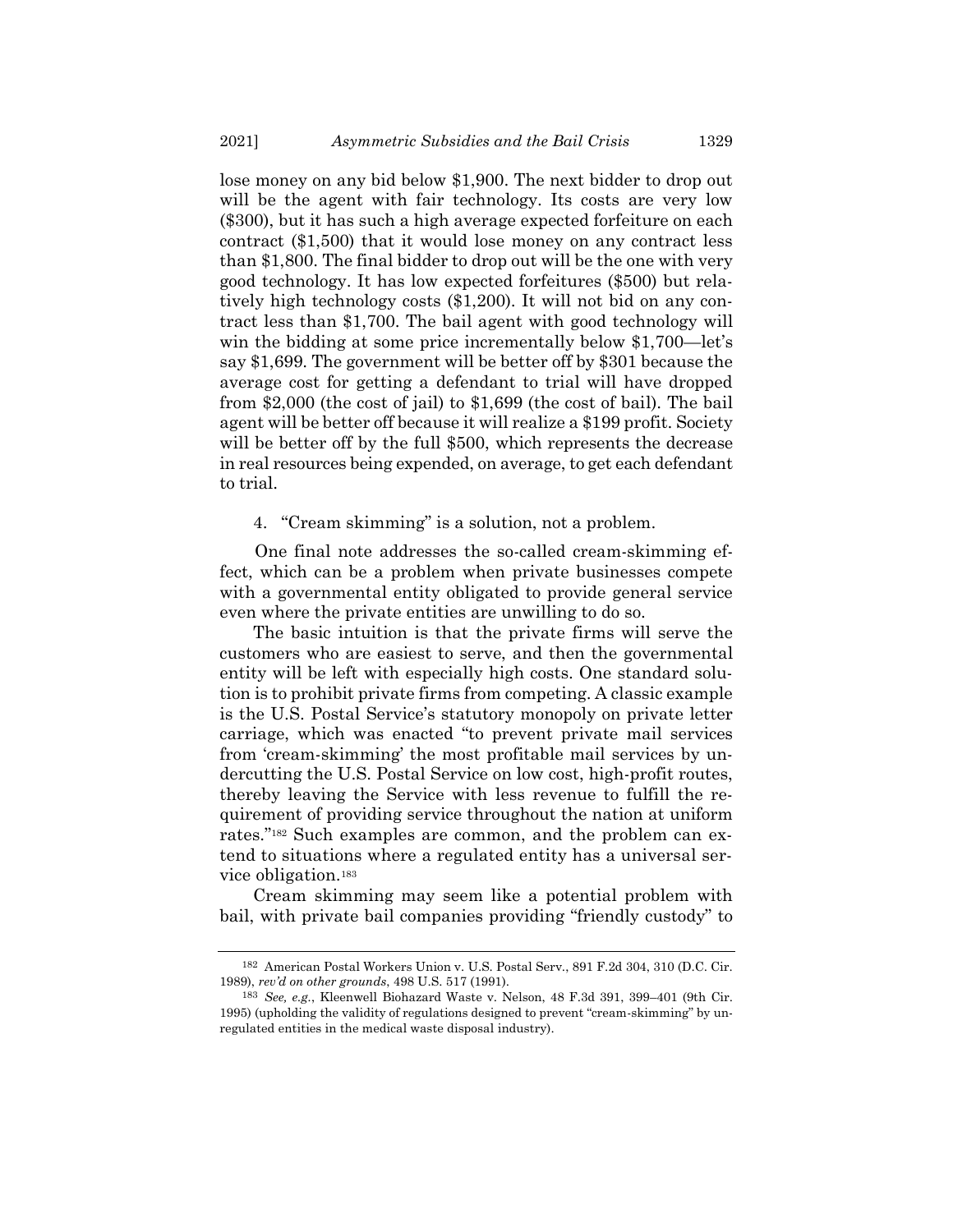those least likely to flee and the governmental custodian (the jail) left with the greater flight risks. Yet cream skimming is exactly what the government wants to encourage through bail. Any bail system—including the current, unsubsidized bail system—is designed to get low-risk defendants out of jail. In other words, it is designed to encourage cream skimming. Because jail is such an expensive and burdensome option, the government wants to use that option only for those posing the greatest pretrial social costs (the greatest risk of flight or of some other pretrial violation of law). Allowing bail to cream skim the lesser risks fundamentally does not harm the government because it (i) decreases the government's costs for bailed defendants and (ii) does not increase the government's costs for jailed defendants.

Thus, bail agents are socially desirable even if they are good only at sorting defendants (finding the ones least likely to flee or otherwise to violate their release conditions) and not at all good at monitoring defendants. In short, if bail agents are good at cream skimming (as private entities tend to be), that's a solution, not a problem.

#### B. Subsidized Bail as a Check on Excessive Jail

In Section A, we considered a situation in which an efficiencyminded government should jail defendants rather than release them when jail and unconditional release were the only two options. We then considered how the government should solicit bids for bail services and demonstrated that the government's reservation price—the maximum price the government should be willing to pay for bail—should equal the costs of jail. In this part, we demonstrate that the very same approach will work even if jail costs more than release and the government is irrationally incarcerating defendants.

For this part, assume that the cost of jail is \$3,000 rather than \$2,000. That is, assume all the costs hypothesized in Section A are the same except that the per diem cost of jail is \$75 rather than \$50 (thus raising the total cost for 40 days of jail to \$3,000). The table of costs for bail and jail is thus: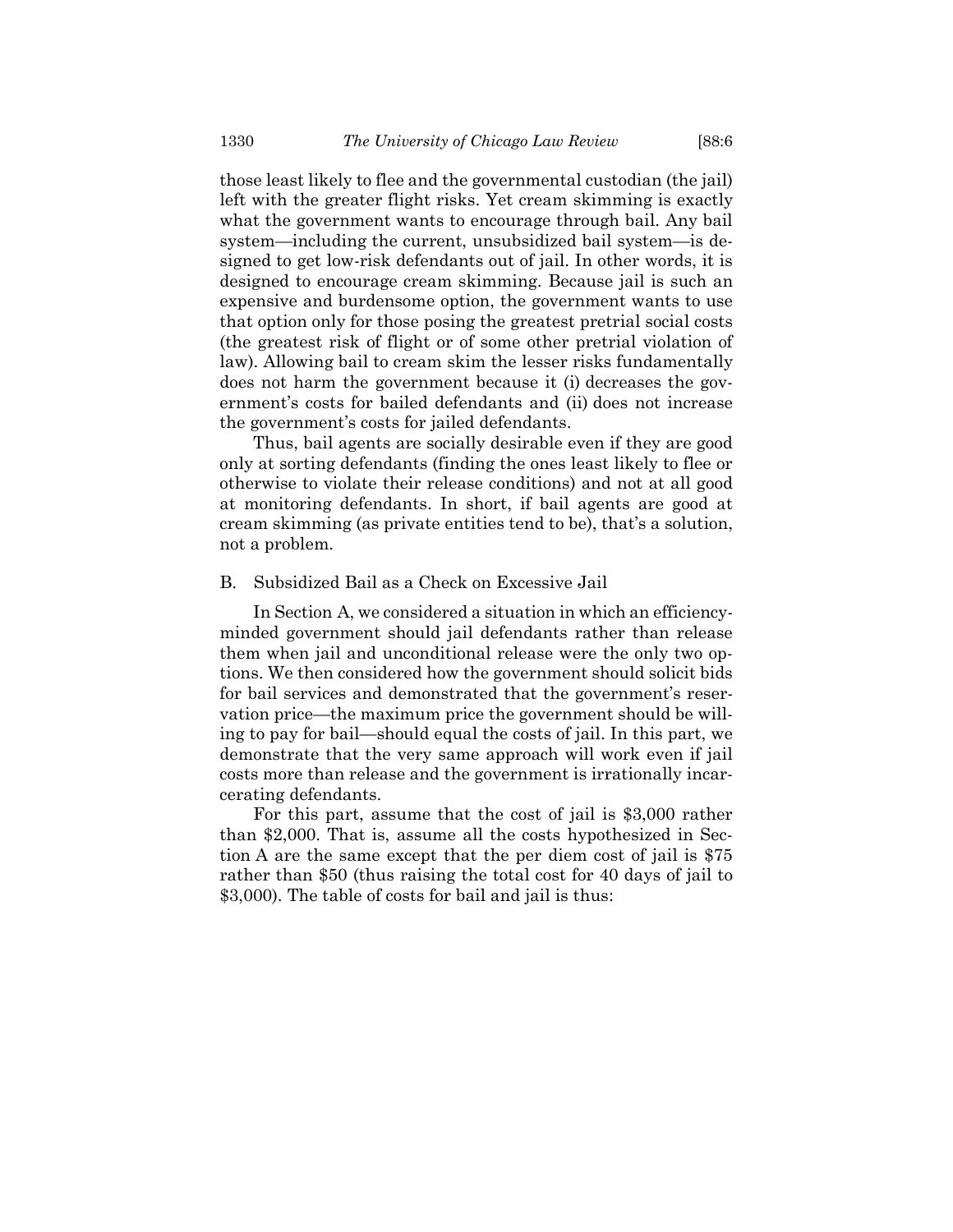|         |                                                           | в                                            | С                                                                             |                                                                |                                                             |
|---------|-----------------------------------------------------------|----------------------------------------------|-------------------------------------------------------------------------------|----------------------------------------------------------------|-------------------------------------------------------------|
| Option  | Average Cost<br>of Precautions<br>to Ensure<br>Appearance | Rate of<br>Failure to<br>Appear<br>for Trial | Cost to Find and<br>Bring Defendant<br>to Trial After<br>Failure to<br>Appear | Average Cost<br>Due to Failures<br>to Appear<br>$= B \times C$ | <b>Average Cost</b><br>to Secure<br>Appearance<br>$= A + D$ |
| Release | \$0                                                       | 25%                                          | \$10,000                                                                      | \$2,500                                                        | \$2,500                                                     |
| Jail    | \$3,000                                                   | $0\%$                                        | \$10,000                                                                      | \$0                                                            | \$3,000                                                     |

TABLE 5: REVISED EXPECTED COST OF RELEASE VERSUS JAIL

Under these assumptions, the government should release rather than jail defendants, but what if (as the evidence suggests and as many commentators believe) it does not release them? Would the strategy developed in Section A—awarding the contract to the lowest bidder so long as this bid is below the price of jail—still work? The short answer here is "yes." Indeed, that strategy produces efficient results even if bail agents are able to do nothing in terms of sorting or monitoring defendants.

To see this point, assume that the government announces that it is willing to pay up to \$3,000 for a bail bond of \$10,000 that will be forfeited to the government if the defendant fails to appear at trial. Even "do-nothing" bail agents who have no technology to sort and monitor defendants would accept the contract at that price: they will take the \$3,000, immediately release the defendants, and then pay the government \$10,000 in the 25% of cases where the defendant fails to appear for trial. The do-nothing bail agents would realize \$500 in profit on the transaction. Moreover, the do-nothing agents would still be serving a socially valuable function, for they would be saving society \$500 in resources spent on excessive jail. An economist would say that the bail transaction was Pareto optimal—the government is no worse off (it still is spending \$3,000), the bailed defendant is no worse off (likely better off), and the bail agent pockets a \$500 profit. Society as a whole is better off by \$500.

Realistically, one would expect that there would be more than one such do-nothing bail agent—after all, it's not a hard job. Competition among multiple do-nothing bail agents would bid the contract price down to a level just slightly above \$2,500 (the slight amount above would be necessary to cover the transaction costs associated with the bidding process). Again, an economist would say that the transaction was Pareto optimal—the government is better off (it would spend only a small amount above \$2,500), the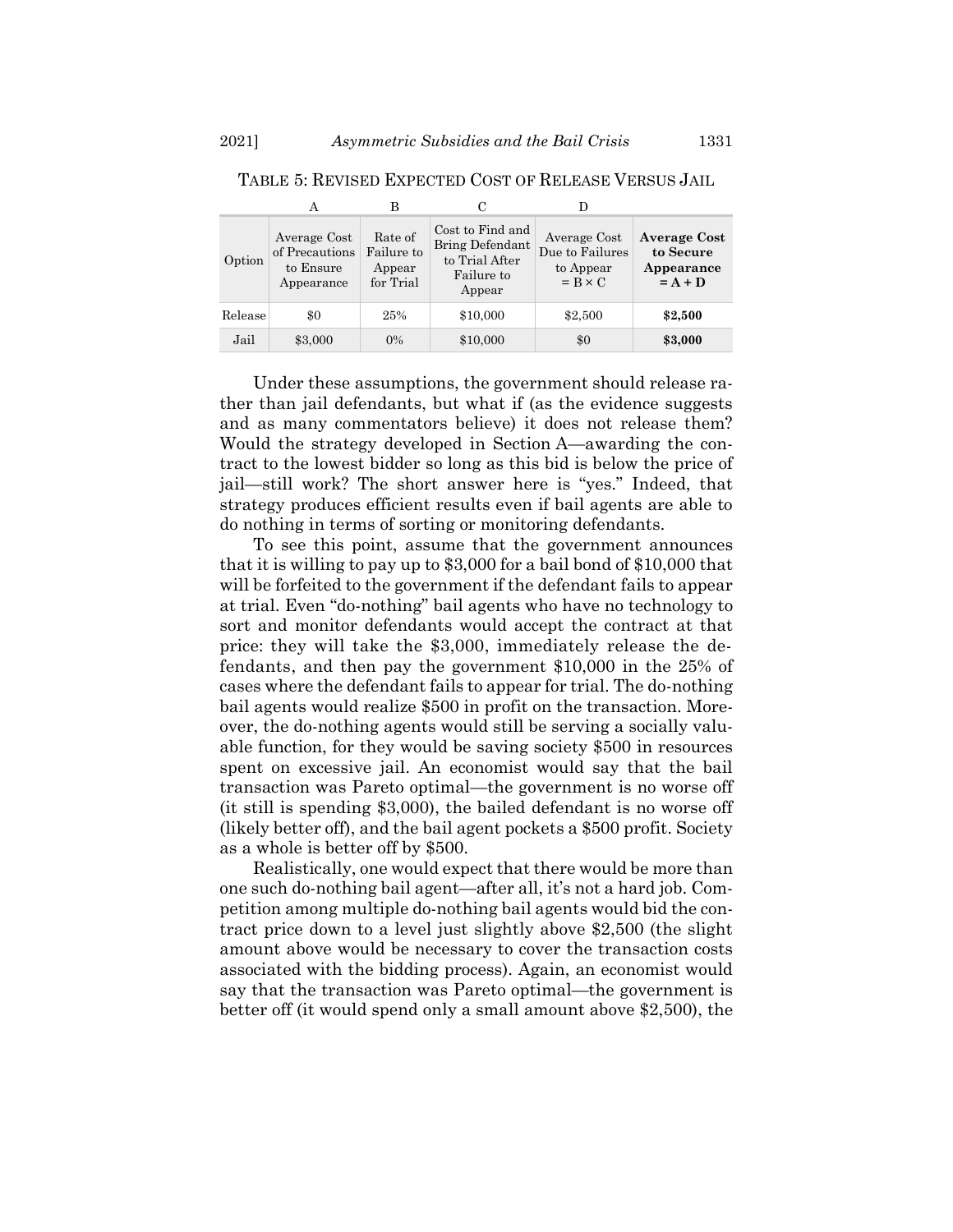bailed defendant is no worse off, and the do-nothing bail agent perhaps realizes a small profit. Society as a whole would be better off by nearly \$500 (specifically, \$500 minus the transaction costs of the bidding process).

The key result is that the bidding is a check on excessive jail. Competition among bail agents produces the result that the government itself should have reached—unconditional release of defendants. In effect, the competition harnesses market forces to prevent excessive incarceration. True, there will be some transaction costs associated with the bidding process, but those costs are serving the socially valuable function of ensuring that the government is not wasting money on excessive incarceration.

Furthermore, if some of the bail agents discussed in Section A are available—i.e., bail agents with sorting or monitoring technology capable of reducing the nonappearance rate of bailed defendants—then those bail agents will underbid the do-nothing agents. The result would then be an even greater social benefit than that detailed in Section A. For example, if the bail agent with "good" sorting and monitoring technology submitted a bid, the result would be a social savings of \$1,000 compared to unrestricted release of defendants and a full \$1,500 in savings as compared to irrationally excessive incarceration.

That last point suggests that the government may want to subsidize bail for some defendants even if it knows that it would not jail all of those defendants. If the government realizes that the social cost of jail (\$3,000) exceeds the average social cost of simply releasing a particular group of defendants (\$2,500) it may nonetheless want to see whether bail agents could still further lower costs. If the government subsidized bail and received a bid from the bail agents hypothesized in Section A, the bail agent with the good technology would still prevail with a winning bid just under \$1700. If that bail agent's technology actually reduced the likelihood of nonappearance (in other words, it was not just a sorting technology),<sup>184</sup> society as a whole would be better off by \$1,000 (not counting, of course, any transaction costs of the bidding process). The bail agent would profit just under \$200 (as it

<sup>184</sup> The "friendly custody" of bail could reduce the nonappearance rate by sending reminders about mandatory court appearances, by providing transportation to the court, or even by monitoring the defendant's location and sending a guard to escort the defendant to the court appearance. Even sorting alone could improve welfare as it identifies higherrisk defendants for whom costly government incarceration may be justified. *See infra* Part III.C.2.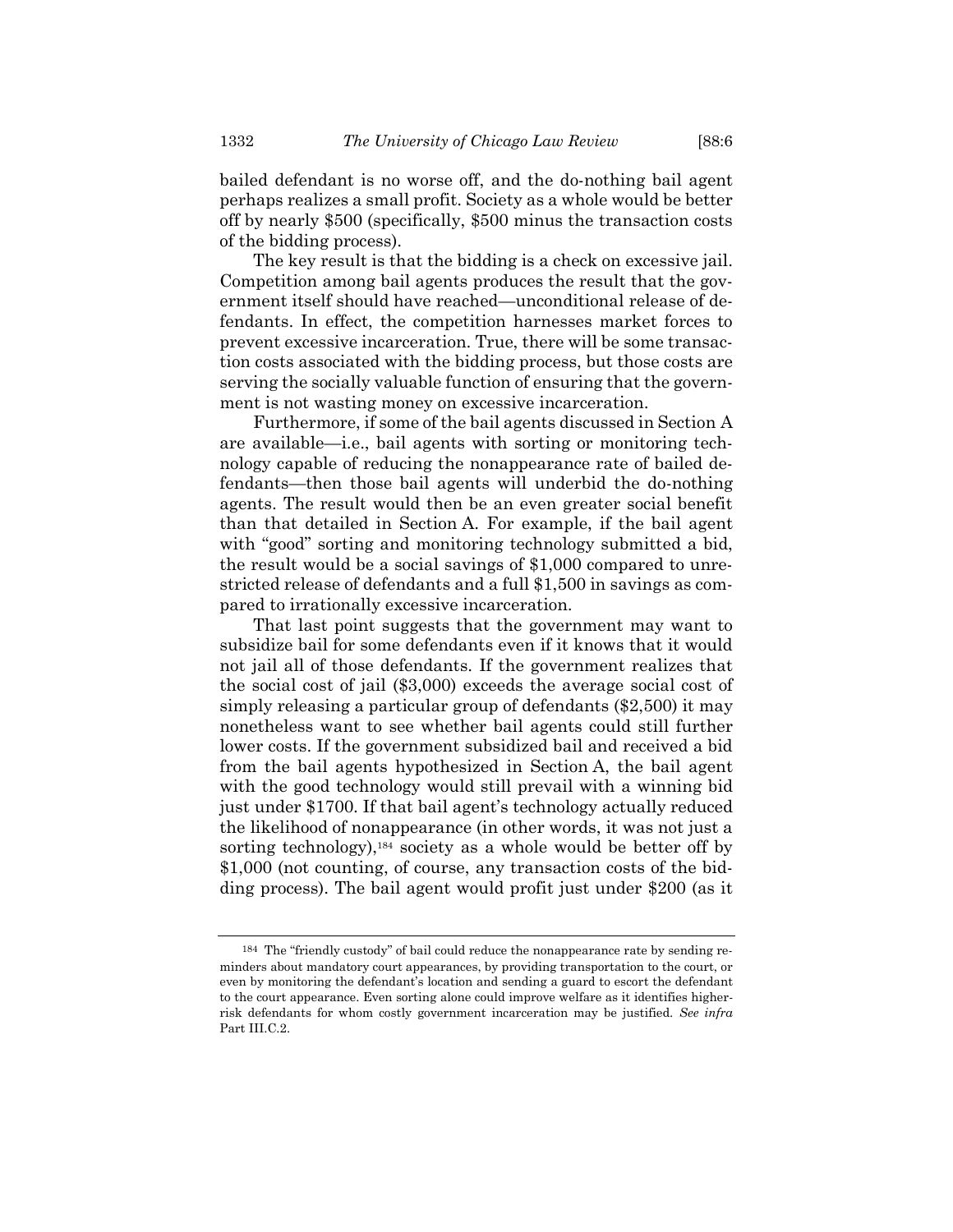did in the hypothetical in Section A), and the government would be better off by a bit more than \$800 as it sees its average costs for getting a defendant to trial declining from \$2,500 to just under \$1,700.

# C. Setting the Right Bail Bond Amount

In the prior sections, we assumed that defendants cost the government \$10,000 each when they failed to appear and that such cost was the only cost imposed on society by released defendants. Under those assumptions, the government should set the bail bond amount equal to \$10,000 and award the bail contract to the lowest bidder.

The more general condition would be to have the government set the bond amount at the total social costs caused by a defendant violating the terms of release. If, for example, the average cost of recapturing a fleeing defendant is \$10,000 but third parties suffer an average additional cost of \$1,000 due to the recapture efforts (e.g., costs such as the disruption caused when the government agents execute search warrants on homes and businesses), then the government should set the bond at \$11,000. This result holds true even if the government does not compensate those third parties for their losses.

The key result here is that the government must set the bond high enough that the bond agent bears the full social costs of the defendant's violations of the terms of release. Such a strategy ensures that the government can select the lowest bidder and remain indifferent to whether the winning bidder (i) spends more on technology to prevent violations, and thus less on forfeitures due to violations, or (ii) spends less on technology and more on forfeitures. If the bond amount is set so that the bail agent covers the full social costs of the defendant's violations of the terms of release, then the bidding is a mechanism to find the bail agent who, as the lowest bidder, minimizes the social costs of release.

## 1. Considering poverty.

For a subsidized bail system, judges should not allow a defendant's poverty to be a factor militating in favor of reducing the bond amount. Rather, judges setting bail bond amounts should ask the straightforward question: How costly will it be if this defendant violates the terms of release? The judge should view the subsidy system as counterbalancing the defendant's poverty and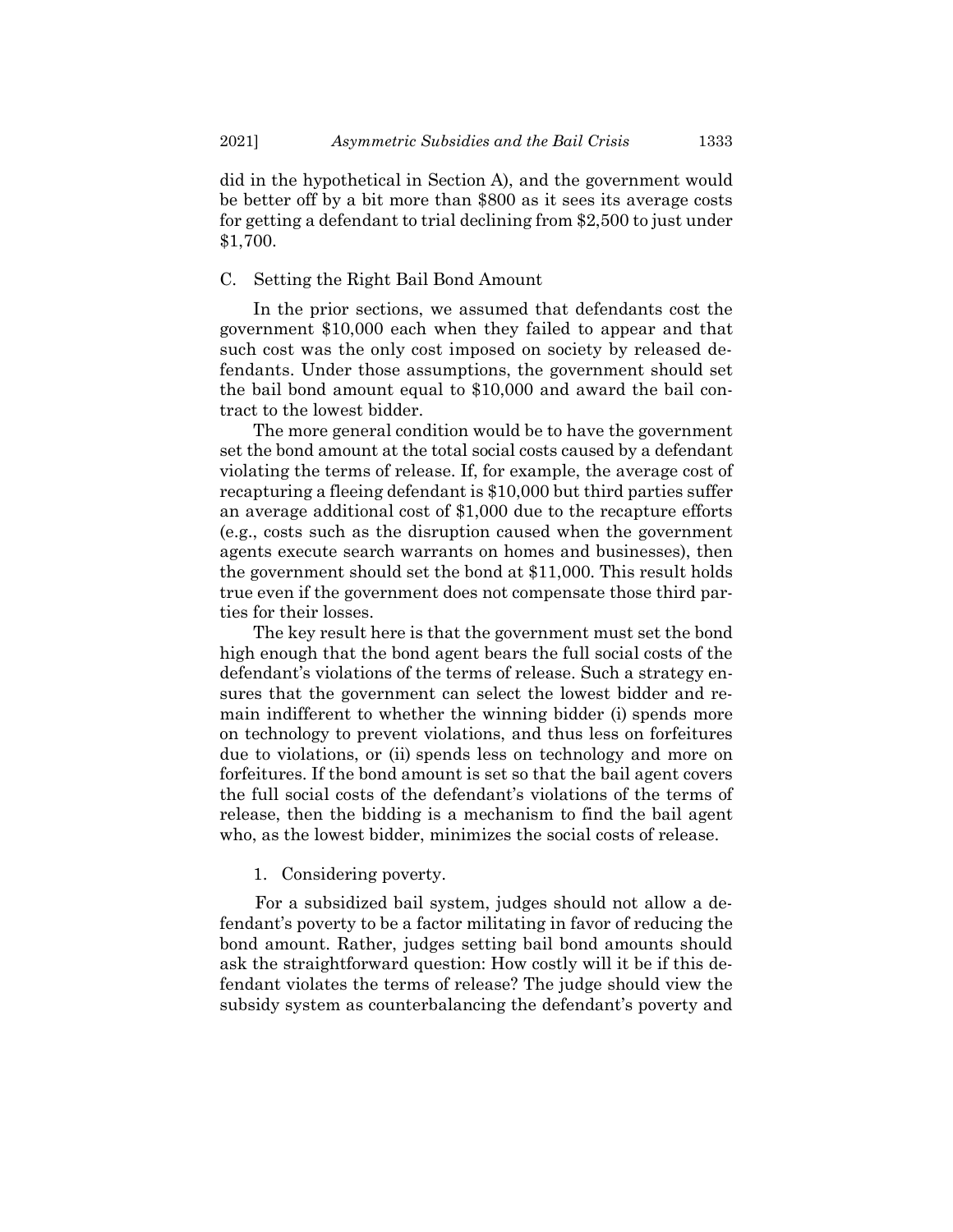thus should not reduce the bond below the social costs of the violation.

Eliminating "poverty discounts" on the bond amount is important because too low of a bail bond could lead to rational but inefficient actions by the bail agent. For example, assume that the defendant's flight would impose \$10,000 in social costs but that a judge reduces the bail bond amount to \$1,000 on the grounds that the defendant is too poor to afford a \$10,000 bond. If bail agents estimate the defendant's flight risk at 10%, they will be willing to accept the bail contract for merely \$100.

Now assume that a monitoring technology costing \$75 would reduce the defendant's flight risk from 10% to 4%. Clearly, it would be socially efficient to use the technology because it decreases social costs by \$600 (the avoided 6% in flight risk times the \$10,000 cost for each flight). The bond agent would employ the technology if she were liable \$10,000 for each flight: her private benefit from the technology would be \$600, and her private cost would be \$75. If, however, the bond agent is liable for only \$1,000 for the defendant's flight, her private benefit from the technology would be only \$60, which is insufficient to justify the technology's \$75 cost. The bond agent will rationally forgo the technology, but that's inefficient from a social perspective.

Eliminating any discount to bail based on poverty may seem to be a significant change from current practices, but it is in fact just a modest adjustment to account for the presence of the governmental subsidy. In most states, statutory law or case law requires judges to consider the defendant's "financial resources" in setting bail.<sup>185</sup> The existence of bail subsidies is merely a new "financial resource" available to defendants, and considering it thusly is not so much a change to current practice as it is a different result due to the subsidy.<sup>186</sup>

In practice, the existence of the subsidy will make the task of setting bail easier, not harder, for trial judges and magistrates. While there is generally no constitutional right to affordable

<sup>185</sup> *E.g.*, VA. CODE ANN. § 19.2-121 (2021) (requiring consideration of the defendant's "financial resources" in setting bail); FLA. STAT. § 903.046 (2020) (same); 725 ILL. COMP. STAT. 5/110-5(a) (2020) (same); *see also, e.g.*, N.Y. CRIM. PROC. LAW § 510.30(1)(f) (Consol. 2020) (same); Brangan v. Commonwealth, 477 Mass. 691, 697–98 (2017) (requiring consideration of the "defendant's financial resources . . . as a matter of common law").

<sup>186</sup> Adoption of the subsidy system would not require any change in the current practice of requiring much larger bonds or even substantial cash deposits from the very wealthy.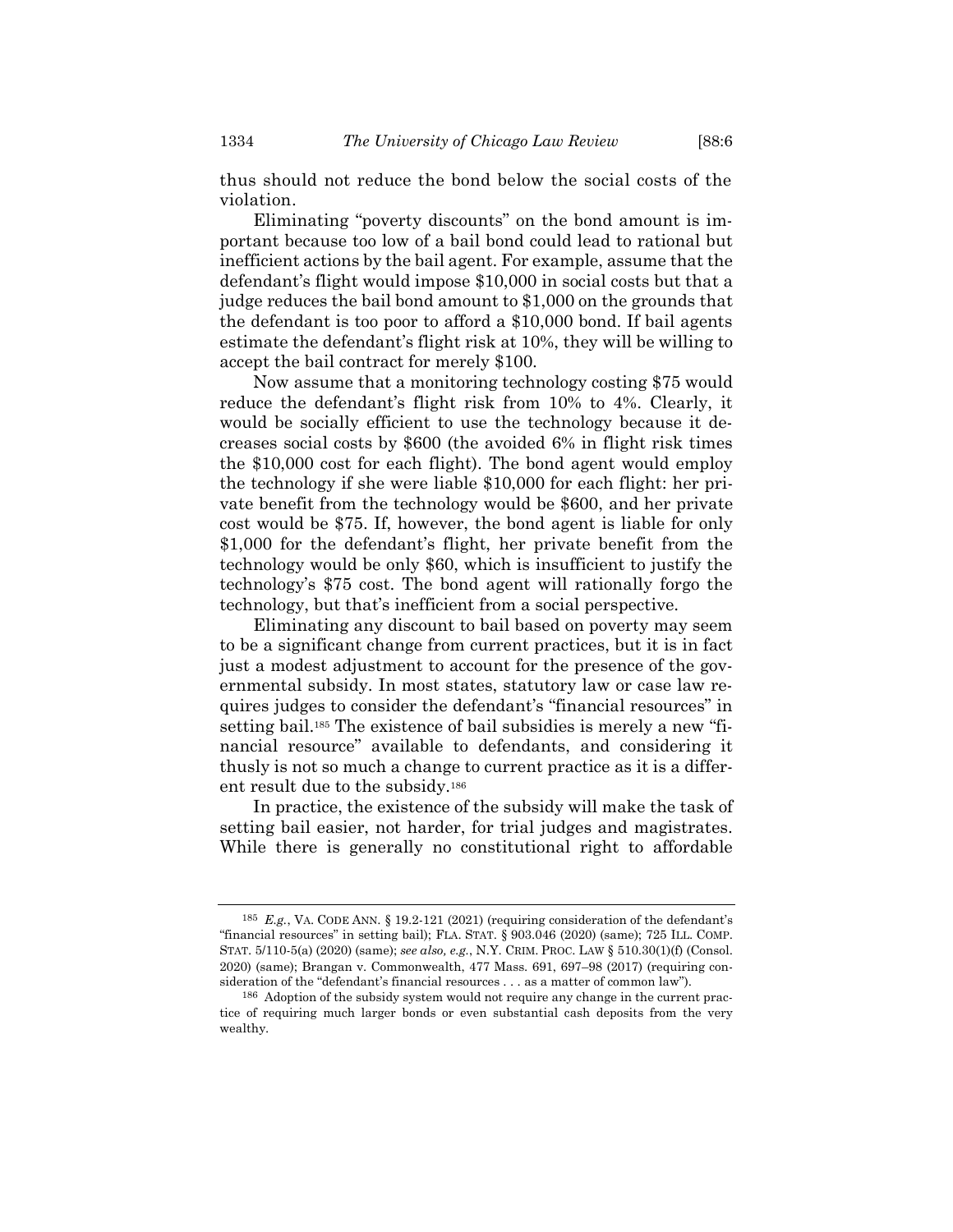bail,<sup>187</sup> current law in some states and some federal circuits requires, as a matter of due process, that defendants be afforded more procedural protections if bail is to be set at an amount unaffordable to that particular defendant.<sup>188</sup> Such situations of unaffordable bail will arise far less frequently under a system that provides subsidies up to the cost of jail. As previously discussed, even a low estimate for the per-day cost of detention (\$50) multiplied by the likely number of days for pretrial detention (weeks for some crimes, and months for serious felonies) will produce hundreds or even thousands of dollars as the maximum subsidy that the government should be willing to pay for a bail surety. If a defendant's risk of flight is low or even moderate, such amounts should induce bail agents to be sureties on the bail bonds in the amounts typically ordered under current practice. Moreover, if bail agents are willing to accept such subsidies to be sureties on bonds generally but are unwilling to do so for a particular defendant, the courts would then have good evidence that the defendant's inability to obtain release is due to riskiness, not poverty.

2. Considering dangerousness.

The full social costs of release may, however, include not merely the costs of flight but also the costs of additional pretrial crimes. Back even in the time of Blackstone, governments refused to release on bail defendants who reached a certain high degree of dangerousness.<sup>189</sup> A subsidized bail system need not change

<sup>187</sup> *See* United States v. McConnell, 842 F.2d 105, 107 (5th Cir. 1988) (collecting cases); *Brangan*, 477 Mass. at 702 (concluding that "a defendant is not constitutionally entitled to an affordable bail").

<sup>188</sup> *See, e.g.*, *Brangan*, 477 Mass. at 705:

<sup>[</sup>W]here a judge sets bail in an amount so far beyond a defendant's ability to pay that it is likely to result in long-term pretrial detention, it is the functional equivalent of an order for pretrial detention, and the judge's decision must be evaluated in light of the same due process requirements applicable to such a deprivation of liberty.

*See also* State *ex rel.* Torrez v. Whitaker, 410 P.3d 201, 219 (N.M. 2018) (similar); Valdez-Jimenez v. Eighth Jud. Dist. Ct. in and for Cnty. of Clark, 460 P.3d 976, 987 (Nev. 2020) (holding that "when bail is set in an amount that results in continued detention," due process requires substantial procedural protections, including proof "by clear and convincing evidence that no less restrictive alternative will satisfy [the government's] interests in ensuring the defendant's presence and the community's safety"); United States v. Mantecon-Zayas, 949 F.2d 548, 550 (1st Cir. 1991) (similar); Mayson, *supra* note [6,](#page-3-1) at 1658–60 (collecting authorities).

<sup>189</sup> *See, e.g.*, Mayson, *supra* not[e 1,](#page-1-0) at 502 (noting that "[c]apital defendants have been excluded from bail since colonial days" and that "there is some evidence that this exclusion was a public-safety measure" but also that there is some "evidence to the contrary").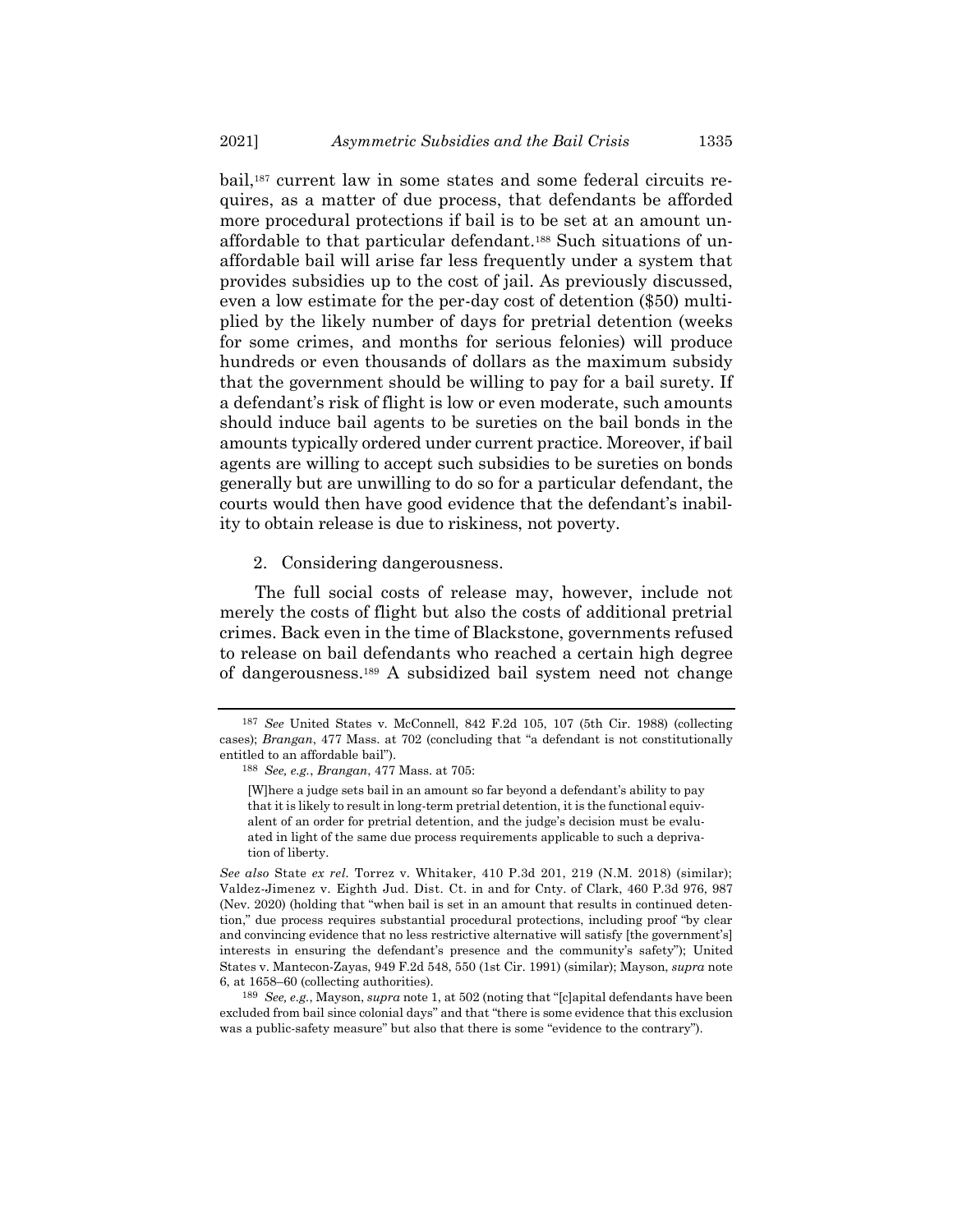that traditional (and sensible) limit on bail. But what about defendants of only moderate dangerousness? A defendant charged with robbery or with simple assault would be eligible for bail in most jurisdictions, yet many such defendants may pose some substantial risk of committing new crimes during their release period. Should the bail bond (or some portion of it) for such a defendant be set to cover the social costs of additional crimes and then be forfeited if such crimes occur?

<span id="page-51-1"></span><span id="page-51-0"></span>Traditionally, bail bonds have been subject to forfeiture only where the defendant fails to appear for trial.<sup>190</sup> However, there is strong evidence that courts have long considered the risk of additional crime—i.e., the defendant's dangerousness—when setting bail amounts.<sup>191</sup> During the 1970s and 1980s, reforms in many jurisdictions expressly endorsed that practice.<sup>192</sup> Still, state bail systems continue to vary as to whether defendant's dangerousness is considered in setting bail bond amounts and whether subsequent arrests or crimes trigger bail forfeitures.<sup>193</sup>

The variation in state practice reflects the difficulty of the issue. From the perspective of economic efficiency, bail forfeitures for other pretrial crimes would, in the words of Professors Ian

<sup>190</sup> *See, e.g.*, Lauryn P. Gouldin, *Disentangling Flight Risk from Dangerousness*, 2016 BYU L. REV. 837, 864 (noting that many jurisdictions still condition bail forfeitures solely "on a failure to appear, not on the commission of a new offense" and that such an approach is "consistent with a long history that makes clear that money bail is a tool for managing flight risk, not a legitimate means of managing danger"); Curtis E.A. Karnow, *Setting Bail for Public Safety*, 13 BERKELEY J. CRIM. L. 1, 6–7 (2008) (explaining that the Bail Reform Act of 1984's legislative history "demonstrated that Congress knew it was changing the fundamental premise of bail, which theretofore had been designed only to ensure appearance at trial, to now also prevent dangerous criminals from re-offending while their cases were pending"); Mayson, *supra* note [1,](#page-1-0) at 502 (noting that, with the exception of defendants charged in capital crimes, "U.S. pretrial law was at least purportedly centered on ensuring appearance until the 1960s, when the system underwent a profound shift").

<sup>191</sup> *See* William M. Landes, *Legality and Reality: Some Evidence on Criminal Procedure*, 3 J. LEGAL STUD. 287, 288 (1974) ("Our empirical analysis reveals that [the hypothesis judges use the bail process as a means of preventing future crimes by defendants] is more consistent with actual behavior [than the hypothesis that they use bail to ensure the defendant's appearance at trial].").

<sup>192</sup> *See* Gouldin, *supra* note [190,](#page-51-0) at 848 (observing that dangerousness was already used by judges to make decisions about pretrial release and that, "[b]eginning in the 1970s and 1980s, Congress and most state legislatures, amended or rewrote bail statutes to adapt to what had been happening at bail hearings for decades"); *see also, e.g.*, Karnow, *supra* note [190,](#page-51-0) at 6 (noting that, in the second half of the twentieth century, "the law changed at both the federal and state levels to allow judges at bail hearings to consider the potential danger posed by the defendant's release to the community").

<sup>193</sup> For a discussion of which states allow forfeiture for crime, see Rebecca Pirius, *Pretrial Release Violations & Bail Forfeiture*, NAT'L CONF. OF STATE LEGISLATURES (June 28, 2018), https://perma.cc/U9M6-T2X9.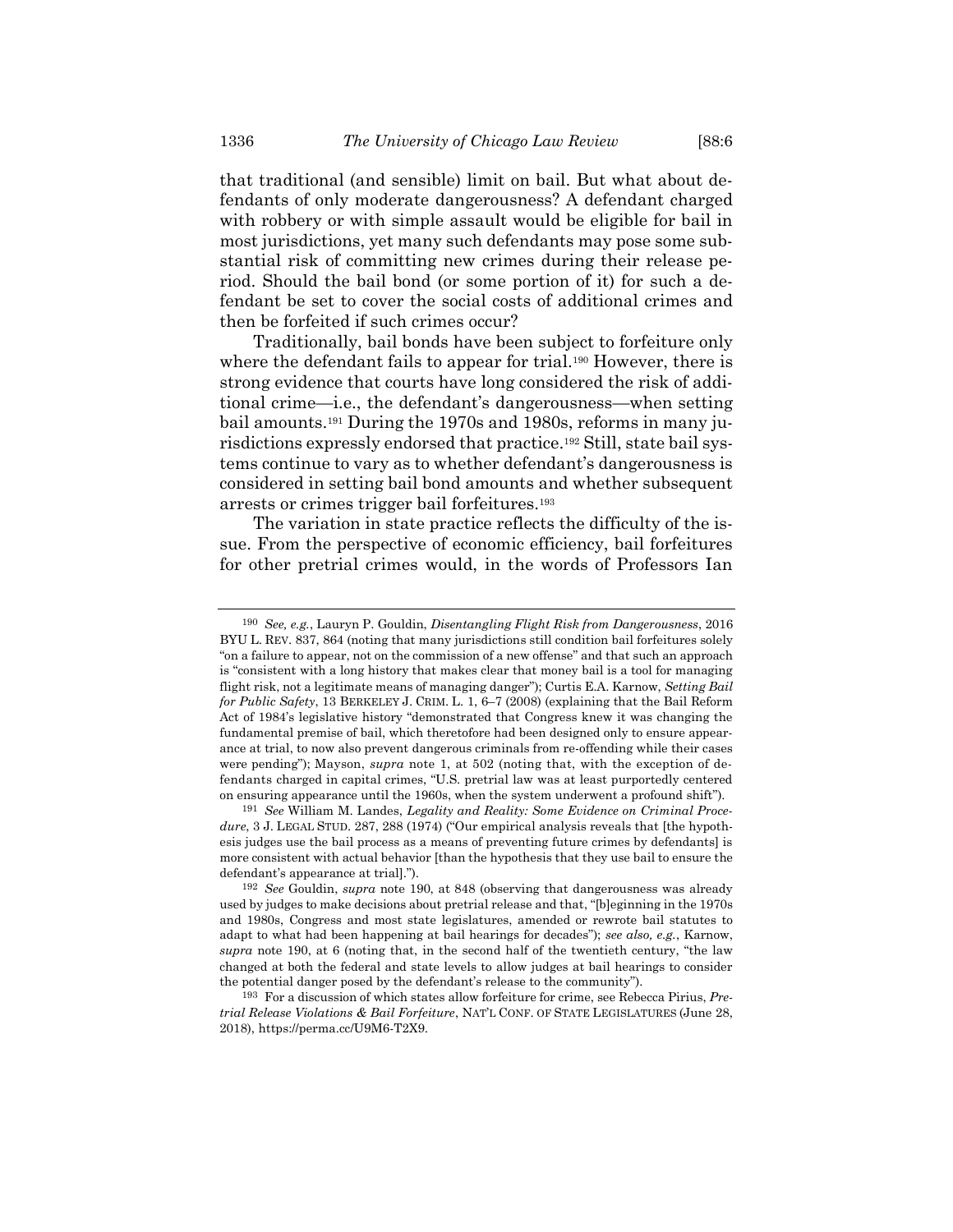Ayres and Joel Waldfogel, give bail agents "a greater interest in deterring pretrial misconduct" and thus "more fully price" the social costs of releasing a defendant on bail.<sup>194</sup> On the other hand, governments generally do not incarcerate individuals merely due to their risk of committing future crimes. Thus, some commentators, such as Professor Sandra Mayson, have argued on normative grounds against "subjecting defendants to preventive restraint that we would not tolerate for equally dangerous people not accused of any crime."<sup>195</sup> That normative objection applies even outside the context of bail decisions, as states abolishing bail must also decide how to consider whether to release dangerous defendants, what conditions to impose on release, and what to do if those conditions are violated.<sup>196</sup>

A subsidized bail system is compatible with either an economic approach that considers dangerousness or a normative approach that does not. If a state is willing to consider dangerousness in its release decisions, it could consider the costs of those crimes when setting bond amounts and impose corresponding bond forfeitures if defendants commit the crimes. Subsidizing bail up to the cost of jail would then accomplish one important goal articulated in this Article: it would ensure that any imposition of jail was cost justified (or, equivalently, that low-risk defendants were bailed rather than jailed).

Alternatively, if a state has normative concerns about jailing defendants based merely on relatively low probability risks (risks lower than what would justify civil detention of a person not yet accused of any crime), it should not consider the cost of these crimes when setting bail amounts and limit bail forfeitures to situations of nonappearance. The prices bid by sureties would then not reflect the true social cost of bail relative to jail. Below we

<sup>194</sup> *See, e.g.*, Ayres & Waldfogel, *supra* note [27,](#page-7-0) at 1028 n.147 Some scholars have argued that bail forfeitures based on subsequent crimes are unwise because forfeitures are unlikely to provide much additional deterrence *to the defendants* beyond the criminal sanctions for the additional crimes. *See, e.g.*, Gouldin, *supra* note [190,](#page-51-0) at 864. Such arguments, however, ignore the incentives for *the bail sureties*, who will be motivated by the risk of forfeitures to screen defendants (so that the most dangerous cannot obtain bail) and to monitor them (so that the defendants know the odds of apprehension are high). Bail forfeitures would make little economic sense if bail agents are not good at screening defendants for their risks of committing new crimes or at monitoring them to reduce those risks, but there's no reason to think that sureties cannot do those tasks.

<sup>195</sup> *See* Mayson, *supra* not[e 1](#page-1-0) at 499.

<sup>196</sup> *See id.* at 518 (noting that, in eliminating or curbing bail, the recent reform movement "crystallizes fundamental questions about pretrial policy," including the degree of dangerousness that should justify pretrial restraint).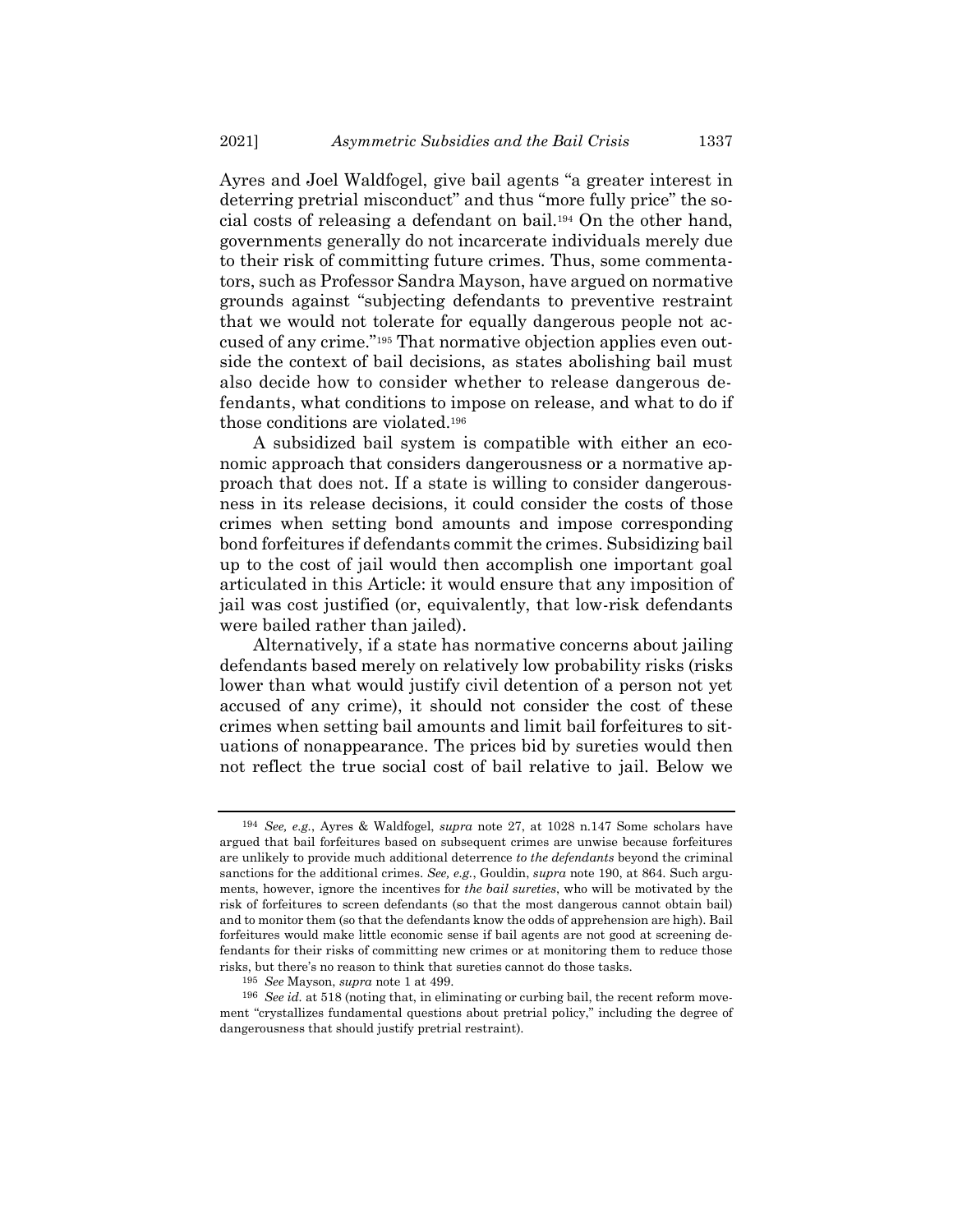discuss a possible remedy for this problem—adjusting the bail subsidy.

# D. Setting the Correct Subsidy

In Section A, we showed that one good baseline for the maximum subsidy that the government should be willing to provide for bail is the government's cost of jail. That baseline, however, assumes that the cost to the government is the full social costs of jail. Eliminating that assumption produces two important insights, and we also consider below the more difficult issue of whether the subsidy should be means tested.

1. Other social costs or benefits of jail.

If there are additional social costs or benefits of jail as compared to bail (excluding any costs borne by the defendant alone), then the government should adjust its maximum subsidy to take account of those costs or benefits. In other words, the government should be willing to asymmetrically subsidize jail and bail, although possibly bail should be funded more heavily.

Consider the numerical example set forth in Section A and assume that jail imposes an additional social cost of \$400 (due to, for example, the increased level of subsequent crime by jailed versus bailed defendants after their ultimate release).<sup>197</sup> In that case, the government should be willing to subsidize bail up to \$2,400, not merely the \$2,000 cost of jail. For some defendants, that policy could mean that the government spends more on bail than it would on jail, but society would be better off.

Conversely, if jail has social benefits as compared to bail due to, for example, reducing defendants' crimes while awaiting trial—then the government could adjust the maximum subsidy downward. Again, consider the numerical example set forth in Section A and assume that jail has \$400 of additional social benefits as compared to bail because it reduces additional pretrial crimes. In that case, the government should be willing to subsidize bail up to only \$1,600.

Alternatively, however, the government could keep the maximum subsidy the same but impose forfeitures on the bail agents if defendants commit additional crimes (the option described in Section C.2). Note that such an expansion of forfeitures also has

<sup>197</sup> *See supra* not[e 176.](#page-39-0)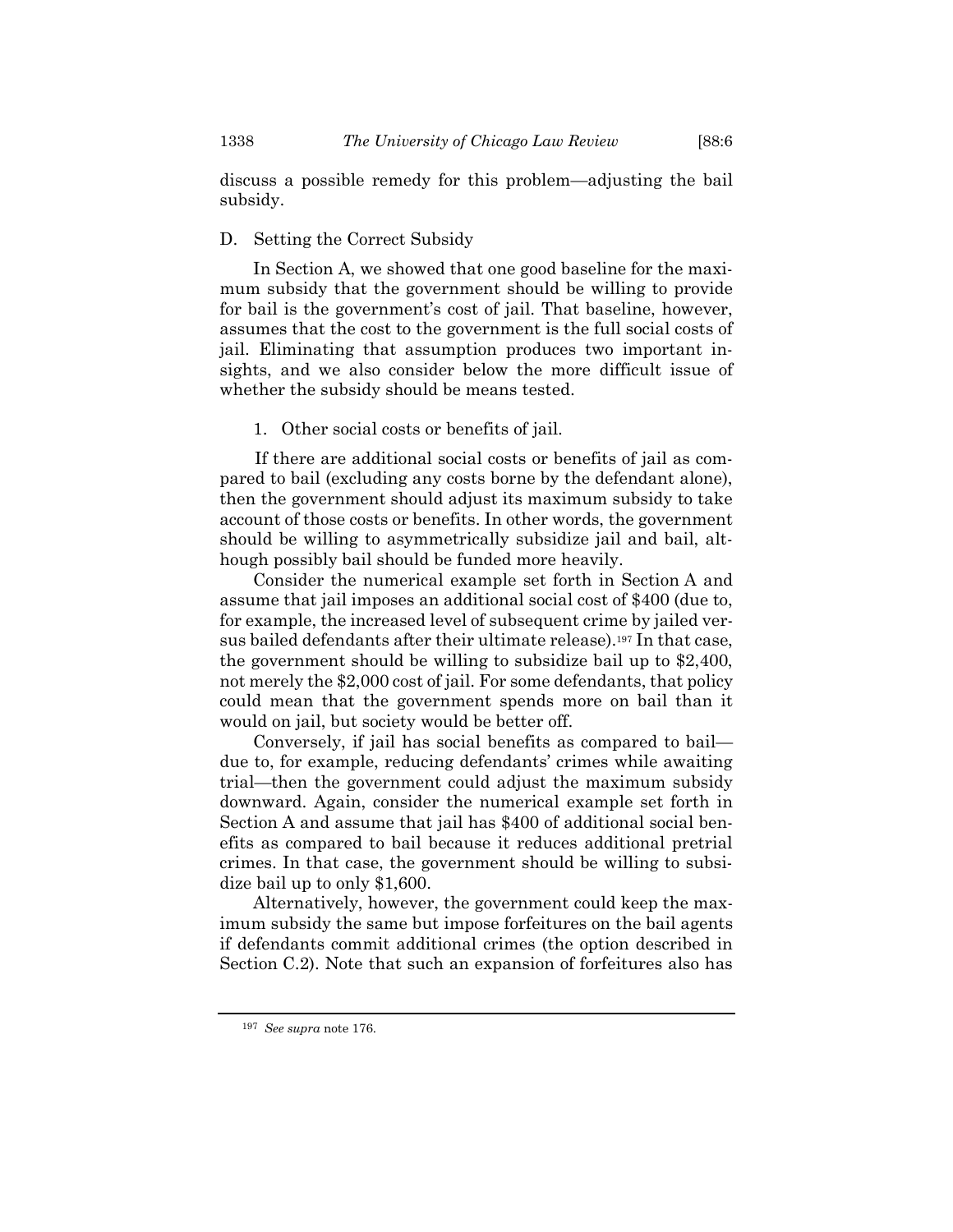the practical effect of reducing the government's subsidy for bail because, while the maximum price the government is willing to pay the bail agent does not change (i.e., it stays at \$2,000), the government collects more forfeitures, which function like rebates on the government's initial subsidy for bail. That approach is probably better from an economic standpoint because, unlike an across-the-board reduction in the subsidy, the increased forfeitures enlist the bail agents in pricing and controlling the risk of crime posed by particular defendants.

Finally, a mathematically savvy reader might notice that the status quo—where the government funds jail at 100% and bail at 0%—could theoretically be justified under the analysis in the prior paragraphs if jail, as compared to bail, always has positive social benefits that precisely equal the cost of jail. Consider once again the numeric example in Section A and make the additional assumption that jail always has \$2,000 of social benefits as compared to bail. In that case, the government should subsidize bail at \$0, which is the status quo. But the sheer implausibility of that assumption—that jail has such a high level of social benefits as compared to bail *and* that those benefits just happen to precisely equal the costs of jail—underscores the irrationality of the current asymmetric funding of jail over bail.<sup>198</sup>

2. Costs imposed on the defendant.

Bail subsidies should generally *not* be increased to account for the costs that jail imposes on defendants if (and this is a crucial assumption) defendants have the ability to pay to avoid those costs (i.e., they are not "liquidity constrained"). The problem here is, again, one of duplication. If the defendant is able, and is permitted,<sup>199</sup> to pay additional money because jail is personally costly, and the government also increases its subsidy to bail to account for the costs on the defendant, then bail could be overly subsidized.

<sup>198</sup> Assuming that jail's benefits more than exceed its costs does not justify the status quo. Rather, it suggests that the government should impose a tax (a negative subsidy) on bail.

<sup>199</sup> We assume here that it would be very difficult to stop defendants from paying additional funds to bail agents. Even if the government tried to prohibit such additional payments, defendants would likely to be able to arrange side payments through relatives or friends. Moreover, there is no good reason to prevent defendants from paying additional amounts on top of the government's bail subsidy. As long as the government does not also increase its subsidy due to the costs imposed on the defendant, the defendant's supplemental payments for bail increase efficiency.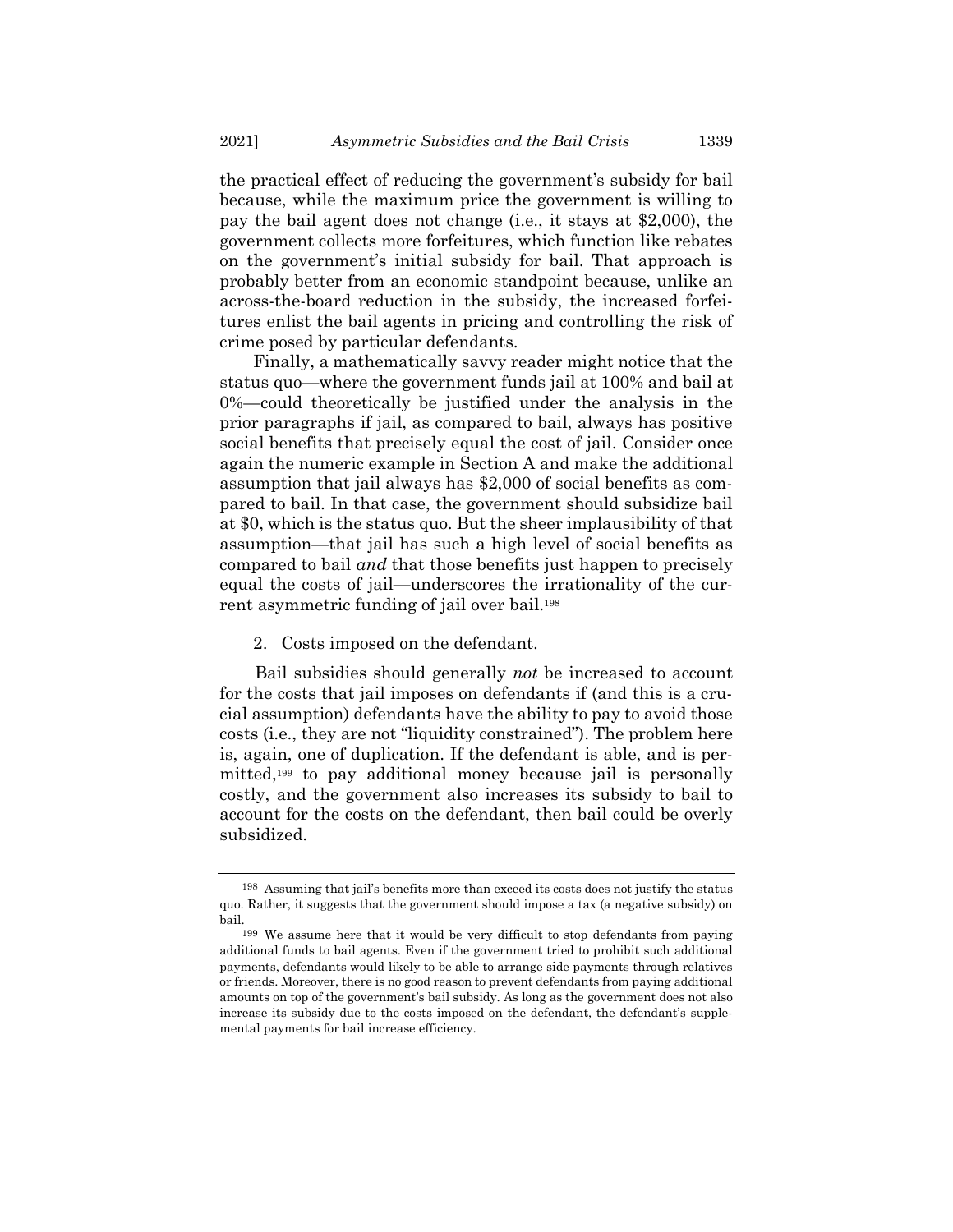This point can be understood by again using the numerical example in Section A and assuming that jail imposes an additional \$400 of costs on a particular defendant so that the full social cost of jail is \$2,400. Because the social cost of nonappearance is \$10,000, the defendant should be released if her flight risk is less than 24% and jailed if it is above 24%. However, if the government increases its maximum bail subsidy to \$2,400 and the defendant still adds an additional \$400 (again, that's based on the crucial assumption that the defendant is able to pay), then the defendant could be inefficiently released where she has a flight risk over 24% (though below 28%).

#### 3. Means testing the subsidy.

The last point—that the government should not *increase* bail subsidies when jail imposes costs on defendants and they have the means to pay—leads naturally into a discussion of whether the government should *decrease* bail subsidies whenever defendants have the means to pay to avoid jail. In other words, should the government means test bail subsidies? This is a hard question.

The general thesis of this Article—that governments should fund jail and bail *symmetrically*—might seem to suggest that bail subsidies should not be means tested where, as has often been the case in the last two centuries, the government bears all the costs of jail without regard to the wealth of the defendant. Nevertheless, a strong case can be made for means testing bail subsidies.

First, most governmental subsidies are means tested. For example, governments subsidize trial counsel for poor but not rich criminal defendants.<sup>200</sup> Means testing bail subsidies would, therefore, be generally consistent with legal traditions.

Second, means testing bail subsidies would likely reduce total government expenditures spent on pretrial options (jail plus bail). That's because, without bail subsidies, poor defendants are likely to remain in jail, costing the government more than it would cost to subsidize bail. However, extending bail subsidies to the wealthy and middle class may increase government expenditures

<sup>200</sup> *See* Gideon v. Wainwright, 372 U.S. 335, 344 (1963) (requiring that, in a felony case, a state must provide a lawyer to any defendant "who is too poor to hire a lawyer"); Argersinger v. Hamlin, 407 U.S. 25, 37 (1972) (extending that right to any criminal case that could result in incarceration); John P. Gross, *Too Poor to Hire a Lawyer but Not Indigent: How States Use the Federal Poverty Guidelines to Deprive Defendants of Their Sixth Amendment Right to Counsel*, 70 WASH. & LEE L. REV. 1173, 1193–1204 (2013) (discussing federal and state eligibility requirements for assigned counsel).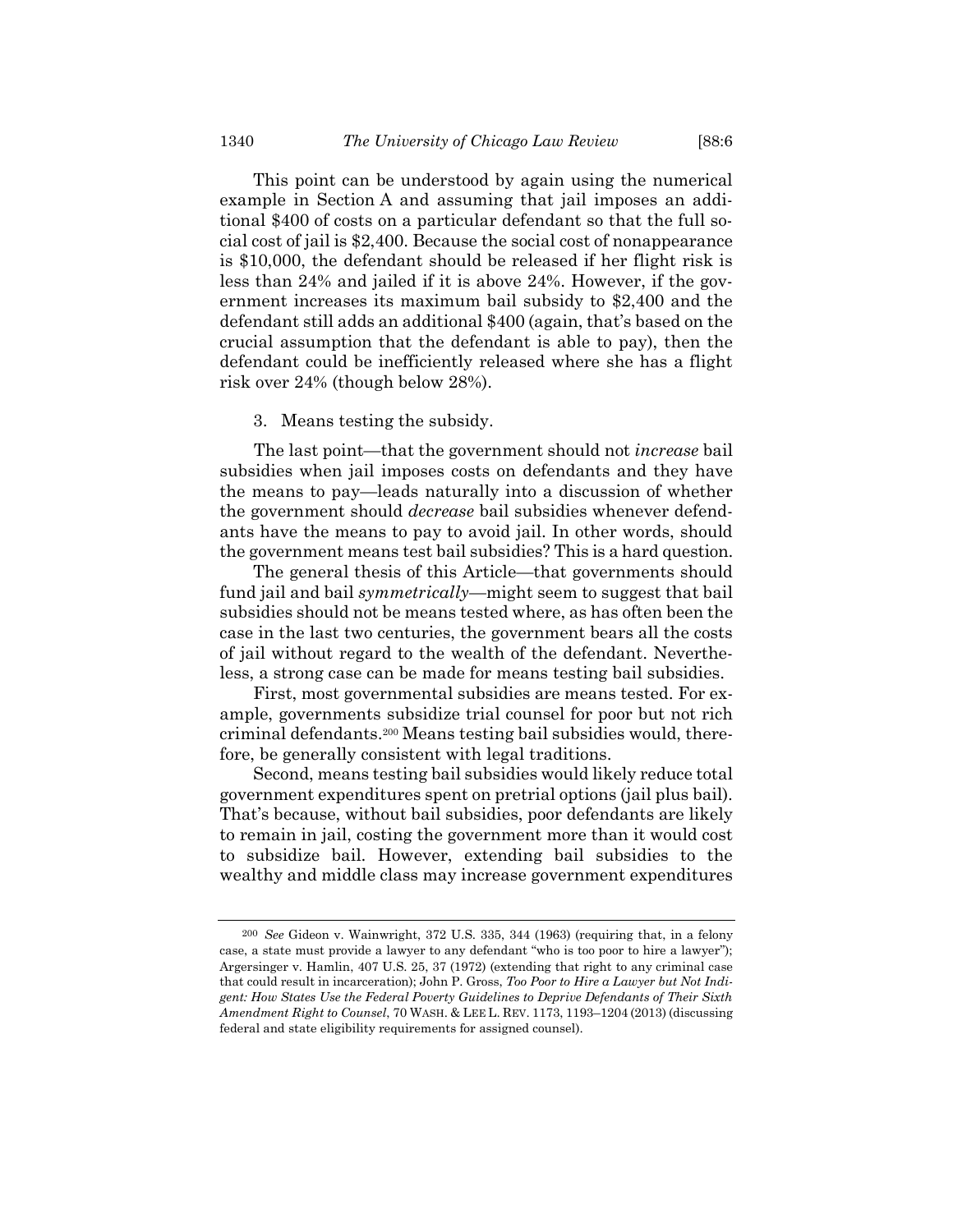above current levels. Even without bail subsidies, wealthier defendants are likely to post bail to avoid the costs that jail imposes on them. Subsidizing their bail would, therefore, raise government expenditures on bail but have no offsetting decrease of expenditures on jail. Thus, extending bail subsidies to wealthier defendants would be merely a transfer of wealth from the government to those defendants.

Third, even our general thesis—that jail and bail should be funded symmetrically—does not necessarily point against means testing. If we exclude the category of unbailable defendants (highly dangerous defendants who are ineligible for bail now and would also be ineligible under a subsidized system), the government's current funding for jail is directed almost exclusively toward jailing the poor. Among the rich and middle-class defendants eligible for bail, there's no evidence that substantial numbers forgo bail to remain in jail. Thus, while a symmetry principle strongly supports funding bail for the poor (because governments are currently funding their jail), it is ambiguous with respect to the rich (because governments are not, as a practical matter, funding their jail).

Fourth, while some governments do not even attempt to impose the costs of jail on defendants, a fair number of modern governments do.<sup>201</sup> At least some of the statutes authorizing these "pay-to-stay" programs have explicit provisions that allow a judge to waive the fees for indigent defendants, $202$  and such provisions obviously authorize de jure means testing.

Moreover, means testing of jail fees is a practical reality simply because governments cannot collect from the indigent and very poor. After all, governments do not simply release defendants who cannot pay for their jail. Governments finance the jail fees, paying them up-front and billing the defendant for the charge. Such financing is an implicit subsidy in the (many) cases where the prisoner is not a good credit risk. For example, until recently,

<sup>201</sup> *See* Jones v. Clark County, No. 001710-MR, 2020 WL 757095, at \*14 (Ky. Ct. App. Feb. 14, 2020) (holding that KY. REV. STAT. ANN. § 441.265 (West 2021) authorizes state jails to "assess fees associated with incarceration" against persons who are "incarcerated upon criminal charges but not convicted thereof"). For other statutes authoring fees to be imposed on defendants to cover the costs of pretrial detention, see N.C. GEN. STAT. § 7A-313 (2021); OKLA. STAT. tit. 22, § 979a (2021); UTAH CODE ANN. § 76-3-201(6) (West 2021); VA. CODE ANN. § 53.1-131.3 (2021); WIS. STAT. § 302.372(2)(a) (2021); WYO. STAT. ANN. § 7-13-109 (2021).

<sup>202</sup> *See, e.g.*, KY. REV. STAT. ANN. § 441.265 (West 2021); UTAH CODE ANN. § 76-3- 201(6) (West 2021); WYO. STAT. ANN. § 7-13-109 (2021).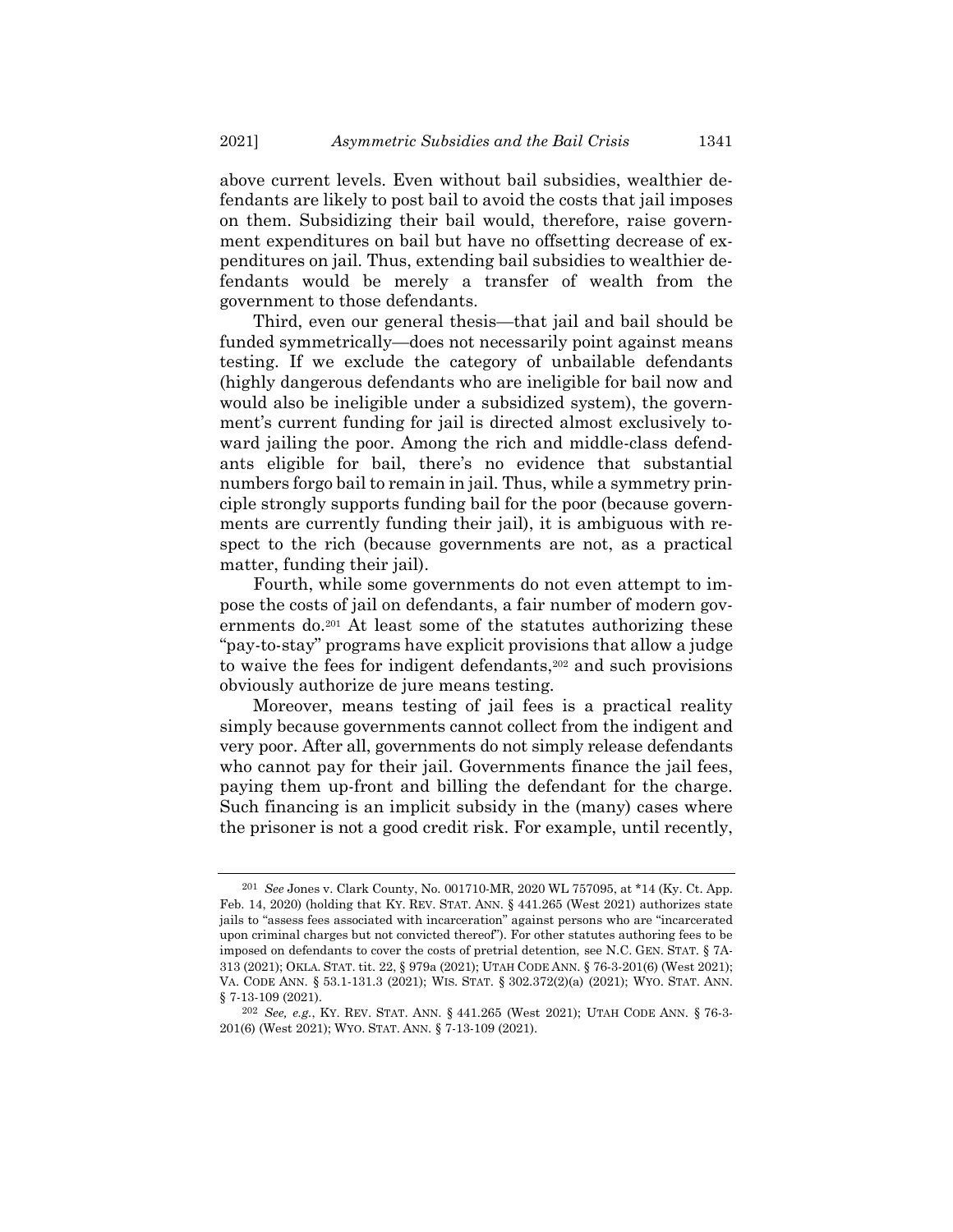<span id="page-57-0"></span>Nashville charged its pretrial detainees \$44 per day for jail, but the city did not get payment up-front. The city financed the charges and thereafter was able to collect just 4.7% of the more than \$11 million in jail fees levied between 2015 and 2017.<sup>203</sup> That's a 95.3% subsidy for the jail fees generally, which almost certainly meant a 100% subsidy for the (very many) poor defendants and perhaps no subsidy for the (few) middle-class and wealthy defendants.<sup>204</sup> In such jurisdictions, a symmetric approach to bail would require that the government finance bail (paying for it initially and thereafter billing defendants for the cost). The end result would be de facto means-tested bail subsidies because the government could collect from the rich but not the poor.

Perhaps the best solution would be for wealthier defendants to bear the cost of both bail and jail, but only if they are found guilty. Currently, North Carolina and Virginia take that approach with respect to pretrial jail fees.<sup>205</sup> The same approach could be extended to bail. That approach would uphold a principle of symmetry (bail and jail would be subsidized for the innocent, not the guilty). It would cut the costs of a fully subsidized bail system by more than half (because more than 50% of defendants

<sup>203</sup> *See* Steven Hale, *Pretrial Detainees Are Being Billed for Their Stay in Jail*, APPEAL (July 20, 2018), https://perma.cc/X4YU-NNEX. One among the many challenges that governments have in collecting jail fees is that such fees are dischargeable in bankruptcy because they are, in theory, fees for services (maintenance in jail), not governmental fines (like a criminal fine). *See* 11 U.S.C. § 523(a)(7) (exempting governmental fines, but not fees, from discharge in bankruptcy).

<sup>204</sup> Nashville decided that the game wasn't worth the candle and abandoned pretrial jail fees in 2018. *See* Hale, *supra* not[e 203](#page-57-0) (describing the fees as "both punitive and hardly worth the trouble in financial terms" and noting the city's decision to abandon them).

<sup>205</sup> N.C. GEN. STAT. § 7A-313 (2021) (providing that a pretrial detainee is not liable for jail fees "if the case or proceeding against him is dismissed, or if acquitted, or if judgment is arrested, or if probable cause is not found, or if the grand jury fails to return a true bill"); VA. CODE ANN. § 53.1-131.3 (2021) (similar). However, the acquitted appear to get no such exemption in Wisconsin and Kentucky. *See* WIS. STAT. § 302.372(2)(a) (2021) (authorizing counties to seek reimbursement for "any" expenses incurred for "any" period of pretrial detention); *Jones*, 2020 WL 757095, at \*14 (holding that the county could bill a pretrial detainee \$10 per day for his fourteen-month pretrial detention even though all charges against him were ultimately dismissed); *see also* Jason Riley & Katrina Helmer, *Kentucky Appeals Court Rules Jails Can Force Inmates to Pay for Stay Even If Not Guilty*, WDRB (Feb. 7, 2020), https://perma.cc/5L55-SA9U; Izabela Zaluska, *Paying to Stay in Jail: Hidden Fees Turn Inmates into Debtors*, CRIME REP. (Sept. 17, 2019), https://perma.cc/485T-J8PE. Justice Douglas in *Schilb* would have held levying such fees on the acquitted unconstitutional on due process grounds. *Schilb*, 404 U.S. at 378 (Douglas, J., dissenting).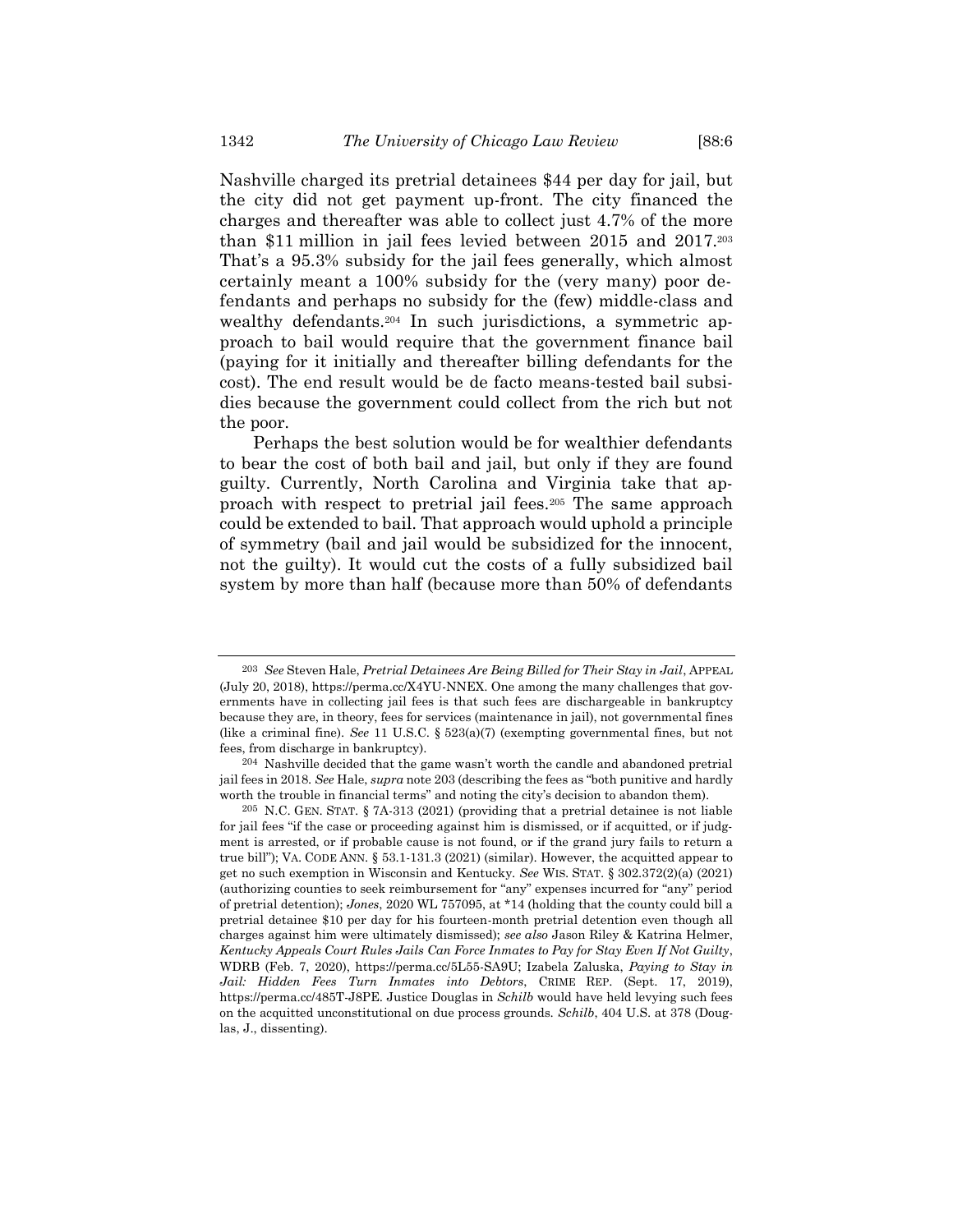are ultimately convicted).<sup>206</sup> It would be de facto means testing (because, as a practical matter, the poor cannot be made to pay for jail or bail even if they are guilty). And the approach would further the general principle that the criminal justice system should strive to punish only the guilty, not the innocent.<sup>207</sup> While the motive for demanding that defendants pay for their bail (or jail) may not be punitive,<sup>208</sup> the practice does impose a very high cost on them. Imposing these costs may make some sense when the defendant is guilty,<sup>209</sup> but the practice is more troubling when the defendant is acquitted.

## E. Soliciting and Considering Bids for Surety Services

We have generally assumed that governments should solicit bids for surety services and award contracts to the lowest bidders, but there may be reasons to deviate from that baseline. For example, assume that two bail sureties use different monitoring technologies that are equally effective in terms of preventing defendants from violating the terms of release, but one technology costs \$40 more and is much more comfortable for defendants than the other. If the government awards the bail contract to the lowest bidder, the bail surety with the less expensive (and less comfortable) technology is likely to win. That result, however, might be socially inefficient where defendants find the more comfortable technology to be so much better that they are willing to pay \$50 to be bailed to the surety using that technology.

The obvious solution to this problem is to allow a defendant to chip in \$50 toward paying the bail surety with the comfortable technology. Thus, if bail surety *A* uses the comfortable technology and bids \$1,640, while bail surety *B* uses the other technology and bids \$1,600, the government should award the contract to *A* because the net cost to the government  $(\$1,640 - \$50 = \$1,590)$  is

<sup>206</sup> *FAQ Detail: What Is the Probability of Conviction for Felony Defendants?*, BUREAU OF JUST. STAT., https://perma.cc/VA7P-UD7Y.

<sup>207</sup> An additional benefit of subsidizing the acquitted is that it reduces the incentive for the innocent to plead guilty. *See* Murat C. Mungan & Jonathan Klick, *Reducing False Guilty Pleas and Wrongful Convictions Through Exoneree Compensation*, 59 J.L. & ECON. 173, 178–80 (2016) (arguing for "greater exoneree compensation").

<sup>208</sup> *See* Slade v. Hampton Rds. Reg'l Jail, 407 F.3d. 243, 250–51 (4th Cir. 2005); Barnes v. Brown County, No. 11-CV-00968, 2013 WL 1314015, at \*8–10 (E.D. Wis. 2013).

<sup>209</sup> Indeed, imposing these costs on guilty defendants may be desirable because monetary sanctions generally impose lower social costs than incarceration. *See* Louis Kaplow & Steven Shavell, *Economic Analysis of Law*, *in* 3 HANDBOOK OF PUBLIC ECONOMICS, 1747–52 (A.J. Auerbach & M. Feldstein eds., 2002).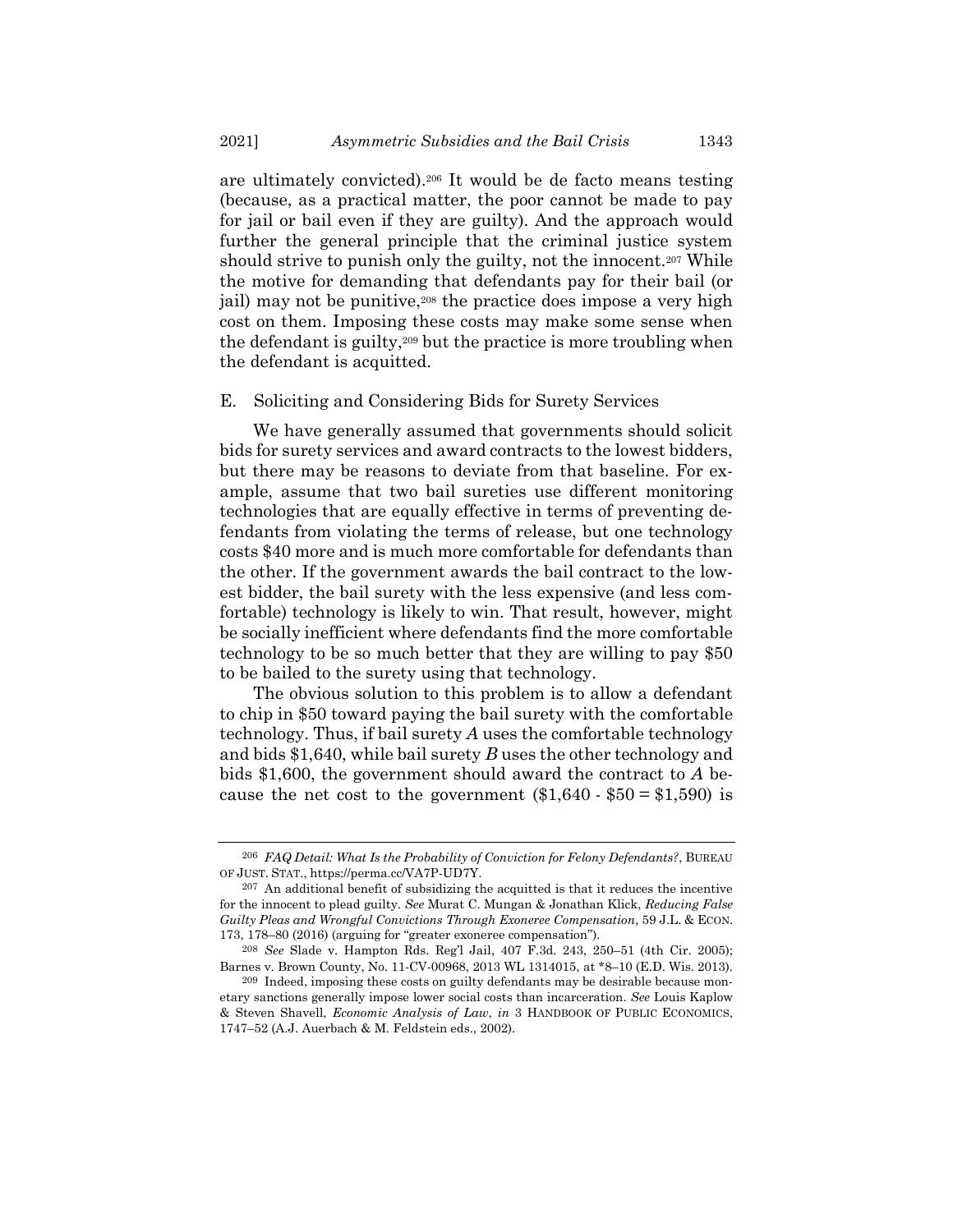lower. Allowing defendants to chip in incremental amounts based on their preferences mimics an unsubsidized marketplace, in which bail sureties would avoid imposing excessively burdensome conditions on defendants lest they choose another bail agent.

That solution works for defendants who have some funds (even if those funds are insufficient to pay the full costs of bail), but what of truly penniless defendants? One solution is for the government to prohibit technologies and bail practices that impose very high costs on the defendant. Another is to allow certain technologies or practices only with the defendant's consent (which the defendant would likely not give if other bail sureties were available). A final solution would be for the government to use an algorithm that selected the winning bidder based not only on the price demanded but also on other factors, including the defendant's preferences for some bail sureties and not others. Such incremental adjustments to the bidding process would help to ensure that the "friendly custody" of bail remained somewhat friendly to defendants' interests and that the sureties selected would be, at least in part, of a defendant's "own choosing."

# F. Agency Costs

If jail is so much more expensive than bail, why does the government now incarcerate so many defendants? One answer may be that, while private sector actors who stubbornly cling to their poor choices should be driven from the market, government actors face the far weaker discipline of the ballot box. We are by no means the first to argue that current incarceration rates are inefficient both in terms of total social costs and costs imposed on the public fisc.<sup>210</sup> The novelty of our Article comes from our proposed solution.

Agency costs provide a second reason for excessive incarceration. Judges "face the possibility of public scorn (and for elected judges, lost votes) for releasing defendants who flee or commit crimes" and "do not internalize the enormous costs to society of detaining millions of defendants pretrial."<sup>211</sup> As a result, judges may set excessively high bail. Our proposal is indeed vulnerable to these agency costs. A judge who wants to incarcerate a defendant might set bail arbitrarily high so that the subsidy offered

<sup>210</sup> *See supra* not[e 1.](#page-1-0)

<sup>211</sup> Samuel R. Wiseman, *Fixing Bail*, 84 GEO. WASH. L. REV. 417, 417 (2016).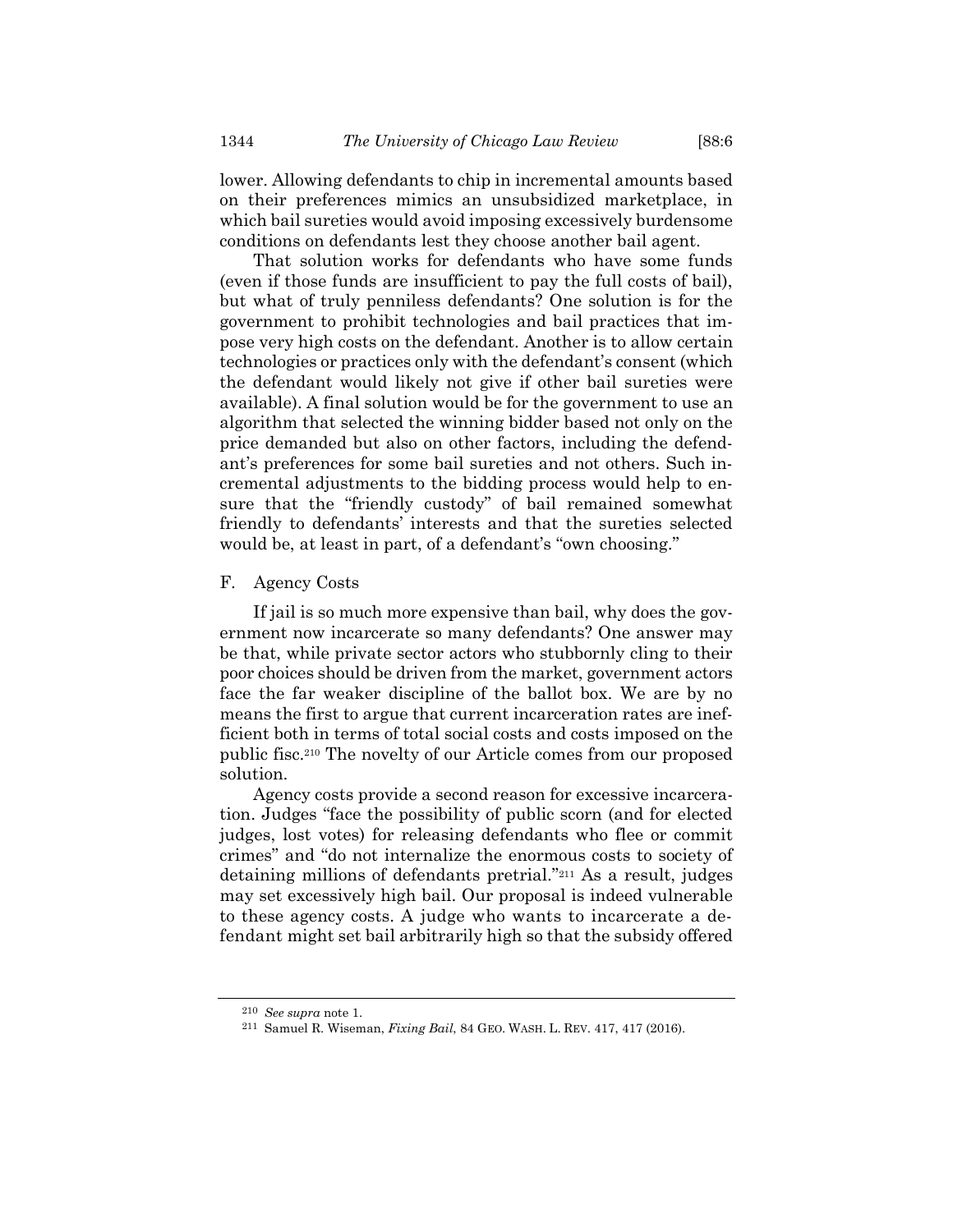2021] *Asymmetric Subsidies and the Bail Crisis* 1345

by the government is insufficient to induce any surety to accept the risk of flight.

We have three responses. First, federal and state constitutional protections against excessive bail provide some check against arbitrarily high bail amounts; <sup>212</sup> in our current system, many defendants sit in jail because they cannot afford bail set at a few hundred dollars.<sup>213</sup> Second, our proposed system may limit the damage caused by judges who intentionally set arbitrarily high bail by reducing the need for judicial discretion. As we noted above, our proposed subsidy lessens the need for a judge to make an individualized determination of a defendant's ability to pay. 214 Indeed, our proposed system relies on the private sector to estimate the probability that the defendant will flee or otherwise misbehave; the government need only estimate the likely cost of this misbehavior should it occur and ensure that the surety assumes liability for this cost. Thus, there is much less need for an individualized determination of the appropriate bail amount, and courts could make greater use of scheduled bail amounts set in advance. Finally, as discussed more thoroughly in the next Part, the fact that it is the sureties, and not judges or other government actors, who will estimate the risk of misbehavior makes our proposal less vulnerable to agency costs than the primary modern alternative—government-run pretrial release systems.

## IV. PRIVATE BAIL VERSUS GOVERNMENT-RUN SYSTEMS

In this final Part of our Article, we compare our proposal for subsidized bail to a government-run system of risk assessment and monitoring of released defendants, which appears to be the alternative to the current bail system favored by reform-minded legislators, courts, and commentators. Such a "pretrial services" approach<sup>215</sup> is essentially a replacement of private bail with a

<sup>212</sup> *See infra* Part IV.A.

<sup>213</sup> *See supra* not[e 30](#page-8-0) and accompanying text.

<sup>214</sup> *See supra* Part III.C.1.

<sup>215</sup> We use the term "pretrial services" to cover both risk assessment and monitoring i.e., to cover the entire system typically proposed for replacing private bail. That same convention is followed in some jurisdictions. For example, the D.C. Pretrial Services Agency performs both risk assessments and monitoring. *See Court Support*, PRETRIAL SERVS. AGENCY FOR D.C., https://perma.cc/WR9J-FA9D; *Defendant Supervision*, PRETRIAL SERVS. AGENCY FOR D.C., https://perma.cc/Y79Z-7CZN. Other jurisdictions, such as New Jersey, use the term to refer only to postrelease monitoring. *See Pretrial Services Program*, N.J. JUDICIARY (May 2017), https://perma.cc/4FUT-TNKR (describing the establishment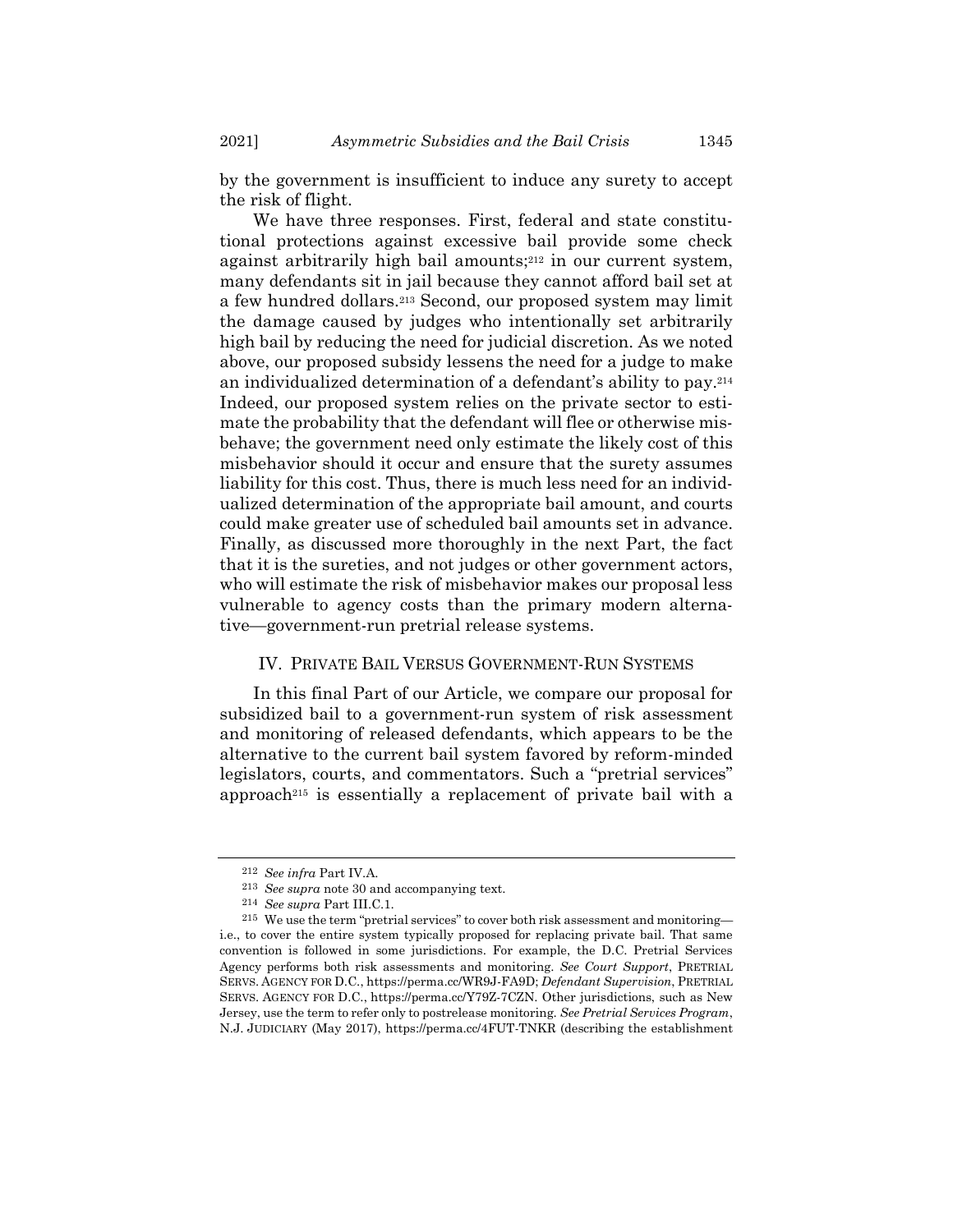government-run system designed to accomplish the functions traditionally performed by bail sureties (sorting and monitoring). The result would be that the middle-ground options between jail and unconditional release—territory traditionally dominated by private bail—would be ceded to governmental actors.

The comparison leads to an obvious first question: Why should the law preserve private bail sureties? After all, if the government is paying for both jail and its alternative, perhaps the government should run both. That, essentially, is the approach taken by jurisdictions like New Jersey, which have eliminated or dramatically curtailed the use of bail in favor of a system that has (i) judges and magistrates assessing the risks of releasing defendants (often with newly developed computer tools) and (ii) government-run monitoring systems to keep track of defendants and to make sure that they show up for court dates.

We offer two arguments for preserving a role for the private sector in this middle ground. In Section A we argue that private sureties should be preserved as a traditional check on government abuse, bias, or simple incompetence. Part of the argument here is deeply traditionalist—that cherished constitutional rights should not be quickly sacrificed without considering alternatives (such as subsidized bail) that preserve rights while addressing current problems (excessive pretrial jailing of the poor). Part of the argument is also based on the reason underlying the right to bail—that the right empowers private actors to "limit[ ] government power."<sup>216</sup> Such private checks are valuable tools for assuring the proper functioning of government and are worthwhile even if not deeply traditional.

Section B below sets forth the economic case for preserving some role for private actors, and that case begins with the same insight at the heart of Professor Ronald Coase's theory of the firm.<sup>217</sup> The question of whether the government should allow private sureties to assist in sorting pretrial defendants and monitoring those released or to perform those tasks itself is fundamentally a "make-or-buy" decision. The question is whether the organization should obtain needed goods and services by

of the state's "Pretrial Services Unit to conduct the pretrial monitoring" of defendants). The broader meaning of "pretrial services" is being used solely for convenience.

<sup>216</sup> State v. Brooks, 604 N.W.2d 345, 352 (Minn. 2000) (holding that the state's constitutional right to bail by "sufficient sureties" precludes a court from requiring cash-only bail).

<sup>217</sup> *See generally* R.H. Coase, *The Nature of the Firm*, 4 ECONOMICA 386 (1937).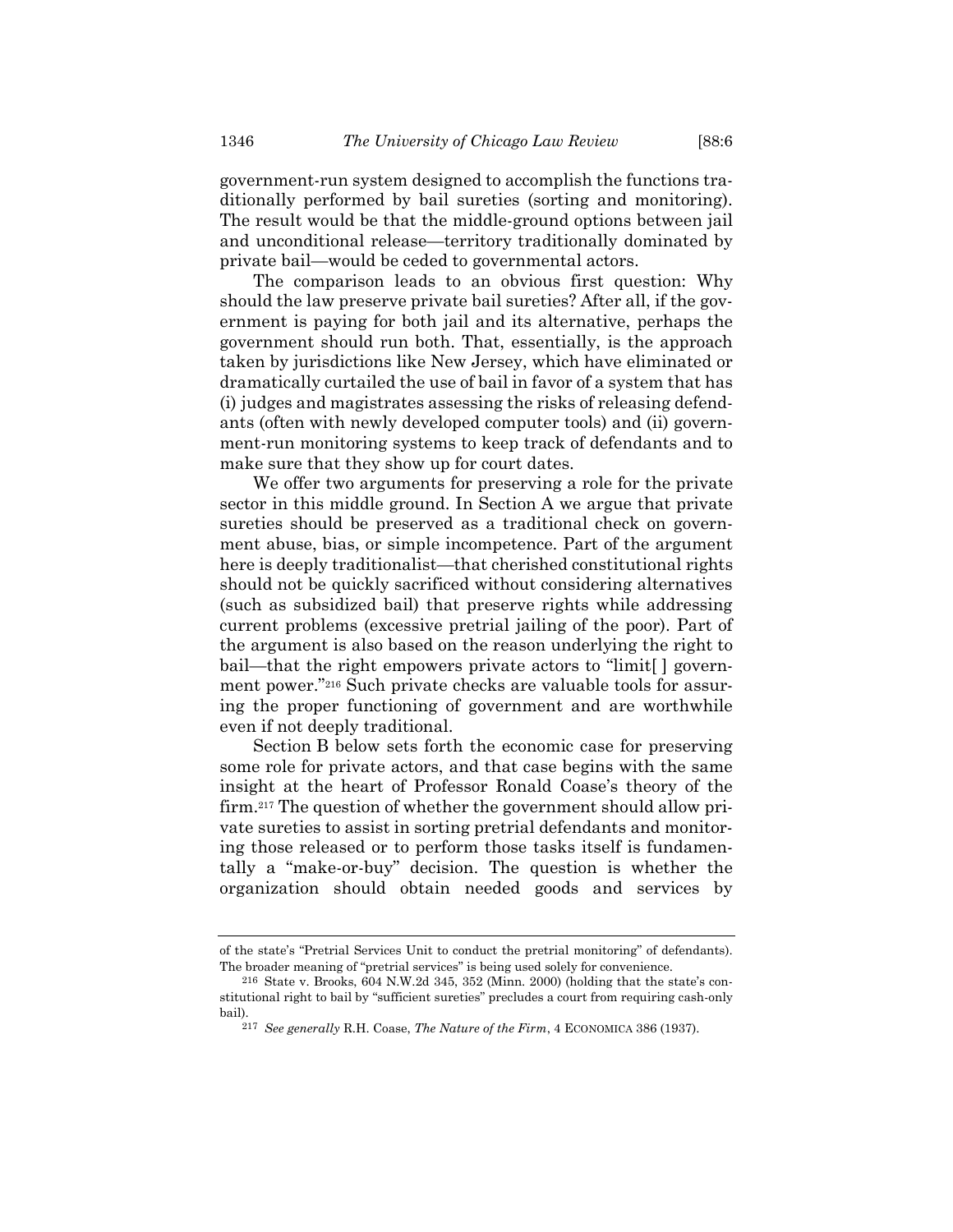contracting with outside entities (which makes the organization marginally smaller) or by supplying them internally (which makes the organization marginally larger).<sup>218</sup> In short, the question is ultimately one about the optimal size of the organization. In Section B, we marshal theoretical and empirical evidence for maintaining a limited governmental presence and preserving private actors in the area of middle-ground options between jail and unconditional release.

#### A. Bail as a Fundamental Private Check on Government

While the Eighth Amendment to the U.S. Constitution does not protect a distinct right to bail (only a right against "excessive bail," if bail is available),<sup>219</sup> the right to bail is expressly protected in a large number of state constitutions. In those states, the right to bail has in the past been viewed as a "fundamental"<sup>220</sup> and "cherished"<sup>221</sup> right that "limits government power,"<sup>222</sup> especially "the scope and power of judicial institutions."<sup>223</sup> Indeed, even at the federal level, the Supreme Court has extolled statutory rights to bail as important to preserve lest "the presumption of innocence, secured only after centuries of struggle, would lose its meaning."<sup>224</sup>

As mentioned in this Article's Introduction, state constitutions securing the right to bail most commonly use language providing that, subject to very limited exceptions, all criminal defendants "shall be bailable by sufficient sureties."<sup>225</sup> Not surprisingly, multiple state supreme courts have held that the "sufficient sureties" language protects the right of criminal defendants to be released upon the delivery of a private surety bond.<sup>226</sup> Indeed,

<sup>218</sup> Coasean analysis has previously been applied to assess whether the government should use private firms for certain functions or perform those functions itself. *See* David A. Super, *Privatization, Policy Paralysis, and the Poor*, 96 CALIF. L. REV. 393, 407–13 (2008) (applying analysis in the context of social assistance).

<sup>219</sup> United States v. Salerno, 481 U.S. 739, 752 (1987).

<sup>220</sup> State v. Johnson, 294 A.2d 245, 248 (N.J. 1972).

<sup>221</sup> Fry v. State, 990 N.E.2d 429, 434 (Ind. 2013) (quoting Bozovichar v. State, 103

N.E.2d 680, 681 (Ind. 1952)).

<sup>222</sup> *Brooks*, 604 N.W.2d at 352.

<sup>223</sup> *Id.* at 350.

<sup>224</sup> Stack v. Boyle, 342 U.S. 1, 4 (1951).

<sup>225</sup> *See, e.g.*, WASH. CONST. art. I, § 20.

<sup>226</sup> *See, e.g.*, State v. Barton, 331 P.3d 50, 56–57 (Wash. 2014) (citing cases from the supreme courts of Idaho, Vermont, Ohio, Minnesota, and Louisiana interpreting their states' "sufficient sureties" clauses to "support the notion that a defendant must be allowed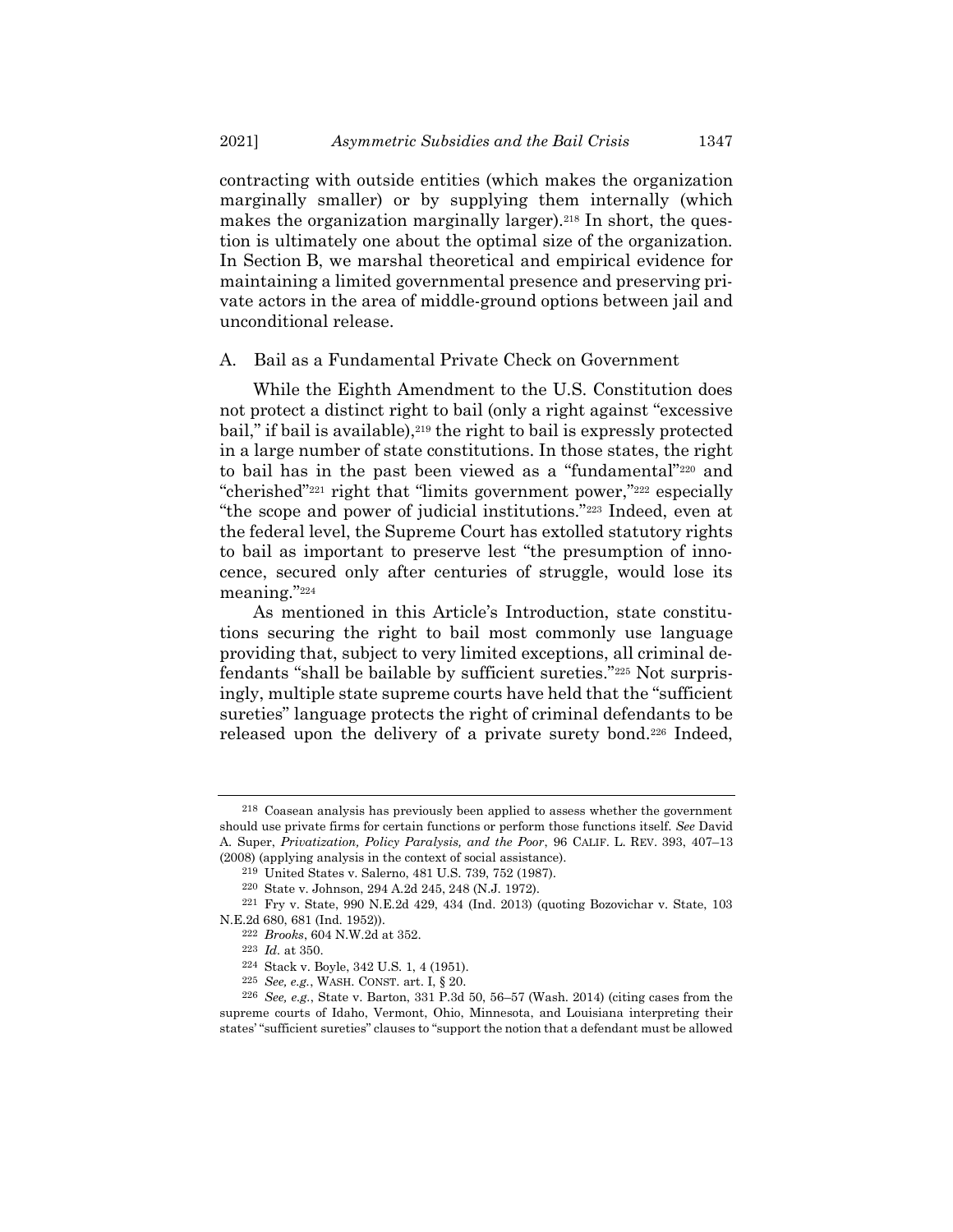while some state courts hold that "sufficient sureties" clauses do permit courts to designate cash as the only acceptable surety in particular cases, no state court has ever held that such clauses permit a state to designate governmental officers and agencies as the only acceptable sureties for all cases.<sup>227</sup>

Demonstrating that many states would face constitutional barriers to replacing bail with a government-run system does not, however, prove very much. New Jersey had such a constitutional provision guaranteeing bail by "sufficient sureties," and the state supreme court interpreted it broadly.<sup>228</sup> None of that prevented reformers from having the constitutional protection repealed so that a pretrial services model could replace bail. The New Jersey Constitution now states merely that defendants will be "*eligible* for pretrial release" and then specifies the circumstances when "[p]retrial release may be *denied*."<sup>229</sup> There's no longer a constitutional guarantee of a right.

The ACLU celebrated New Jersey's passage of the legislation that paved the way for the constitutional change as a "historic day for civil rights."<sup>230</sup> Yet the repeal of longstanding constitutional rights should not normally be a cause for celebration. While it's true that New Jersey's current statutes governing pretrial release do not seem especially draconian, they can be changed through the ordinary legislative process to become much less favorable toward the release of defendants.

In noting this concern, we are not arguing that states should never change their constitutional provisions governing individual rights. There is an entire literature devoted to the advantages and disadvantages of constitutional entrenchment.<sup>231</sup> At a minimum, that literature leads to the more modest proposition that entrenchment is sometimes good, and that's enough to support

the option of accessing a third party surety" to post bail); *see also id.* at 57 (reaching the same conclusion under the Washington State Constitution).

<sup>227</sup> *See, e.g.*, State v. Briggs, 666 N.W.2d 573, 583 (Iowa 2003) (sustaining the legality of a cash-only bail requirement "so long as the accused is permitted access to a surety in some form").

<sup>228</sup> *See Johnson*, 294 A.2d at 247–48.

<sup>229</sup> N.J. CONST. art. I, ¶ 11 (emphasis added).

<sup>230</sup> *ACLU-NJ Hails Passage of NJ Bail Reform as Historic Day for Civil Rights*, ACLU (Aug. 4, 2014), https://perma.cc/XJA2-33K3.

<sup>231</sup> For an essay strongly opposing constitutional amendments, see generally Kathleen M. Sullivan, *Constitutional Constancy: Why Congress Should Cure Itself of Amendment Fever*, 17 CARDOZO L. REV. 691 (1996). For a more nuanced law and economics approach to the issue, plus an entry into the modern literature, see Michael D. Gilbert, *The Law and Economics of Entrenchment*, 54 GA. L. REV. 61, 69–74, 83–89 (2019).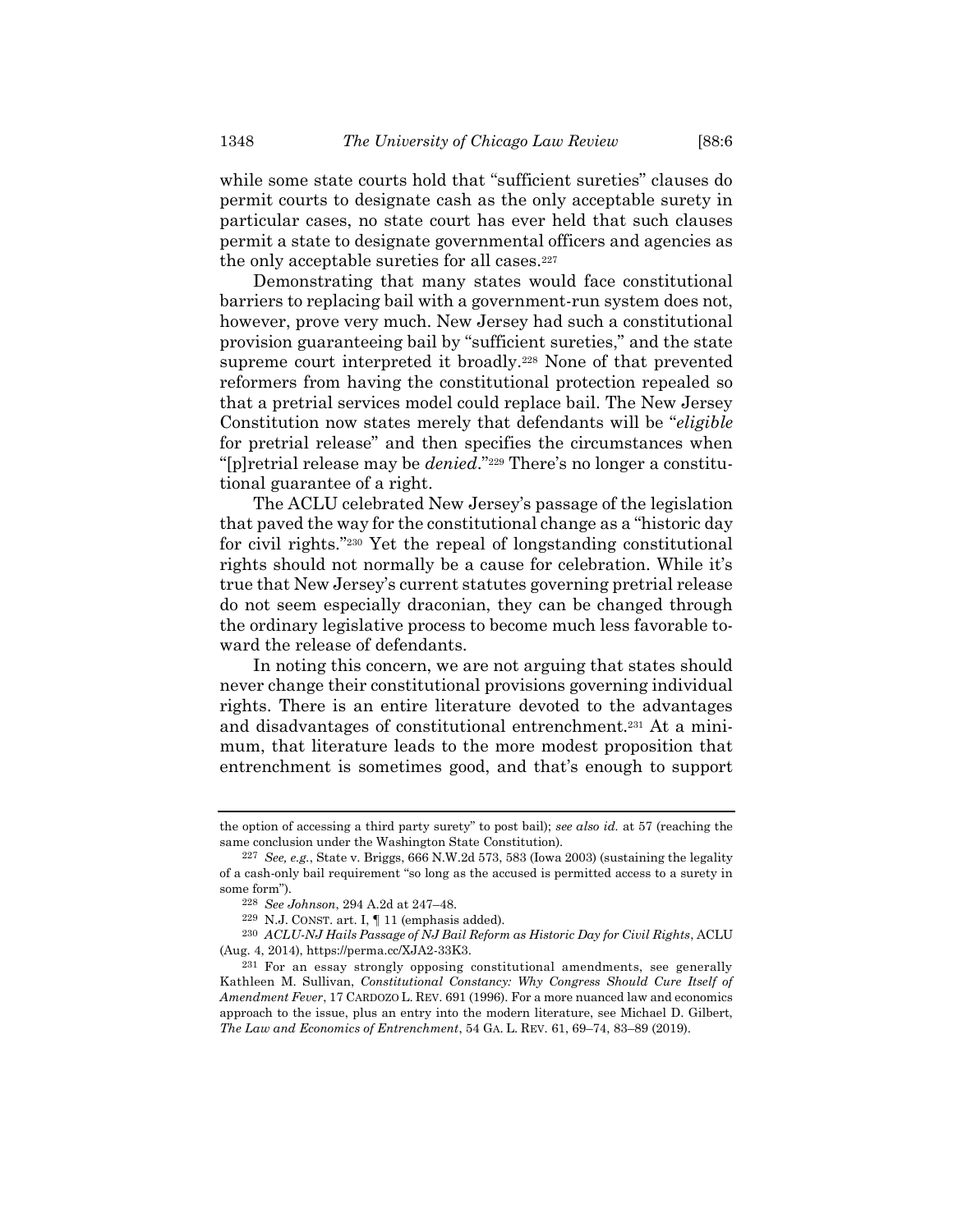the more modest argument that bail reformers should hesitate to eliminate centuries-old rights. Other, less disruptive options should be explored first, and the subsidized bail proposed herein is one such alternative—one that needs no constitutional changes.

Beyond that traditionalist argument, there is also another major difference between a subsidized bail system and a government-run system. The traditional bail system was designed to impose a private check on government, particularly on the "scope and power of judicial institutions."<sup>232</sup> Subsidized bail preserves that check. Indeed, as discussed in Part III, even do-nothing bail agents can be effective checks on governmental impulses toward excessive incarceration. Traditional bail systems also afforded criminal defendants the ability to select jailers of their "own choosing."<sup>233</sup> Again, subsidized bail preserves that traditional check to the maximum extent possible.<sup>234</sup>

By comparison, a government-run system such as New Jersey's does the opposite—it aggrandizes governmental power, specifically judicial power. The value of the traditional check provided by bail is demonstrated empirically in an article by Ayres and Waldfogel showing that market competition among bail agents can both reveal one form of governmental abuse—judicial discrimination against minorities—and also counterbalance the discrimination to some degree.<sup>235</sup>

Specifically, the article showed that New Haven judges set "significantly higher bail *amounts* for black defendants," but that bail bond agents "charged significantly *lower* rates to minority defendants than to whites."<sup>236</sup> The existence of the private bail market allowed the authors to collect "powerful market evidence of unjustified racial discrimination in bail setting" by judges.<sup>237</sup> And as an additional benefit, the competition within the bail market also served to "mitigat[e] the effects of state discrimination."<sup>238</sup>

<sup>232</sup> *Brooks*, 604 N.W. at 350.

<sup>233</sup> 2 HAWKINS, *supra* not[e 22,](#page-6-1) at 115.

<sup>234</sup> *See supra* Part III (discussing a mechanism for allowing even poor defendants to retain some control over the bail system by favoring some bail agents over others).

<sup>235</sup> *See* Ayres & Waldfogel, *supra* note [27,](#page-7-0) at 993–94.

<sup>236</sup> *Id.* at 993 (emphasis in original).

<sup>237</sup> *Id.*

<sup>238</sup> *Id*. at 994. To see this point, consider the effects that higher bail amounts would have in a state like Illinois, where the court system itself provides de facto bail by charging a flat 10% deposit of the amount set by the judge. Discriminatory bail amounts then translate directly into discriminatory deposits for release. By contrast, competition in the New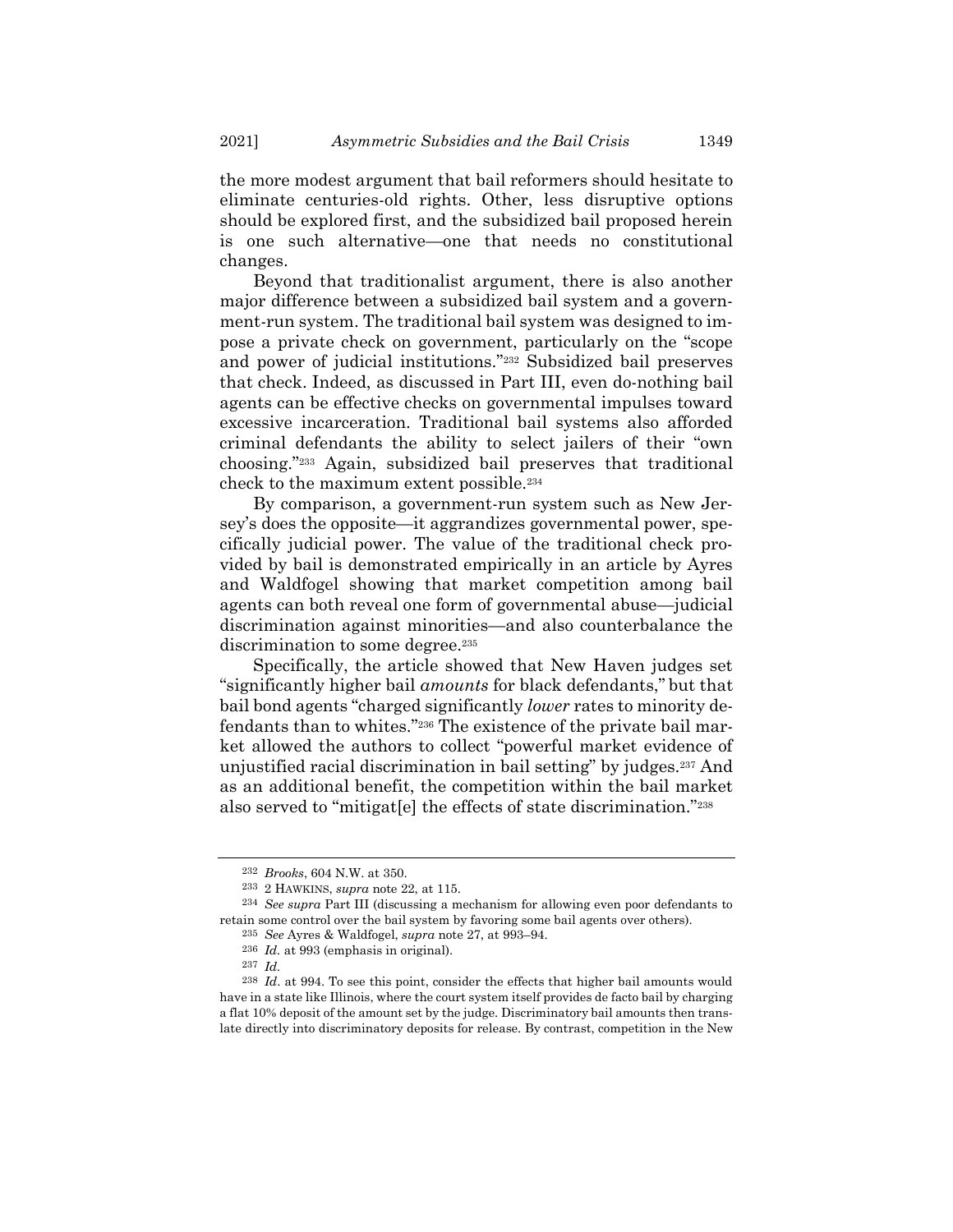A subsidized bail system can provide the same benefits detected by Ayres and Waldfogel. In a subsidized market, competition by bail agents can drive the bail rates for minority defendants down, just as happened in the New Haven market. The lower rates will still provide transparent, market-based evidence to detect judicial discrimination. The only difference is that the lower rates will redound to the benefit of the taxpayer. Such competitive revelations of discrimination, and mitigations thereof, remain important even in—perhaps, especially in—an era where, in setting bail, judges are increasingly relying on algorithmic risk-assessment tools that some critics worry may also be racially biased.<sup>239</sup> Competition among a multitude of private bail agents can help reveal such problems. Centralized systems dominated by governmental actors cannot.

Finally, our point can be made concrete by the extremely unfortunate case of Kalief Browder—a case that is often used in arguing for the elimination of cash bail.<sup>240</sup> Browder was a sixteenyear-old child arrested on May 15, 2010, for allegedly stealing a backpack.<sup>241</sup> Though the charges against Browder were ultimately dismissed, he spent three years in pretrial detention on New York's Rikers Island and ultimately committed suicide after his release.<sup>242</sup> Recent scholarship on bail as well as prominent news reporting have incorrectly asserted that Browder was "held on bail for three years" "because he could not afford the \$3000 bail necessary for his pretrial release."<sup>243</sup> Yet Browder's family *did* raise the money for a bail bond only to discover that, just a few weeks after the arrest in the case, the combined actions of New

Haven market resulted in the bail agents "charg[ing] black male defendants rates that were almost 19 percent lower than the rates charged to white male defendants." *Id.* at 993.

<sup>239</sup> *See* Aziz Z. Huq, *Racial Equity in Algorithmic Criminal Justice*, 68 DUKE L.J. 1043, 1045–49, 1076–82 (2019) (noting the critics' concerns but finding the current evidence inconclusive).

<sup>240</sup> *See* Jesse McKinley & Ashley Southall, *Kalief Browder's Suicide Inspired a Push to End Cash Bail. Now Lawmakers Have a Deal.*, N.Y. TIMES (Mar. 29, 2019), https://perma.cc/VH2G-4S52 (reporting that, "[f]or many in New York, the inequities in the cash bail system were crystallized [by the case of] a Bronx teenager named Kalief Browder").

<sup>241</sup> *See* Jennifer Gonnerman, *Before the Law*, NEW YORKER (Sept. 29, 2014), https://perma.cc/6KCJ-XY9C.

<sup>242</sup> *See* Jennifer Gonnerman, *Kalief Browder, 1993–2015*, NEW YORKER (June 7, 2015), https://perma.cc/N8S9-FVD3.

<sup>243</sup> Liana M. Goff, *Pricing Justice: The Wasteful Enterprise of America's Bail System*, 82 BROOK. L. REV. 881, 884 & n.12 (2017); *see also* McKinley & Southall, *supra* note 241, (asserting incorrectly that "Kalief Browder spent three years on Rikers Island because his family could not raise \$3,000").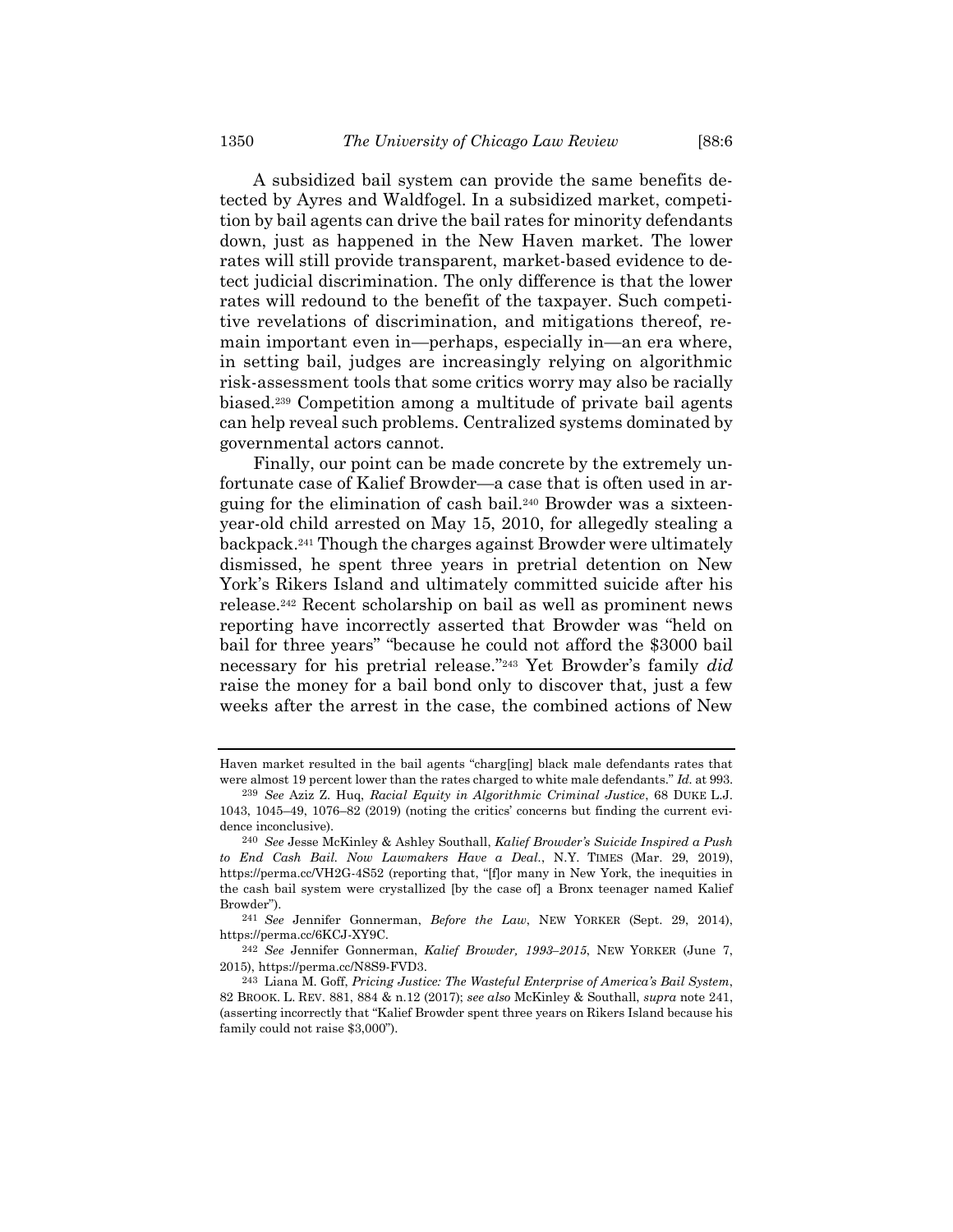York's Department of Probation and the presiding judge had remanded Browder to jail "without bail."<sup>244</sup> Thus, while the first few weeks of Browder's pretrial incarceration *do* show the harsh effects of an unsubsidized bail system on the poor (and subsidies could clearly have freed Browder sooner245), it was not an unsubsidized bail system that kept Browder in custody for years. Rather, it was a modern governmental bureaucracy that classified him as unbailable. Giving even more power to such a bureaucracy and removing any private check on it does not seem like a step forward.

## B. The Coasean Perspective

Just as a Coasean firm must choose which goods to buy and which to produce itself, so too must a government decide which functions to purchase and which to do itself. All-or-nothing answers are unlikely to be correct. That, however, is only the beginning of the analysis, because the government could obtain the services of private actors through two quite different structures: (i) it could use long-term contracts to obtain services from one or a few private providers, or (ii) it could buy services through something akin to a spot market—a single contract covering one instance. Our proposal for subsidized bail sureties falls into the second option, not the first.

<sup>244</sup> *See* Gonnerman, *supra* note 242; *see also* Candace White, Note, *Bias and Guilt Before Innocence: How the American Civil Liberties Union Seeks to Reform a System That Penalizes Indigent Defendants*, 83 ALB. L. REV. 657, 665 (2019) (noting that after "[s]everal days," Browder's family "procured the \$900 needed for his release" but that "the judge revoked Browder's eligibility for bail as he was on probation at the time of his arrest"); Alysia Santo, *No Bail, Less Hope: The Death of Kalief Browder*, MARSHALL PROJECT (June 9, 2015), https://perma.cc/2TRW-654F (stating that, seventy-four days after Browder's arrest, "the [trial] judge remanded him without bail" so that "paying for his release was no longer an option"). In a Netflix documentary film, Browder's mother describes in detail raising the \$900 to obtain a \$3,000 bail bond but then being surprised to learn from the bail bond agent that the courts had classified Browder as unbailable. *See Time: The Kalief Browder Story: Part 1—The System* (Spike Mar. 1, 2017) (time index 40:15 to 40:49). In the same documentary, Browder's lawyer states that the Department of Probation "put a hold" on Browder's case so that he could not "leave jail until this case [was] resolved." *Id.* (time index 41:10 to 41:20). Browder's lawyer has confirmed with the authors that the hold was placed on Browder "in June of 2010" and that the hold meant he could not leave jail even if bail had been posted. Email from Paul Prestia to John Duffy, (April 23, 2021) (on file with the author).

<sup>245</sup> We can confidently assert that Browder would have been released—and released quickly—through a subsidized bail system because, as discussed in note 245, *supra*, a bail bond agent was willing to be a surety on Browder's \$3,000 bail in exchange for \$900.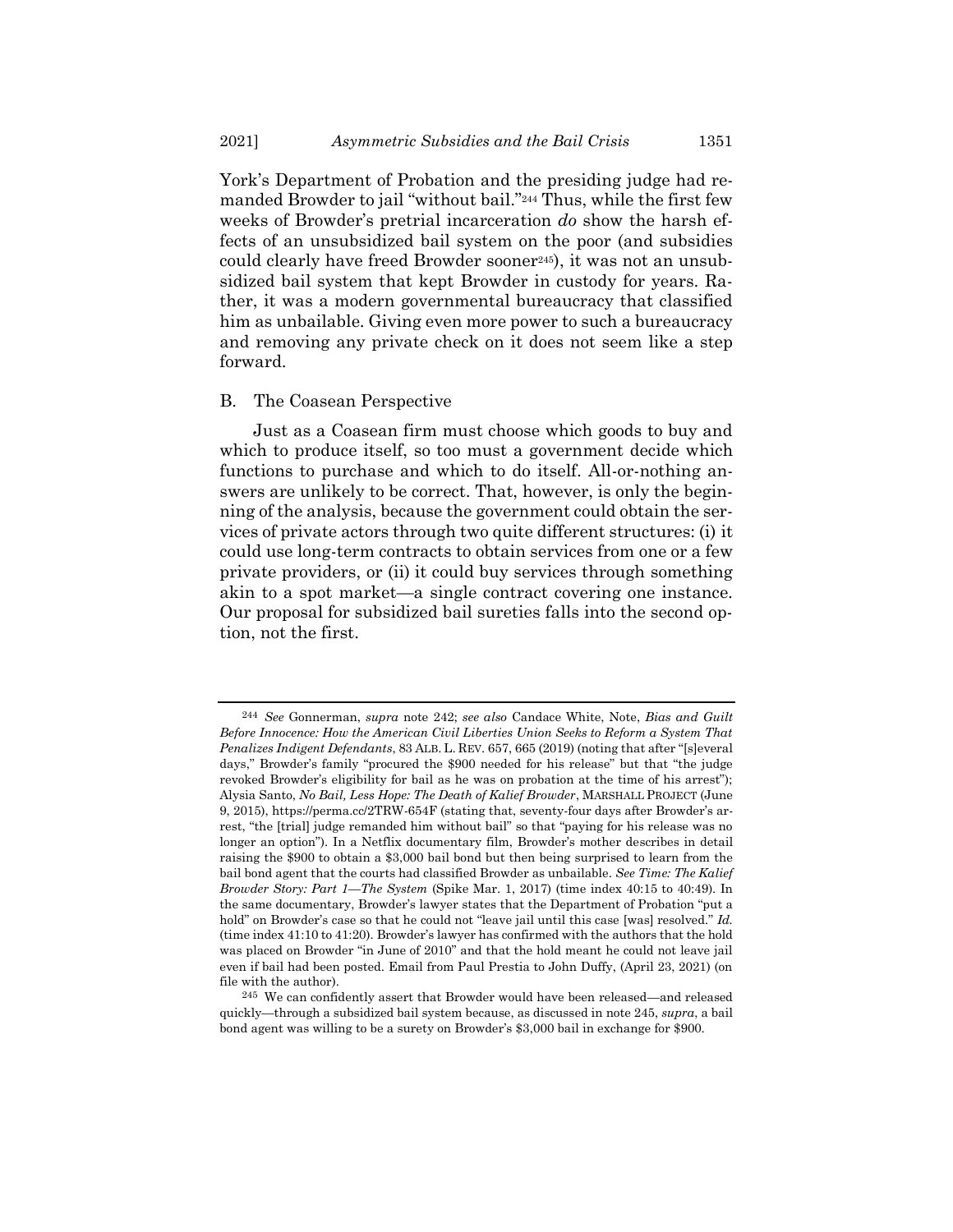To understand what that first option would look like, consider a government that agrees that jail should not be asymmetrically subsidized over other pretrial options but that also decides against subsidizing pretrial monitoring through bail sureties. Instead, the government decides to contract with (and, importantly, *pay*) a single ankle-bracelet provider to monitor released defendants and to ensure that they make their court appointments. In other words, the government agrees to pay for one of what we have described as the middle-ground pretrial options (those between full incarceration and unrestricted release), but it will pay only a single entity to occupy the field.

Such a system might well be superior to today's system because, by paying for the ankle-bracelet monitoring, the government would be reducing the current asymmetrical funding between jail and the middle-ground pretrial options that are likely both less expensive and more defendant-friendly. In our view, however, the system would likely be suboptimal for multiple reasons, including (i) that there would be no easy way to determine whether another provider would perform better and (ii) that the system would likely leave more decisions inside the government (e.g., whether an ankle bracelet is cost-justified).

Under our proposal, multiple private sureties would compete for government subsidies in a market where performance is easily measured. In addition, as discussed in Part III, those competing private sureties would get to make decisions about which technologies and monitoring techniques to use, both generally and with respect to particular defendants. Competition would push private sureties to find better approaches, and those that perform poorly would suffer losses and be driven from the market.

That's the theory anyway. Below we discuss two points frequently raised in the literature on bail and pretrial detention: (i) the empirical evidence about the effectiveness of bail sureties and (ii) the current rapid technological progress affecting the field.

#### 1. Existing empirical evidence.

Any proposal to maintain private bail sureties should be accompanied by evidence that those sureties perform their basic functions well. Compelling evidence is difficult to find, however, because courts do not make pretrial release decisions randomly. Rather, lower-risk defendants are released on their own recognizance or qualify for government-run pretrial release programs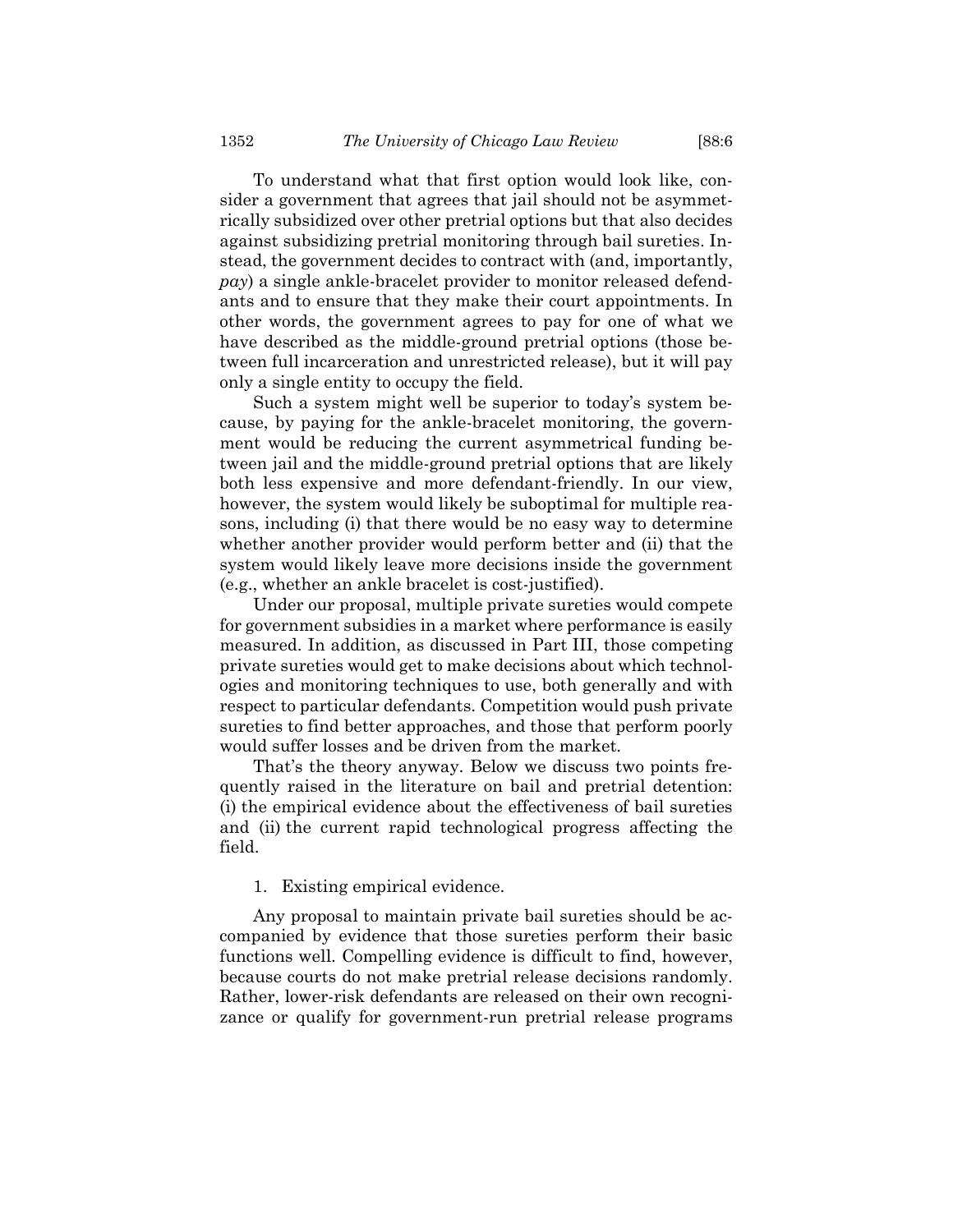while higher-risk defendants must post bail.<sup>246</sup> Thus, simple comparisons of outcomes are biased against bail. Among more sophisticated peer-reviewed articles, surprisingly few attempt both to control for this selection bias and to compare bail sureties to other forms of release.<sup>247</sup>

<span id="page-68-0"></span>Perhaps the strongest evidence supporting commercial sureties comes from Professors Eric Helland and Alexander Tabarrok. Using a matching model, they estimate that

similar individuals are 7.3 percentage points, or 28 percent, less likely to fail to appear when released on surety bond than when released on their own recognizance. Similar individuals are also 3.9 percentage points, or 18 percent, less likely to fail to appear when released on surety bond than when released on deposit bond.<sup>248</sup>

They further find that "the fugitive rates under surety release are 53, 47, and 64 percent lower than the fugitive rates under own recognizance, deposit bond, and cash bond, respectively."<sup>249</sup> They conclude that "states that ban commercial bail pay a high price"<sup>250</sup> and that "[b]ounty hunters, not public police, appear to be the true long arms of the law."<sup>251</sup>

Two studies suggest that well-managed government-run pretrial service programs achieve higher appearance rates. Professor

<sup>246</sup> *See, e.g.*, Eric Helland & Alexander Tabarrok, *The Fugitive: Evidence on Public Versus Private Law Enforcement from Bail Jumping*, 47 J.L. & ECON. 93, 94 (2004).

<sup>247</sup> A recent literature review laments "a distinct lack of research that utilizes any amount of methodological rigor," but concludes that "[i]t appears that more restrictive bond types are associated with lower [failure to appear] rates." *See* Kristin Bechtel, Alexander M. Holsinger, Christopher T. Lowenkamp & Madeline J. Warren, *A Meta-Analytic Review of Pretrial Research: Risk Assessment, Bond Type, and Interventions*, 42 AM. J. CRIM. JUST. 443, 460 (2017). While not comparing surety bonds to other release conditions, some papers find that larger bond amounts increase appearance rates. *See* Landes, *supra* not[e 191,](#page-51-1) at 322; Samuel L. Myers, Jr. *The Economics of Bail Jumping*, 10 J. LEGAL STUD. 381, 396 (1981). Three recent papers focus on Philadelphia, which follows a system similar to that of Illinois—including granting release based on 10% deposit bonds. *See* David S. Abrams & Chris Rohlfs, *Optimal Bail and the Value of Freedom: Evidence from the Philadelphia Bail Experiment*, 49 ECON. INQUIRY 750, 762 (2011); Arpit Gupta, Christopher Hansman & Ethan Frenchman, *The Heavy Costs of High Bail: Evidence from Judge Randomization*, 45 J. LEGAL STUD. 471, 471 (2016); Aurélie Ouss & Megan Stevenson, Bail, Jail, and Pretrial Misconduct: The Influence of Prosecutors 13–31 (June 20, 2020) (working paper), https://perma.cc/5KQF-EKEU.

<sup>248</sup> *See* Helland & Tabarrok, *supra* note 247, at 108. For criticism of the Helland & Tabarrok study, see Bechtel et al., *supra* not[e 247,](#page-68-0) at 448.

<sup>249</sup> Helland & Tabarrok, *supra* note 247, at 110.

<sup>250</sup> *Id.* at 114.

<sup>251</sup> *Id.* at 118.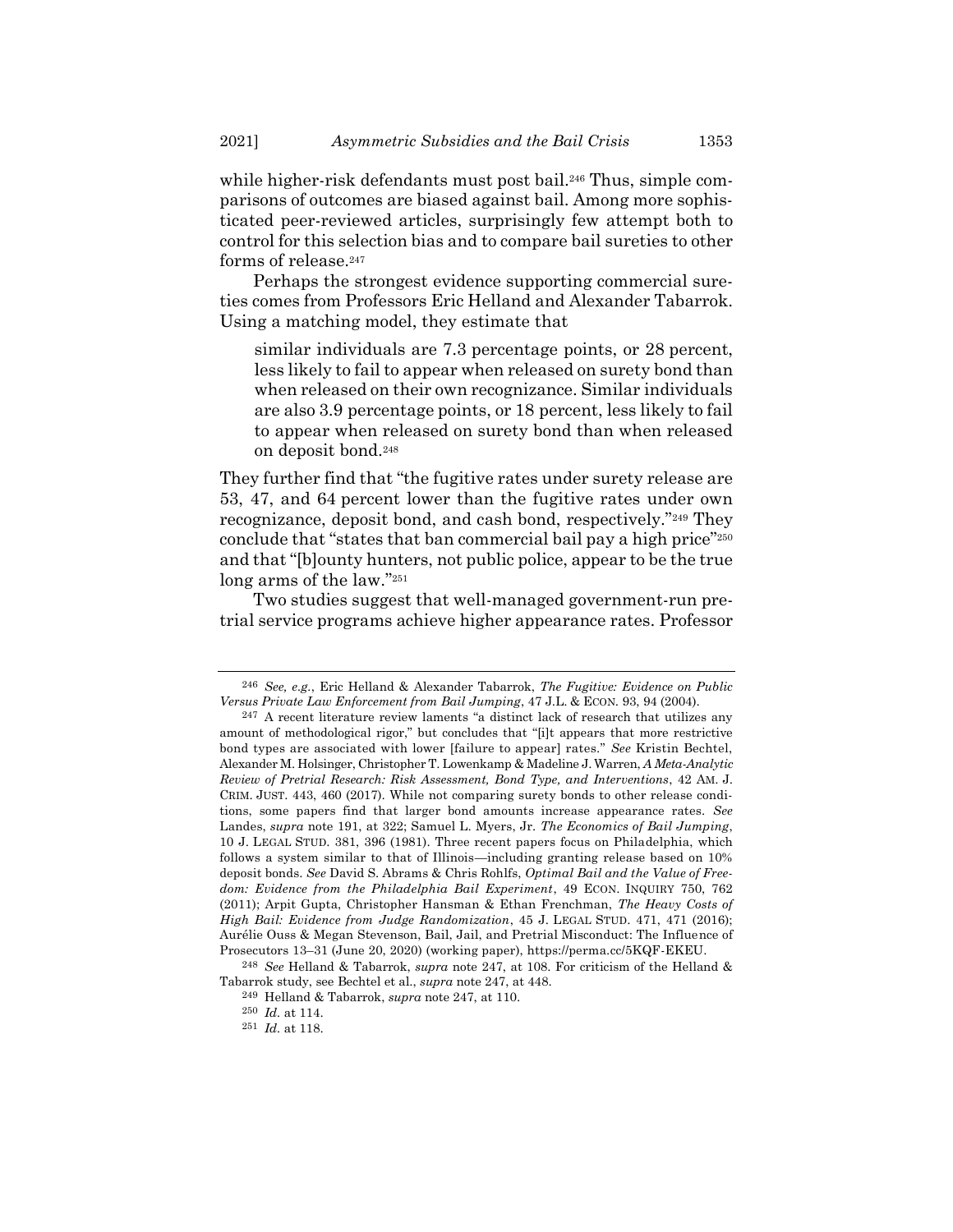Stevens Clarke, Jean Freeman, and Professor Gary Koch find that "[pretrial service] releasees were much less likely to fail to appear in court or be rearrested, controlling for criminal history and court disposition time, than the bondsman releasees."<sup>252</sup> Similarly, Matt Barno, Deyanira Nevárez Martínez, and Professor Kirk Williams find that "defendants who received supervised release under [a pretrial release] program were significantly less likely to [fail to appear] than similarly situated defendants who were released on cash bail."<sup>253</sup> The pretrial release programs were, however, selective. For example, in the Barno et al. study, judges approved just 37% of defendants recommended for the program by a probation officer,<sup>254</sup> and the judicial decisions appeared to be based on information unobservable by the researchers.<sup>255</sup> As a result, the apparent success of the pretrial programs could be due to selection bias.

Moreover, a high appearance rate is not the only relevant metric. One must also consider the costs that a pretrial release mechanism imposes on defendants, the government, and society more generally. A pretrial services program could undoubtedly yield very high appearance rates by subjecting defendants to curfews, intrusive and expensive monitoring, and threats of severe sanctions for noncompliance. For example, in the jurisdiction studied by Clarke et al., defendants released on bond lost their bond but faced no further sanction when they failed to appear, while defendants released under the pretrial services program who failed to appear faced a possible two-year prison sentence.<sup>256</sup>

In sum, the empirical literature, while thin, supports the view that bail sureties perform their functions well enough to have substantial positive effects on court-appearance rates. The literature comparing sureties to pretrial services is even more limited and appears not yet to contain any study that convincingly accounts for selection effects and other differences (like the differential collateral sanctions for nonappearance). The

<sup>252</sup> Stevens H. Clarke, Jean L. Freeman & Gary G. Koch, *Bail Risk: A Multivariate Analysis*, 5 J. LEGAL STUD. 341, 368 (1976).

<sup>253</sup> Matt Barno, Deyanira Nevárez Martínez & Kirk R. Williams, *Exploring Alternatives to Cash Bail: An Evaluation of Orange County's Pretrial Assessment and Release Supervision (PARS) Program*, 45 AM. J. CRIM. JUST., 363 (Dec. 6, 2019).

<sup>254</sup> *Id*. at 375.

<sup>255</sup> *See id.* at 372 & tbl.3 (reporting the observable variable explained just four percent—i.e., a pseudo- $R^2$  of .043—of the judge's decisions to follow the probation officer's recommendations).

<sup>256</sup> *See* Clarke et al., *supra* note 253, at 351.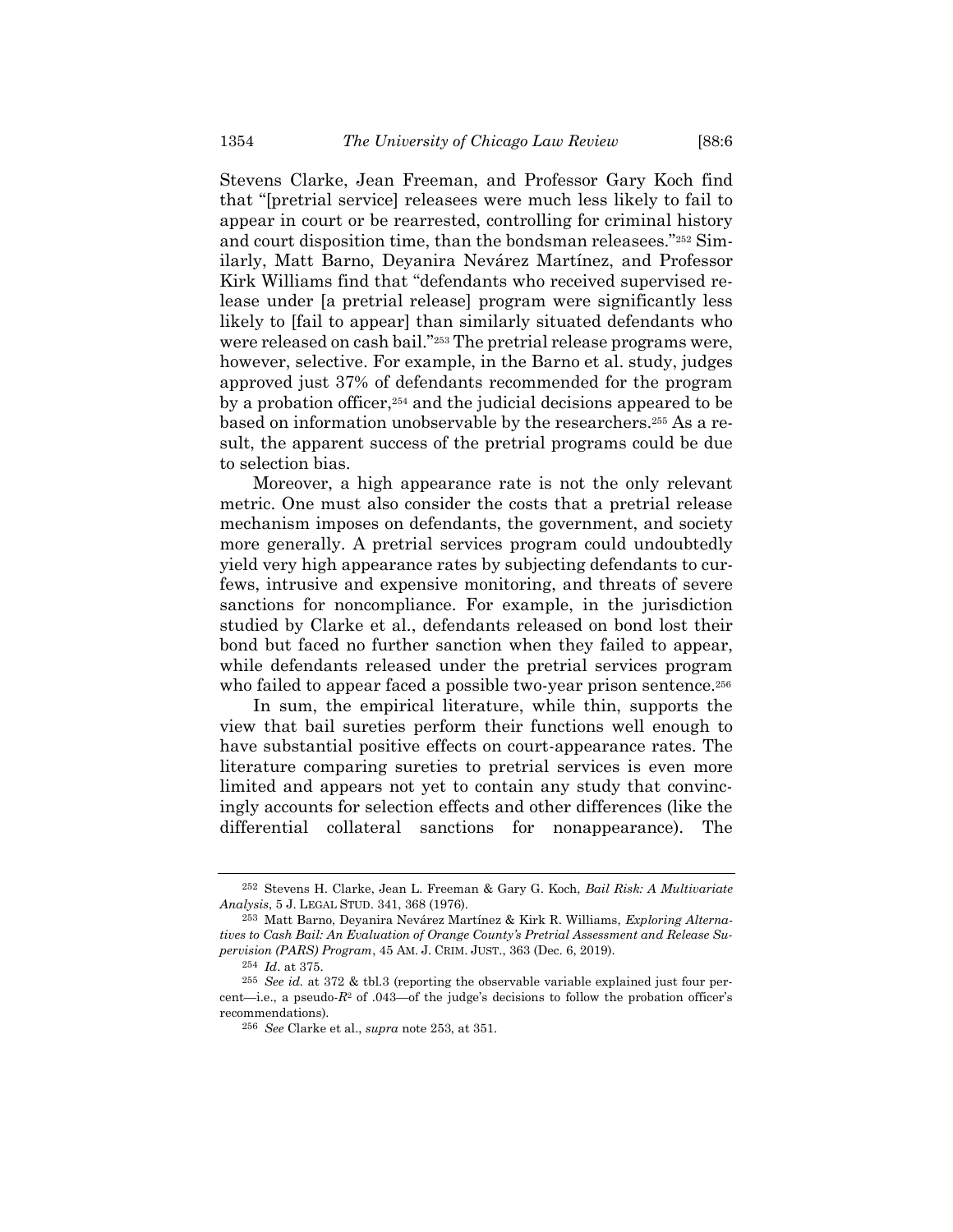literature also does not try to determine whether pretrial release programs are cost-justified in comparison to a bail surety system.

Finally, some of the most dramatic evidence comes from recently launched community bail funds, which, as previously mentioned, have reported achieving very high appearance rates (e.g., 95%) at low cost. <sup>257</sup> If verified through peer-reviewed empirical studies, such results may demonstrate that innovative approaches to bail suretyship can produce better results than both extant commercial sureties and government-run pretrial services programs.

2. New technologies and the crucible of competition.

Bail opponents may dismiss the empirical evidence we present above by arguing that new technologies have made bail "archaic."<sup>258</sup> For example, Samuel Wiseman argues that "electronic monitoring will present a superior alternative to money bail for addressing flight risk."<sup>259</sup> Private sureties, however, can use those technologies too.

Again, the crucial issue here is which actor or actors should control the vast middle ground of options lying between incarceration and unconditional release. The existence of this middle ground is not new. It's the string on which bail sureties have held bailed defendants; it's the liberty of the yard in debtors' prisons; and it's simply unbundled incarceration from an economic perspective. The technology operating in this space is new, but any argument that the possibility of vibrant innovation favors governmental control is precisely backward.

In comparing the advantages and disadvantages of governmental control versus market competition in a field, modern economic literature generally concludes that innovation and technological progress will be dampened by eliminating competitive enterprises in favor of governmental provision of goods and services. Professor Andrei Shleifer, for example, writes that it has "become[ ] clear that private ownership is the crucial source of incentives to innovate and become efficient, which accounts for what [Nobel laureate Paul Samuelson] called the 'tremendous

<sup>257</sup> *See supra* Part II.C; *see also, e.g.*, *FAQ*, BAIL PROJECT, https://perma.cc/73JS-EB7N (reporting a 95% appearance rate during first ten years of the Project's predecessor organization).

<sup>258</sup> Wiseman, *supra* not[e 1,](#page-1-0) at 1352.

<sup>259</sup> *Id.* at 1344.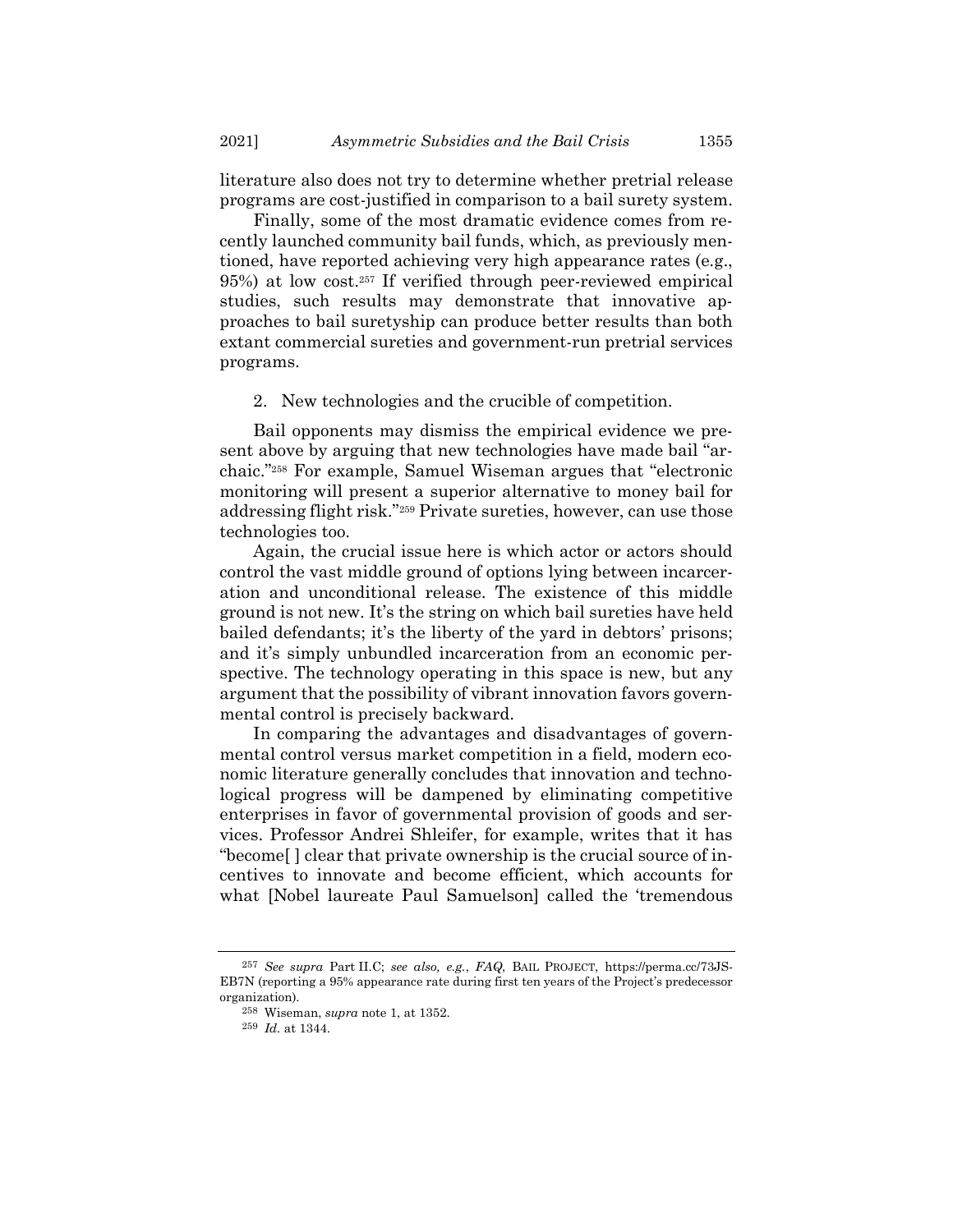vitality' of the free enterprise system."<sup>260</sup> Indeed, even though there is a longstanding debate over whether large or small firms are better at innovating, both sides of the debate rely on competitive incentives as the force driving firms to innovate—with atomistic firms spurred to innovate by short-term price competition and large firms motivated by long-term competition to gain market power.<sup>261</sup> Thus, even scholars who accept the possibility that large firms could be more innovative than small ones are willing to endorse a presumptive rule that a merger to monopoly is likely to harm innovation.<sup>262</sup>

The absence of competitive pressures on government institutions is the central reason why they often are not as innovative as private firms. Even counterexamples of dramatic government innovations—e.g., the Manhattan Project and NASA's space program of the 1960s—may have been spurred on by intense competition among world superpowers at the time. The coronavirus pandemic has also delivered vivid reminders of just how *un*innovative the ordinary processes of government bureaucracies are, as news reports document multiple states (including, coincidentally, New Jersey) struggling to update computerized unemployment systems that were maintained in a "nearly extinct" computer coding language considered "outdated" in the 1980s. <sup>263</sup> If innovation is important to modernizing pretrial sorting and monitoring, heavy reliance on state bureaucracies may be unwise.

Having established why private actors are generally preferable in fields of rapid innovation, we address three new technologies that should favor more reliance on private actors in the middle-ground pretrial options. The first is electronic procurement, including computerized reverse auctions. While that

<sup>260</sup> Andrei Shleifer, *State Versus Private Ownership*, 12 J. ECON.PERSPS. 133, 135 (1998).

<sup>261</sup> The historical debate is classically framed as one between Professor Kenneth Arrow (advocating that small firms and short-term competition drive innovation) and Professor Joseph Schumpeter (championing large firms and long-term competition as better). *See* Carl Shapiro, *Competition and Innovation: Did Arrow Hit the Bull's Eye?*, *in* THE RATE AND DIRECTION OF INVENTIVE ACTIVITY REVISITED 361, 362–63 (Josh Lerner & Scott Stern eds., 2010) (succinctly summarizing the Arrow-Schumpeter debate). As Professor Shapiro concludes, the Arrow and Schumpeter positions are fundamentally consistent in that both agree that "innovation, broadly defined, is spurred if the market is contestable; that is, if multiple firms are vying to win profitable future sales." *Id.* at 401.

<sup>262</sup> *See* Michael L. Katz & Howard A. Shelanski, *Mergers and Innovation*, 74 ANTITRUST L.J. 1, 6 (2007).

<sup>263</sup> Patrick McGeehan, *He Needs Jobless Benefits. He Was Told to Find a Fax Machine.*, N.Y. TIMES (Apr. 16, 2020), https://perma.cc/F2QF-9F25; *see also* Elena Botella, *Why New Jersey's Unemployment Insurance System Uses a 60-Year-Old Programming Language*, SLATE (Apr. 9, 2020), https://perma.cc/4HMR-DCQY.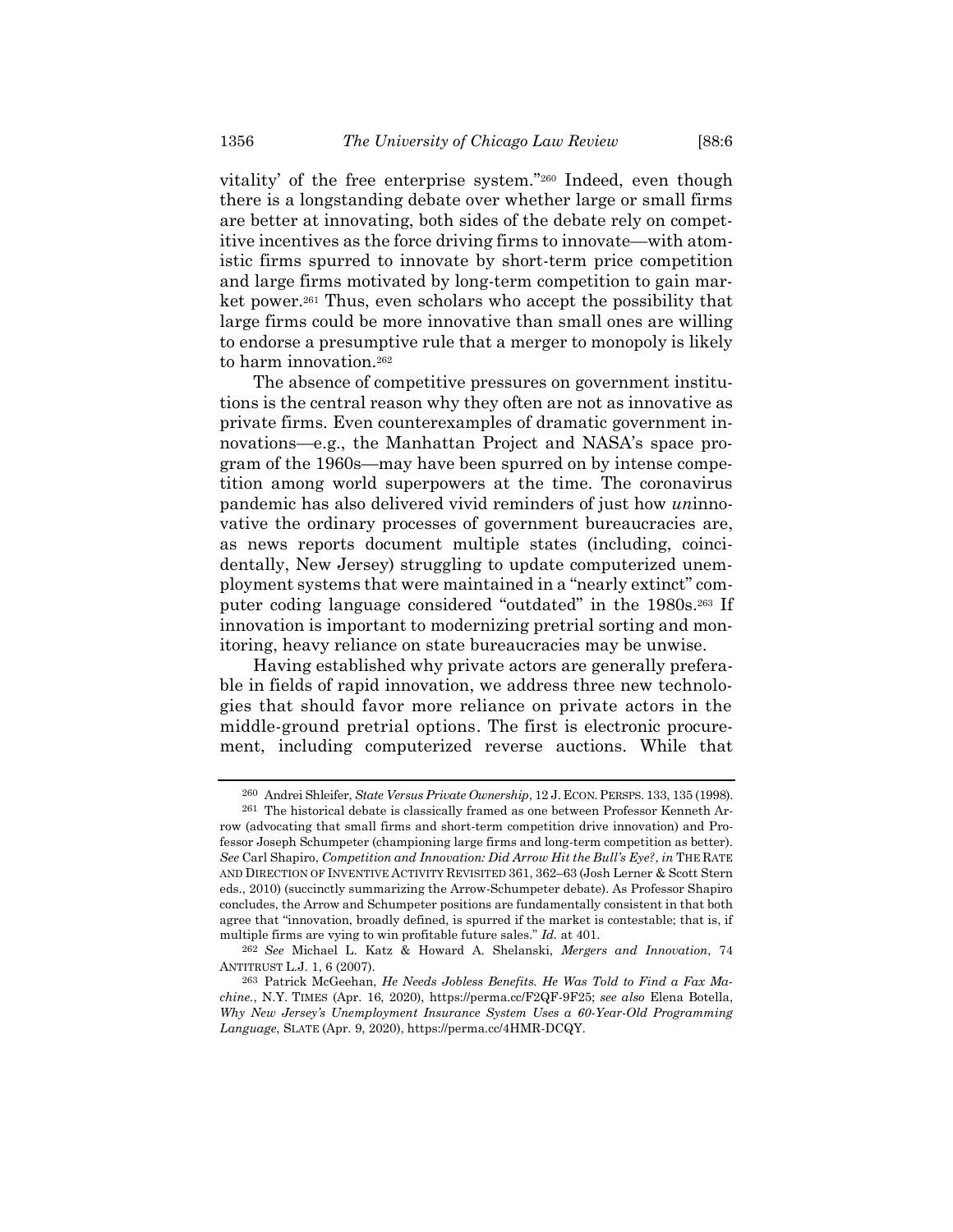technology has not previously been mentioned in the literature on pretrial detention, it is important because it provides a structural change to markets generally. Such electronic procurement arose late in the twentieth century, but it has already become an important mechanism by which both public and private entities interact with decentralized markets for goods and services.<sup>264</sup> Because the emergence of such a new technology shifts downward the costs of relying on decentralized markets, Coasean theory suggests that public and private entities should be more willing to substitute such markets in place of the alternatives of self-provision or long-term contracts.

Two other technologies—algorithmic predictive software and new monitoring technologies—are mentioned much more frequently in the pretrial detention literature because they are directly relevant to the functions traditionally performed by bail sureties. Each technology remains controversial for various reasons, each remains a field of continuing development, and each may not necessarily be the right approach in many situations.

In predicting which defendants are riskier, algorithmic technologies might, as some scholars argue, "perform better than the intuitive methods used by judges or other experts"<sup>265</sup> and thereby produce tremendous benefits.<sup>266</sup> Yet while the literature usually assumes that judges or magistrates will use such technologies in directly determining which defendants should get released, private actors can also use them. Bail sureties have traditionally attempted to grant bonds only to good risks; new software may allow them to perform that function much more efficiently.

Moreover, algorithmic technologies remain controversial and uncertain. They could be discriminatory, though the evidence so far seems inconclusive.<sup>267</sup> Judges might also be unreceptive to algorithms—following them initially but then slipping back to their old habits, as one study found.<sup>268</sup> And it might also be that assessing the riskiness of defendants is not amenable to *Moneyball*style analysis of hard data but instead needs to rely on what

<sup>264</sup> Ching-Chung Kuo, Pamela Rogers & Richard E. White, *Online Reverse Auctions: An Overview*, 13 J. INT'L TECH. & INFO. MGMT. 275, 276–77 (2004).

<sup>265</sup> *See* Megan Stevenson, *Assessing Risk Assessment in Action*, 103 MINN. L. REV. 303, 321 (2018) (summarizing other scholars' views).

<sup>266</sup> *See* Jon Kleinberg, Himabindu Lakkaraju, Jure Leskovec, Jens Ludwig & Sendhil Mullainathan, *Human Decisions and Machine Predictions*, 133 Q.J. ECON. 237, 270–71 (2018) (offering evidence to support high benefits from such algorithms).

<sup>267</sup> *See* Huq, *supra* note 240, at 1076–82.

<sup>268</sup> *See* Stevenson, *supra* note 266, at 352–59.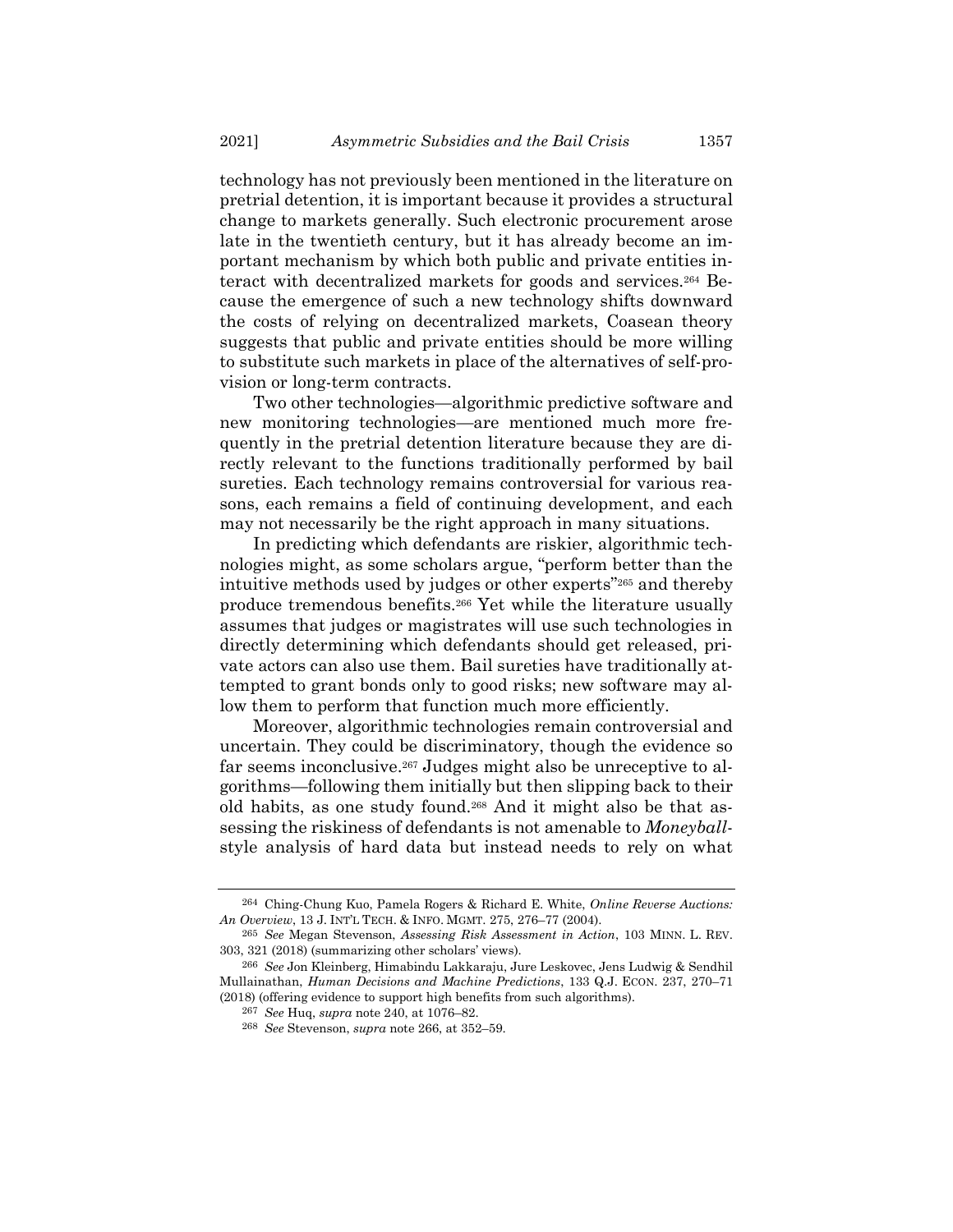information theorists call "tacit knowledge,"<sup>269</sup> which is difficult or impossible to encode into a database.<sup>270</sup> Finally, even if algorithmic technologies ultimately succeed, no one is yet sure which algorithms will work best.

Monitoring technologies are subject to similar controversies and uncertainties. While it's likely true, as some scholars argue, that electronic monitoring is "a far less burdensome means [as compared to jail] of achieving the government's aims" in pretrial control of defendants,<sup>271</sup> that's not necessarily the right comparison. The government can also release defendants on bail or grant them release subject to much less onerous conditions. As compared to those other options, several scholars have found that electronic monitoring is unnecessary or not cost-justified in many cases.<sup>272</sup> Moreover, many defendants seem to fail to appear merely because they forget, so simple, low-tech innovations like reminder calls or postcards can substantially raise appearance rates.<sup>273</sup> Compared to these other options, electronic monitoring is not cheap in either the monetary costs<sup>274</sup> or the nonmonetary costs

<sup>269</sup> *See generally, e.g.*, MICHAEL POLANYI, THE TACIT DIMENSION (1966) (originating the vast literature on tacit knowledge).

<sup>270</sup> L. Jay Rabe & Jerry Watson, *Commercial Bail Bonds*, CAL. CTS. 11–12 (2016), https://perma.cc/RR2D-WKAM (instructing bail bond agents that risk analysis is "more an art than a science" and urging them, as part of their risk analysis, to gather extensive information about the defendant's "tattoos, hobbies, favorite pastimes, work and address histories and best friends").

<sup>271</sup> Wiseman, *supra* not[e 1,](#page-1-0) at 1404.

<sup>272</sup> *See, e.g.*, Brook Hopkins, Chiraag Bains & Colin Doyle, *Principles of Pretrial Release: Reforming Bail Without Repeating Its Harms*, 108 J. CRIM. L. & CRIMINOLOGY 679, 699 (2019) (stating that the existing research has not found electronic monitoring to improve pretrial outcomes); INTISAR SURUR & ANDREA VALDEZ, PRETRIAL REFORM TASK FORCE: FINAL RECOMMENDATIONS REPORT 12 (2019) (stating that "electronic home monitoring, as a condition of pretrial release, has not been shown to reduce pretrial failure"); CRIM. JUST. POL'Y PROGRAM, HARV. LAW SCH., MOVING BEYOND MONEY: A PRIMER ON BAIL REFORM 17 (2016) (similar); MARIE VANNOSTRAND, KENNETH J. ROSE. & KIMBERLY WEIBRECHT, PRETRIAL JUST. INST., STATE OF THE SCIENCE OF PRETRIAL RELEASE RECOMMENDATIONS AND SUPERVISION 27 (2011) (similar).

<sup>273</sup> *See* David I. Rosenbaum, Nicole Hutsell, Alan J. Tomkins, Brian H. Bornstein, Mitchel N. Herian & Elizabeth M. Neeley, *Court Date Reminder Postcards*, 95 JUDICATURE 177, 178 (2012) (finding that "[m]any defendants lead disorganized lives, forget, lose the citation and do not know whom to contact to find out when to appear" and that sending postcards significantly raised appearance rates).

<sup>274</sup> *See* Christopher Coble, *5 Things to Know About Ankle Monitors*, FINDLAW (Apr. 13, 2015), https://perma.cc/R72D-KEST (reporting the costs of bracelets at \$5 to \$15 per day plus a setup fee of around \$200); Anne Jungen, *GPS Ankle Bracelet Monitoring of Low-Risk Offenders Costs More than Anticipated*, GOV'T TECH. (May 3, 2016), https://perma.cc/4TTD-VMHR (discussing additional costs where the bracelets are damaged).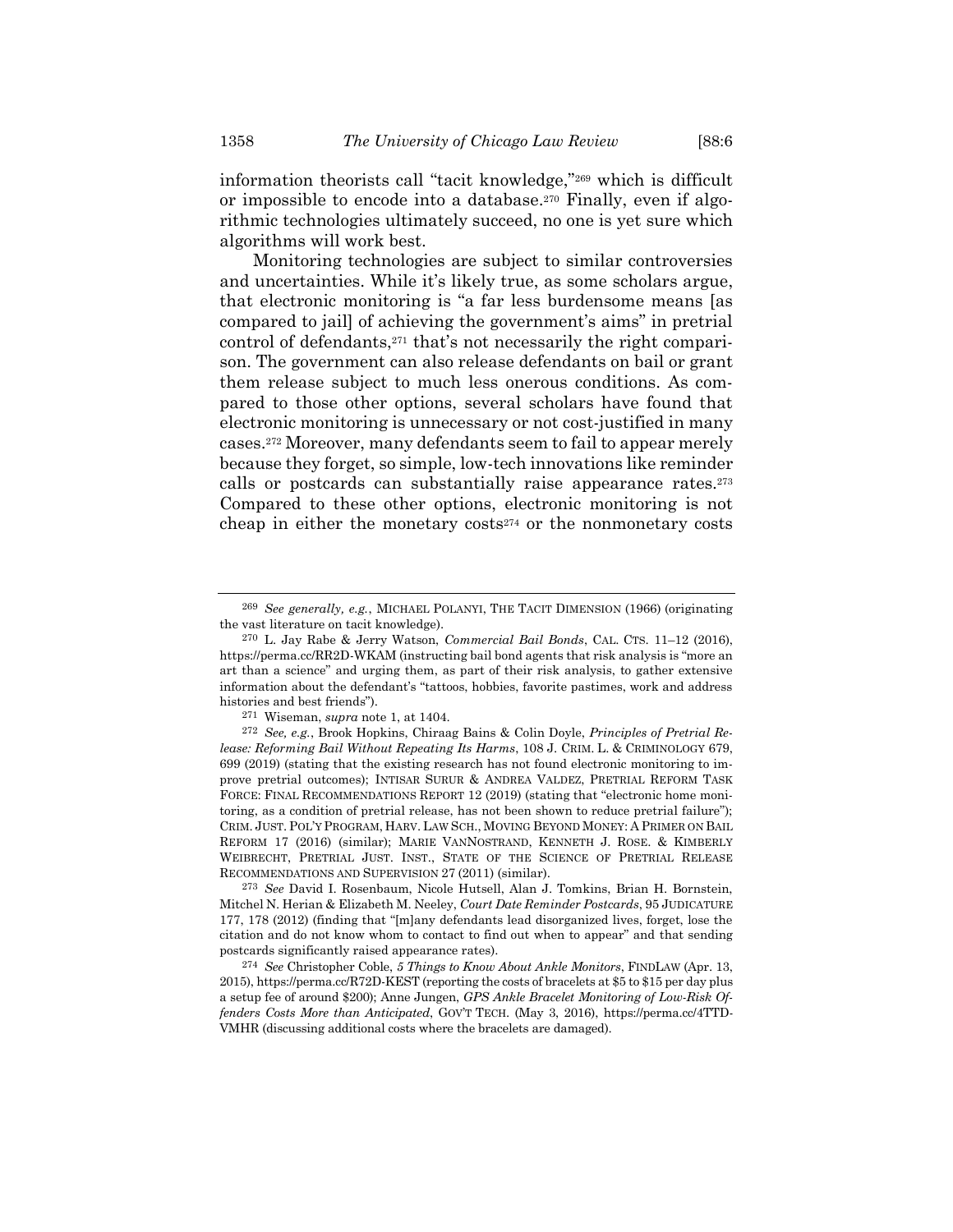imposed on the defendant.<sup>275</sup> Electronic monitoring is also developing into multiple forms, including basic ankle bracelets based on decades-old technology, more sophisticated bracelets that perform new functions (such as continuously monitoring for intoxication),<sup>276</sup> and even cutting-edge innovations relying on GPSenabled cell phones, automated video calls, and facial recognition software.<sup>277</sup>

All these uncertainties justify keeping monitoring and risk assessments decentralized, with private actors experimenting with different approaches and perhaps counterbalancing flawed governmental choices. If decisions are instead centralized within the government, bureaucratic actors will likely have insufficient incentive to run these experiments and to try new approaches. The promise and perils of new technologies provide a strong justification for maintaining competition in the area.

## **CONCLUSION**

The current criminal justice system jails too many poor defendants, but the root cause is not bail. The poor suffer excessive pretrial incarceration for the simple reason that governments massively fund jail but not bail. Eliminating that asymmetry having the government pay for bail sureties up to the costs of jail—would increase the liberty of presumptively innocent defendants and, because bail sureties usually are much less expensive than jail cells, save billions of dollars each year.

If subsidizing bail sounds odd to the modern ear, it is only because our legal culture has forgotten the traditional concept of bail as a surety system. Common modern notions about bail—e.g., that bail allows defendants to purchase freedom from jail or that bail gives defendants incentives to appear at trial by threatening them with financial forfeitures—are anathema to the traditions of bail. Indeed, defendants traditionally could not leave jail at any price without sureties and were prohibited from using indemnity agreements to insulate their sureties from bond forfeitures.

To the extent that many poor defendants today cannot afford bail sureties, the straightforward modern solution is for

<sup>275</sup> NAT'L INST. OF JUST., ELECTRONIC MONITORING REDUCES RECIDIVISM 2 (Sept. 2011) (finding that bulky, hard-to-hide ankle bracelets impair defendants' ability to obtain and retain employment).

<sup>276</sup> *See* Emily Keener, *When Do DUI Courts Require SCRAM Bracelets and How Do They Work?*, LAWYERS.COM (Apr. 2, 2019), https://perma.cc/ND5P-29Y5.

<sup>277</sup> *See, e.g.*, U.S. Patent No. 10,008,099 (issued June 26, 2018).